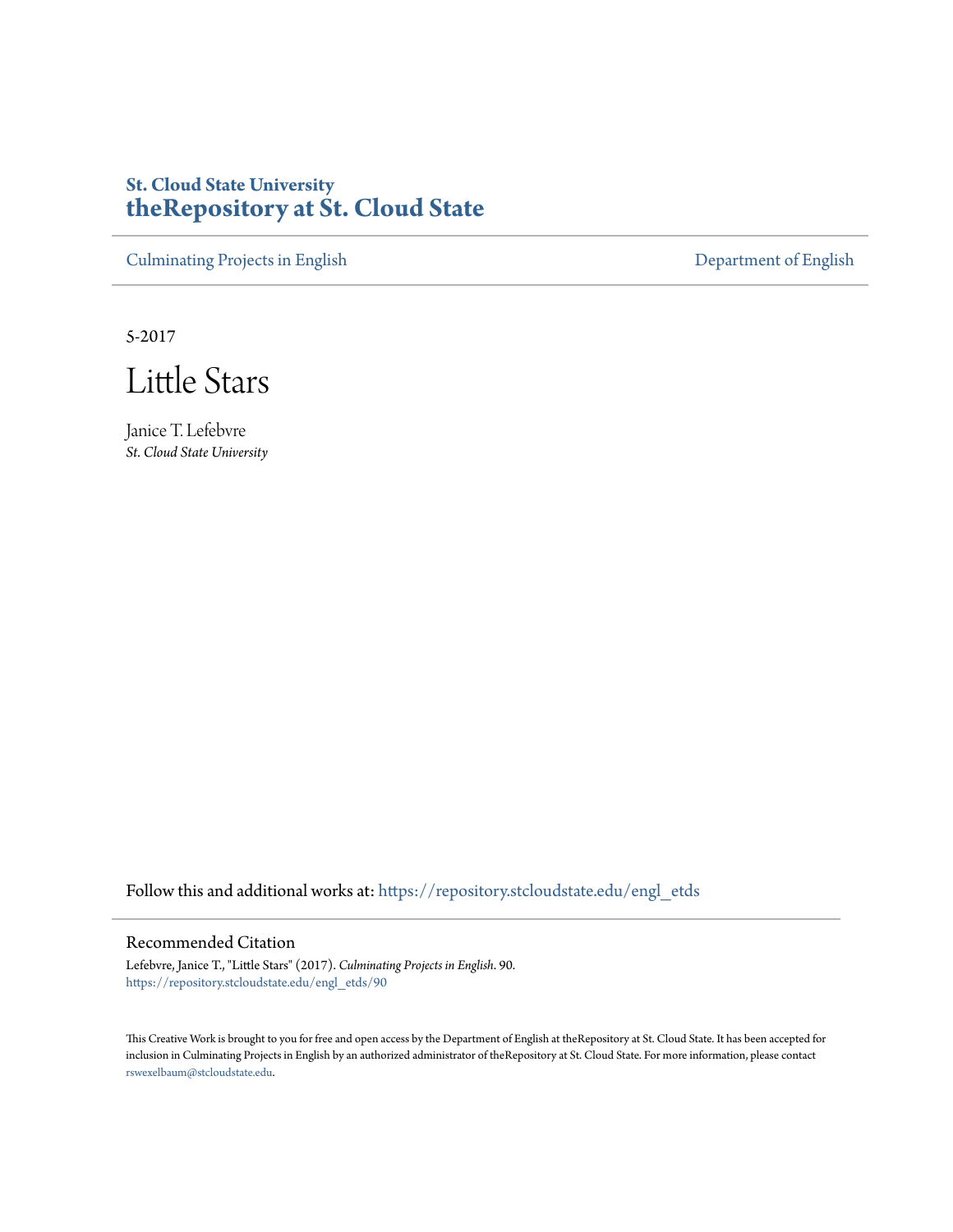## **Little Stars**

by

Janice T. Lefebvre

A Creative Work

Submitted to the Graduate Faculty of

St. Cloud State University

in Partial Fulfillment of the Requirements

for the Degree of

Master of Arts

in English

May, 2017

Creative Work Committee: Shannon Olson, Chairperson Carol Mohrbacher Constance Perry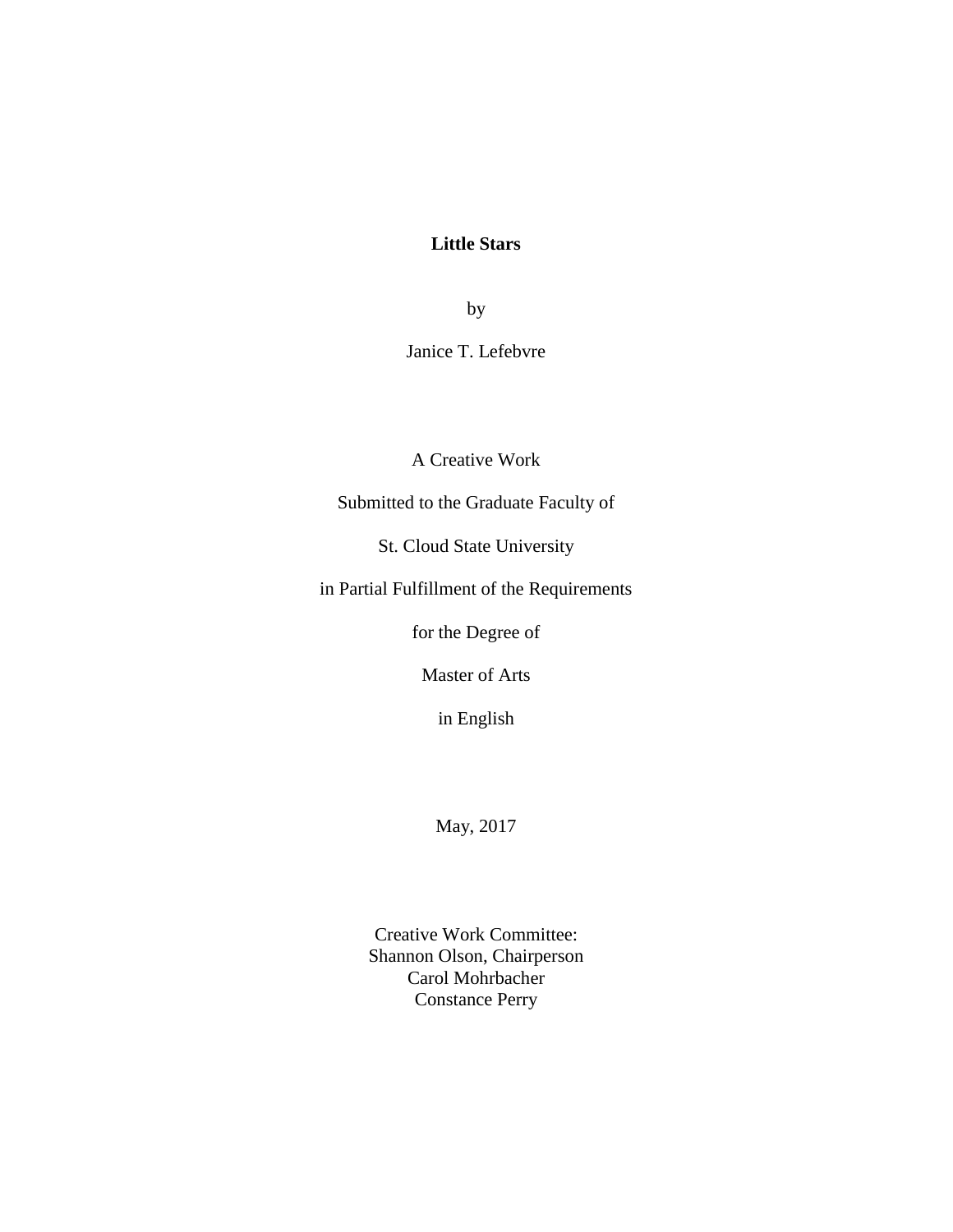# Lefebvre 2

### **Table of Contents**

| Chapter        |  | Page |
|----------------|--|------|
| 1.             |  | 3    |
| 2 <sub>1</sub> |  | 10   |
| $3_{-}$        |  | 31   |
| $4_{\cdot}$    |  | 41   |
| $5_{-}$        |  | 62   |
| 6.             |  | 67   |
| 7.             |  | 80   |
| 8.             |  | 87   |
| 9.             |  | 98   |
| 10.            |  | 119  |
| 11.            |  | 130  |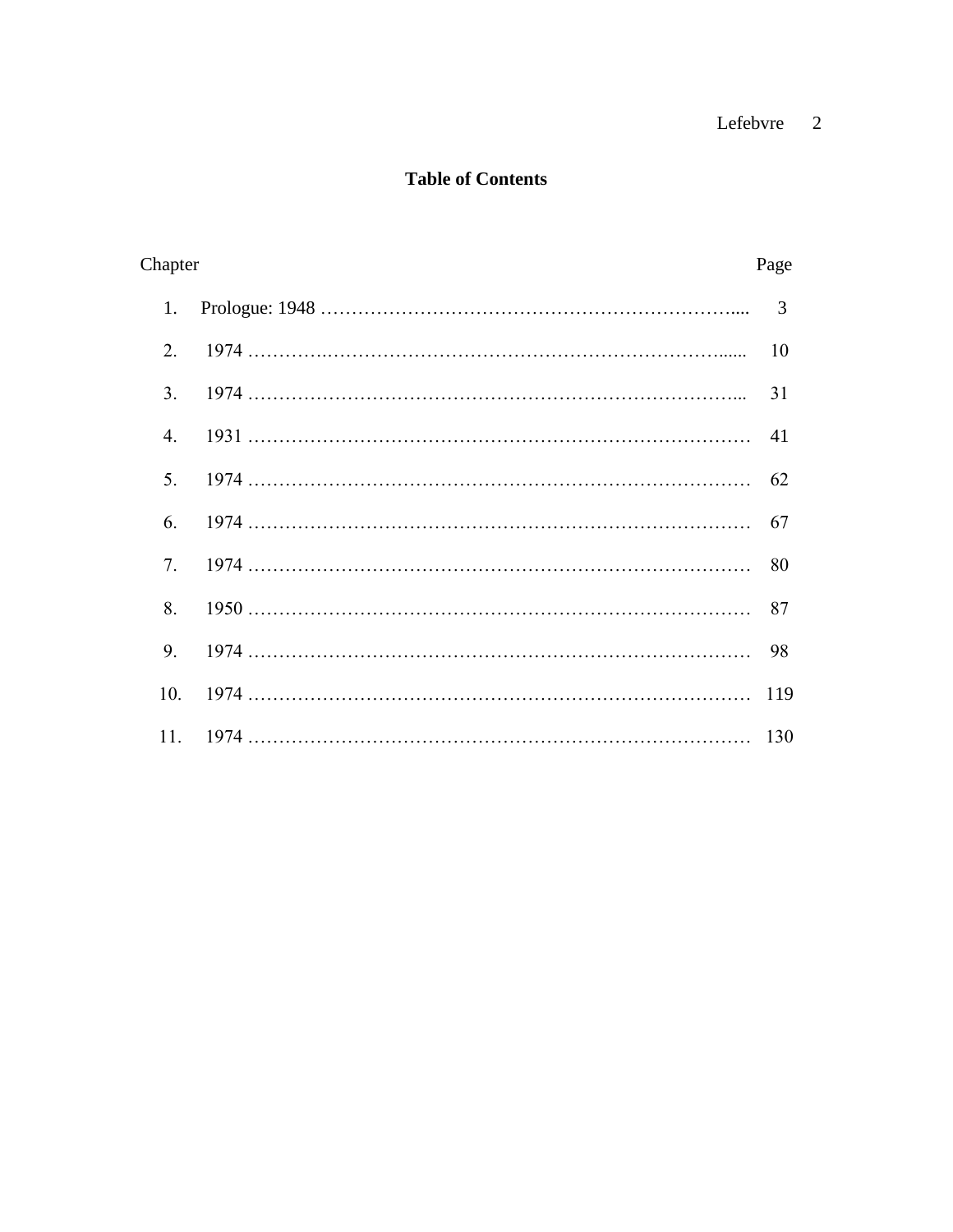#### **Prologue: 1948**

The snow reached to the rooftops as Sal walked down the middle of Third Street toward home. The weekend blizzard had sacked Stockton good, and all businesses that opened their doors Monday morning did so late because of the massive shoveling and plowing required. *More like tunneling*, thought Sal with a smile. It was his guilty secret that he liked blizzards. Guilty because people always died in them…men getting disoriented on their way to the barn and found the next day frozen stiff just twenty feet from their front doors, families in cars sliding into ditches and the drivers stupidly trying to walk for help. Many who died were lifetime Minnesotans who never learned. If you respected a blizzard, it was a beautiful thing. The world became small and sacred. Clean. Sal even liked the bitter cold days that followed a blizzard. Mornings he liked to rise early, bundle up with full winter gear, including a facemask, and walk. Hardly a soul would be out so early in such temperatures. The sound of the brittle snow crunching at his feet would travel what seemed like miles. He would set off some dog or other into barking, and the chain of barking would continue yard by yard until some far distant dog was the last one he could hear. Walking in winter was peaceful. Sal decided tomorrow he would take a long stroll about town before even Ma arose.

Thinking of Ma made him pick up his pace a little. She would begin worrying if he weren't home by suppertime, which was every day at 5:30 on the dot. He forgot to remind her that he was picking up her resoled shoes at Yonke's after work. It only delayed him five minutes or so, but he knew even five minutes could sometimes make her frantic if it were one of her bad days. Both he and his younger brother, Ig, had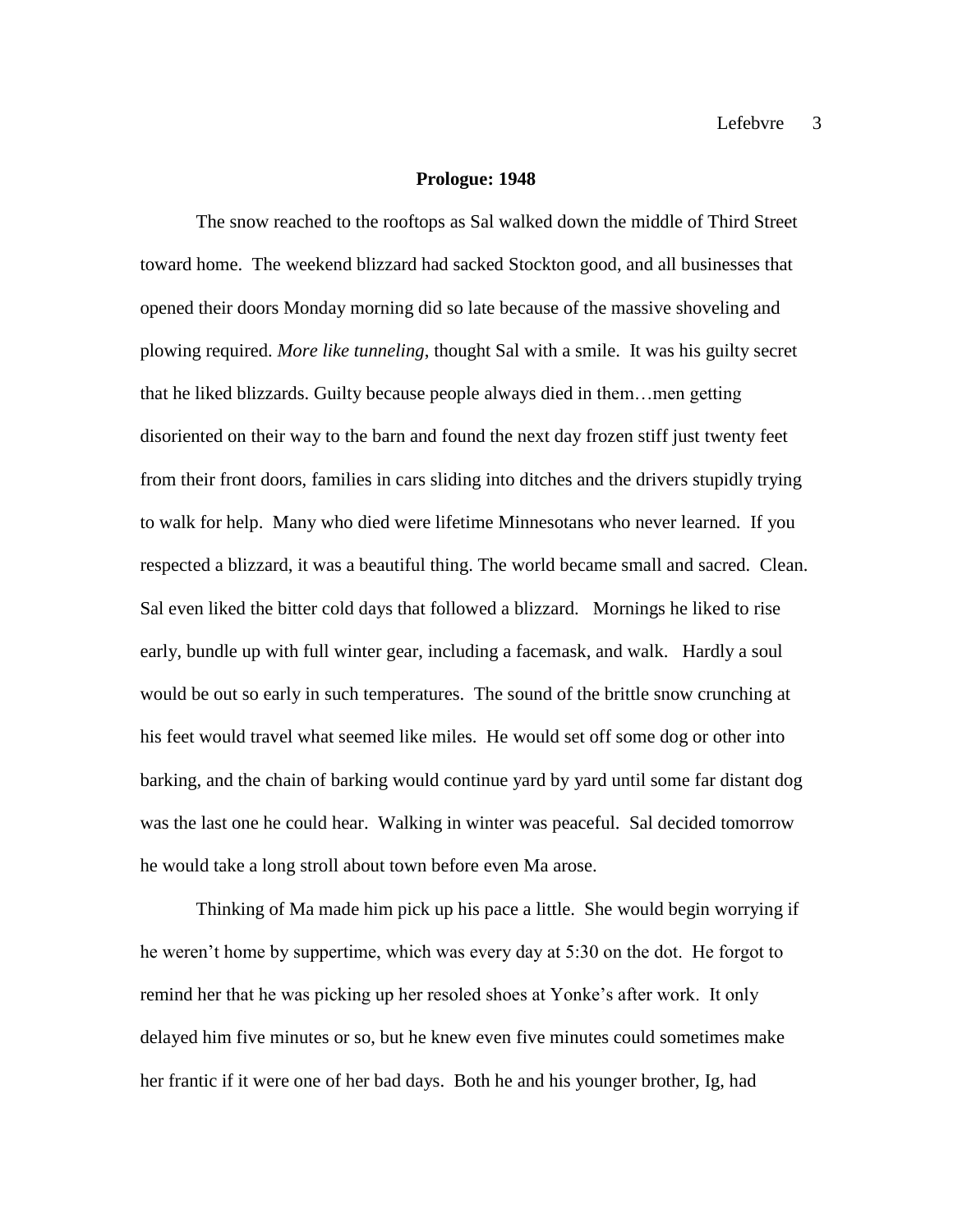travelled the Pacific for two years while in the Navy and survived, but Ma still imagined all kinds of accidents and tragedies that could befall them in Stockton. He knew she didn't sleep much. She hadn't slept much since Pa died almost five years ago. Being a tosser-turner himself, Sal often heard Ma at night, shuffling around, trying not to make noise in the kitchen.

Since it was Tuesday today, Sal knew potato pancakes along with a sauce made of boiled apples and onions were on Ma's menu. There would also be ring bologna and sauerkraut. Ma's weekly menu never varied as to the main course. It was as ritualistic as Catholic mass on Sundays. Only the desserts and vegetable dishes altered depending on the time of year, especially during the gardening months of summer. After Pa had died, Ma's ever-present anxiety over making decisions grew acute so that she would work herself into tears over trying to decide between meatloaf and hotdish. The boys had devised the set menu to relieve some of her stress. Sal's favorite supper was on Thursdays when sausage with maple syrup and corn bread were up to bat.

Sal looked up to the sky. Already it was black, but the stars seemed endless and brilliant after the cloudy skies of late. As he walked the last block down First Avenue to Third Street, where his family's house stood on the corner, he still couldn't actually see the house because the street plow had pushed the snow so high. The Lansings' house, directly across the alley from his house and facing Second Street, was buried as well. He pictured Rose inside, curled up in her favorite overstuffed chair with a book and her small thermos of coffee, absentmindedly twirling a lock of her shiny brown hair. Sal had given her the thermos two Christmases ago when he was home on leave. Rose had told him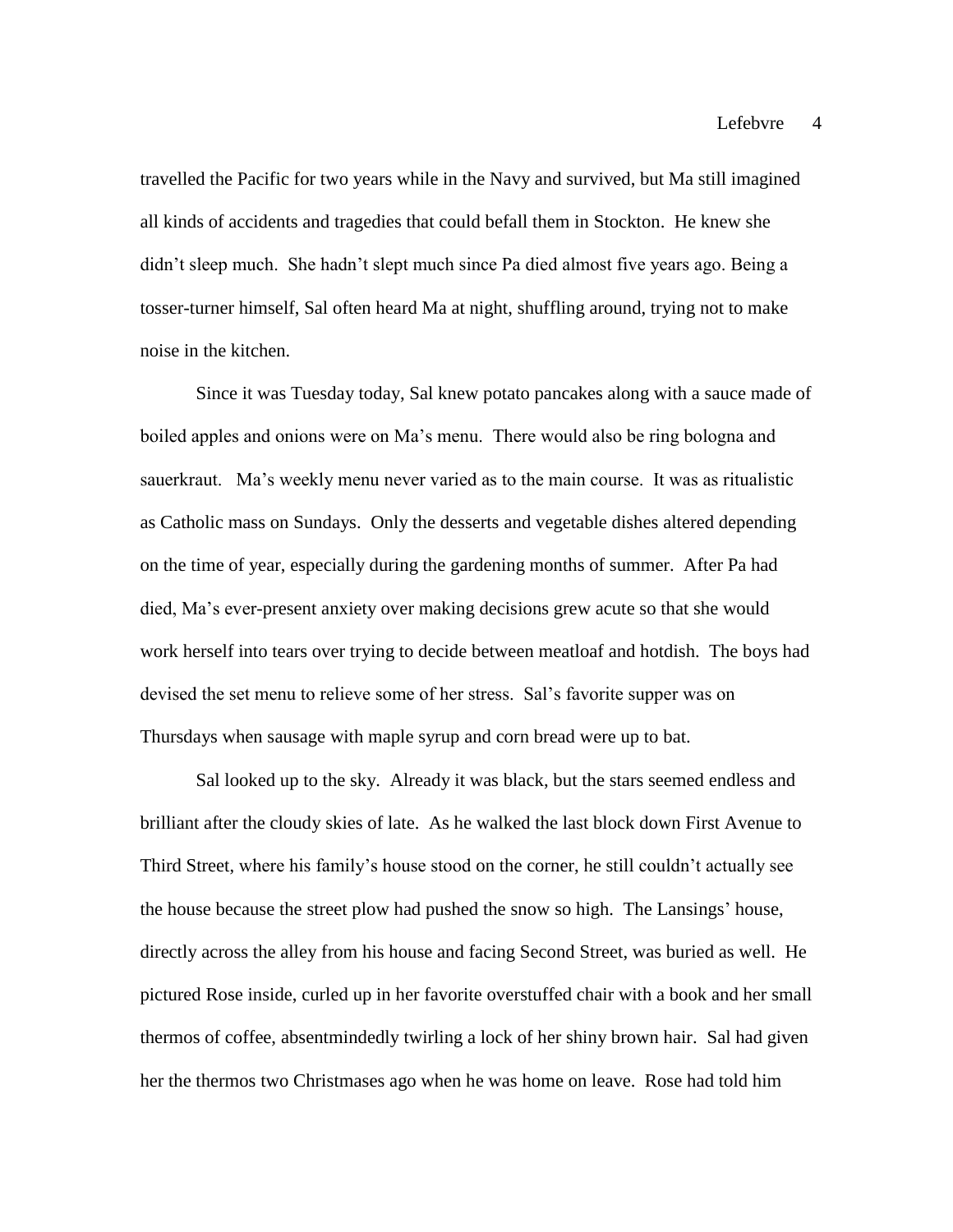that the coffee in her mug, always loaded with milk and sugar, would turn cold because she would get lost in her book and forget to drink. She'd later have to reheat it on the stove so that it wouldn't go to waste. As she was opening her gift, Sal panicked, suddenly realizing how unromantic and cheap a thermos might seem, but when Rose saw it, she appeared genuinely moved. She smiled at him, eyes sparkling, and said, "Oh Sal, nobody pays such careful attention to what I say like you do. This is the most thoughtful present ever!" Then she insisted that they try it out immediately and, after kissing his cheek, dragged him to the kitchen to brew some coffee.

 Thinking of her brought the usual spread of sadness that began with a clenched heart and ended with nausea. He turned his gaze away from the mountain of snow that was her house and looked up to the sky again to find Pleiades, or the Seven Sisters as the guys in the Navy called it. The tiny cluster was hard to pick out amongst so many brighter stars. He knew they together looked like one star and you had to look carefully to make out the shape, which was an extremely tiny version of the Little Dipper but found at the top part of Taurus. Sal's feet kept walking on toward his house, but his eyes soaked in the sky as a yearning flooded him. He wished he could soar up toward the heavens and float away.

Instead he trudged on, his winter boots heavy. Normally he would enter his house through the side door by the kitchen, but he had only managed to shovel the shorter length from the front door to the road. As he maneuvered around a huge snow pile to turn the corner at Third Street, a flashing red caught his notice. He froze, slowly taking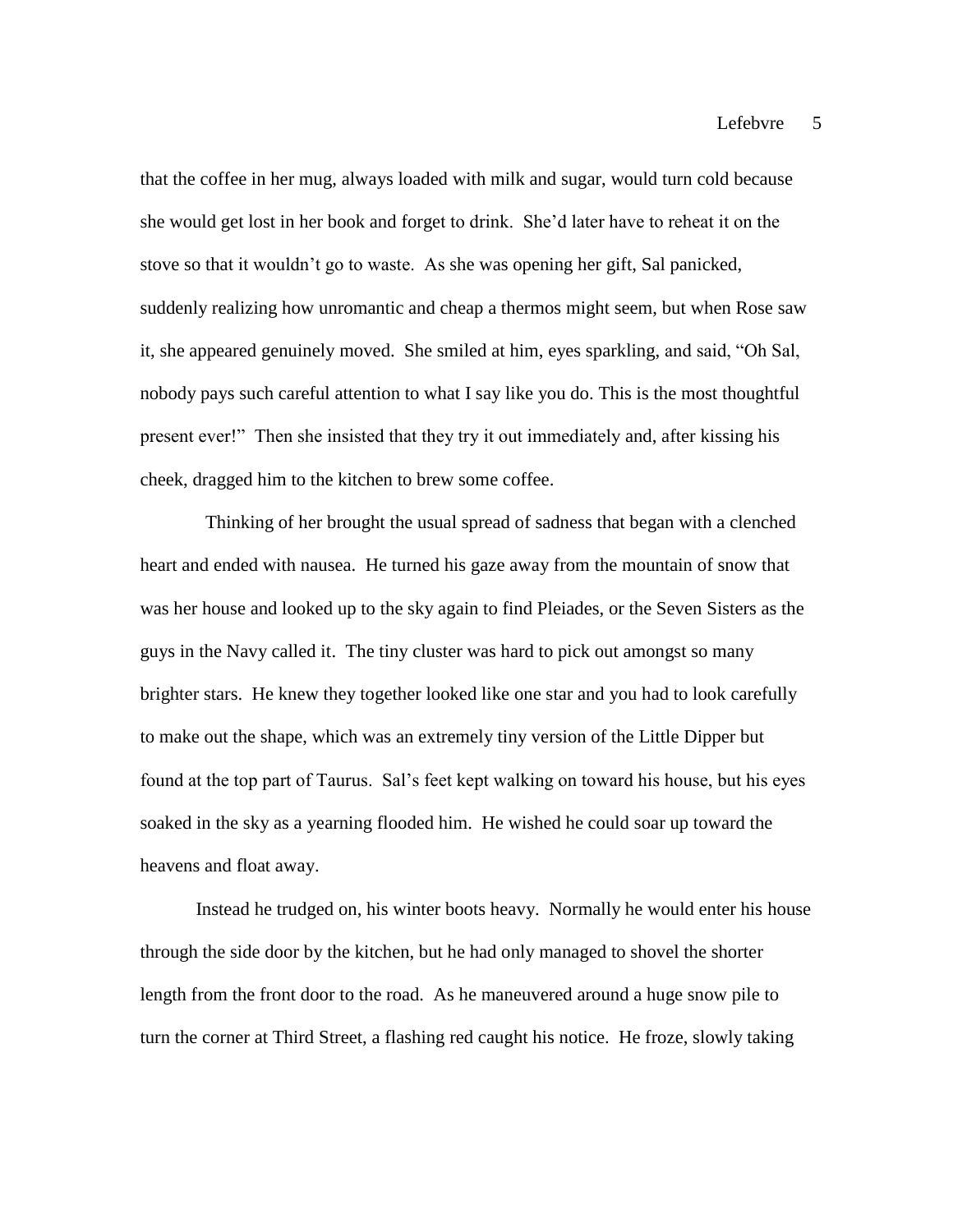in that the light was from an ambulance. A cop car was parked ahead of it, but its light wasn't flashing.

Sal's pulse began to thump. He had just talked to Ma on the phone at noon, checking in like he always did. Nothing had seemed out of the ordinary. In fact, she had seemed better lately. She had even been teaching Sal's older brother, Art, her family recipes, passed down through generations of Germans. Every evening they cooked together, following the set menu. Before that Ma had never let the boys so much as boil noodles. He struggled to remember whether or not he had locked up her medication after putting the correct number of pills in the shot glass by the kitchen sink, but of course he had. He always checked and double-checked before he left for work.

Growing dread made Sal feel like his legs had oatmeal instead of blood in their veins, but he propelled himself forward. He hurried to the narrow path leading to the front door. Panic rose as he saw that, despite the bitter temperatures, the door stood wide open. He ran the last steps to the front stoop and entered.

Art sat on the couch with Bernice. She and Sal's other brother, Ig, had just been married less than two weeks ago and they lived one block further down the road. Art was crumpled and leaning against her, shaking and moaning. Bernice had her arm around him, gripping his shoulder. Her other hand rested on Art's clenched hands. She was saying, "Take a deep breath, Art. There, that's right." The police officer, who stood nearby, put his small notebook in his pocket when he saw Sal. *He must be the new guy*, thought Sal because he didn't recognize him.

"You're the third brother?" he asked.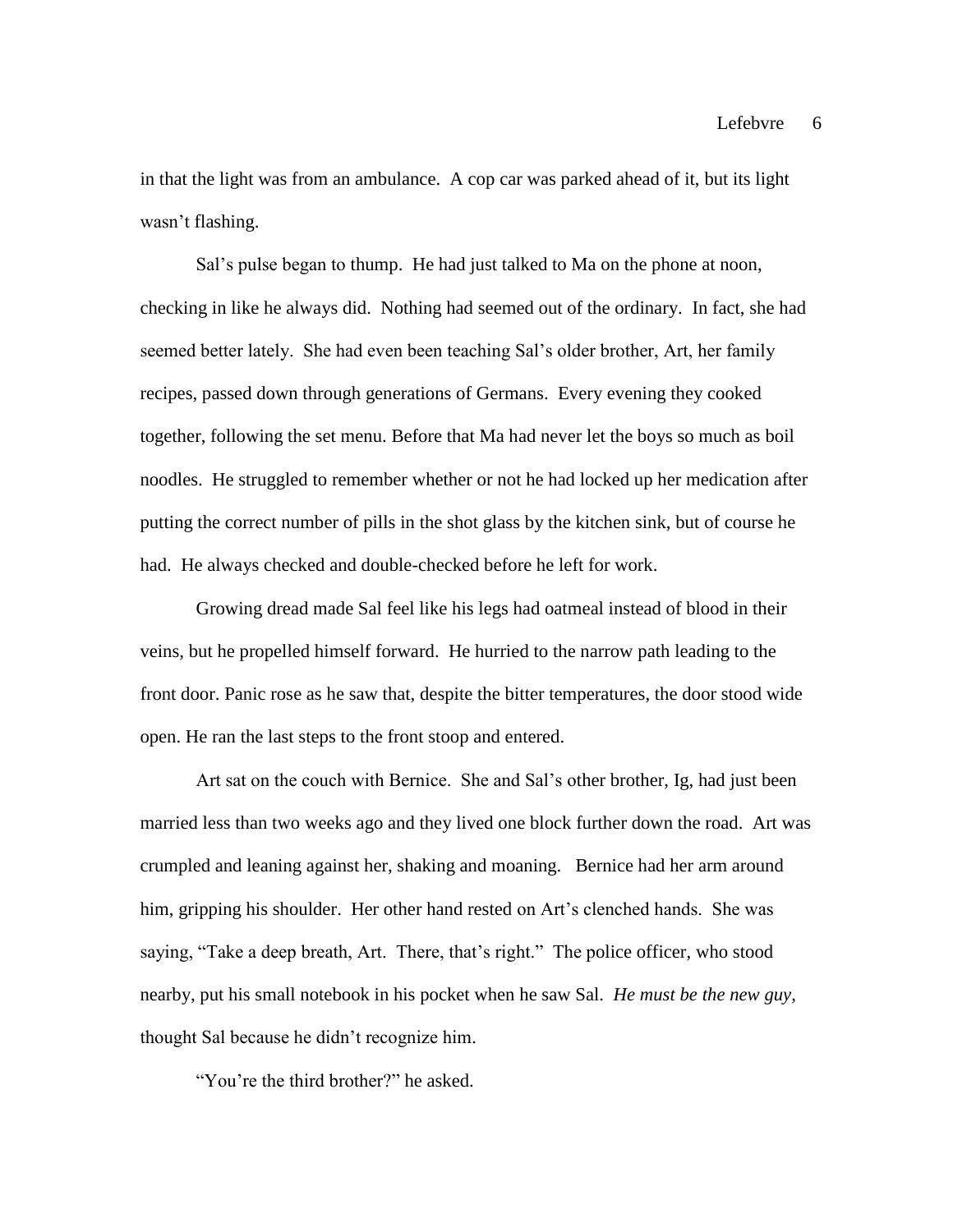Sal nodded. He didn't think he could manage to speak.

"She's in there." The officer turned his eyes to the door of Ma's bedroom. "We kept her uncovered since you were expected at any moment." He was assuming that somehow Sal had been told what had happened, but it didn't matter. Sal knew without being told. He had already played the scene in his head thousands of times before. He slowly looked over to Ma's room and willed his feet to move in that direction.

The ambulance attendants already had her on a gurney in a body bag but not zipped up. The bag was big enough to shield Sal from a direct view. He could only see part of Ma's gray and black hair above the canvas. The attendants were putting medical supplies into a metal case. Sal saw Ig standing silently and stiffly at Ma's side, working his jaw muscles. He looked up to Sal with his large gray eyes. They were weary but clear.

From the corner of the room someone said, "We're so sorry, Sal. There really wasn't anything we could do." Sal realized the speaker was Joe Leukum, a fellow VFW member who served on both the ambulance and fire corps.

Sal nodded at Joe. "Thank you." He was surprised at how calm and polite his own voice sounded. He saw Joe glance at his partner. Sal recognized him as one of the Stangler boys. *He couldn't be an adult yet. Didn't he just play basketball for the Stockies last year?*

Joe continued, "We're ready to go, to take her to the funeral home, but Ig wanted you to see her. That is, if you want to." He looked over to his young partner, who kept his eyes on the metal case and didn't seem interested in helping with the necessary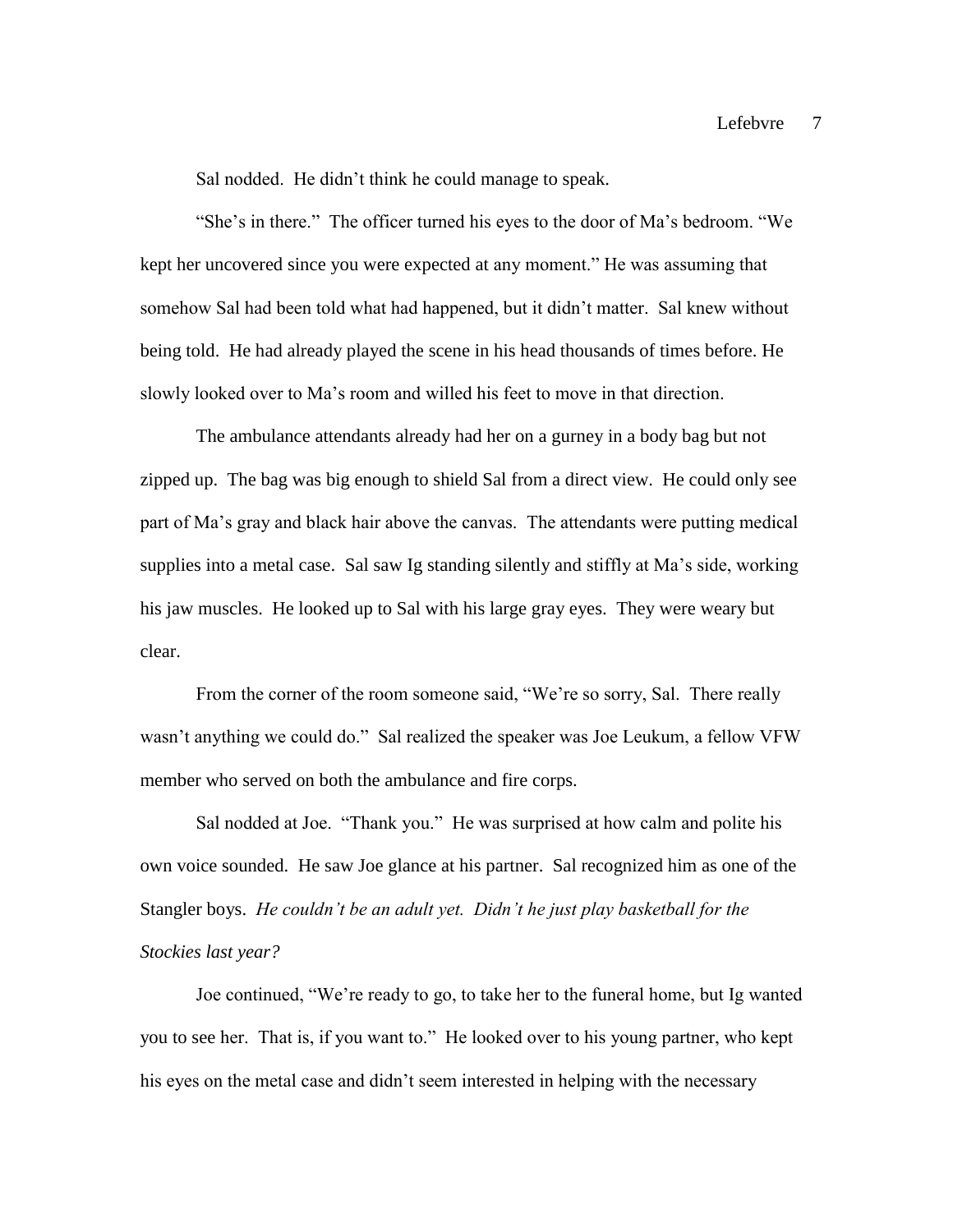dialogue. Joe took a deep breath. "Hanging isn't pretty, Sal. She doesn't look like she's…peaceful. Her neck and her coloring… " He shook his head to ward off the mental image.

*Hanging?* Sal took in the word. *How could that be right?* In all the scenarios that he had considered, hanging had not been part of the picture.

"He means that she looks horrible." It was Ig speaking. His voice was wooden but held an angry edge. "She's black and purple at her neck and her whole face is swollen and blue. At least her eyes are closed now so you won't have to see them. " He turned away and looked out the window where the snow blocked the view that the streetlight usually allowed. Suddenly his voice came out in a gasp. "She used a rope. I thought that quack doctor told us women never use ropes." He clenched both fists and began pacing. "Christ! Why didn't we make sure there weren't any damn ropes around here? Did she get it from the shed? She never goes in there." He put a hand to his face and shuddered. Then he began to cry quietly.

Sal sensed that both attendants would be much happier if they were allowed to zip up Ma's bag and roll her out at once. He didn't disappoint them.

"You can cover her. I'll wait to see her at the funeral home." Sal noticed Ig tense his shoulder muscles, the thing his always did when disgusted with him. But Ig couldn't have been surprised. *He knew I wouldn't be able to look. He knows me.*

As the attendants wheeled the gurney to the living room and out the door, Sal realized that he was still carrying the bag with Ma's shoes. He set it on the dresser. As he turned back, he caught Ig's glare.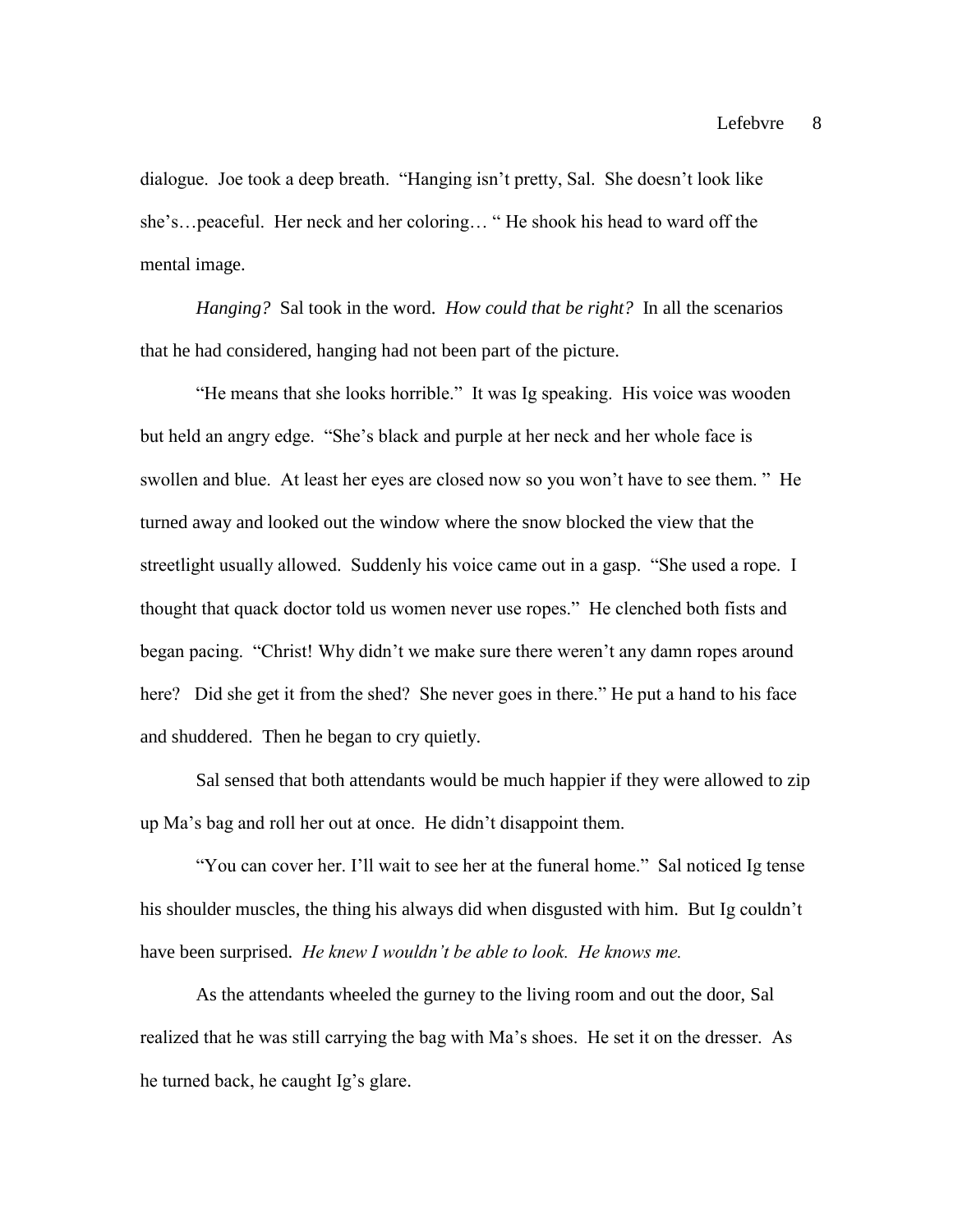"Where were you?" he said. His tone was harsh. "She did it right before you were to come home. She sent Art upstairs with fresh sheets for the beds so he'd be out of the way. You were supposed to find her, not Art. You know she'd have never done this to Art." He sat on Ma's bed and ran his hands through his black, wavy hair before looking again at Sal. "Thank God I'd decided to walk over here. I could hear Art screaming halfway down the block." He made a fist again. Sal wondered if he was about to get punched. Instead Ig lay back on the bed and put his arm over his face.

Sal wished his bones would collapse inside of himself and he could fall to the floor in a pile of dust. "I picked up her shoes," he said. "All I did was pick up her damn shoes."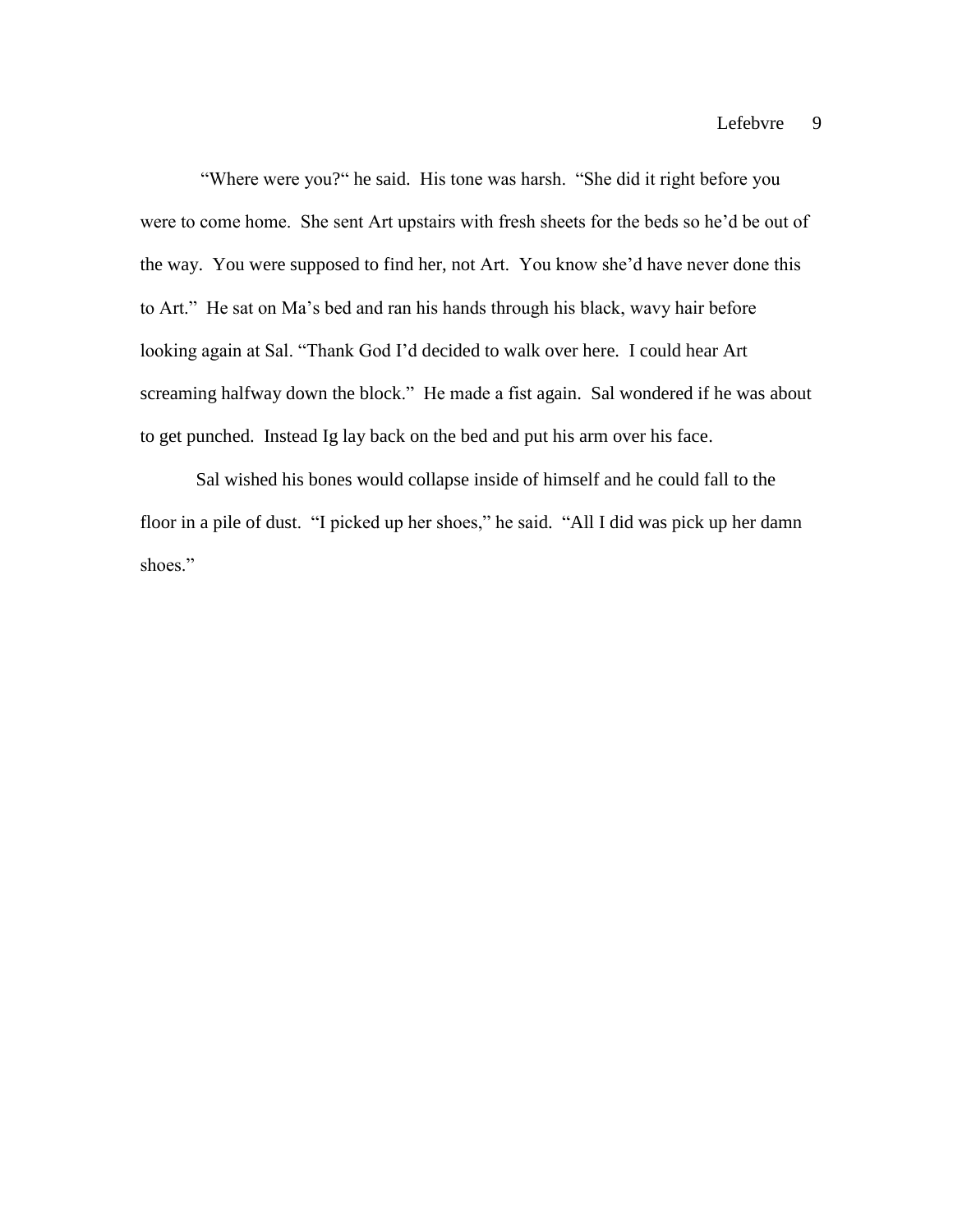#### **Chapter 1: 1974**

The stench in the car suggested that Stubby was as good as dead. The only question was whether to let him become dead on his own the natural way or to help him along. Ig would, of course, be practical and put him to sleep, but Art would see euthanizing any creature as inviting a one-way pass to hell, and upsetting Art had to be avoided at all costs.

"So did you want to schedule the appointment then?" the receptionist said in an impatient tone that let Sal know it was at least the second time she had asked. His cheeks flushed. It was a constant embarrassment to be always daydreaming, especially because he never knew how long he had been standing there in a daze. But he couldn't stop himself; it just happened. In fact, it was a family trait. Ig, would actually expect people to wait through his daydreams before continuing conversations. He would sort of hover between his dream state and wake state with his eyes bugged out, a half grimace on his face, and his hand held up, keeping others at bay until he was good and ready. Daydream finished, he would look up and say, "Now, what was that?" Everyone in Stockton took this in stride. In fact, they thought it was charming somehow. But that was Ig. He always got away with being quirky, simply because from birth on he always was and never hid it. Sal wasn't so lucky. But at forty-six years old, it was too late to start showing his quirks now. It wouldn't be charming, just plain old weird.

"Mr. Schmidt, the appointment?"

"Huh? Oh. No, I don't think I'll schedule it, not today anyway."

"Then, do you wish to make a payment on Stubby's account?"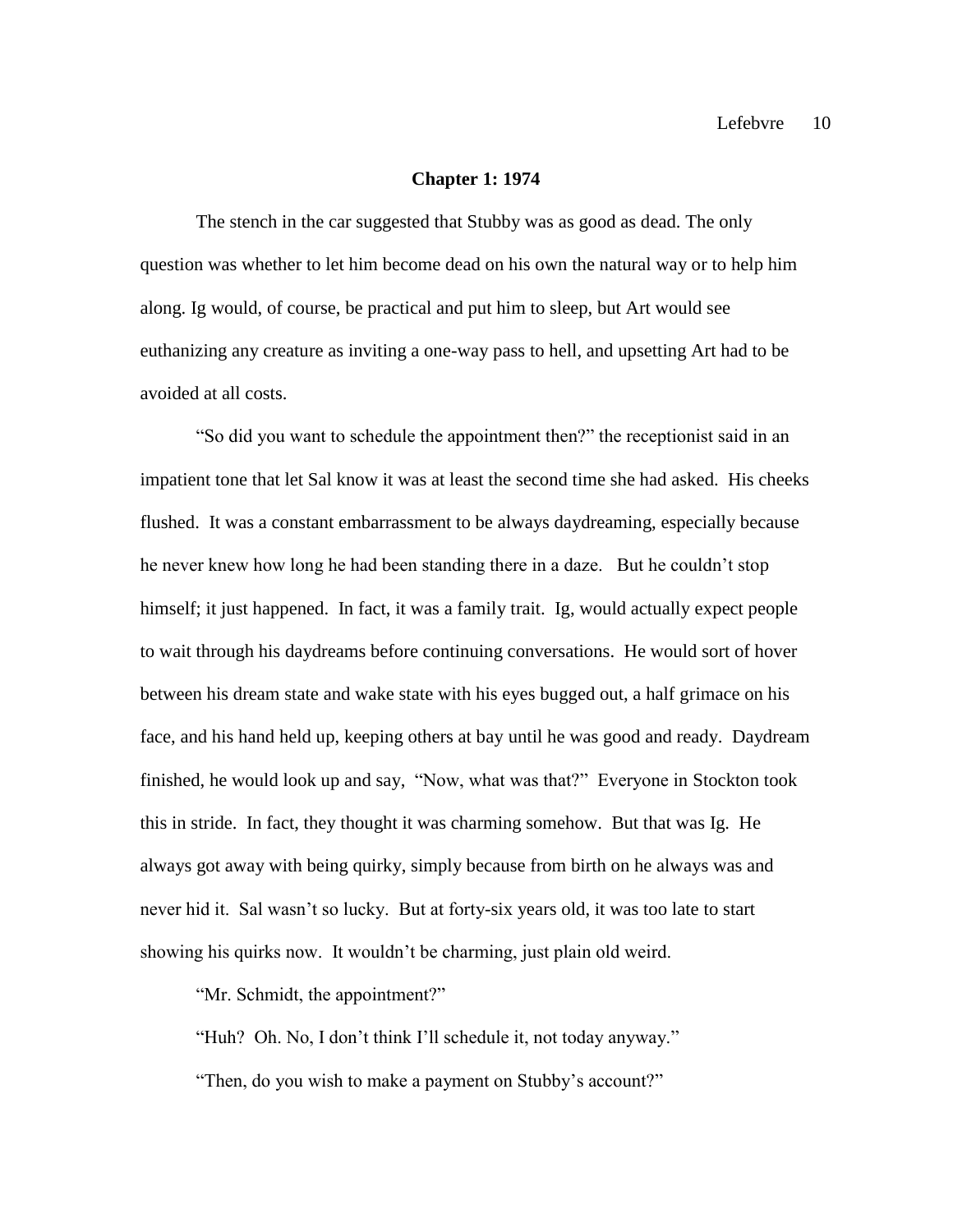It was still strange to Sal that Stubby had his own account with bills arriving at the house in envelopes addressed to Stubby Schmidt as if dogs carried billfolds with cash and insurance cards. It was a marketing ploy, cuteness for dog lovers. Yet, if Sal didn't pay up, it wouldn't be Stubby the vet clinic would call. Could he deny knowing the dog? In truth, he hardly recognized the gray lump of Schnoodle curled up in the cardboard box at his feet. Each breath the dog took made a wheeze.

"Mr. Schmidt, would you like to make a payment then?" She sounded annoyed now. Ig used to say how nice the receptionist at the vet clinic was, "a sweet girl who drives in from Cold Spring." He couldn't have meant this one; she seemed rather prickly. Plus she wasn't a girl by any stretch of the imagination, more like Henry Kissinger with makeup and a poodle perm. Even Ig's optimism couldn't have seen sweetness here.

"Yes. Yes, of course," Sal flushed again. "I'll pay up today."

"That'll be \$75.00."

The amount threw him. *\$75.00?* He couldn't have heard right? He wanted to ask, "For what? Two vet visits and a bottle of pain pills?" It was highway robbery! He should ask to speak to the vet. After all, Doc Heinemann didn't cure Stubby; he was still going to die just the same. Sal regretted ever setting up the first appointment. In all his life and through the lives of the many dogs he and his brothers had owned through the years, Sal was pretty sure Stubby was the first to ever be brought to a vet, and certainly he was the first to have Sal take time off work to accompany him. But this was 1974. Times had changed.

Sal said nothing and wrote the check. He even added a strained, "Thank you."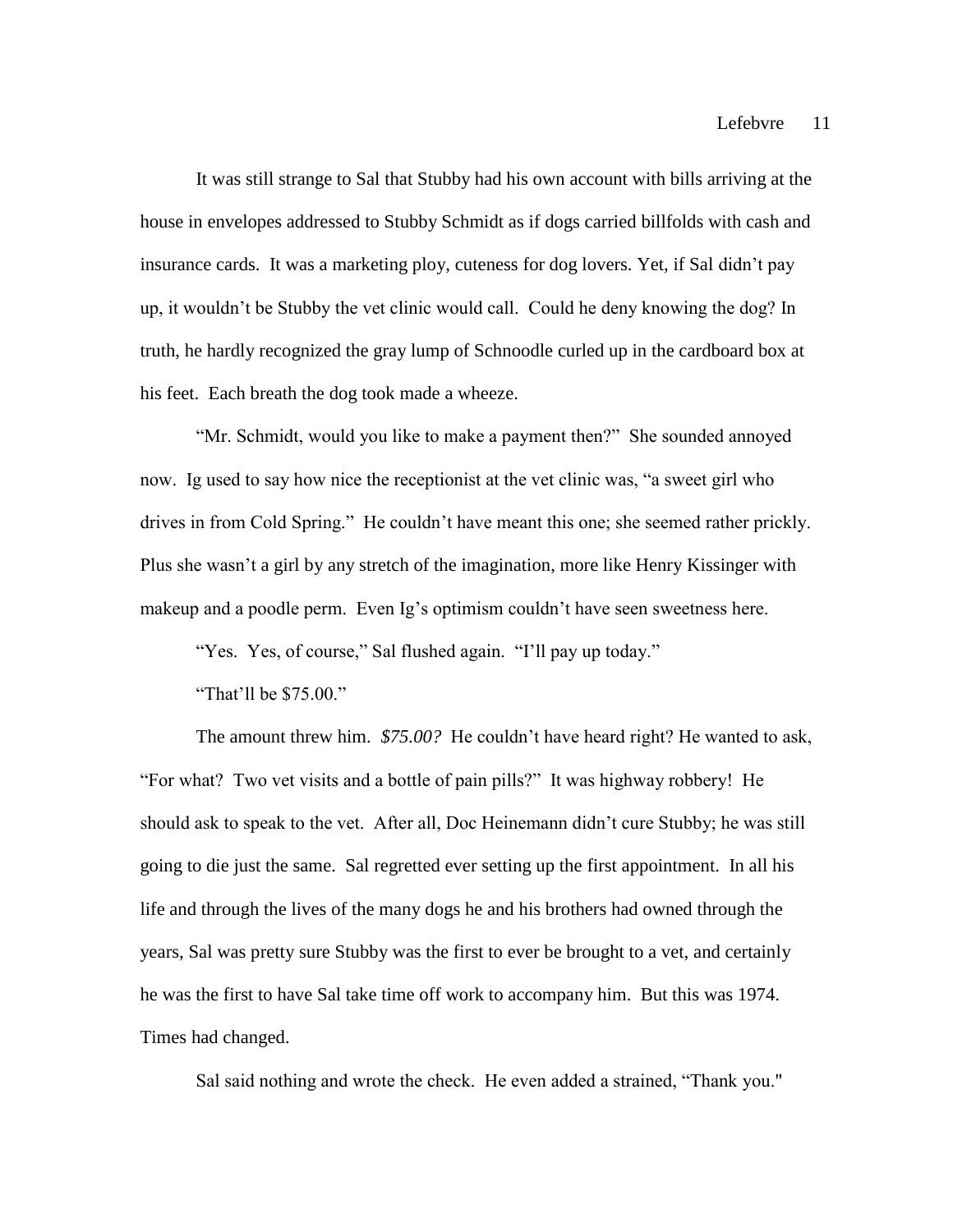After settling Stubby in the back of the red Chevy he had kept working with a variety of home repairs since he bought it slightly used in 1963, he slipped into the driver's seat and pulled away from the clinic. Even though the windows were open, the whole car smelled like damp, rotting dog. The growing cancer had completely filled up Stubby and had to ooze out somewhere. The humidity of the June day was making the stench worse. Sal knew he should go downtown because he was getting low on milk to soak Stubby's bread in, the only thing Stubby would swallow these days, but the odor was bad enough that he shortened his trip by driving instead to the Pump n' Petro, which was six blocks from his house.

He liked the new idea of the convenience store where he could pump his own gas. That Stockton has such a store was a source of pride since most convenience stores with gas were found in big towns like St. Cloud or Willmar. Sal liked cutting out the chit chat with the service attendants and slipping in and out of the store with less hoopla, but lately he had been avoiding the Pump n' Petro. When Mary Lang had been the lady behind the counter, she had kept exchanges with customers on a distant, aloof level, simply saying "hello," the total you owed, and "thank you" as she handed over your change and the bag of purchases. Sal liked things that way. But Mary had relocated to St. Cloud to be near her daughter and a new woman had been hired, a gal who had recently moved to town from points unknown. Bonnie. Sal couldn't help but remember her name because she was forever saying it. "Now you just ask good ole' Bonnie if ya can't find nothin'" or "Hey honey, you need Bonnie's help back there with those ice bags?" Plus no topic was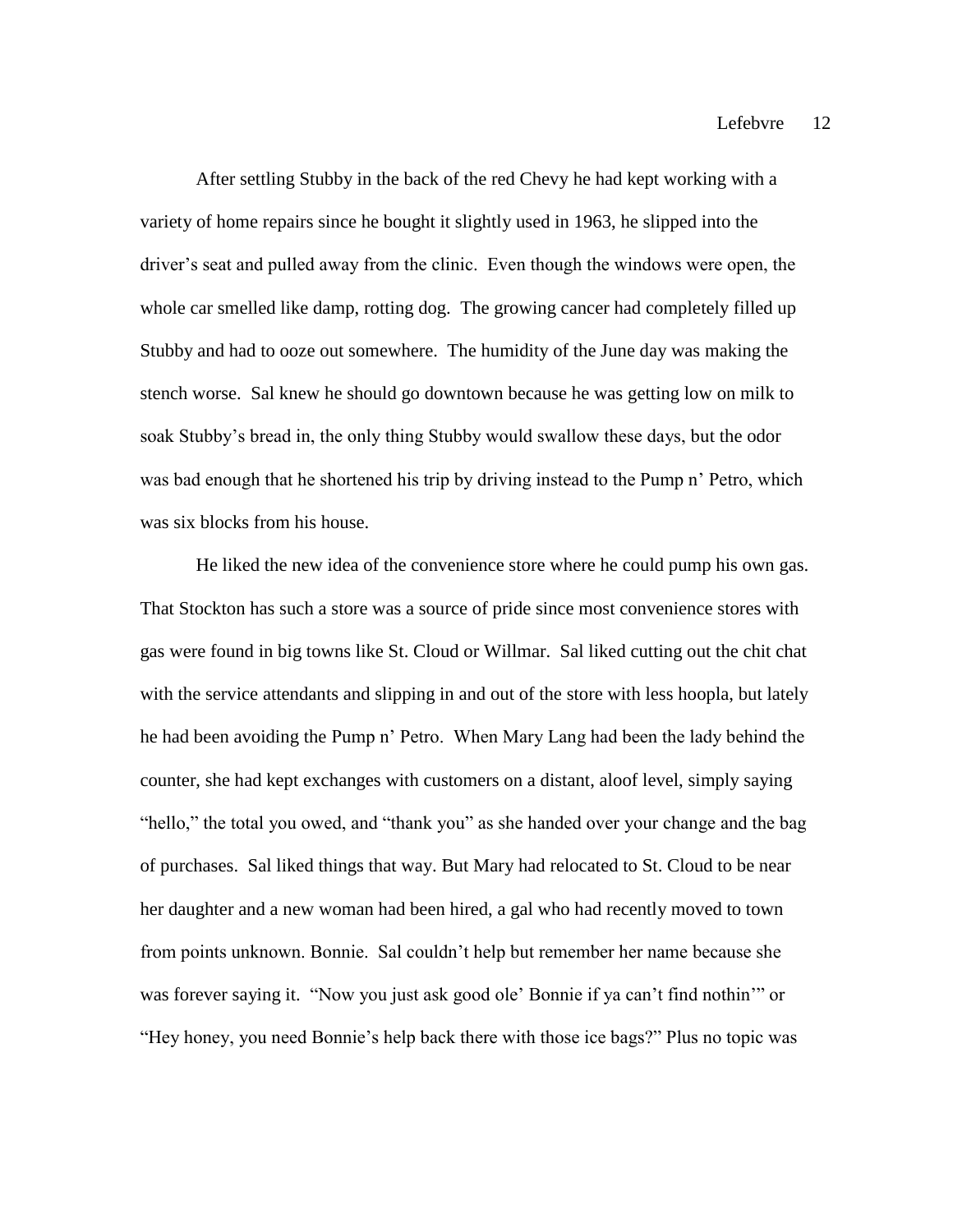too private for Bonnie. Ex-husbands, financial woes, wrinkle creams, physical issues. "Watch out!" she'd laugh, "It's my time of the month! I might bite!"

For some reason, even though Sal always avoided talking to her for one second longer than he had to, Bonnie seemed to save her extra attention for him. "Hey, *Handsome's* back," she squealed the last time he had entered the store as the roughly one dozen customers all turned to look at him. "I haven't seen your cute face in ages!" Sal had been so humiliated that even his eyeballs had started to sweat. He could hardly see to count out the money for his gas.

That was the awful part. Bonnie always acted so familiar with him, always winking and flirting, like they had some big secret together, like she knew what he had put on his toast that morning. He'd die if anyone in town thought something funny was going on. *Sal and the three-time divorcee. Beautiful.* Yet, however cold he was toward her, Bonnie remained oblivious, leaning over the counter towards him with her blueblack teased hair and drawn-on eyebrows, gloppy black lashes, and cakey pink lips, her ample bosom spilling out from the top of her work smock because the top three buttons were never looped. He figured she was just shy of six feet tall and she towered over Sal's 5'9 frame. With the heels she always wore, Sal's eyes seemed to line up height-wise directly with her bosom.

This is what Sal faced as he sat in the parking lot, mustering up courage to enter the store. It was three o'clock, and only two cars were there besides his own, Bonnie's very dirty Volkwagen Beetle she always laughingly complained about "not performing" and had therefore named "Lenny" after her first husband. The other car was an old beater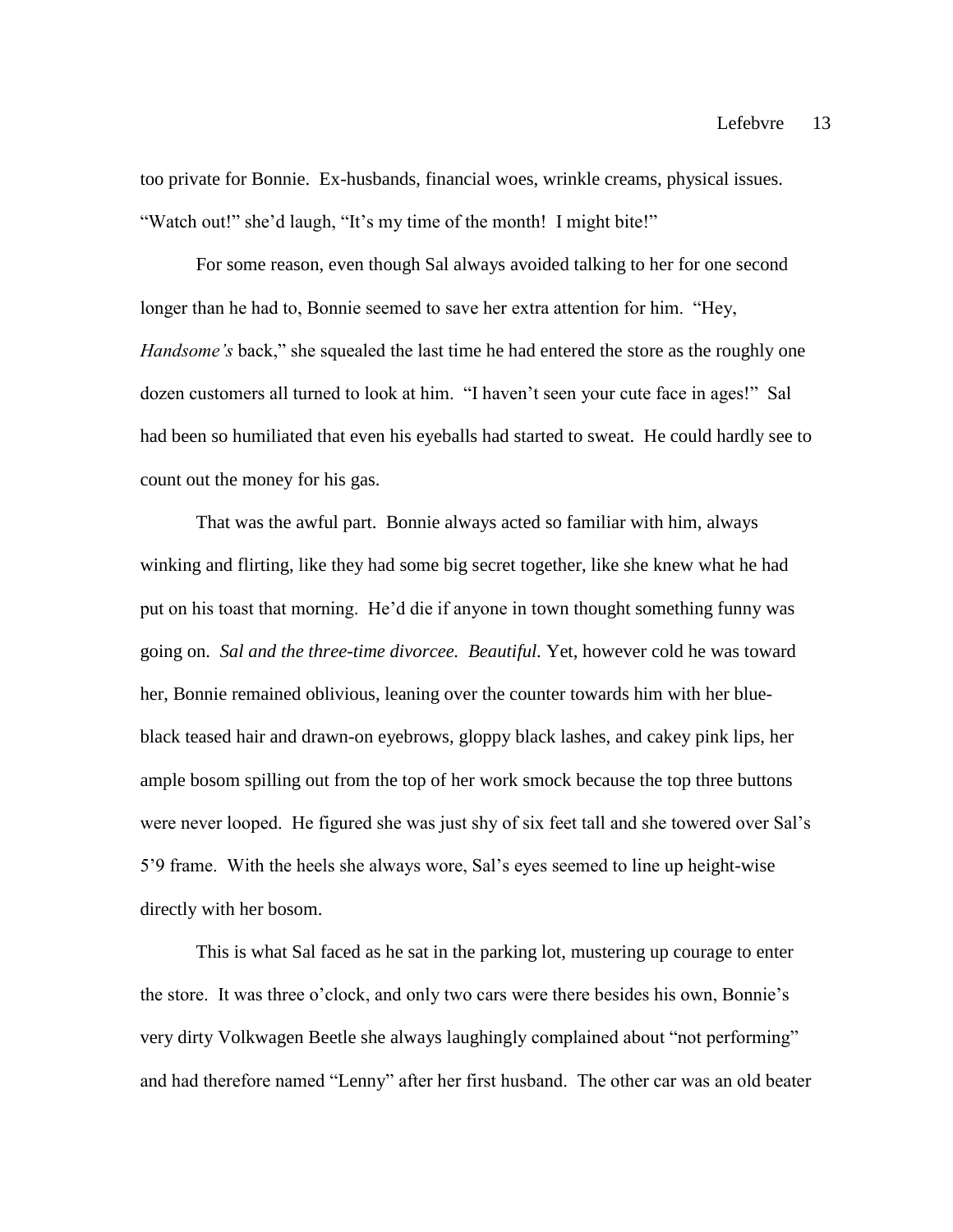that was idling right by the door. *Good timing.* His embarrassment wouldn't have much of an audience today.

He entered the store, wincing in preparation for the expected voice of Bonnie. However, no such greeting came. In fact, he didn't hear her at all. Surprised, he turned his eyes toward the counter a saw something wrong…

Bonnie, looking at Sal with tense and pleading eyes, was being held up by a wiry teenager holding a handgun.

"All right, old man. Stand by her behind the counter," ordered the kid. His voice squeaked and his gun hand shook.

Bonnie turned her frightened eyes back to the gun and whimpered, "Oh baby."

Sal instinctively held up his arms; then he moved stiffly and slowly to the opening at the counter and through to Bonnie's side.

"I don't wanna shoot you guys or nothin'. Just give me the money and I'll go. Throw in some Marlboro Lights too."

Bonnie's eyes were huge and wet. Her bottom lip quivered as she spoke. "Sure, anything, honey. I'm gonna move now and get the money first. Okay?" She blinked and two big tears rolled down her round cheeks, leaving a black path through her thick makeup.

"Yah, okay. Quick, before somebody else comes." He moved his eyes to Sal. "Just stand there, old man, and you'll be fine." The pupils of his pale blue eyes looked like shiny black beetles darting around below the brim of his Fleet Farm cap.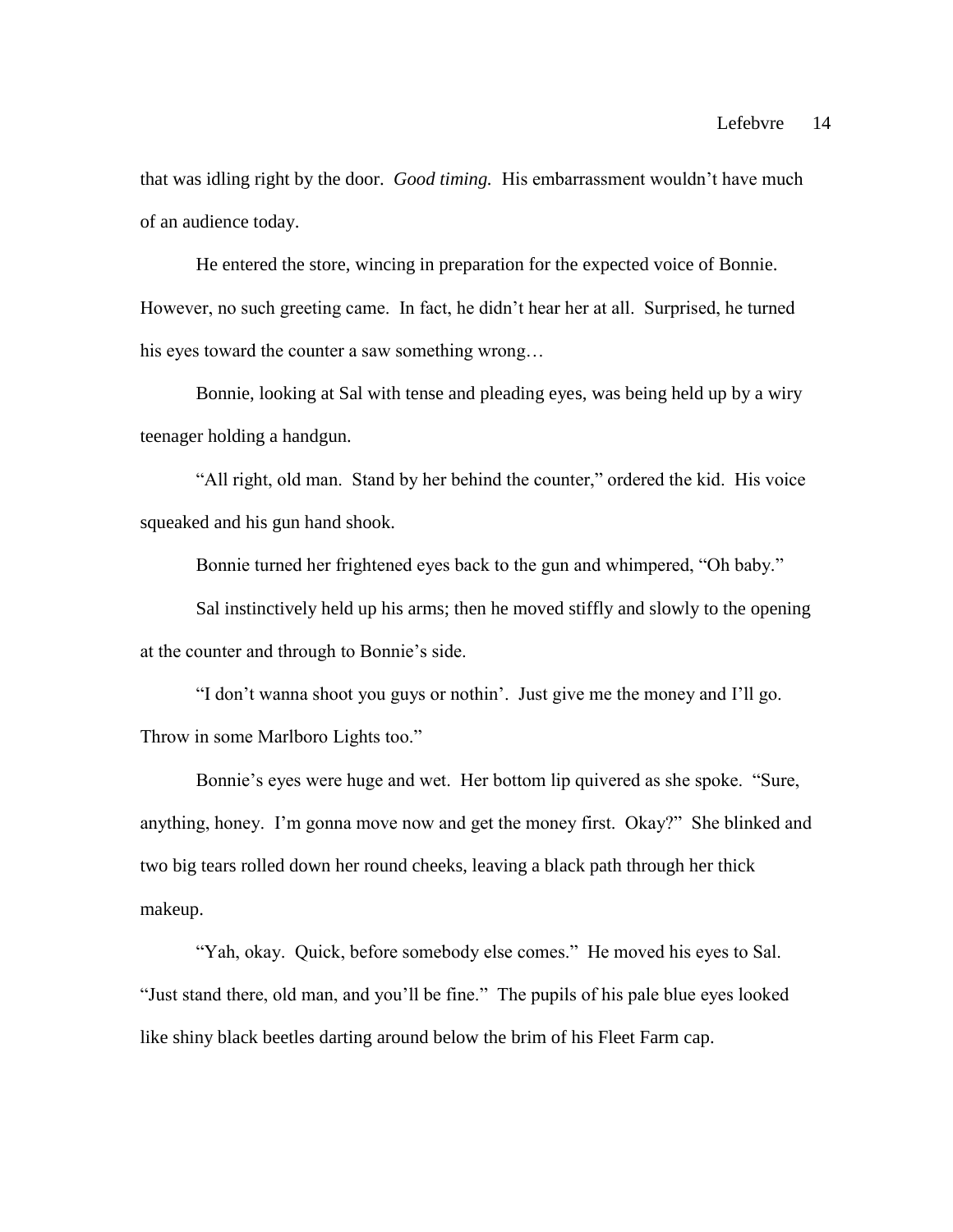Maybe it was her cashiering habits that made Bonnie start with the coins first. It didn't occur to her that the kid probably wanted only bills. But whether he was inexperienced at robbery or else not thinking, he held out his hand to receive a bunch of nickels Bonnie thrust his way. Two nickels slipped, bounced on the counter and dropped to the floor. The kid looked down for just an instant.

Sal never would be able to fully explain what happened next, why he did what he did, but in that instant he simply leaned forward and plucked the gun from the kid's hand, and, for some reason, the kid's fingers released it. Sal didn't aim the gun at the kid, which would have made more sense, but instead he held it limply by the barrel, dangling it in the space between them. All three stood there together for a strangely connected moment, searching one another's faces for what to do next.

Then the kid said, "Oh shit," and in a blur was gone. Shortly after, Sal heard the beater car rattle away.

Then Bonnie started shaking. With each shake more and more of Bonnie reemerged. Only she reemerged times five, blubbering and spewing forth every endearment she ever used until, words spent, she hurled herself towards Sal in a deep, suffocating embrace, knocking him into a pastry case.

By the time Sal was able to disentangle himself, call the police, and watch the police car drive over from the station down the street, he was already feeling a stiffness in his shoulder from Bonnie's tackle. He grabbed a napkin from the dispenser to wipe her tears and lipstick from his cheeks and forehead.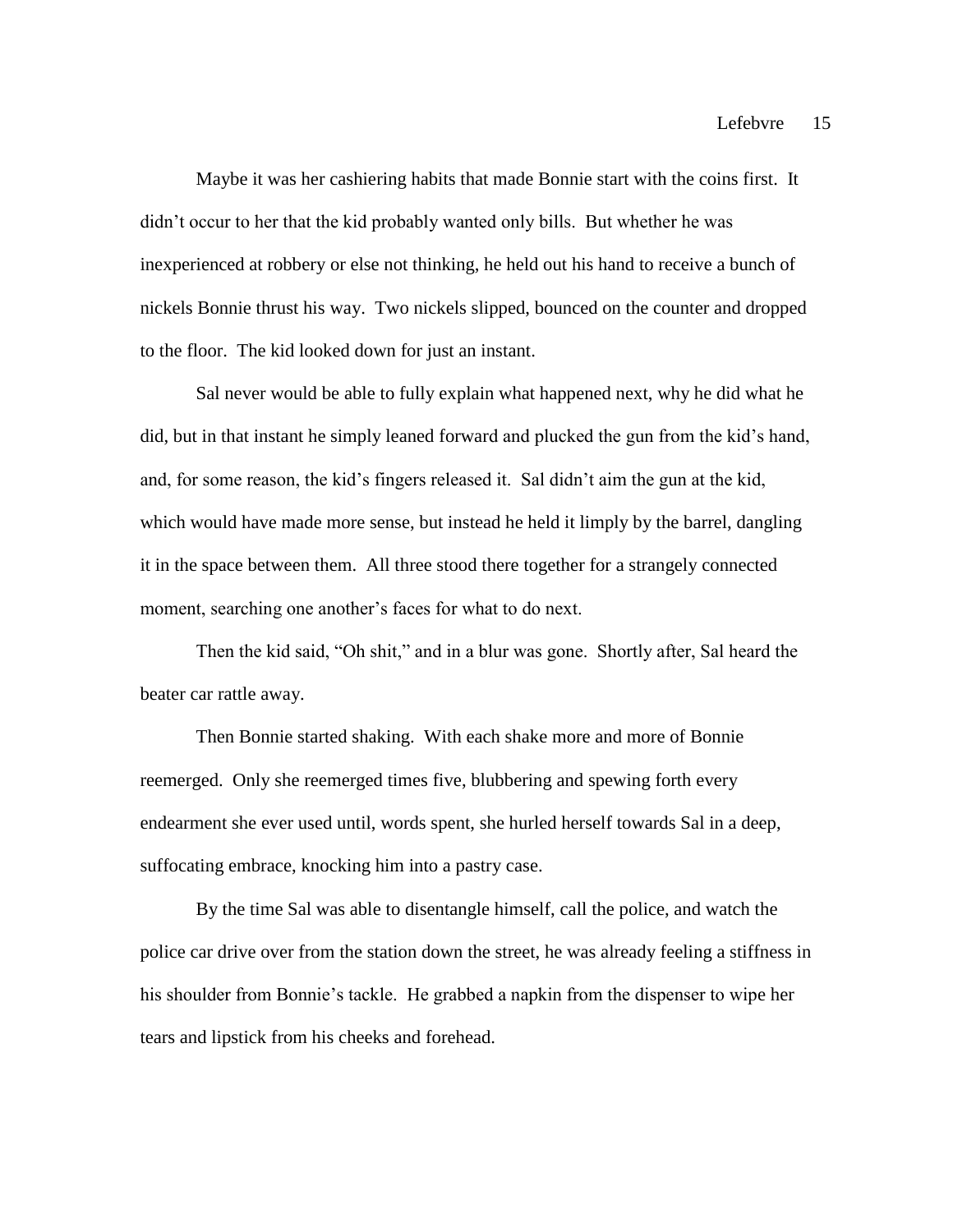The next hour was a fog. The police department, consisting of Bob Hartway and Skip Heinen, closed off the store to anyone other than a county sheriff they had called in and the owner, the ancient Jacob Lennerman who owned five businesses in town. The VFW owed its expansion of its dining room to Mr. Lennerman, who was a WWI vet. A plaque hung on the wall there, commemorating his \$5,000.00 donation. Sal now looked at him, mentally calculating years to estimate his age, guessing him to be around 85. His face, with its cracks and spots, looked worn enough to be 100, but he was spry and sharpminded. He shook Sal's hand vigorously and thanked him for his "service to the safety of Stockton." Sal felt undeserving of such praise. The police had radioed an all-points bulletin to the sheriff's department and neighboring police forces with a description of the kid and his vehicle. Out the window Sal could see at least twenty cars had accumulated along the street outside, with spectators trying to find out was going on. Some had stepped out of their parked cars to converse with each other. In Stockton, people followed sirens and word traveled fast.

While Sal finished giving Bob his account of what happened, he became acutely aware of Bonnie giving her rendition to Skip. She was reaching new heights in volume and shrillness.

"...and then, you shoulda seen him," she cried, eyes wild and arms waving around. "He simply stared down that criminal and ripped the gun away from him. Just ripped it right away." She gave Sal a huge, grateful smile. "It was the bravest thing I ever seen. Till Mr. Schmidt came in, I thought I was a goner." With a sigh, she sat down on a pile of water softener salt bags and completely fell into sobbing.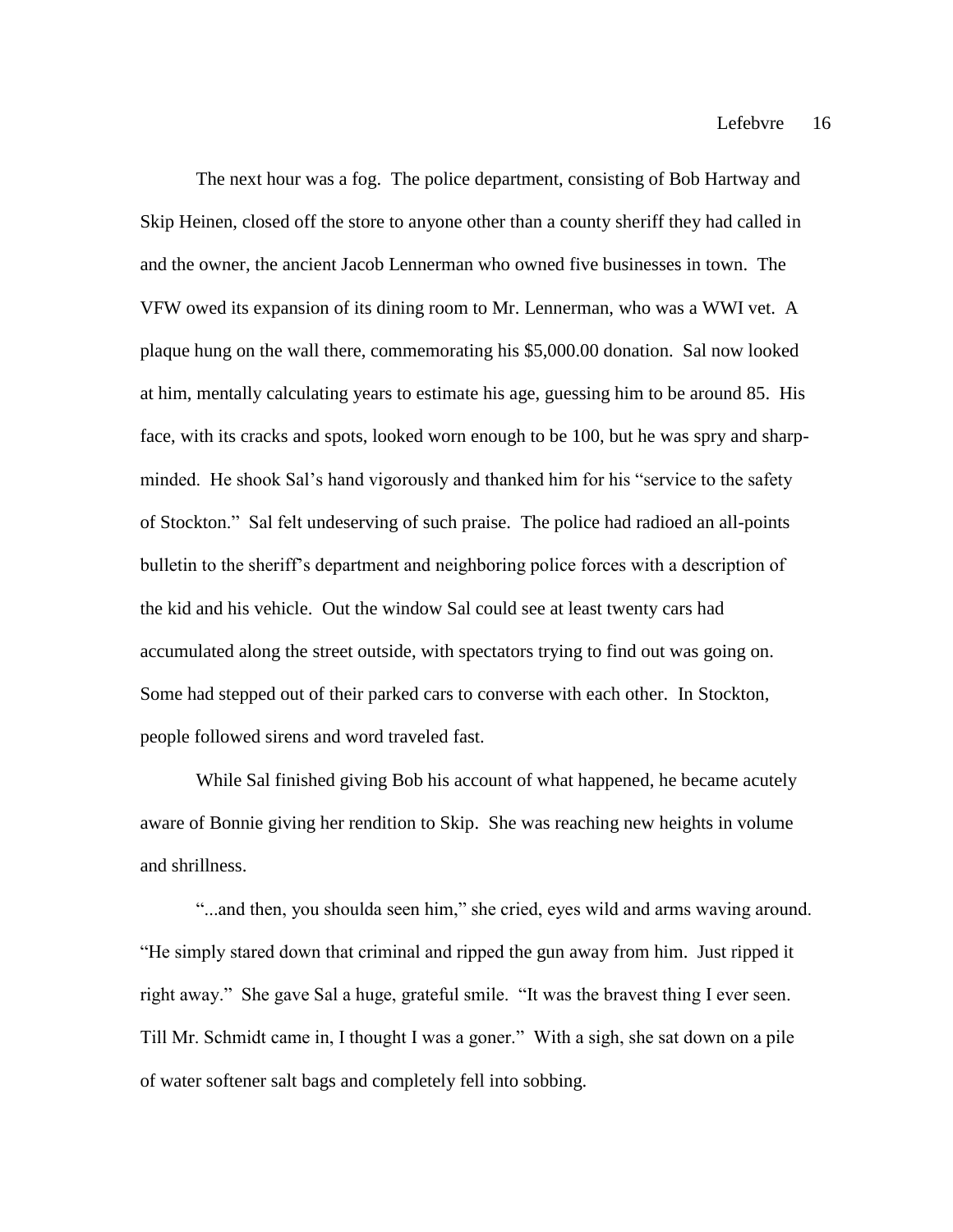Sal felt dread fill his heart. He knew he was being swept along in some kind of flood he did not want, some kind of recognition he wouldn't be able to stand up in, and he suddenly felt overwhelmingly tired. He shuddered.

Bob noticed. "Hey Sal, I have all I need for now. It might be a good idea if I drive you home. You look a little shaky. We can bring your car around later."

While waiting for Bob to transfer Stubby to the police car, Sal had to suffer one more crushing embrace from Bonnie. As he rode with Bob out of the parking lot, feeling the many stares from the road beyond, he realized he never bought the milk.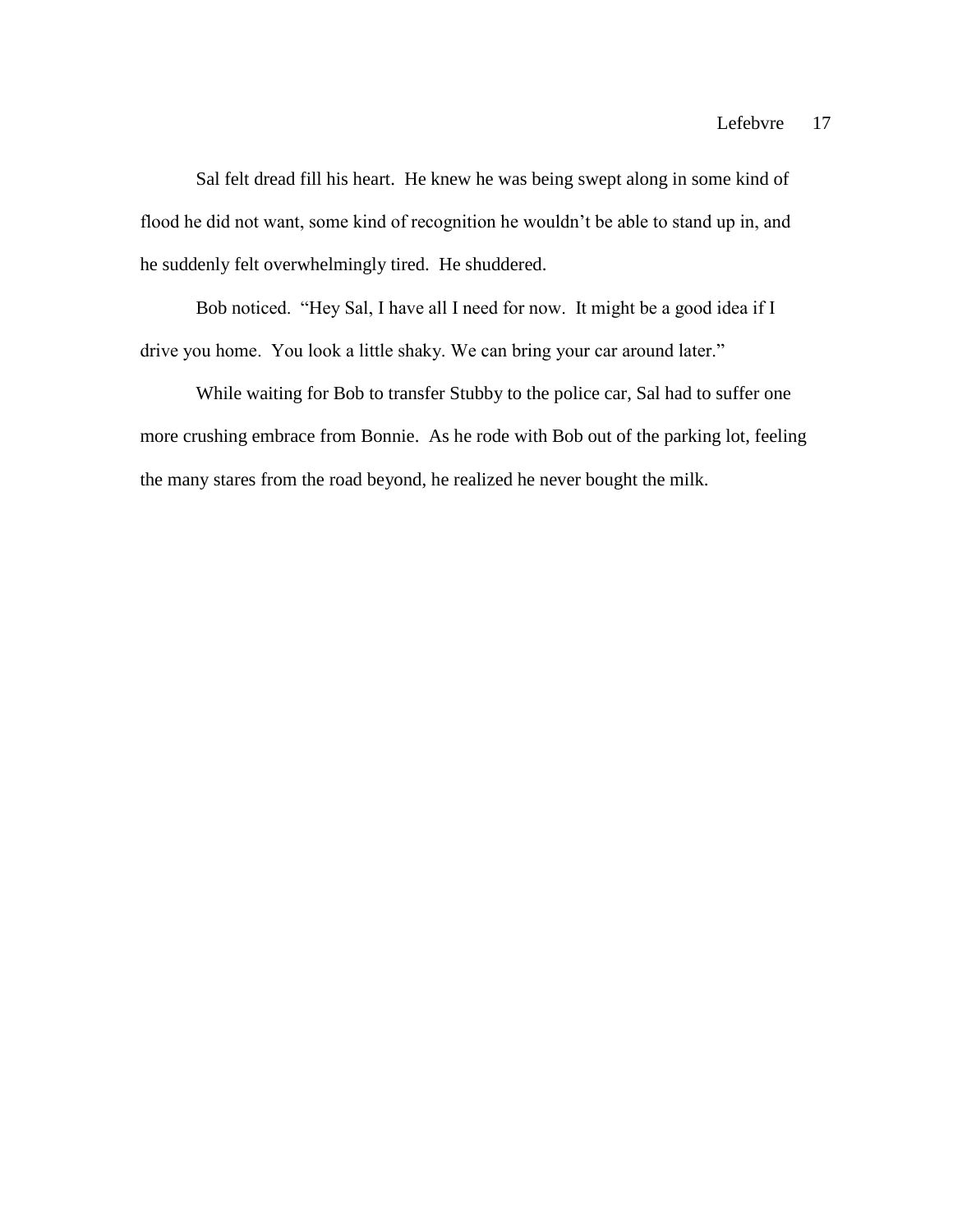### **Chapter 2: 1974**

Police sirens…Sal trying to reach for the gun but not being able to quite touch it… A phone ringing somewhere.

Sal's eyes flew open. He blinked twice and looked at the clock on the bookshelf and realized he could not have been sleeping more than half an hour. It was only five thirty and the phone was ringing. It wasn't part of his nightmare. Groaning, he covered his head with Ma's old, scratchy afghan and felt a lurch in his back from sleeping on the lumpy living room couch. He knew the phone would keep on ringing until either the caller gave up or Sal gave in. Art certainly would never answer it. He hadn't answered a phone since the early 1940's. Sal let three more rings go by. Then, realizing it could be the police, he dragged himself to the kitchen wall, which held their only phone.

"Hello?"

"Sal! Thank God! What the hell is going on?" It was Ig, ten decibels too loud as usual. "I'm calling from Homer's. I stop in for a beer after work and the guys swarm me, said you almost got yourself killed! What the hell?"

The doorbell rang. Sal decided to ignore it for now.

"Sal? You there?"

"Yeah, I'm fine. It wasn't like that. It was no big deal." Again the doorbell rang. He thought he heard people talking somewhere.

"Skip Heinen said you saved that gal's life. He said you wrestled the gun away. What the hell? You nuts?"

Again he heard voices, soft rumbles from the front of the house.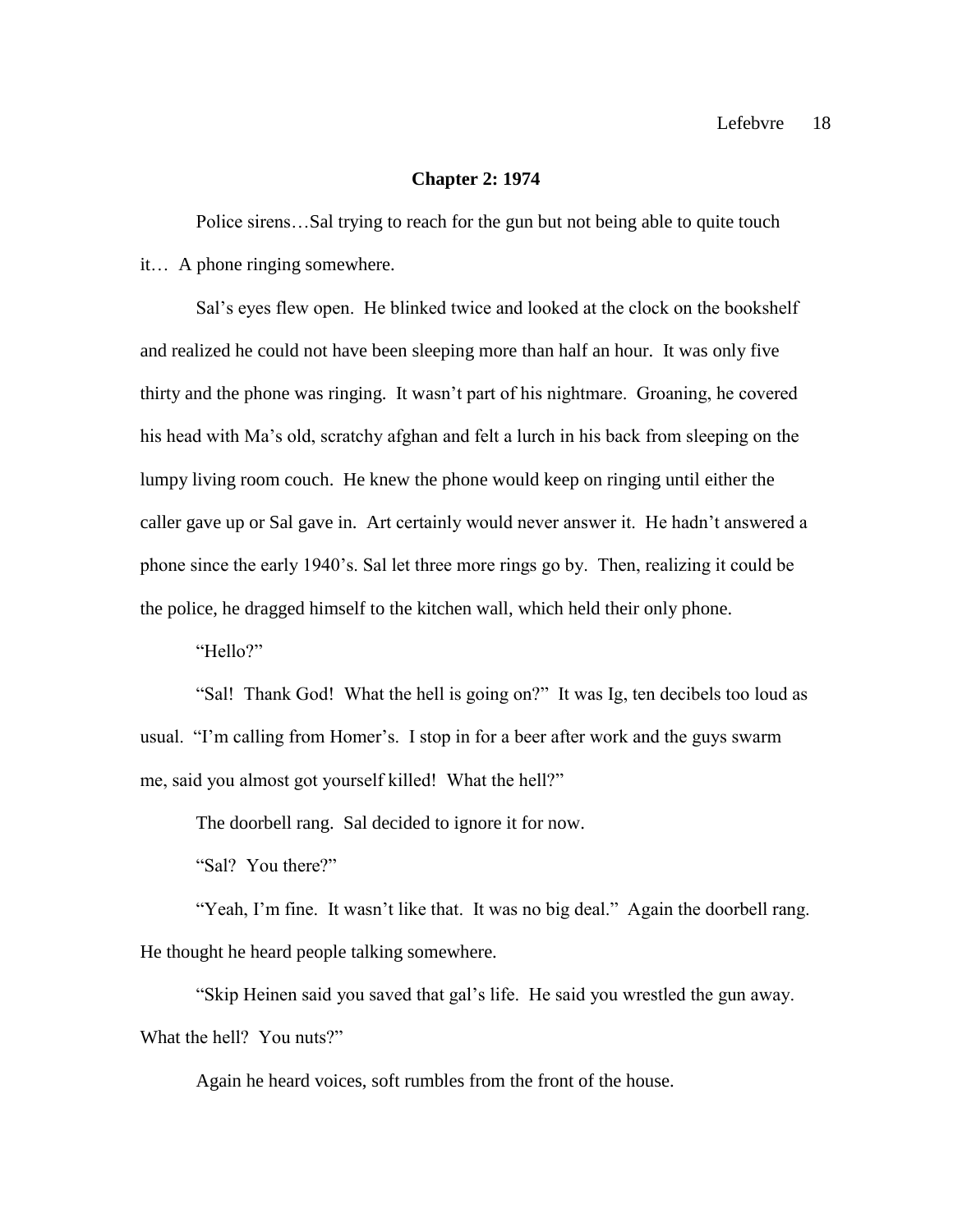"Hold on, Ig. Something's going on."

Sal stretched the phone chord as far as it would go so that he could just see out a window. It took him a moment to absorb the sight.

"Oh my God," he said aloud. A crowd of at least fifteen people, reporters by their looks and equipment, stood in the yard and on the front steps. Several cars and vans were in view, one of them sporting a TV station logo with transmitting equipment on the roof. Suddenly Sal realized he had lowered the phone to his side and Ig was hollering to get his attention.

"Ig, I'm back. Sorry."

"Will you please tell me what in the Sam hell is going on? Where's Art? Where's Stubby?"

"Stubby's lying right here. I don't know where Art is. Upstairs, I assume. Ig, WCCO is here and I think another station."

"Where?"

"*Where*? Here! Right outside the door."

"No shit?"

"It's crazy. What am I gonna do? Get here."

"On my way."

"Hurry!"

"Hey Sal, is the *St. Cloud Times* there?"

Sal strained to see. "I think so."

"I'll be damned."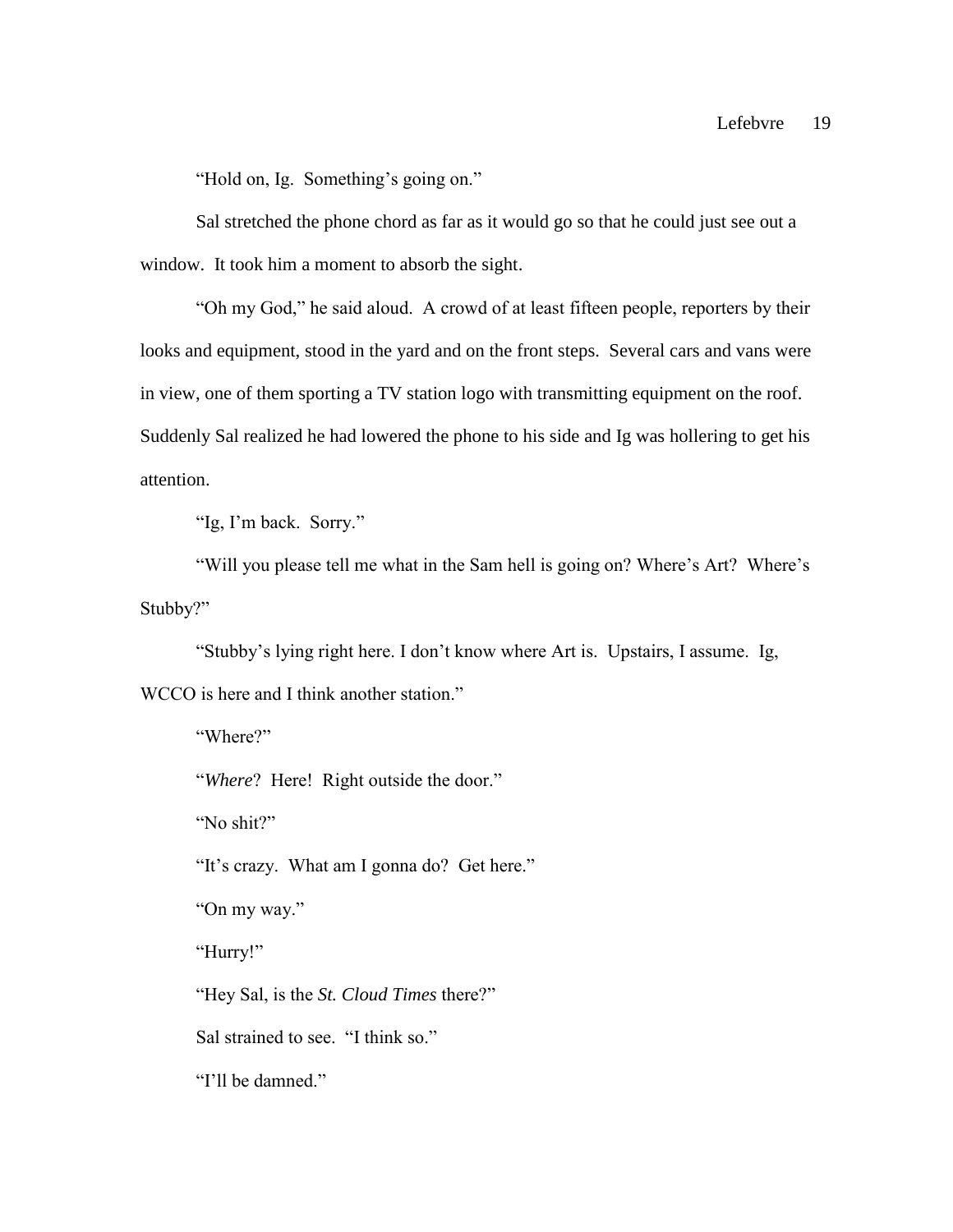Sal hung up, and the phone immediately rang. He picked up and hung up again, then took the receiver off the phone and set it aside. He gathered Stubby, lifting him against his chest as if for protection, and leaned against the refrigerator, contemplating his next move. If he made a dash out the side door, someone would certainly spot him. Anyway, he didn't have his Chevy to make his getaway. He could try climbing out an upstairs window to the hedge on the side of the house, but he'd have to jump at least ten feet, and at his age he'd end up in the hospital in traction...which at this point didn't seem like such a bad alternative. But he couldn't leave Art. *Where is Art*? He shuddered to think of Art hiding in his bedroom, thinking the world was ending. Again the doorbell rang.

Ig would know what to do. He would use that booming voice of his and say to the reporters something like, "Thanks for your interest, but we really need our privacy. I'm sure you understand." And, in his no-nonsense presence, everyone would agree to leave, at least for a while. Sal wouldn't even have to step out the door. He could be upstairs feeding Stubby bits of bread and calming Art.

But Ig hadn't arrived yet and hiding in the kitchen wasn't going to solve anything. He had to get everyone to leave for Art's sake. That was that. After settling Stubby in his box, Sal forced himself through the house to the front door and opened it.

The camera clicks reminded him of pellet shots. At least six or seven questions were shouted at once; one was something about whether his Navy experience had prepared him for the *gun struggle*, but he didn't catch the other ones. He stood there, overwhelmed and silent until the reporters quieted, waiting for him to speak.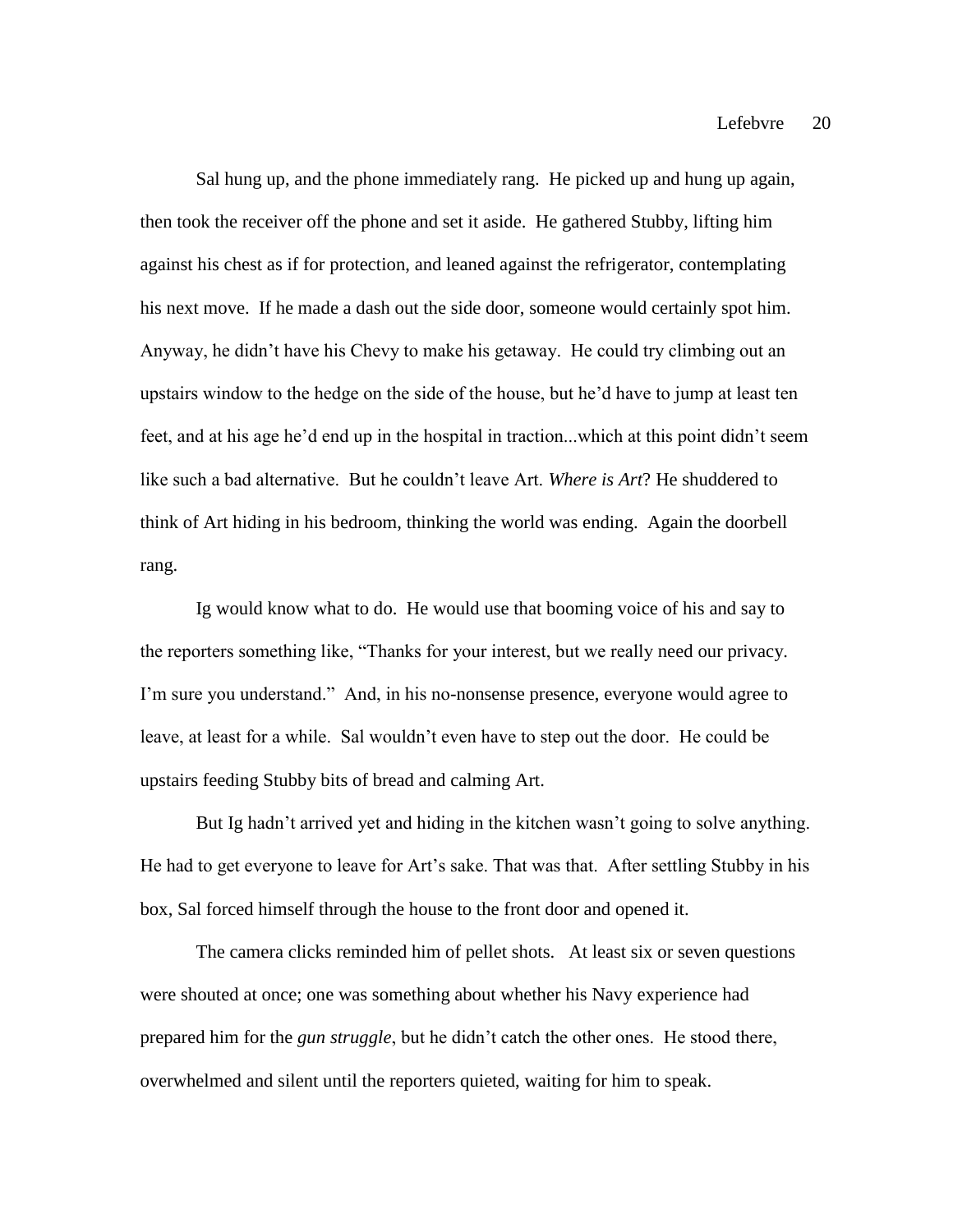"Thank you for your interest, but..."

That's as far as he got before the questions began again, drowning out his best Ig impersonation.

Just then the real Ig showed up to save him. Sal hadn't seen him working his way to the doorstep, but suddenly he was there, giving him instructions in his ear.

"Sal! What the hell? You can't just say nothin'!"

"What?"

"Say something, anything." Tell'm what happened. Give it in a nutshell." Sal looked over the crowd. It grew quiet again, but Sal couldn't form a single word.

"Sal, for Christ's sake!"

#

Sal's statement made all three Twin Cities ten o'clock newscasts. There he was for all the world to see, frozen and serious on his front step, mumbling. "When the boy looked down, I grabbed the gun. It was no big deal."

After the reporters left, he and Ig found Art, as Sal had feared, up in his bedroom, shaking and confused. His eyes were swollen and red blotchy patches were all over his face. His hair, thick and wavy like Ig's used to be and Sal's still was, now stood on end, like he had been pulling on it. Unlike Ig and Sal, who still had black hair in middle age, Art's hair was all white. It had begun turning right after Ma died, which had made him look middle aged by the time he was thirty. He dressed like an old man as well, wearing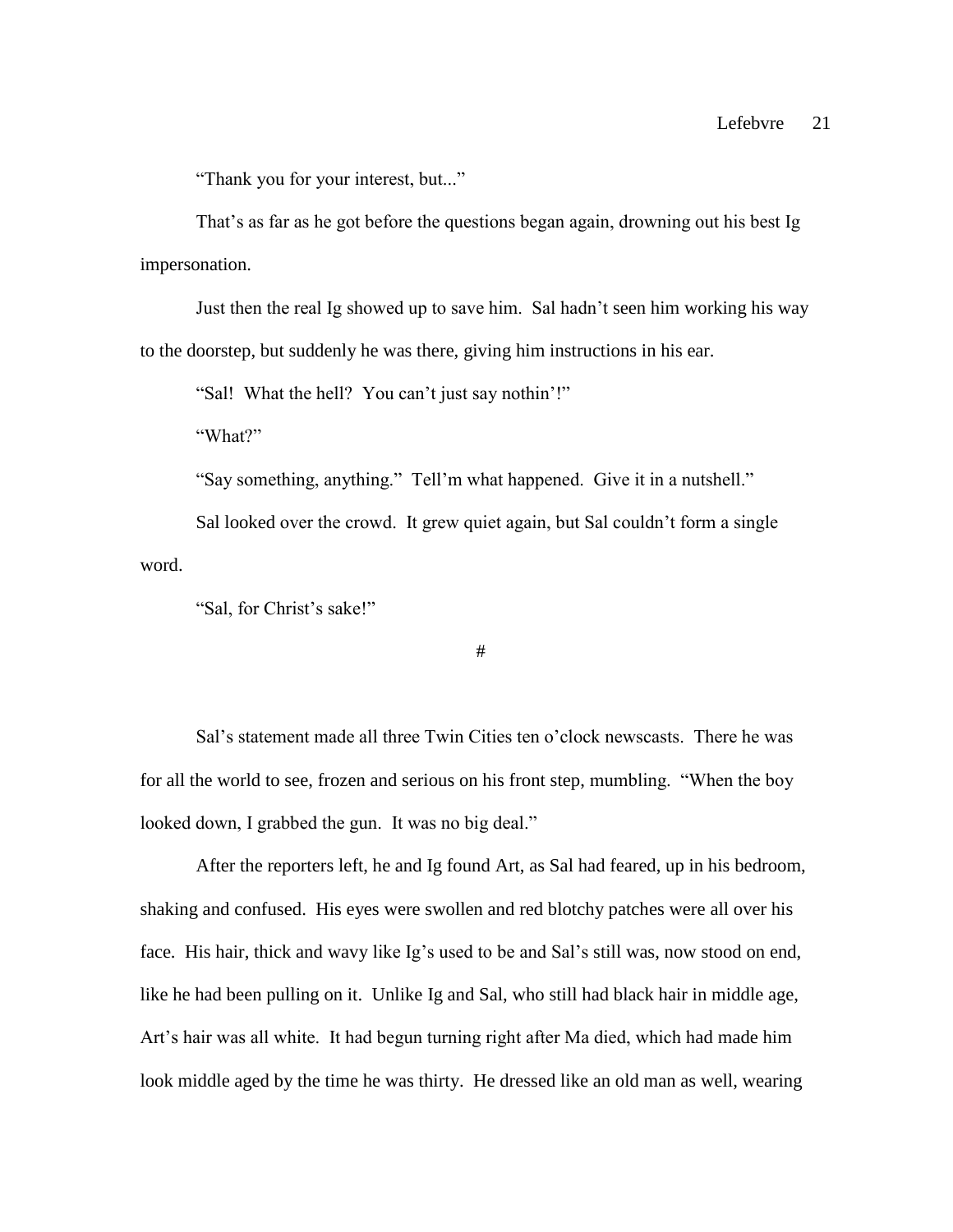only loafers, tan kakis, white t-shirts, and cardigans with zippers. Although he fuddled with the zippers almost nonstop, moving the slider up and down, it was better than years back when his cardigans had buttons and he'd constantly twist them off. Then he'd feel compelled to immediately sew them back on, correcting his mistake. The cycle had caused Art such stress that Sal had finally gone to Fandel's Department Store in St. Cloud and found cardigans that had thick, industrial-looking zippers. He bought one each in navy, gray, and brown. That was over ten years ago, but they still looked pretty good. Other than zippers, Art was fairly easy on clothes, but these zippers had held up well.

After getting Art to breathe slowly and drink a glass of iced tea, Sal and Ig told him a watered-down version of the robbery and promised that the reporters were only there because it was a slow news day and that they would most likely not be back. However, to be safe, they helped Art pack a bag and Ig drove him to his house down the block for an overnight stay. Art must have been good and scared because he didn't object to the plan. He only stayed at Ig's if it was absolutely necessary, such as when Sal had to go to Fergus Falls overnight for a boiler license recertification course or when he was in the hospital having his appendix taken out a few years back. After settling Art with Bernice, Ig returned to watch the coverage with Sal, and by flipping the channels, they caught most of the story on two stations.

Bonnie was in the footage. Sighing and sniffling, she repeated her Sal-the–hero angle. On camera, from the shoulders up, she didn't seem so bad. Maybe she had cried off most of her makeup, but she appeared fairly normal. It was Sal's first straight-on look at her since he always pretended to be reading magazine headlines or checking out the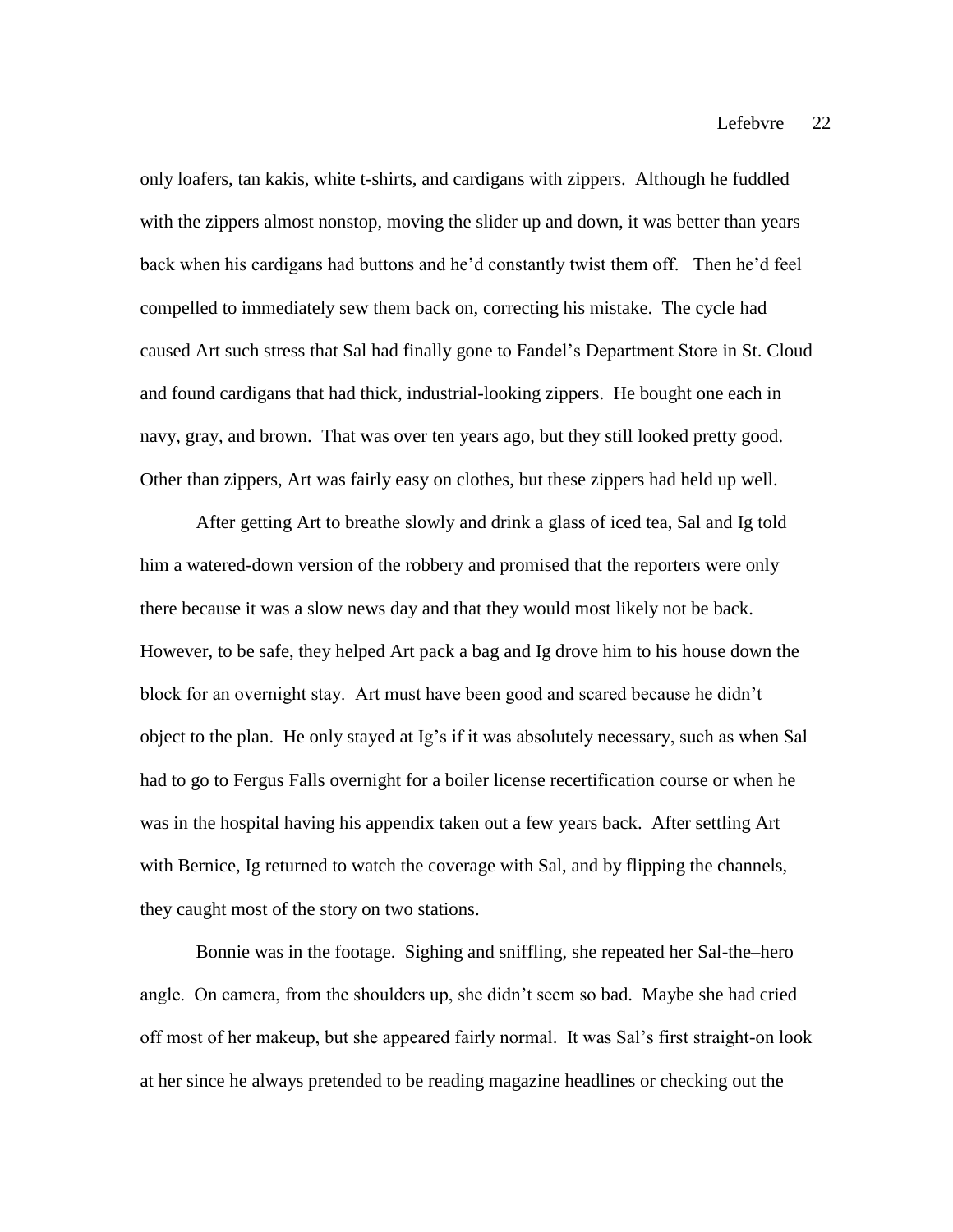ceiling vent to avoid eye contact with her. Tucked at a safe distance behind the screen, her personality was smaller. Sal even felt a bit sorry for her because she seemed genuinely traumatized, dabbing at her red eyes with soggy tissues and making her ratted hair bob around like a hedgehog each time she shook her head, still in disbelief. He supposed she made for good TV.

Ig himself made it on channel five's coverage, which tickled him greatly. The camera caught him shooing the crowd and shouting, "That's all he's saying for now. The horrible experience has practically incapacitated him." Sal was impressed with his brother's performance. He didn't know Ig knew words like *incapacitated*. Ig's Schlitz Beer T-shirt stretching across his ample belly didn't add much class, but his voice was gruff and stern. More importantly, his orders had been obeyed. Ig had pushed Sal back through the door and slammed it. Then he refused to take questions, offering only to take business cards or phone numbers of reporters, lying, saying Sal might call them tomorrow.

However, Sal knew it would be a short reprieve. He had heard two *Times* reporters through the window saying they were going to return in the morning for an indepth interview. One said, "People love little-guy heroes and dumb criminals." *Little guy. The reporter certainly got that right.*

Sal came back from his thoughts when Ig returned to the living room. He had gone to the kitchen to call Bernice to make sure she had seen his big television moment. He was chewing his lower lip, uncomfortable. Sal could see he had news.

"What now?"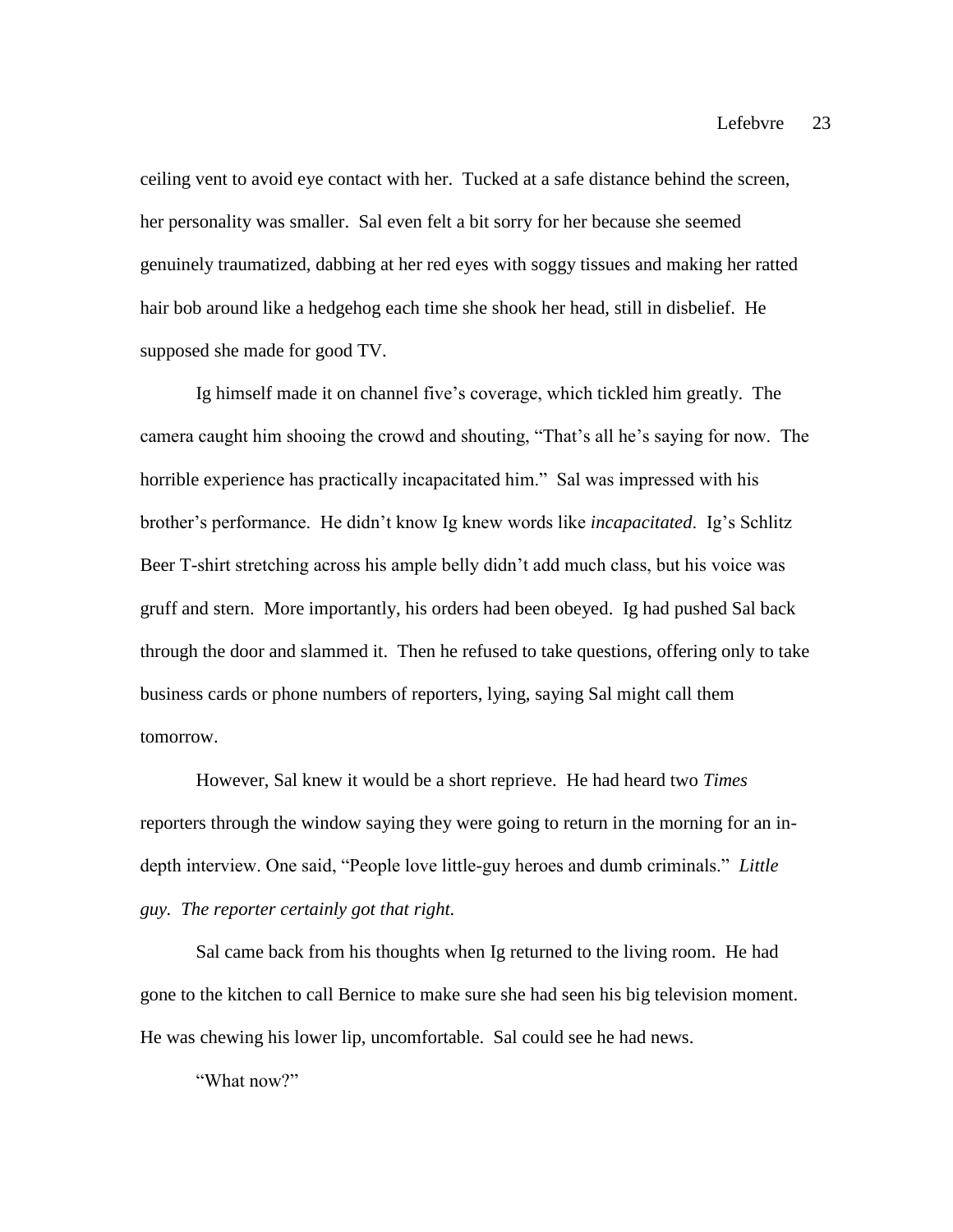"Sal, you're not gonna like this, but hear me out."

Sal's chest tightened. "Oh God. Now what?"

"That Pump n' Petro gal called Bernice and asked you to lunch tomorrow...to say thanks."

"What? Asked Bernice to lunch?" His throat was getting tight.

Ig rolled his eyes. "No, Sal. *You*. She said your line was busy so she asked Bernice to give you the message."

"Bernice said *no* though, right?" Sal's voice was a plea. His temples started throbbing.

"She said she tried, but that woman bulldozed over everything she said. Said she's expecting you at eleven thirty at her place. There wasn't a damn thing Bernice could do."

Sal was now half standing, gripping the chair arms for support. "Well, what am *I*  supposed to do?" Then with a sudden inspiration he said, "Have Bernice call her back!" He didn't recognize the pinched voice coming out of his own mouth.

Ig rubbed his fingers through his well-oiled hair and hissed out a long sigh. Clearly irritated he said, "Sal, Bernice is not gonna wipe your damn ass for you and neither am I. You have two choices. Call her and cancel or just be nice and eat one lunch with her."

" $[q]$ "

"One damn lunch. It wouldn't kill you." He put on his usual blue hat, the one loaded down with VFW pins and medals, and turned to go. Sal followed him to the back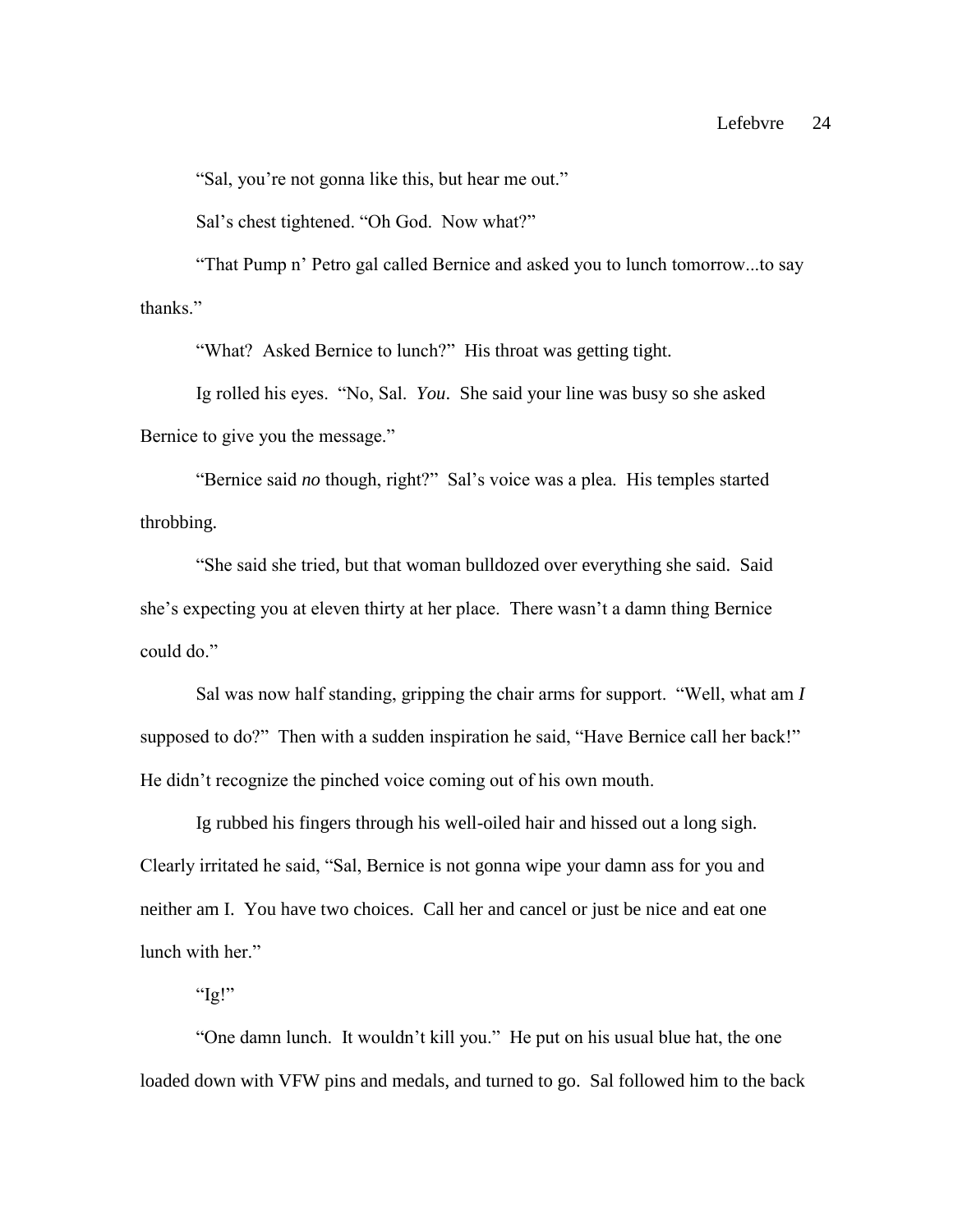door but knew it wouldn't do any good to beg. Ig went out and let the screen door slam. But after a few steps he stopped and turned around. His face looked tired and his big gray eyes misty in the moonlight. Through the screen he spoke quietly, laboring over the words. "Sal... I got a wife and two kids. I know they are grown and in college, sure, but I'm already taking care of a lot of people. Bernice's mom and dad are not healthy. And there's always Art hanging over us. I don't want to be a jerk or anything, but I need to worry a little less about *you*." He slapped a mosquito against his ear and brushed it off to the ground. "You know, even when you're scared sometimes, you just have to step up to the plate. I'll help when I can, but no more than that. And no more than is good for you. Okay?"

The brothers blinked at each other through the screen. Then Sal nodded, mostly to end the conversation and wash the strain from Ig's face. Ig stood there for a moment longer, then smiled a little and turned to go. Sal watched him walk down the street to his house on the next block. It seemed miles away.

#

Ig's words stayed with Sal that night as he tried to sleep. The truth of them had stung, even though they contained no big new flash. The familiar and dreaded shame washed over him, and the same old reels played in his head. *What's wrong with me? Why can't I be with people, make the small talk, play the game...the simple things every other human does? Except for Art, of course.* Sometimes he envied Art. Sal wished he were invisible. Nothing expected of him, no preconceived notions.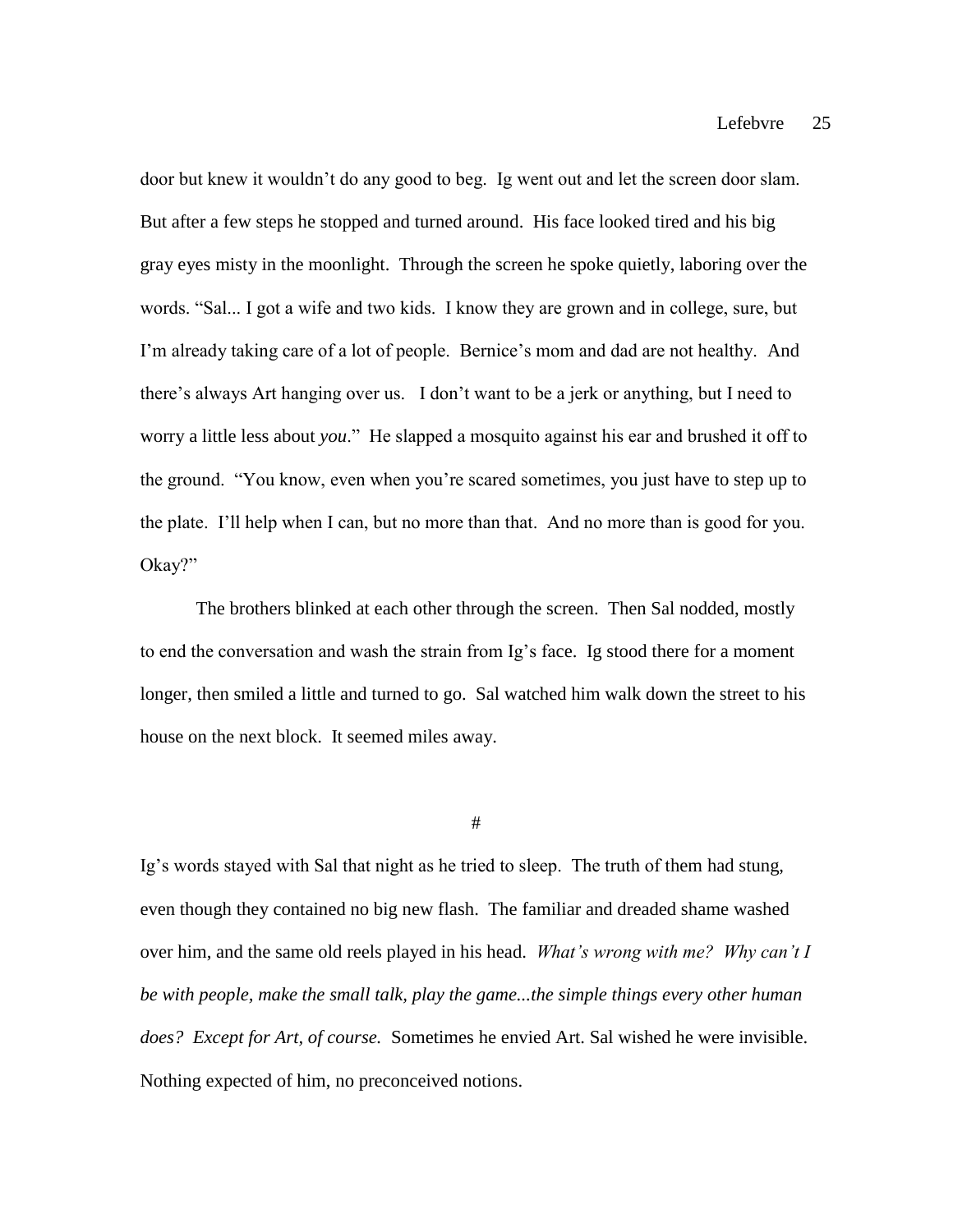He hadn't always been this bad. As a boy he tagged along with Ig, playing ball with the guys, seeing matinees at the old Stockton Theater that was now a fiberglass shop. Even though he was a year older than Ig, Sal followed in his footsteps, joining the Navy with Ig when Ig had Ma sign permission papers to let him join early when he turned seventeen and Sal was eighteen. She only signed because she knew that Ig would sign up when he turned eighteen anyway, and she naively thought the Navy would keep the brothers together if they started at the same time. Sal had even been dating that year, his one and only girlfriend ever. He had grown up with Rose living right across the back alley from him, and he had finally gotten up the nerve to ask her out. They had been a couple for almost a year when he left for boot camp. Although he was scared, he knew Rose respected him for enlisting like all respectable men of Stockton did. Plus, everyone knew the war was wrapping up. The most dangerous business had already been faced by the boys a few years older. Two from Stockton had died in North Africa, and one had come back with no legs from fighting in the Pacific. The dead boys were Charlie Eiden and Frankie Parker. Frankie had been a head altar boy at St. Mary's and had trained Sal and Ig to serve at mass. Sal remembered how straight Frankie sat, his eyes on old Father Hoeschen during the whole service while Sal couldn't seem to stop wriggling. Ma would shoot eyeball daggers at him, but Sal felt so exposed by the altar, wearing his starched vestments, that he couldn't help but squirm. Ig was worse. No matter how heavily Ma slicked down Ig's hair with oil, his heavy sweating, especially in summer, made his hair curl and frizz in odd directions. Plus, he would forget where he was and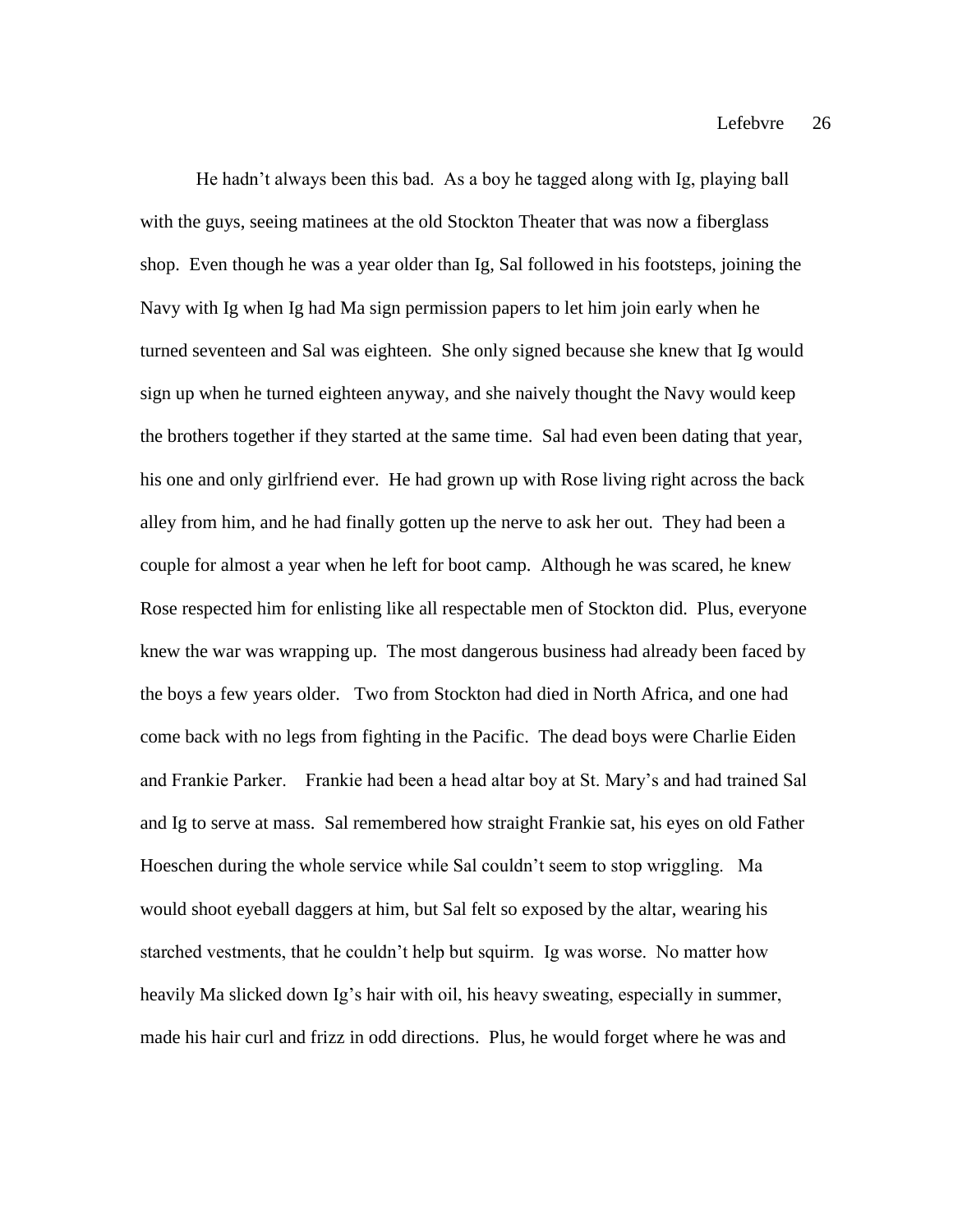audibly sigh or even yawn loudly. Eventually, Ma had him taken off the server list. But she made Sal serve until he was sixteen. Art serving was never even considered.

Sal wanted to hate Frankie Parker for always looking so saintly, cool and *interested*, his face glowing. But he couldn't. Frankie's love of the mass was genuine. Ma always said that he looked like an angel, *eine engel*, and then she would encourage Sal to be more like him. People said Frankie might have become a priest if he had survived the war.

When word came of his death, they tried to keep the news from Art, but during the intermission for *The Gang's All Here* that Saturday at the movie theatre, he overheard talk about it and was a mess for over two weeks. Ma had called Father Hoeschen, and he visited with Art every day during that time, praying with him and assuring him that Frankie was in heaven and that Art would indeed make it there too someday. That was the first bout with Art washing his hands too often, making them chapped and scaly, but it was nothing like what was to come later.

Sal felt guilty for enlisting because he worried about Ma having to deal with Art alone, but not enlisting seemed a cowardly choice. Pa had served and was extremely patriotic. Plus, those were patriotic times. The worst part was that Sal hated to leave Rose, but he knew it was temporary, and a part of him was excited to communicate through letters. Maybe he could say what was in his heart if he were writing it from far away.

Sal and Ig went through training together in Norfolk, Virginia, but to Ma's great agitation they were assigned to different ships. At first Sal was extremely unsettled by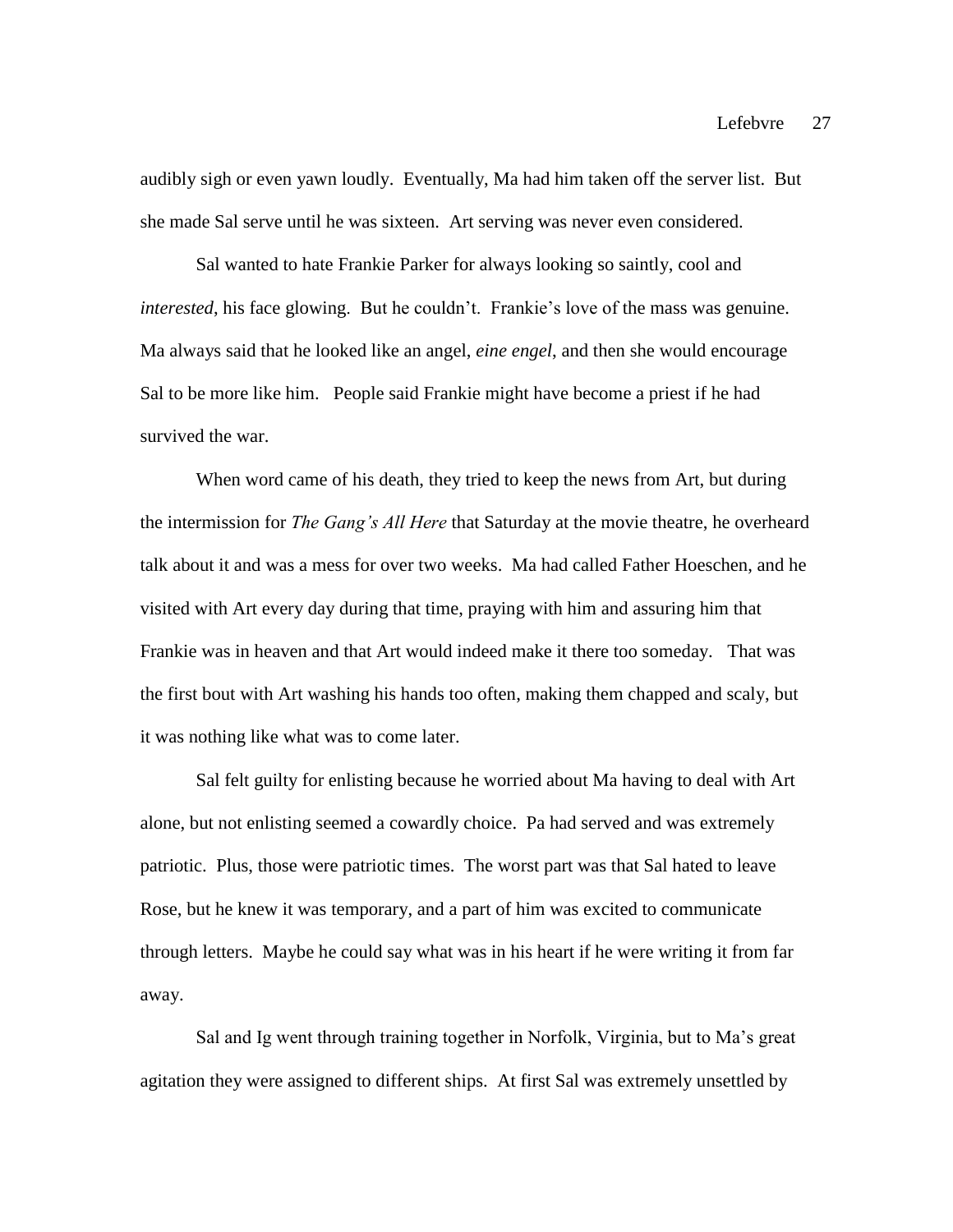not having his brother nearby, but he got over it. He sailed to the South Pacific as the war with Japan came to a close in 1945. Neither his nor Ig's ships ever saw real battle, which was fine with Sal. When docked, sometimes Sal's shipmates talked him into seeing the sights, having a few beers. Sure, he felt awkward at times, but he'd sit in the dark bars, laughing along with the guys. Nobody cared if he didn't say much. There were plenty of guys who wanted to do the talking. If things got too wild, he'd slip out back to the base or the ship, write letters home. His Navy years were good years. He always knew what his job was. He felt fortunate.

That was until Rose stopped writing. The gloom that snuck in then made him feel lost and unsure about everything. When it came time to reenlist, he wanted to re-up and never go home again. But Ma reminded him of his promise to do only two years. He went home to consider his future. Ig was already there, catching better flight options the week before, much to Bernice's relief since their wedding day was set for the next month. The event had been meticulously planned by Bernice and her mother, but Bernice had kept Ig well informed through constant letters.

During the wedding, for which Sal stood as best man, Ma seemed lighter and happier than Sal had ever seen her. She made it through the whole wedding, including the dance, during which she waltzed one number with Ig. Her mood rubbed off on Art, who stayed after the mass to eat dinner at the main table before Sal snuck him home. Luckily Bernice's family was also small, so the wedding was little by Stockton standards. German Catholic weddings tended to be long and large. The full mass was followed by a heavy dinner at about noon with an afternoon reception and dance to follow. A lighter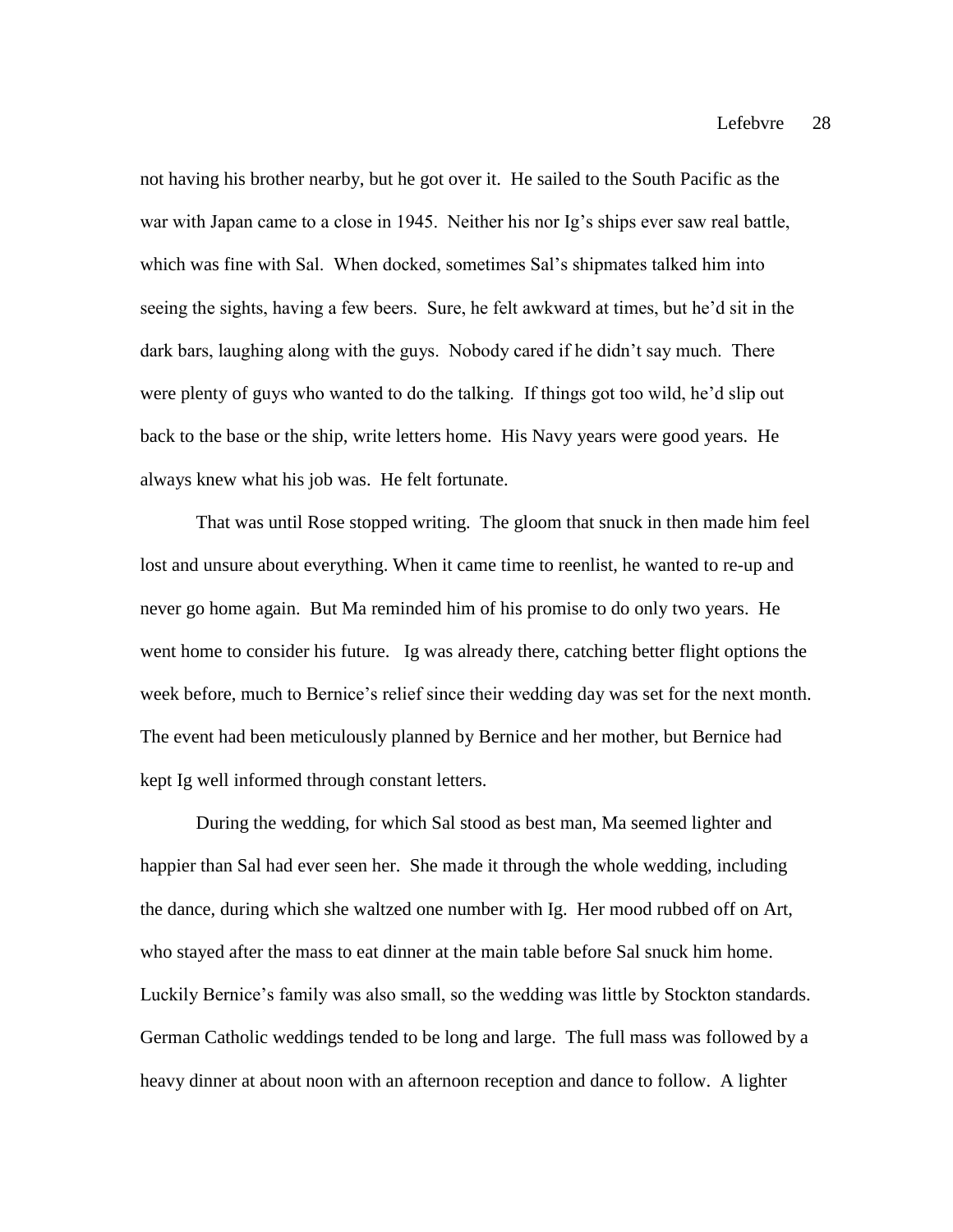supper was then served before everyone left. With many farm families having eight or more children and relations tending to stay in the Stockton area generation after generation, weddings often exceeded 300 people. Bernice and Ig had only invited 100. Plus, the odd timing of a January wedding and slippery roads that day kept some out-oftowners from traveling. Only 75 people actually made it.

The smaller number was not only good for Ma and Art; it came as a great relief to Sal. He kept up a good face, but he was hardly in the mood for a wedding. He was relieved that Rose didn't show up even though her family, being close neighbors, had been invited. No one mentioned Rose's name since Sal's return. Not even Ig, although Sal sensed several times that Ig wanted to bring up the subject. Sal was glad he didn't. He had pushed her name deep down, tied into a knot in his stomach.

Exactly ten days later, Ma was dead. Sal stayed on in the house to piece Art back together. Ig began his life with Bernice in a fixer upper a block away. Early on the couple, mostly Bernice, tried to introduce women to Sal, friends of hers, setting up double dates, but it was too overwhelming for Sal to keep up the necessary chitchat with women who seemed to only remind him of what he lost with Rose. After a dozen or so such uncomfortable evenings together, Ig and Bernice gave up.

Ig landed a job as foreman at the turkey processing plant the day after he returned from the Navy and seemed to be good friends with everyone in town. Sal had watched him in awe. Ig seemed so sure about every move. For Sal it was different. He took a maintenance job at the power plant, a job that meant mostly working alone, inspecting and repairing the machinery. He retreated even more. At first he'd stop at Homer's for a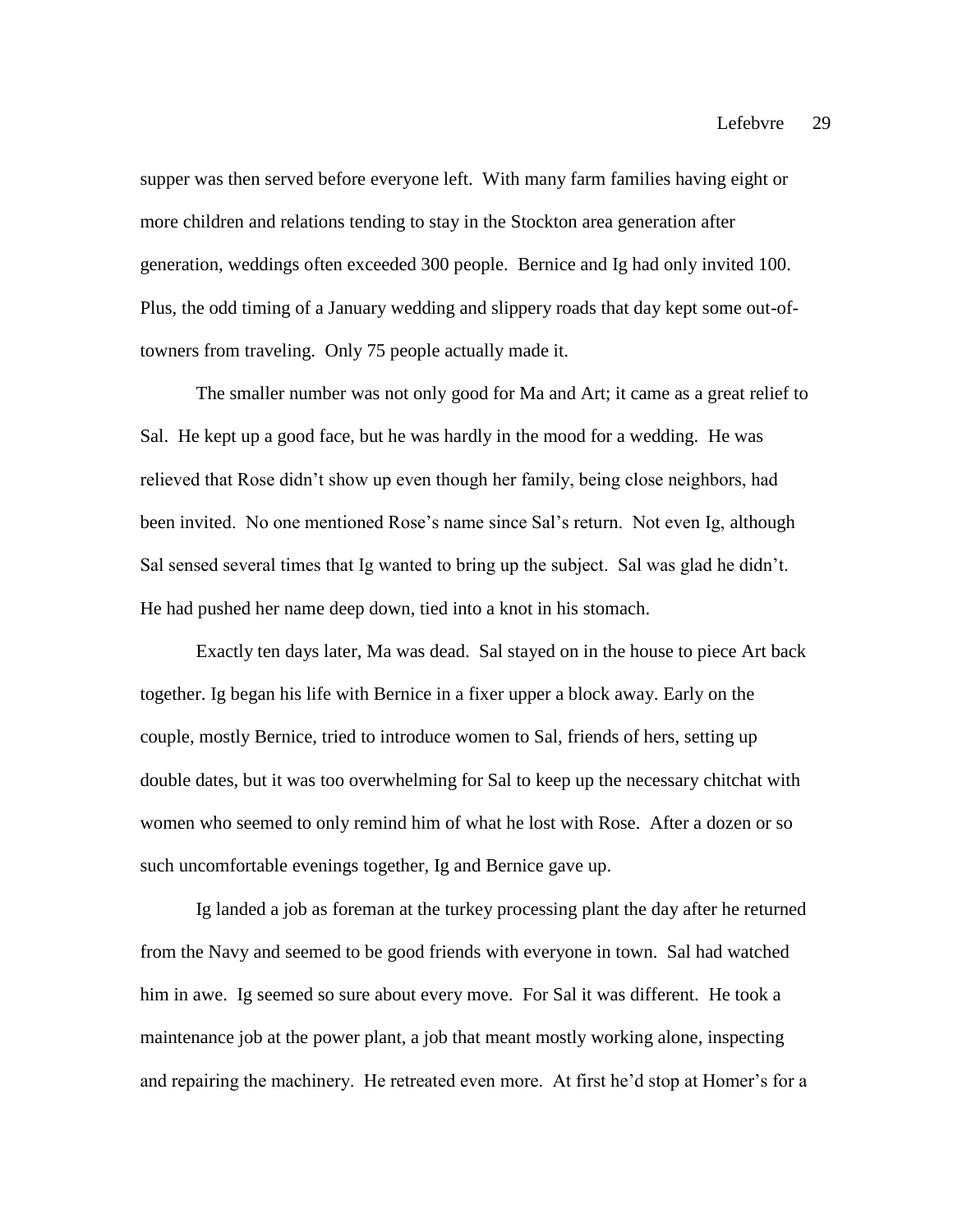beer with his brother or sometimes hit a VFW chicken fry, but over the years he stopped going. Other than work, he pretty much stayed in the house or the garden, sometimes taking solitary walks or sprucing up family graves at the cemetery. There were the weekly trips to the bank to deposit his checks or basic errands to run, but that was about it. He kept up with the town happenings through the free *Stockton News and Shopper*  and Ig's daily gossip he picked up at Homer's or work.

As the first daylight began to filter through his bedroom curtains, the same greencheckered curtains that had hung in his same room all his life, Sal wondered if his existence qualified as living.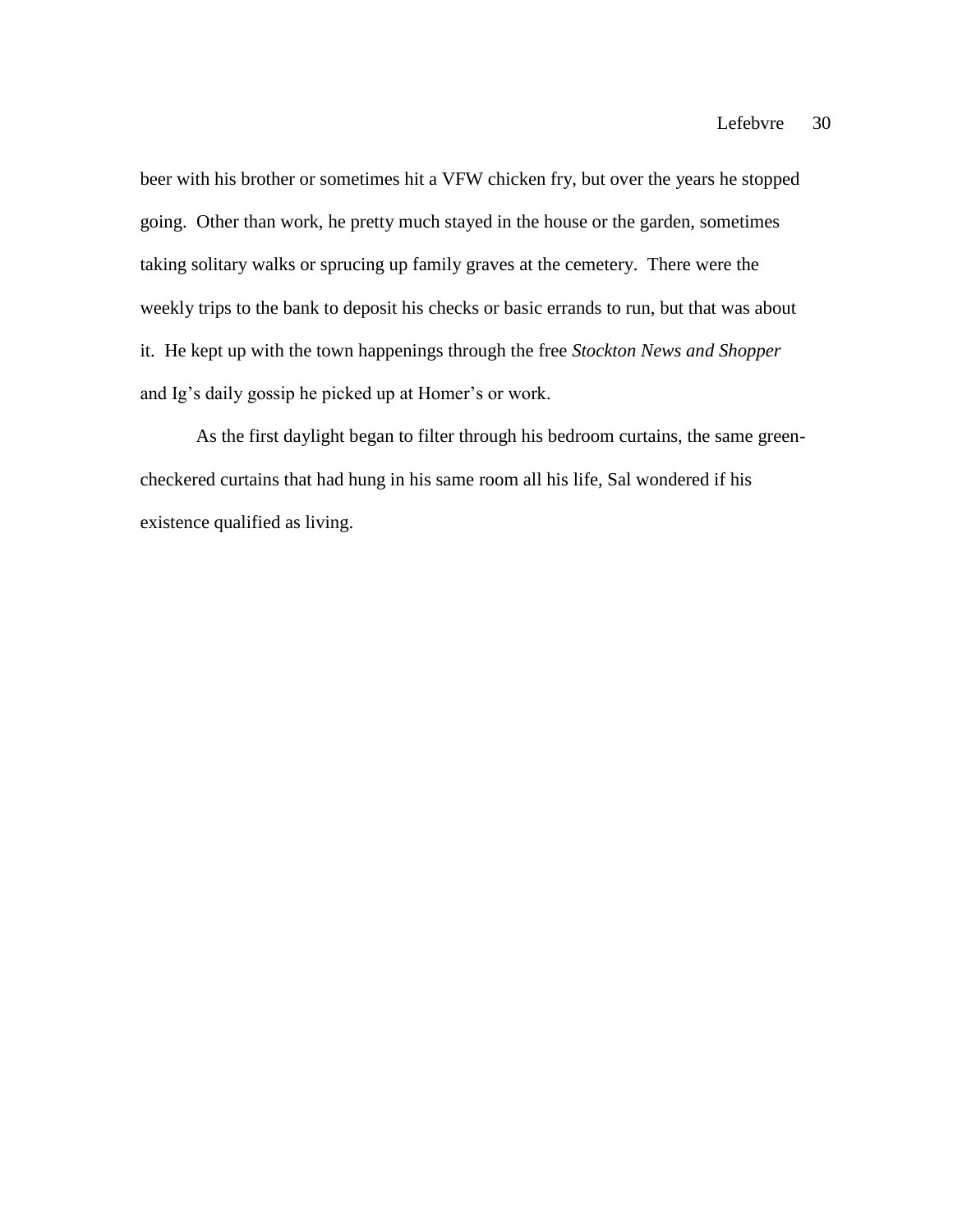#### **Chapter 3: 1974**

The next morning, Sal fed Stubby his bread, milk-soaked, thanks to Ig bringing over a jar of milk from his house. Sal kept a wary eye on the view outside the front window. Only two reporters had come back that morning, the ones from *The Times*. They rang the doorbell off and on, but mostly they sat in their car, sipping sodas and munching chips. Sal kept the phone off the hook. *Hopefully the story is old news already*, he thought. He knew that, if he waited them out, these last reporters would give up too. However, he felt a little cooped up, even antsy. There was a difference between staying indoors and *having to stay* indoors.

Suddenly, he became aware of a spreading dampness on his pant leg. "Shit," said Sal, realizing Stubby had peed on his thigh. The dog whimpered a little then put his paw over his nose as if embarrassed. Sal felt sorry for the smelly bundle of bones on his lap. Stubby was miserable, and Sal was failing him. He whispered into the dog's drooping ear. "That's okay, Stubs. We'll just clean us up as good as new." The matted tail thumped a little.

#

Dog settled, pants changed, Sal dialed the phone.

"Stockton Vet Clinic."

It was the prickly one. Kissinger.

Sal had half hoped the clinic was closed on Saturdays, but apparently, compared to people clinics, vet offices offered better hours.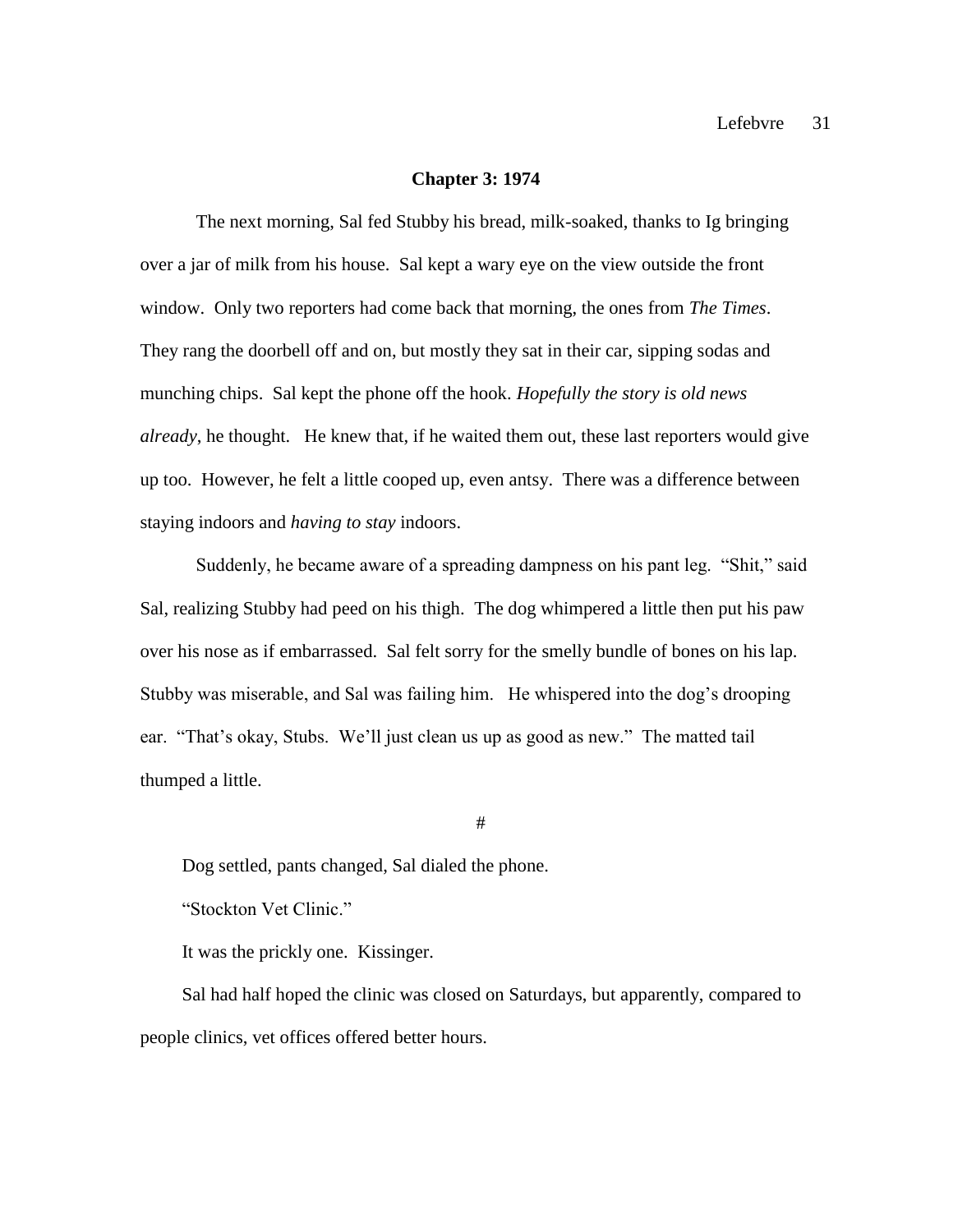"Hello. This is Sal Schmidt. Stubby Schmidt's...owner?" He had almost said *brother*.

"Yes, Mr. Schmidt. What did you need?"

"I'm ready. I mean, to make the appointment, that is." His upper lip was sweating. He could hear dogs barking on the other side of the phone as if yelling, "No, don't do it!"

"We can get you in next Monday morning, the 7th, nine o'clock, if that works for you."

"So soon?*"* He realized he sounded panicked.

The receptionist sighed. "Mr. Schmidt?" She was softer now. Almost nice. "I'm sure this is not pleasant for you, I love my cats too, but it's for the best. You are right in making the appointment. If you want, I'll stay with you the whole time. Walk you through it."

Sal's face was wet. He looked down at Stubby through blurry eyes. "Okay. But can you push it back a little. I need to get some things settled first." By *things* he meant Art, and the thought of telling his brother about Stubby's looming demise made his insides contract. "Maybe one month?"

"A *month*?" It came out in a squawk. Then she was silent for a moment. Sal imagined she was swallowing her disgust. Then she said, "How about *July* 7, same time?"

Sal couldn't form the word.

"Mr. Schmidt?"

"Okay," he whispered. "Thank you." He hung up the phone.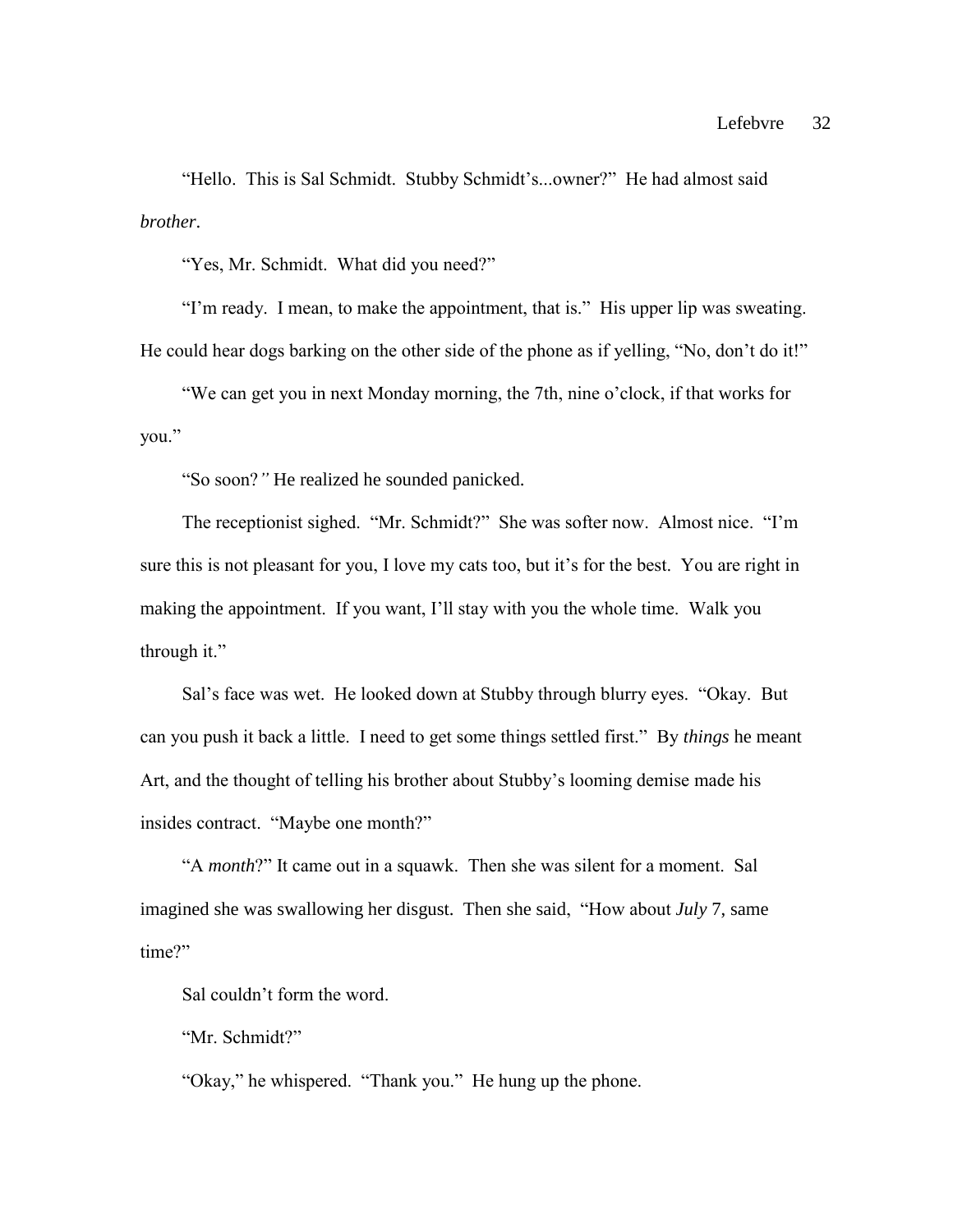One month. That gave him a long window of time to prepare Art, most likely in the form of a well thought-out lie.

Now all that was left to do was to cancel his lunch appointment with Bonnie. It was already after eleven o'clock. Sal knew he had waited too long, she must have started cooking already, but he just kept putting it off all morning. He *could* simply not show, but that wouldn't be right. He couldn't be *that* rude, so he steeled himself for the hopefully short conversation. Dialing the number from the book, he realized that by talking on the phone to Ig*,* Kissinger, and now Bonnie, he was participating in more calls in two days than he had in the past month. Ig usually swung by in person and rarely needed to call.

On the third ring he almost hung up, but then she answered. No turning back. "Hello?"

"Hello? Bonnie?" It was the first time he said her name aloud, and it felt like he was chewing a lump of grizzle.

"Yes? Is this Sal?"

He wondered why she knew it was he. "Yes. Hello. I was just calling to..."

"You're canceling, huh?"

 $T_{\rm L}$ .

"Well," her voice sounded wobbly, "at least you called."

Sal was home free. She had even expected it. He should thank her for understanding and end the call fast. But the wobbly voice made him feel ashamed. She had expected him to cancel, not because she knew she was dealing with the king of all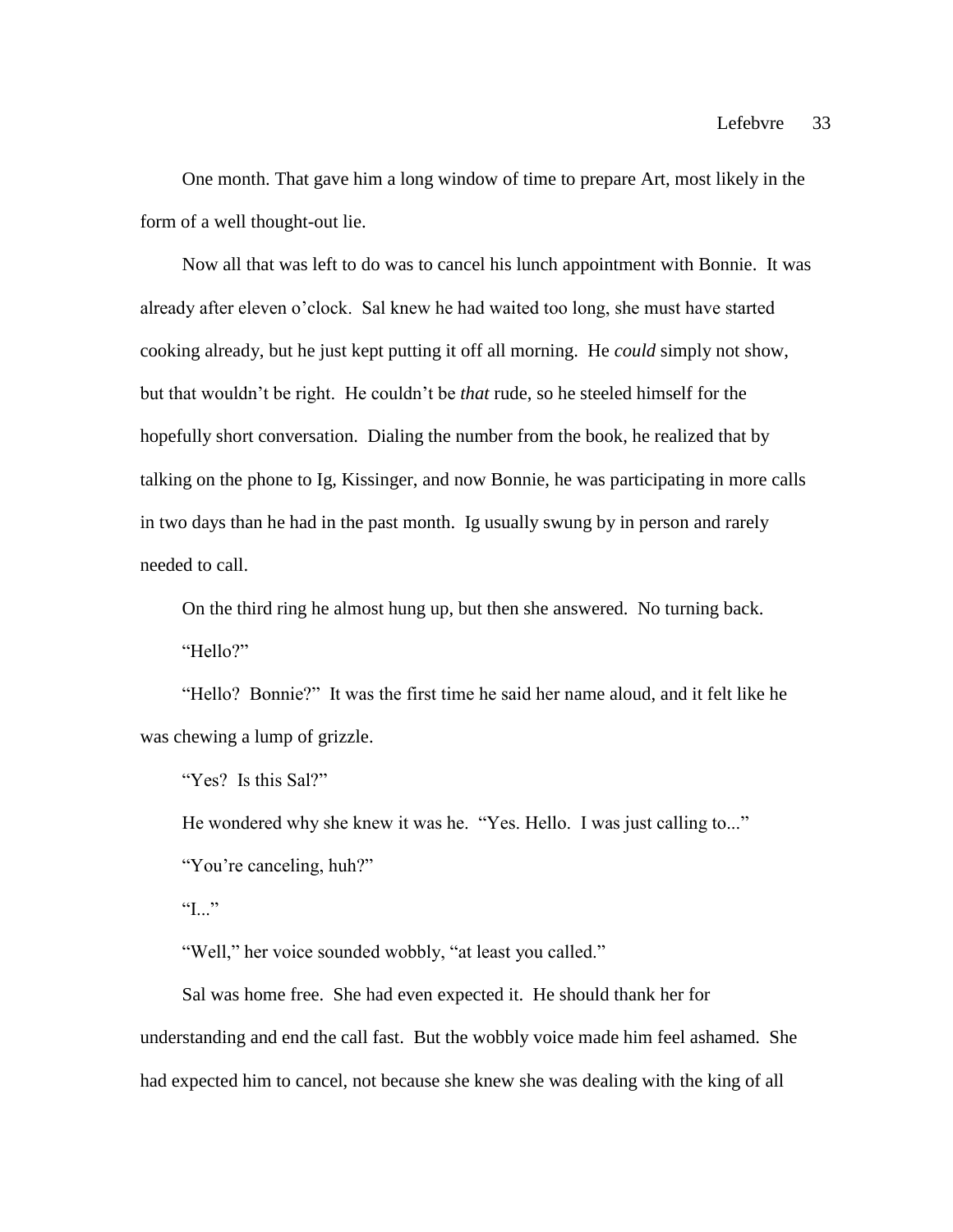weaklings, but because, as he could hear in her tone, she assumed *anyone* would cancel.

Sal's voice took over.

"Actually, I...I need directions."

"Directions?"

"To your place." He steadied himself, gripping the refrigerator handle.

"Oh. You mean, you're gonna come?*"*

"Yeah. But I have to drop off my...my dog at my brother's place. I might be a bit late."

"That's okay. You just take your time, darlin'. No rush. I'm in the mint green house across from the Credit Union...with the ceramic giraffe in the front yard. I hope you're ready to eat. I cooked enough for five of you!"

"Okay then. I'll see you in a bit."

"Hot dog!"

Sal put down the receiver. He resolved not to hyperventilate, and he refused to allow his legs to shake. A flood was coming, and he could either swim against it or else flow with it. Ready or not, he grabbed his keys, gently lifted Stubby's box with Stubby in it, and pushed through the screen door.

#

"Don't say anything," said Sal as he kicked open Ig's back door and settled Stubby and his box by a kitchen cupboard.

"You're actually going?" said Ig. He held a beer can up near his chin. He had been mid swig when Sal entered. He looked somewhere between confused and stunned.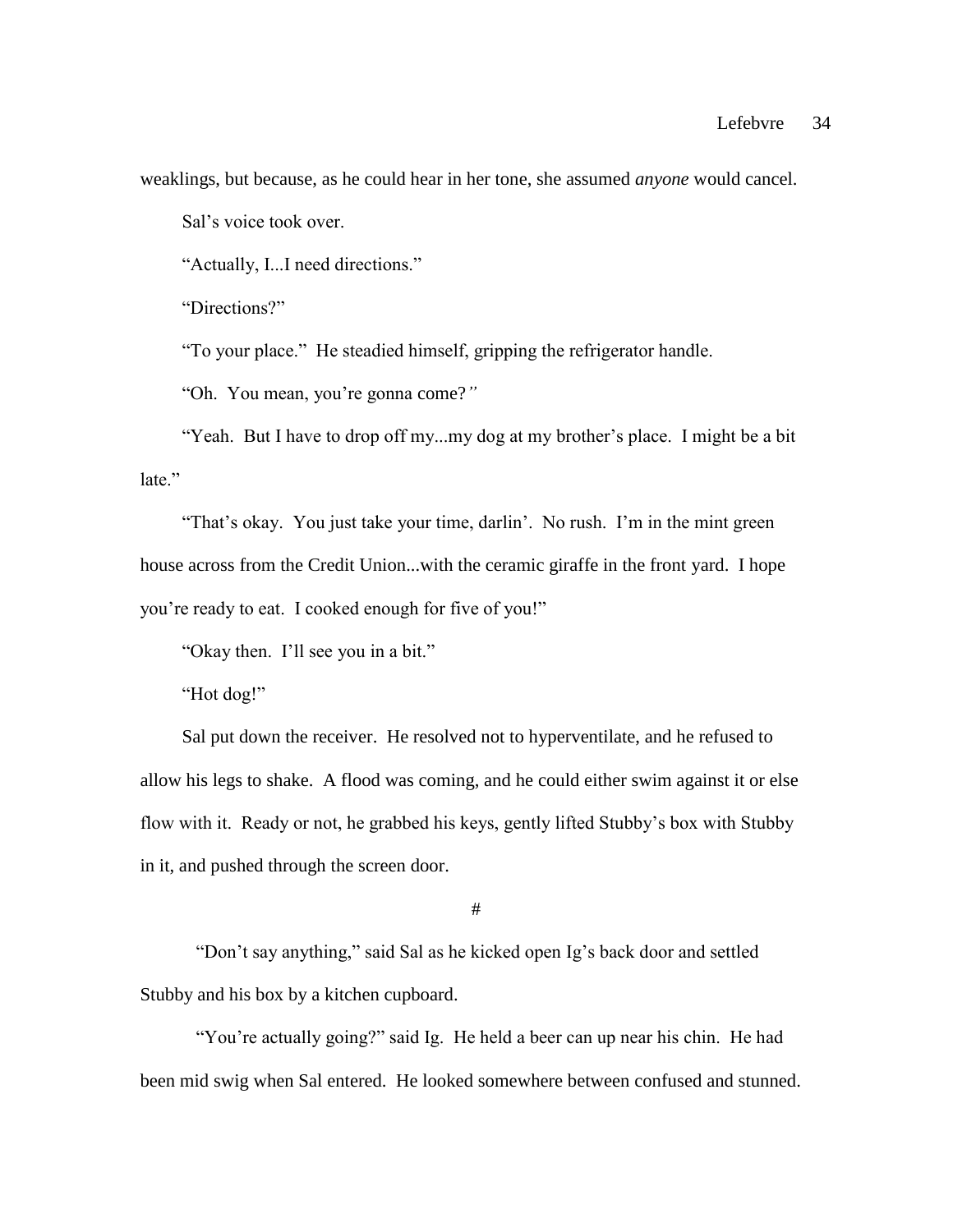"Not if you say one damn word."

Soldier-like, Sal spun on his feet and marched out the backdoor, making sure it slammed.

#

The ceramic giraffe was indeed yellow. It stood at least seven feet tall. Bonnie hadn't mentioned the pink flower behind its ear or that it was winking and puckering for a kiss. Sal wondered how he had never seen it before, but he realized he never came down Bonnie's street. He kept his money in the Stockton State Bank, not the Credit Union. He had done so since he was a newspaper delivery boy. As Sal was wondering why anyone would sell, much less buy, such a lawn ornament, his attention was suddenly sucked in by Bonnie, who stepped out of a door on the side of the house and *yoo-hooed.* She was waving him in with swirling arm gestures as if he were a 727 looking to land. He got out of his Chevy as quickly as he could, hoping they could go inside before any Stocktonites saw them.

"Well, you are looking too good for having recently fought off a criminal!" said Bonnie as she grabbed both of Sal's sweaty hands and led him through the door, tripping slightly on the doorjamb since she was walking backwards. "Ha! Maybe we should dance since I can't walk!" She burst into overloud laughter.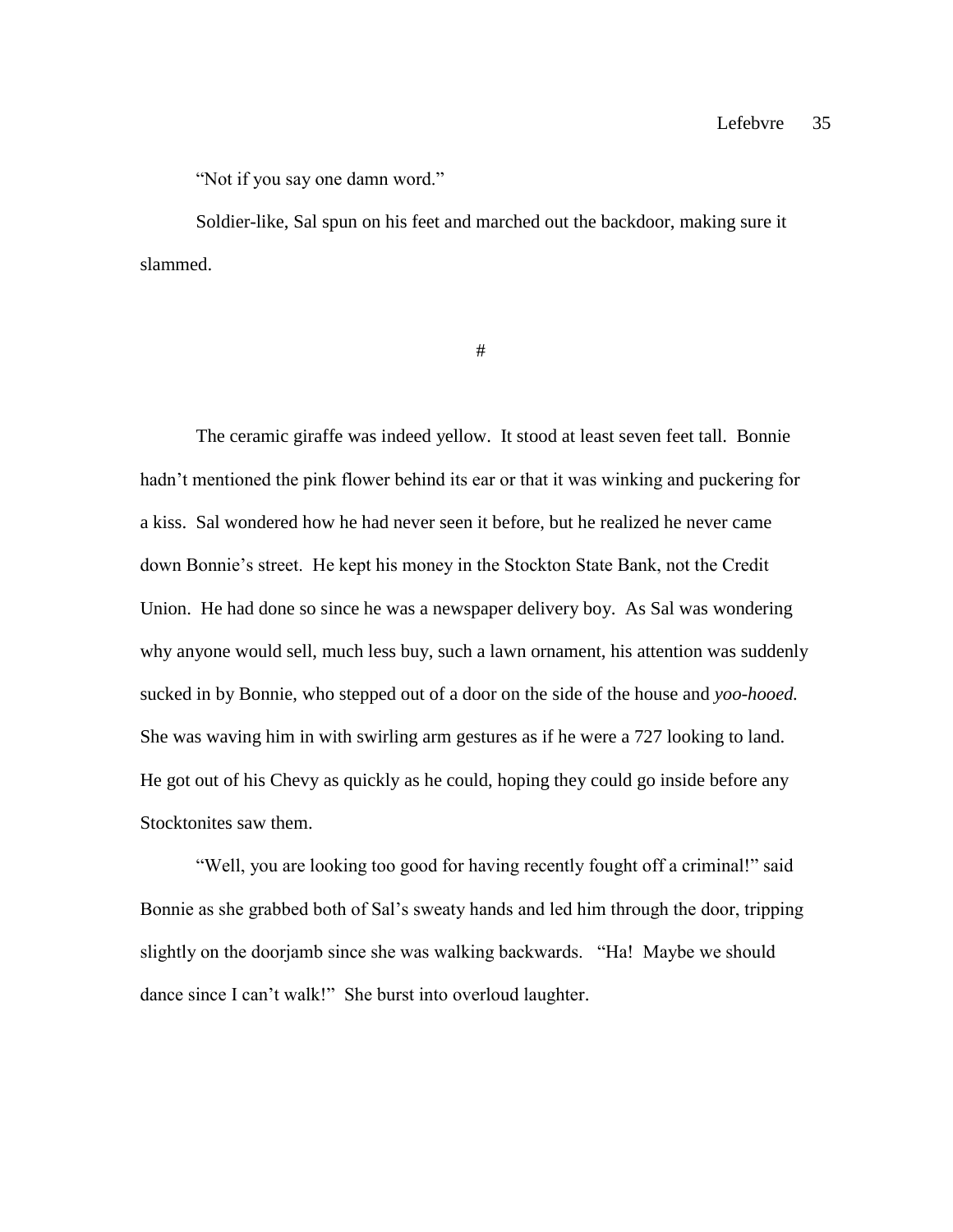Inside the house, hot and damp air hit Sal hard. *Damn…no air conditioning*, he thought. A clanking fan was oscillating on a short bookshelf. Sal freed one hand to wipe his already sweating brow.

Bonnie leaned closer. "I hope you like it hot and steamy," she cooed as despair flooded Sal. "My window unit went kerplunk and I've been cooking…a lot."

They entered her small kitchen. It was strangely normal with its blond wood cabinets, circa 1950, and tan linoleum with swirls of maroon and black. The walls were off white. Everything looked busy but clean. Sal looked at the enormous amount of fried chicken and mashed potatoes on the table that sat four when he noticed a teenage boy slumped in one of the chairs. He was in a plain blue t-shirt and had shaggy hair. His eyes shot venom at Sal.

Sal cleared his throat, preparing to greet the boy, but Bonnie jumped in. "Well, my two favorite men finally meet."

The boy transferred his venom to Bonnie. "Yeah right," he said. "Let's eat and get this over with."

Bonnie looked embarrassed and talked under her breath even though Sal clearly could hear. "I said *nice too*…not just eating with us."

"And you said one o'clock, not midnight."

"Yeah, I know. I know." She looked at Sal and forced a smile. "Teenagers…but I'm sure we were naughty too."

The boy rolled his eyes.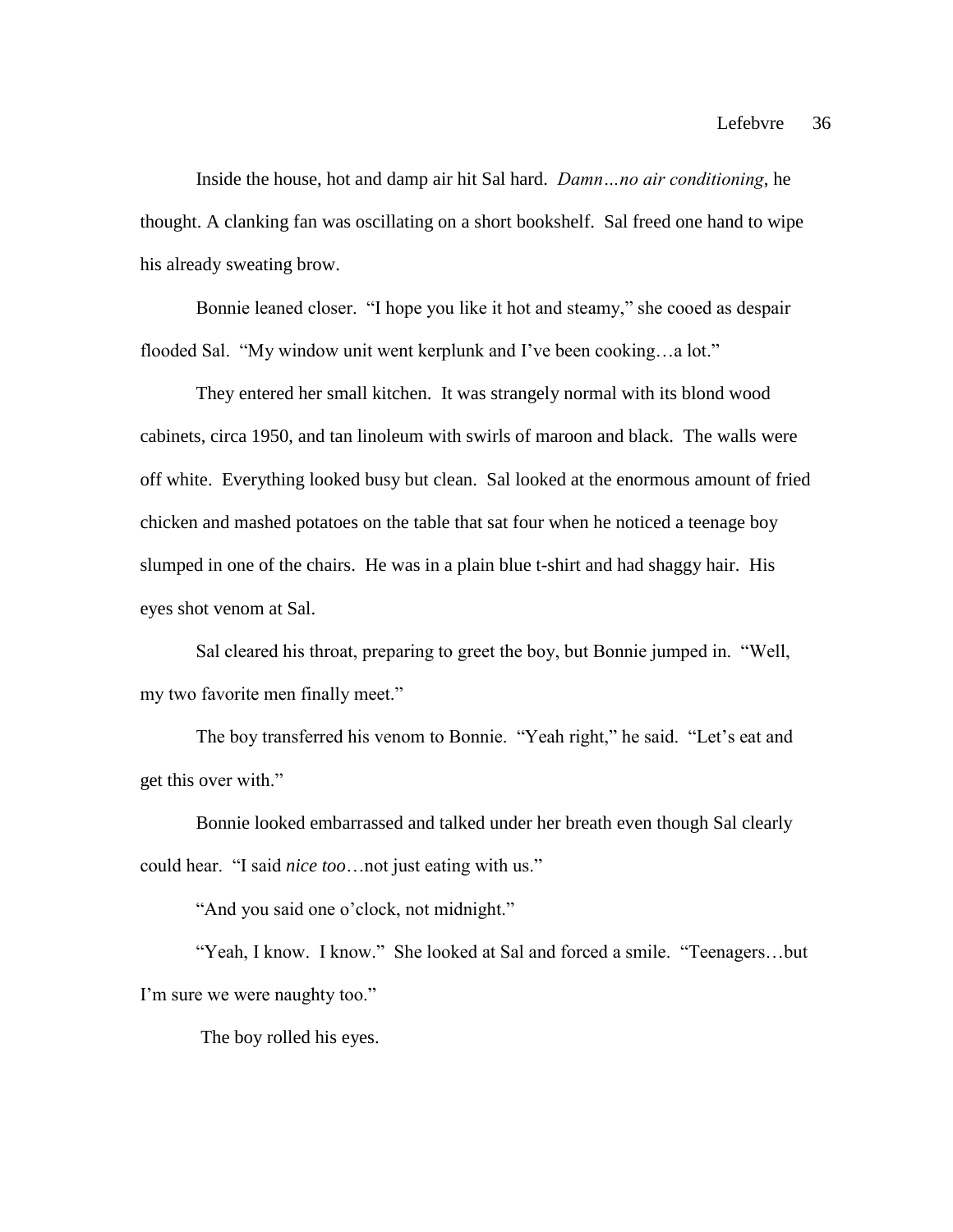Sal saw a chance to establish that *lunch* did not mean *date*. "Well, my teenage years were a lot longer ago than yours, Bonnie. I hardly remember mine. I think old age is creeping in." He forced himself to give a pleasant laugh. Sweat began running down his back in a tickling stream.

The boy's eyes lost a little of their glare.

Bonnie sat Sal across from her son. She introduced him as Jasper.

"Jay," corrected the kid. He was the son Sal had heard about too many times in the Pump n' Petro.

Bonnie poured wine into small juice glasses. She even poured one for the boy although he could not have been of age. "No stems. The European way," said Bonnie.

She held up her glass to clink it with those of her men and Sal obliged. The boy did not. Bonnie drained her glass and then passed the heaping plate of fried chicken to Sal. Next she half stood, reaching way over the table, bosom almost spilling out of her vneck, and scooped and plopped a large ladle of mashed potatoes onto each plate, hollowed out a crater in each mound, and then poured a lake of gravy into them. She also served freshly baked dinner rolls and peas swimming in butter. No wonder it was stiflingly in the room. After two bites, Sal's shirt was soaked with sweat and sticking to his body. He thought he might pass out, and so, like Bonnie had, he drained his wine. Bonnie quickly refilled both glasses.

The food was good…greasy and heavy, but delicious. The boy inhaled every morsel on his plate and served himself more. Sal wondered how he could be so skinny if he ate like this every day. He was now surprised Bonnie was merely plump, but he did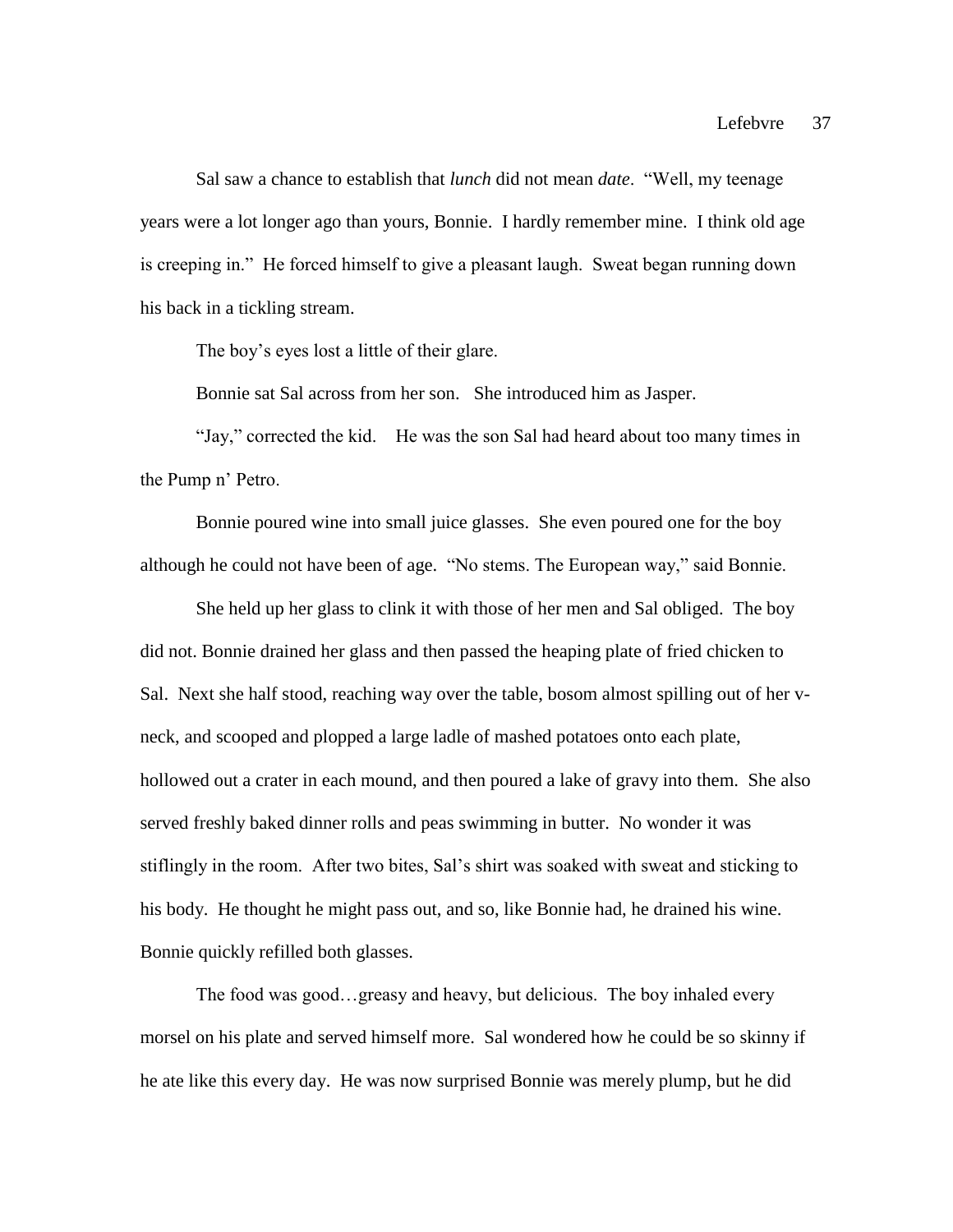notice that she talked more than she ate. She told how the boy would be a senior at Stockton High School that fall and how he would be a heartthrob to all the girls there.

The boy completely ignored her.

"But his grades have to come up. He doesn't seem to try anymore," said Bonnie with fake sternness, giving the kid a meant-to-be-funny grimace. Then she laughed nervously. The boy didn't look up but kept shoveling in food. Bonnie kept up her chatter until the eating slowed.

When his plate was clean a second time, the boy said, "I'm done." He rose to leave.

"But I have pie, sweetie."

"I'm full. Where did you hide the keys?"

Bonnie glanced sideways at Sal, giving him an embarrassed half smile. "In the coffee pot." She picked up her napkin and dabbed at her forehead. "Too hot for coffee anyway, right?"

In three seconds the kid had the keys and was out the backdoor. Bonnie, too late, hollered, "One a.m.!" Then she picked up her wine glass again, shoulders slumping. "I wonder what that boy does all day and all night. I only see him when he drags himself out of bed and eats lunch. He only talks to me when he's short on money." Her eyes were watery as if she might cry, but she shook her head, downed her wine, gave a cackle, and stood up. "Time for pie!" When her back was partly turned while she stood at the counter, Sal saw her stretch her apron to her face and wipe her eyes.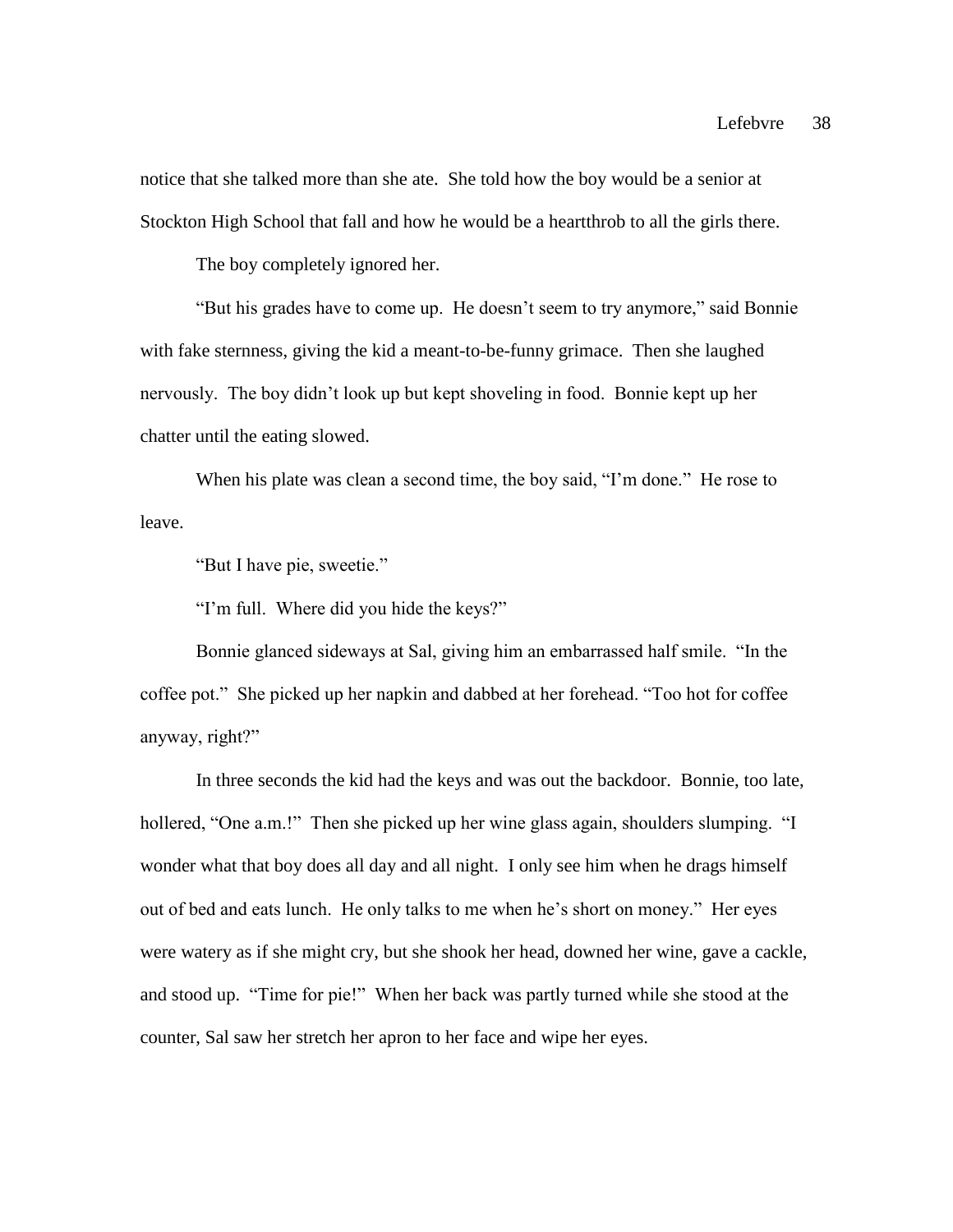"Why don't you go sit in a lawn chair out back," she said without turning to him. "I'll bring your pie. It's way cooler under my tree."

Outside he looked toward the back alley and saw the boy's lowered body over the front of Bonnie's car, his arms and chest hidden under the opened hood.

Reluctantly Sal called to him. "Need Help?"

The kid stayed under the hood for a moment, and Sal sensed him deciding. Then he stuck his head out and said, "Can you hold this screwdriver in place for a second?"

"Ah, ignition issues," said Sal. He moved to the car and took control of the screwdriver. "Okay, start her up."

The car started. The kid began backing up as Sal rushed to close the hood, screwdriver still in his hand. As the car reached the alley, the kid stopped suddenly and leaned out the window. "Hey, thanks." He didn't smile, but his attitude was a bit friendlier.

"You bet," said Sal.

The boy looked at him for a moment and then announced more than asked, "You're not a perv."

Sal flushed. "Good God…no. That's not what this…" He trailed off, flustered.

"You don't seem like the others," he said. "She wants someone so that she's not alone all the time. Especially since I'm going back to my dad's as soon as I can."

"Oh, I didn't know that. When? After the school year?"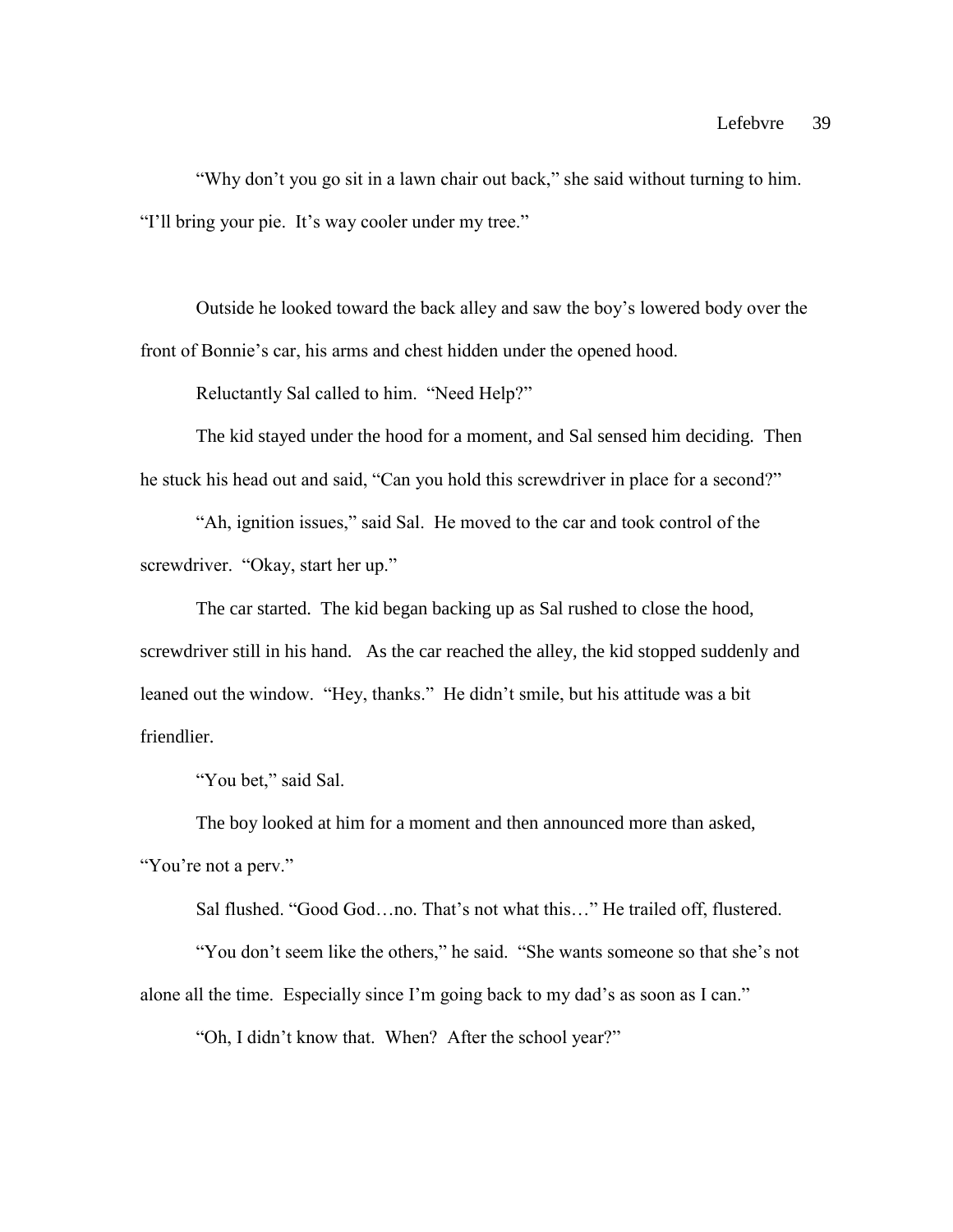The boy's sneering attitude returned. "Ha! I'm not going to school in this shithole. I'm leaving as soon as possible, as soon as dad has a place big enough."

"Where's that?"

"Rapid City. He moved there with his girlfriend, but there isn't room yet. When they get a bigger place, Dad is going to call me and I'm outta here." He turned his eyes to the back stoop where Bonnie stood, holding two plates with slices of pie and forks on them. With that he gave a nod and stepped on the gas hard, kicking up gravel as he finished backing into the alley. Then he tore forward, making a wild exit for her benefit.

Bonnie smiled. "Men and their cars! It's a wonder any of you are still alive!"

The comment was meant to be light, but Sal could hear the edge. Like the runny, melting mounds of whipped cream on the slices of coconut pie, Bonnie seemed spent. They talked little as they ate. The silence made Sal even more uncomfortable than Bonnie's chatter. He gulped down his slice in order to speed toward the finale. Then he handed Bonnie his plate as he looked at his watch and said, "Wow, I've gotta get a move on!" Before she could protest, he walked to his car in hurried strides while gushing his thanks, telling her there was no need to get out of her lawn chair. In his rearview mirror he saw Bonnie still sitting under the tree, holding both plates and staring after him, a deflating balloon in tight denim shorts.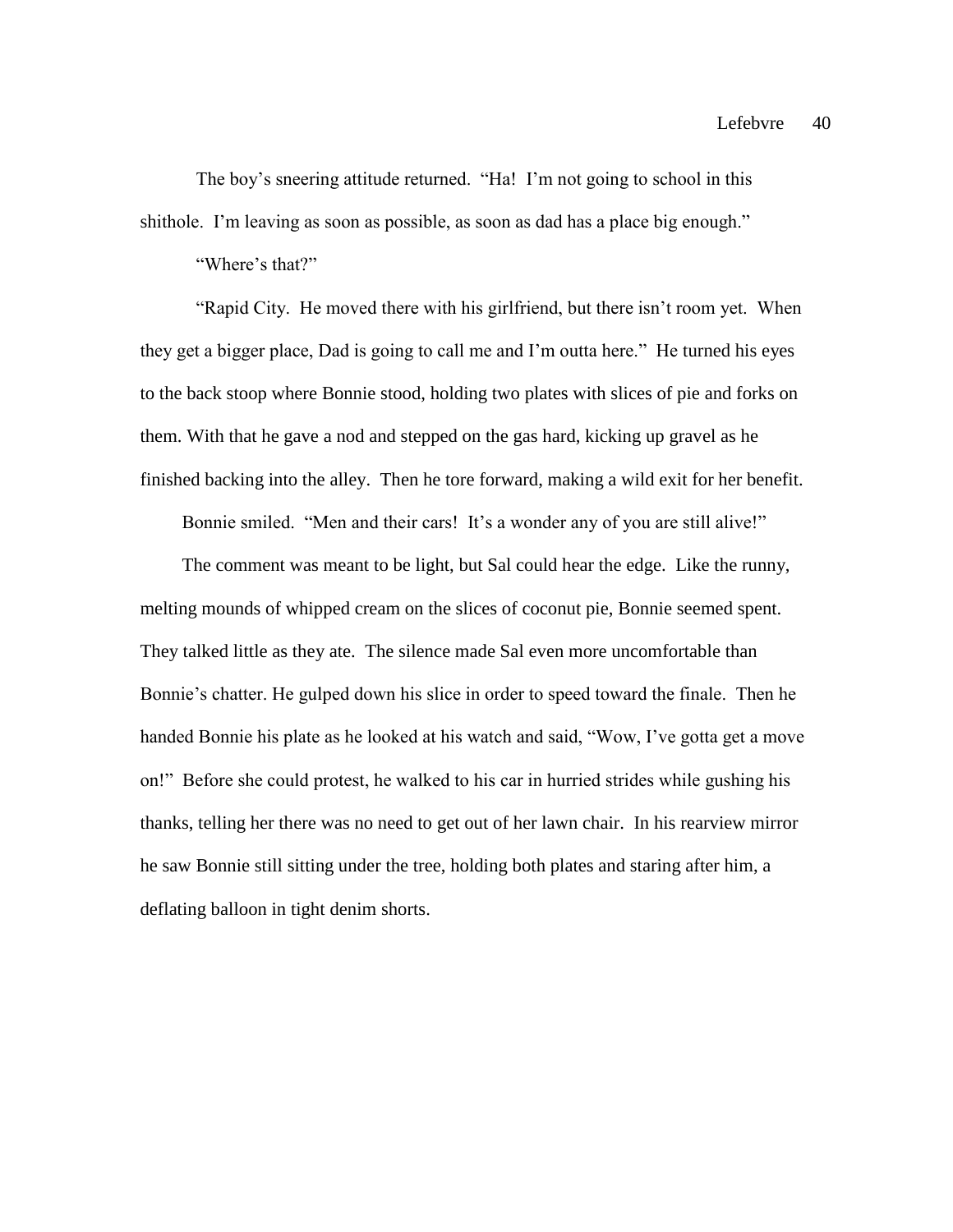## **Chapter 4: 1931**

"Jungen, brude auch zehen!" hollered Ma when she spotted them. Her three little boys, seven, five and four, all with wavy bowl cuts that needed another trim, stood midway up the staircase, eyes like full moons. Pop was leaning on Ma as she lowered him into the chair. His hair was matted with blood, which had trickled down his face and dried in several streaks. One eye was swollen completely shut and looked like the big, juicy plums that they sometimes swiped from Mr. Kruchner's trees. The boys stood frozen, all three gripping the railing. Ma ran to the kitchen and shortly came back with a bowl of water and some rags.

"Rausch!" she hollered when she saw them still on the stairs, "or the paddle for you!" Art grabbed little Ig by the shirt and dragged him to their bedroom. Sal followed. Art was shaking as he hoisted Ig into bed. Although so young, Ig already understood the joint family effort required to keep Art calm, so when Art crawled in next to him, Ig placed his arm across Art's chest, as if shielding him from the scene below. Sal hovered in the doorway, his curiosity too strong. Art looked at him with a wary eye. "No, Sal. Ma's told you." Agitation made his whisper extra breathy.

But Sal had to know. He tiptoed back to the landing. If he stooped low, Ma wouldn't notice, but he could see Pop and Ma and hear what was going on. Pop was talking. Every so often he would cough up bloody phlegm and spit into a white handkerchief, already half sodden with rust-colored blotches. Sal wondered if Pop had lost any teeth.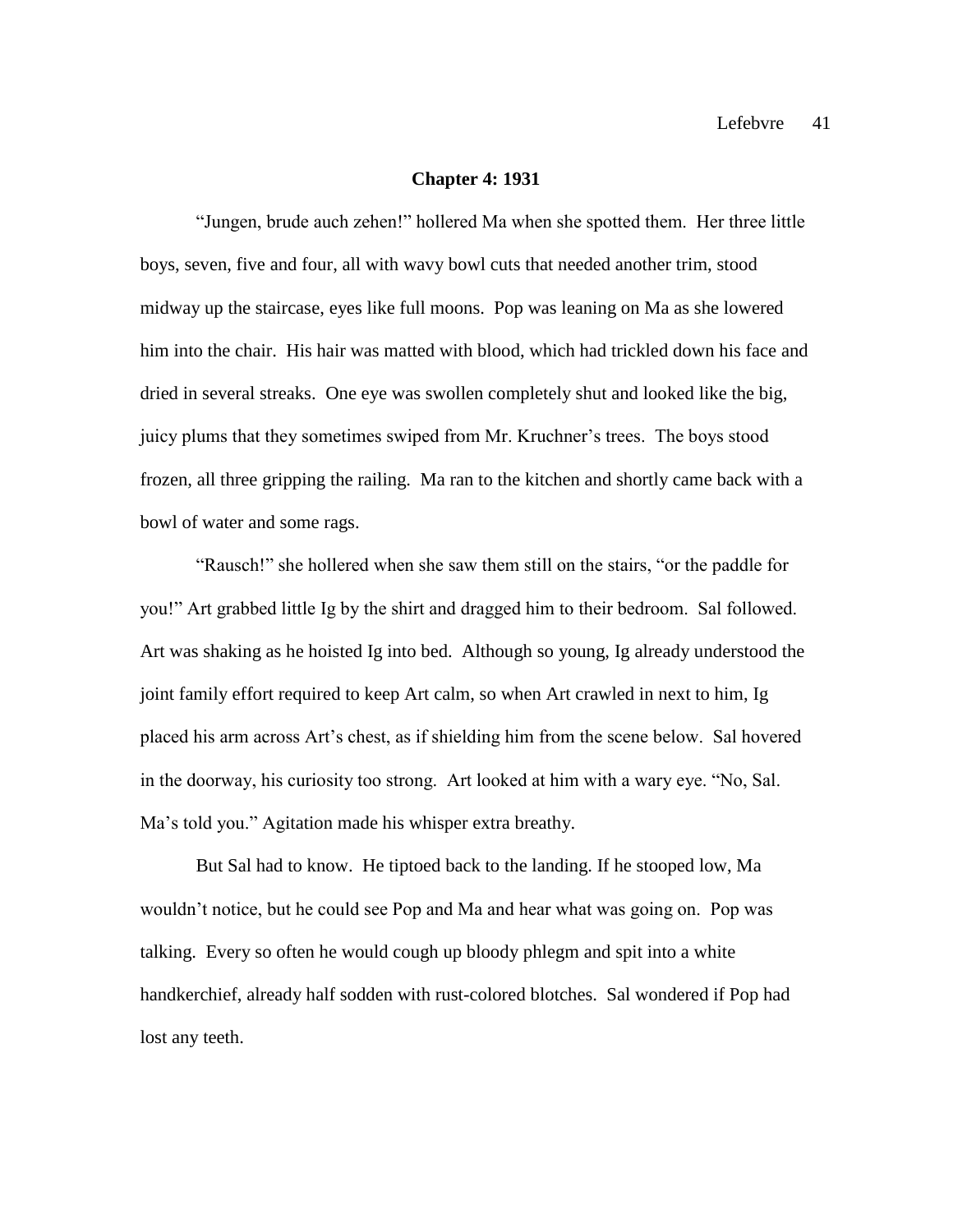"They actually dug in the shit," said Pa. "I had to walk from Stahlberger's." He winced with pain from the effort to speak. He seemed to be holding his ribs in place with his right arm.

*Stahlberger's?* thought Sal. He knew the place, a farm that was a mile from town on the way to New Munich. Sal often made a habit of eavesdropping enough to know that Pop was running deliveries for Chick Molitor's outfit that supplied booze in the area. Sal didn't know exactly what booze was, but he knew it was something grownups drank that was transported sometimes in mason jars and more often in brown glass jugs. When Pop brought home the empty containers, Ma washed and dried them, then returned them to the crates for Pop to have filled again. The crates were always covered with old towels so that no one could see the containers as the crates were carried outside of the house. Where exactly they were filled, Sal didn't know.

Pop didn't own a car, but Sal overheard Chick and another guy talking to Pop one day in the alley behind the bar. The two men were dropping off a pickup for Pop with a manure wagon hitched to it for deliveries. Several times after that Sal saw Pop driving through Stockton with the pickup and wagon, and one day he decided to spy on Pop by following the truck and wagon on his bike until Pop pulled up behind the bar. Sal dumped his bike behind the haberdashery two doors down and then sneaked up to watch Pop from behind some garbage cans. He saw Pop put on rubber gloves that went up to his elbows, pull out several jugs from within the smelly manure, rinse them with water from a hose connected to a tap at the back of the building, and then bring them into the bar. A few minutes later, he returned to the truck and headed out again.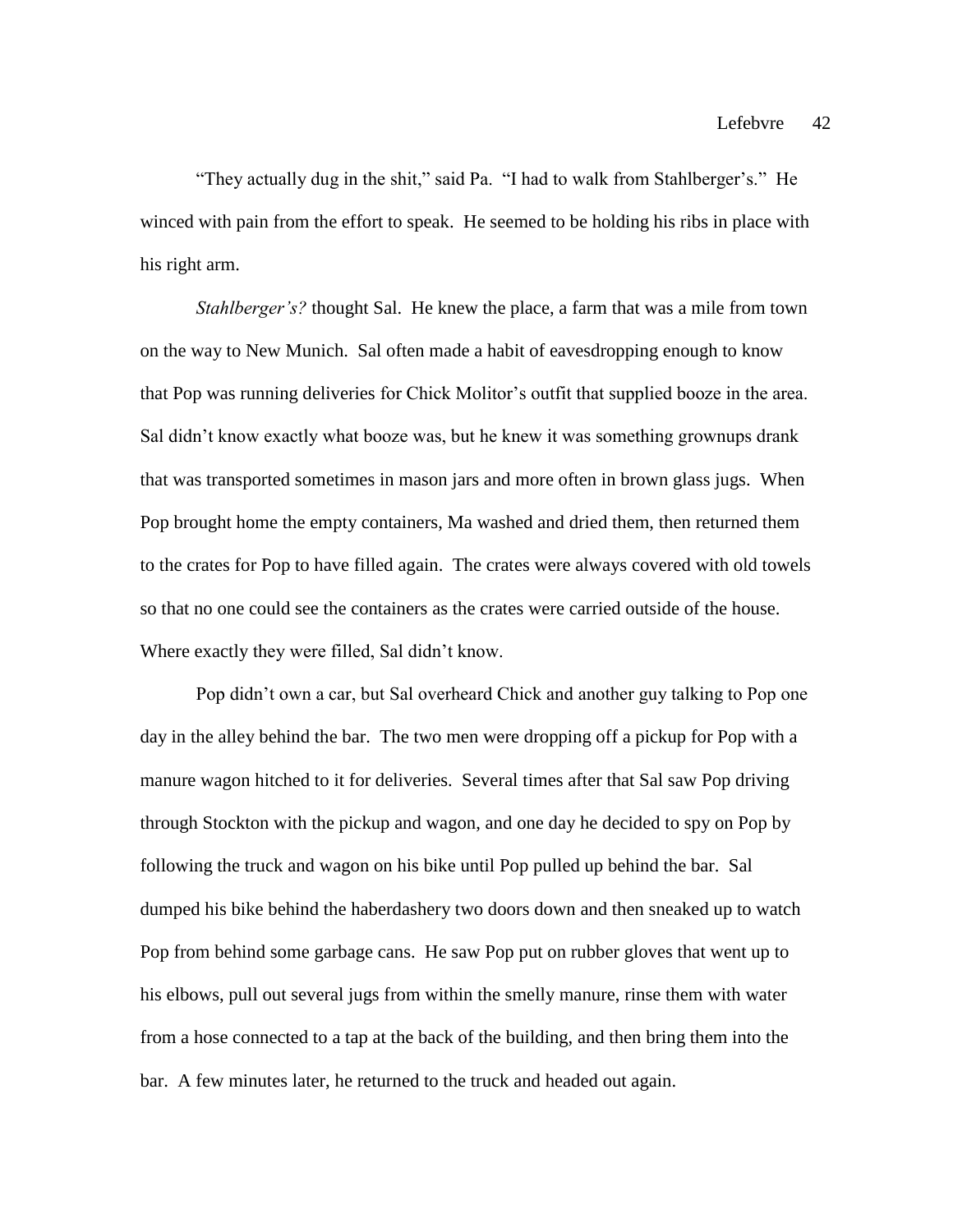Sal realized it was now dusk. Watching Pop had made him forget the time, and he had to skedaddle home. Ma didn't tolerate her boys playing outside after dark.

After that evening, Sal made spying on Pop one of his favorite pastimes, finding an even better hiding spot behind some crates by Schultz's Flooring, which was adjacent to the bar. Sal knew from talk he overheard in the alley between Pop and the other man that had dropped of the truck with Chick that Pop drove to various places, *stills* Pop called them, throughout the countryside or wherever he was told to go, where he picked up filled bottles in exchange for crates of empty, clean ones that sat in the bed of the pickup. He then delivered the filled bottles to various places where the stuff was sold to customers. Sal began to figure out why Pop's bar was called John's Soda Shop. The business of booze was a secret affair. The filled bottles were buried in the manure to keep them safe and hidden. The hope was that, as he had overheard Pop say, "Federal agents would never rummage deep into that mess to simply confiscate a little moonshine." Now, as Sal crouched at the top of the stairs, he realized that an agent must have finally done just that.

Ma had wiped away most of the blood and was wrapping Pop's head with a long bandage she had ripped from a tattered dishcloth. "How did you get away? Did you tell them anything?" she asked, her voice tight.

"No. I faked like I had passed out. I think it scared them a little after the hoopla they caused when they nearly killed that runner in Holdingford. I thought they would drag me with them, conscious or not, but they took the bottles and left me there. At least they rolled me to the side of the road."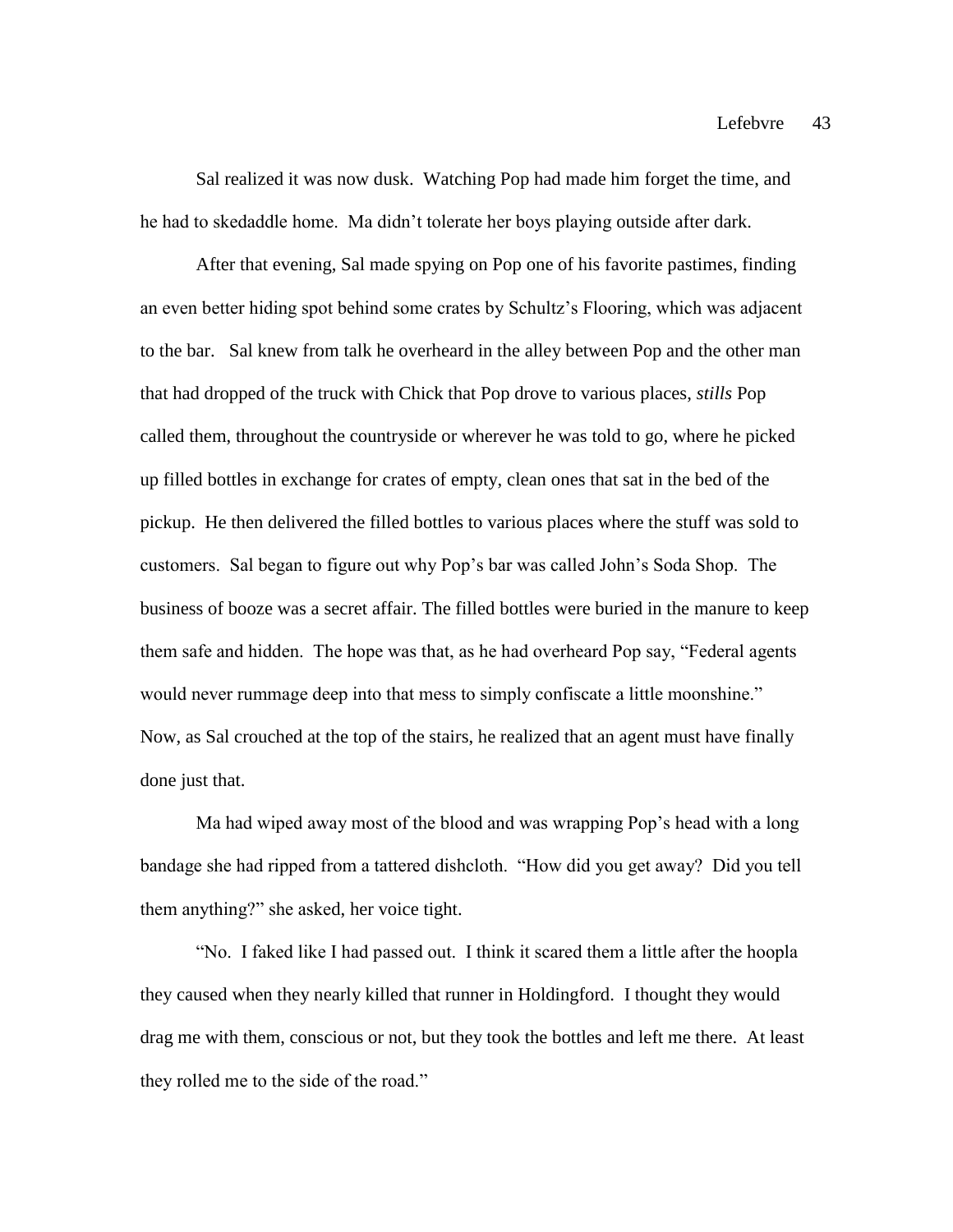"Well, the gash isn't bleeding so much now. You need to eat something and get into bed." She turned to bring the bowl to the kitchen.

"No, Mary, I need to go back out."

Ma froze a moment and then slowly turned back to Pop. Sal saw panic in her eyes. "Was ist lose? Nein, you are hurt too bad." She wiped her hands on her apron. "You have no more liquor anyway."

"But those feds took the truck and wagon. By morning they will trace the license plate. I know it's not registered to Chick, but they'll follow the trail until they get to him or someone else we don't want them to. I heard them say they were heading to the hotel for the night, I'm thinking probably to Sauk Centre since they headed west. I've got to warn Chick." He began to stand up but buckled over and sat back down, holding his ribs.

"You can't," said Ma, tears forming. "You'll end up dead! You should see a doctor."

"But I've got to tell Chick. I have to go to the bar and use the phone. I only came here to clean up so I wouldn't draw stares downtown...or pass out and leave Chick in a serious lurch."

"You might be bleeding inside somewhere!" Ma was now shaking and crying.

Pop tried to stand up again but gave up halfway and sat down.

Ma knelt by him and cried into his knees. Pop ran a hand along her hair, which was snarly from her habit of constantly twirling it around her fingers. It had gray streaks in it. Sal knew she was thirty-two years old, which seemed pretty ancient to him, but Pop was even older.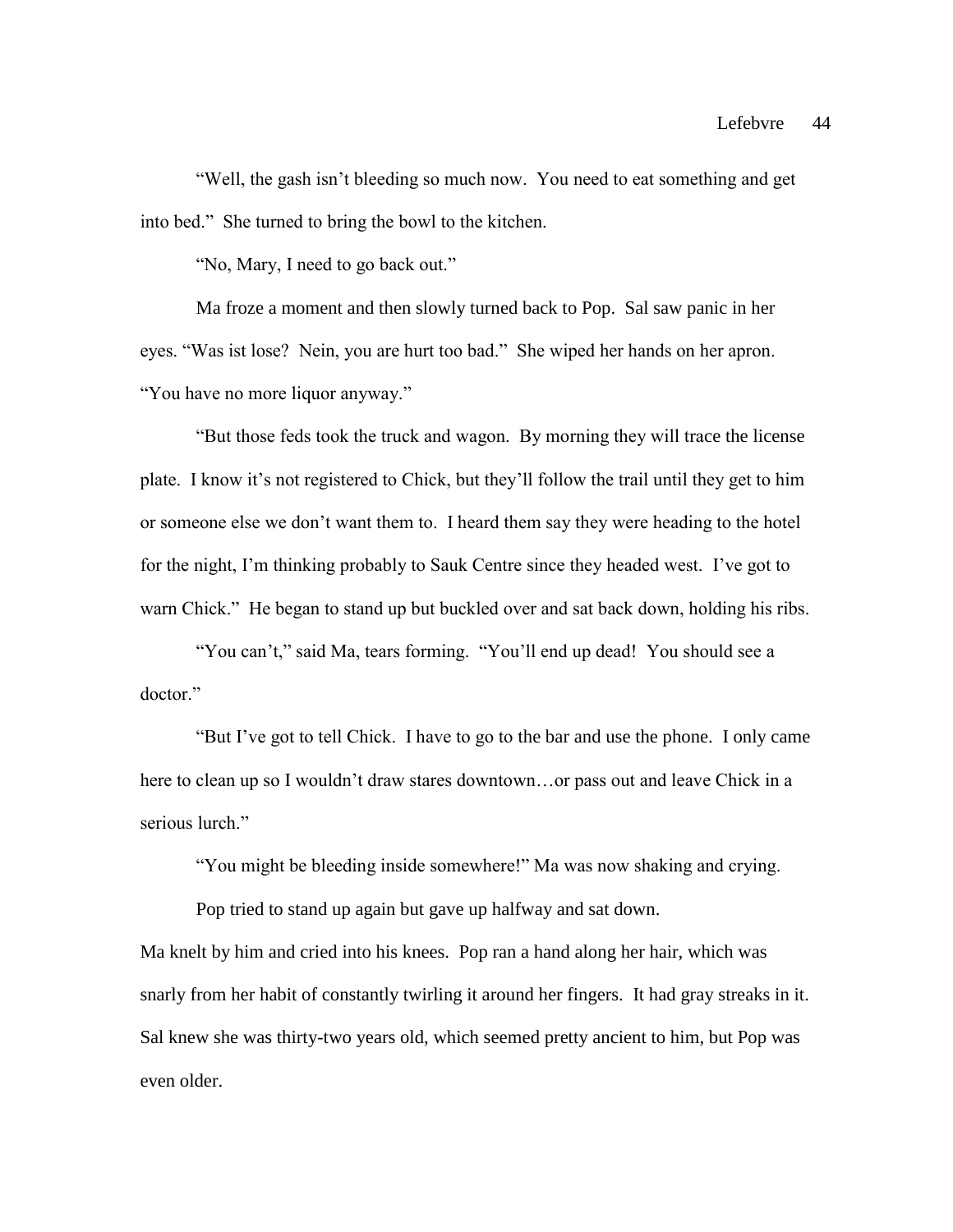"Mary. I don't think I can make it all the way to the bar," said Pop in a gentle tone. "I'm gonna need you."

Ma didn't look up but began to cry harder.

Pop continued, more sternly now. "You don't have to go downtown. Go to your brother's instead and call Chick from there. Eddy won't like being involved, but you know he'll let you. Chick's boys will be able to spot the agents because they have the truck and wagon."

Ma was shaking her head. "Nein, nein…I can't. I can't."

"Mary!" Pop sounded angry now. "It has to be. Du mottst!"

Ma was sobbing with her hands to her face.

"It's your brother's house, for God's sake! It's four blocks. Mary, you have to do this!"

Sal knew that four blocks might as well be four hundred miles when it came to Ma. Her only ventures outside of the house were to the garden in the backyard and to church on Sundays, and that was only if she was feeling well.

Ma hugged herself and began to moan and rock back and forth where she sat on the floor. Pop grabbed his ribs and leaned back in the chair. After a few moments with his eyes clenched tight, he spoke again. Sal could tell he was using great effort to make his voice calm. "It's fine, Mary. Machs nicht. You don't have to go. I wasn't thinking straight. I'll be able to go myself if you can wrap my ribs real tight."

Sal was scared. He was quite sure Ma and Pop had never quarreled before, at least not in his presence. Pop always treated Ma as if she were as fragile as the little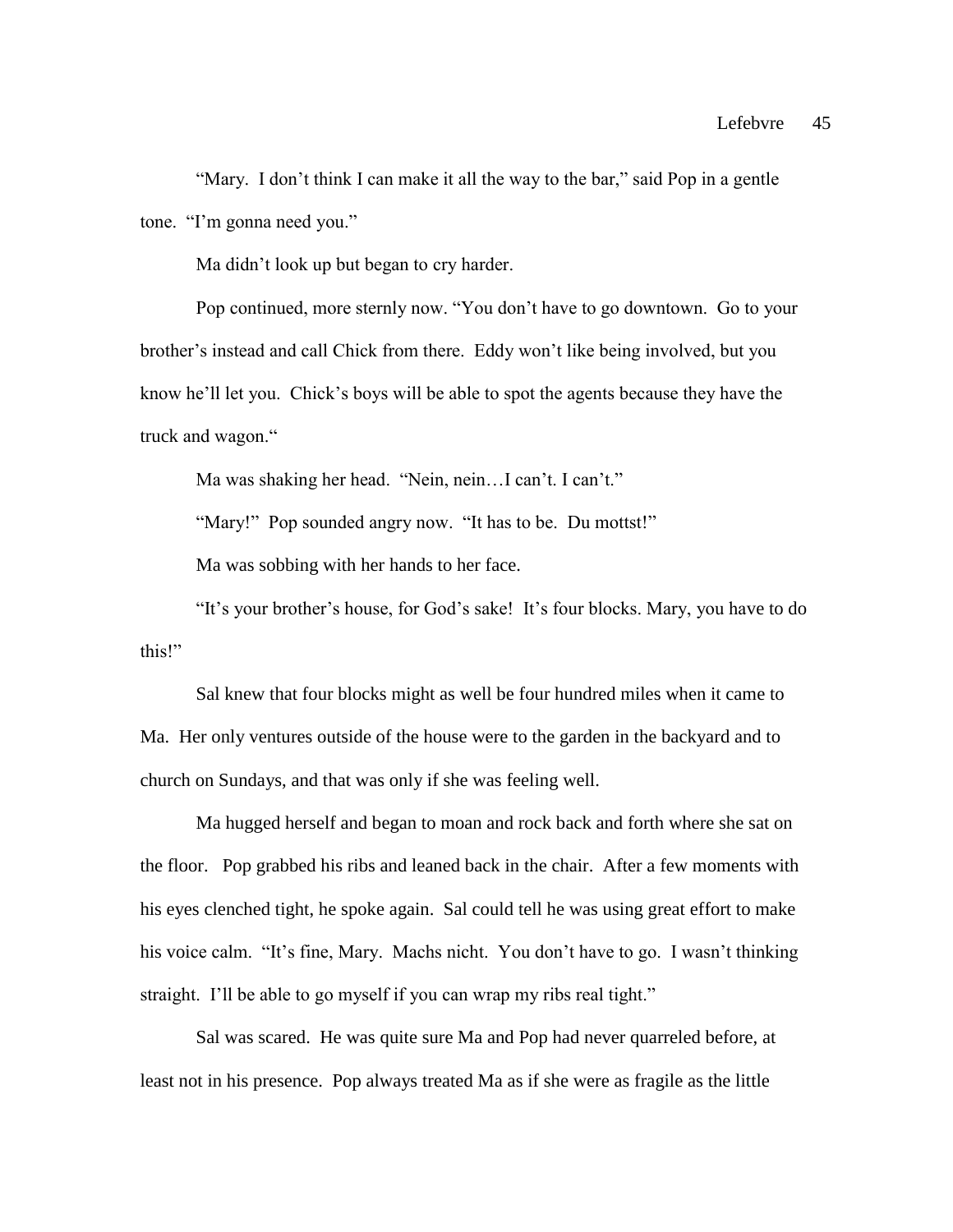almond cookies she baked every Christmas. *Vanillekipferl* she called them. Like Ma, they crumbled into a sugary dust if you handled them roughly.

Sal stood up from his hiding place. His voice came out braver than he felt. "I'll do it, Pop. I'll go to Uncle Eddy's and make the call." Sal had made a call from there for Ma before. He knew how to work the phone. Ma always told him he was smart like her father had been.

Pop's first expression was one of surprise and then anger because Sal had been listening. It had been clear to the brothers from their earliest memories that Pop wanted them to steer clear from his liquor runs. He was ashamed to be in the business, but it was how he put food on their table and shoes on their feet.

Sal watched Pop's face work through his hesitation. Then he seemed to shake off some mental obstacle and settle into action. Slowly sliding to the edge of the chair and still holding his ribs with his arm, he said, "I'm glad, Son. Kommen sie raush."

Sal scurried down the stairs and to Pop's side. Pop put his left hand on Sal's shoulder and looked directly into his eyes. Up close Pop looked even worse. His bottom lip was split and his whole right cheek was swollen and bruised. "Dial 7-103," he said. "Tell whoever answers that the wagon, number two, was jumped near New Munich. Say that the dogs have it all and are headed to Sauk Centre."

Sal nodded, using the most adult expression he could muster. "Sure, Pop." "Repeat what I said."

Sal did.

Pop smiled. "You are a bright boy, Sal. Now go."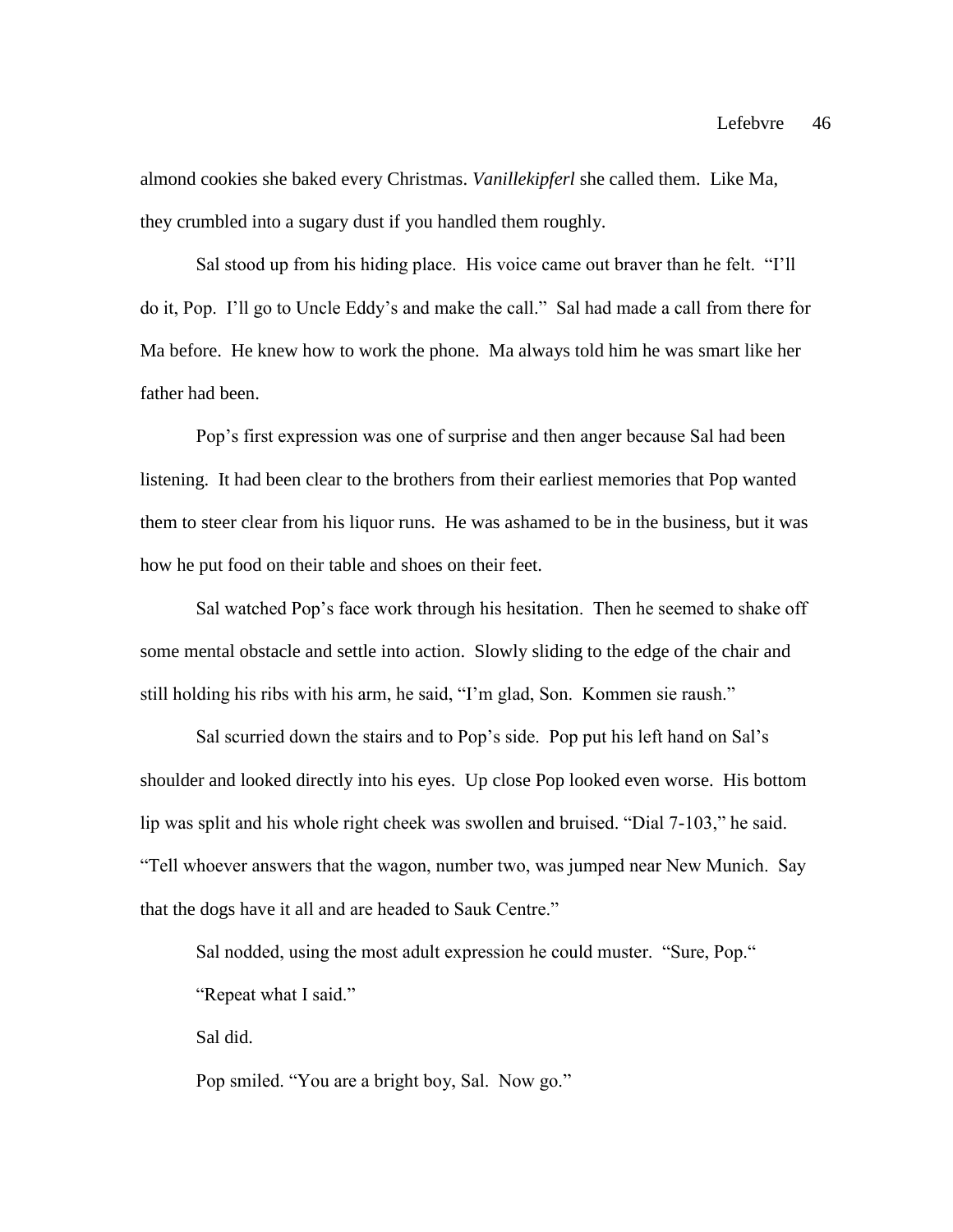Sal snuck a quick glance at Ma, who didn't look proud of him, just sad. She now sat crumpled on the sofa, sniffling and red faced. Sal tried to give her a smile, but she wouldn't look at him. He went out the door and into the night.

\* \* \*

Was it the robbery that was causing Sal to walk memory lane? He hadn't thought about the night he helped Pop for at least a decade. Sometimes he wondered if it really happened. He had been so young and yet brave, one of the only times in his life that he had stepped up. Sal looked at his alarm clock. 4:30. It was too early to get up, but he knew he was done sleeping. He thought again about that night so long ago. After that, Pop had treated him more like a grownup, letting him know what happened after Sal made the call. Chick Molitor's men had moved fast and found the Feds enjoying a cigarette outside of the Sauk River Inn on Highway 52. They beat up the agents, drove them, along with their government-issued car, out to a secluded spot in the country and left them and their vehicle there, but with the keys tossed into a nearby cornfield. Tom Pohlmann, the farmer who owned the field, reported that the two men had come up to his door at dawn, having just located their keys, to ask where they were and how to get to a main road so that they could find their way back to the Twin Cities. Tom let them wash up, and his wife served them coffee and fresh apple kuchen before they left. Little did they know that Tom was one of Chick Molitor's regular customers and most likely had several bottles of whiskey in the cellar, one floor below where the agents sat.

Pop had laughed at the image, and Sal laughed with him, feeling happier than he had ever been. As far as Sal knew, the Feds never came around again. However,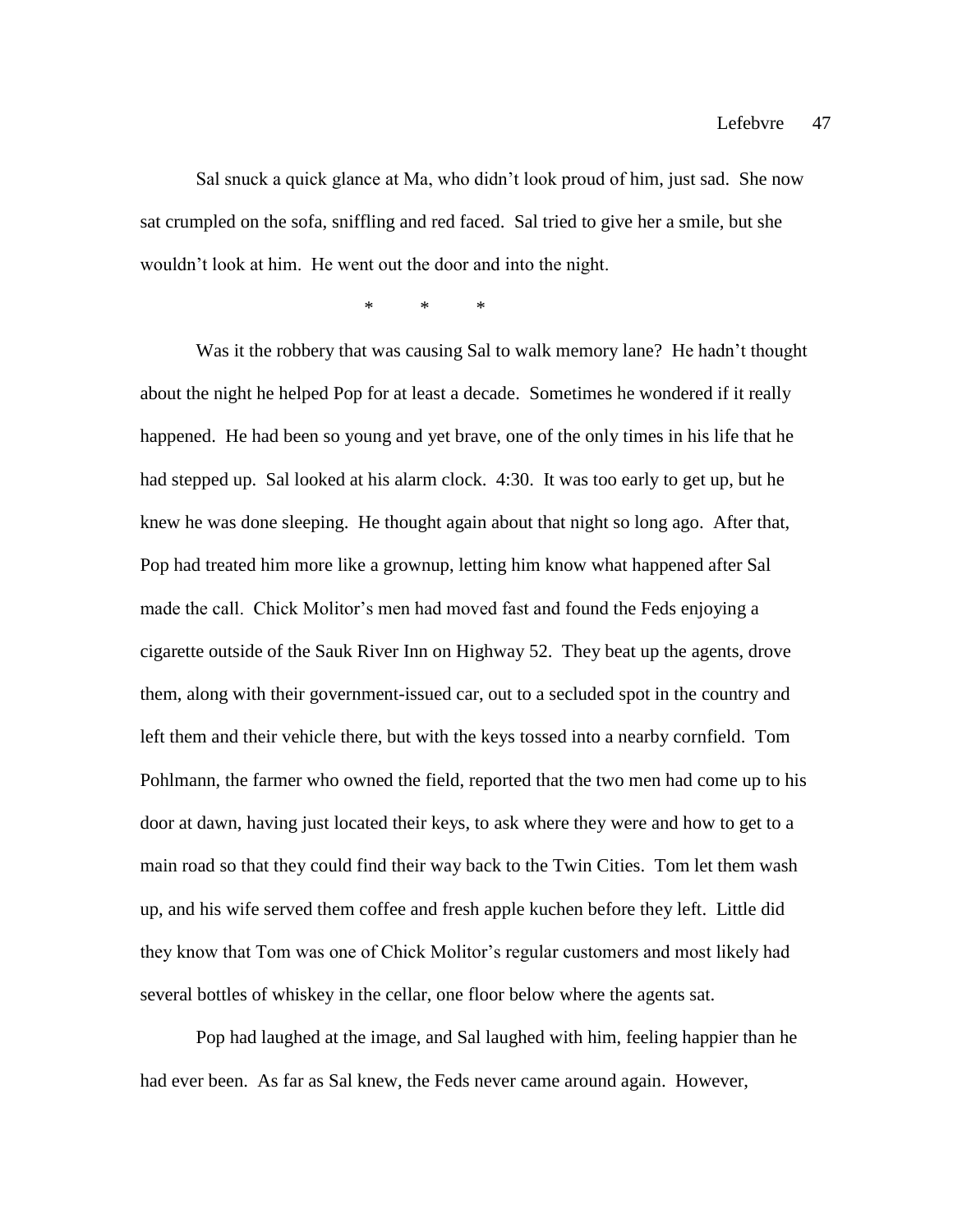everyone in Chick's circle was more on edge after that. Pop asked Sal not to tell anyone, not even Ig. It was *their* secret. Sal walked around puffed up for days with Ig begging to know what had happened after he had left him and Art in the bedroom that night. Sal never told. Eventually, Ig forgot about it.

However, money became even tighter after that. Pop's game was up although he occasionally was still able to make a short night run. Only now he used an old car belonging to Chick with the back seat rigged so that it lifted and had storage space under it. He couldn't haul as much liquor and was paid less per run, but Pop needed the money, especially since the episode led to Pop purchasing a phone for the house…on credit. Up until then, Pop had refused to owe any money to anyone.

Ma loved that she could call the bar to remind Pop to pick up a few groceries or else just to be reassured by his voice whenever she felt the need. She had even laughed the first time she called him. And Ma rarely laughed.

Shortly before Christmas the next year, Prohibition ended and Pop and Ma rejoiced that Pop could call his soda shop "John's Bar" again. However, the celebration was bittersweet. By then Pop had let Howard Brinkelmeyer, another of Chick Molitor's buddies, became partners with him when it was either let Brinkelmeyer become co-owner or else go bankrupt and lose the entire bar. Brinkelmeyer made sure to point out at every chance that he was Pop's savior. Pop soon hated him. He was civil to Brinkelmeyer whenever the old coot stopped by to criticize the bar setup or some expenditure or other, but Sal could see the tightness in Pop's jaw when in Brinkelmeyer's presence. When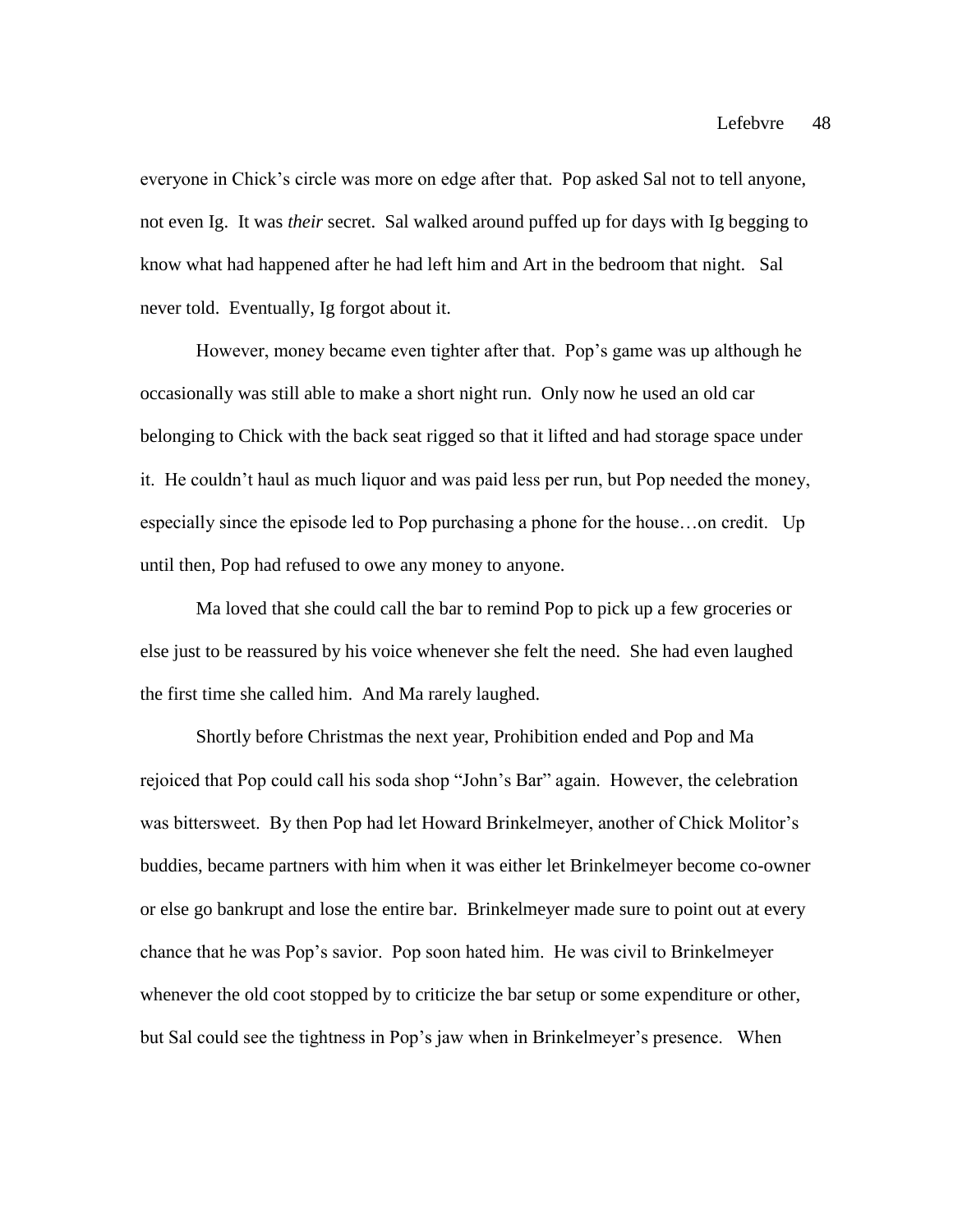Pop complained to Ma and didn't think the boys were listening, he referred to his new partner as *Brinkelpecker*.

Sal often wondered how it would have been if Pop had lived longer, but one day, when Sal was fourteen, Pa simply dropped dead as he tried to rearrange some kegs in the cooler. "He was on the floor and bleeding from his mouth," the police officer explained to Sal, who had answered the officer's knocking since Ig was out fishing. Pop didn't even get to see his fiftieth birthday the following week. Art would turn 50 in less than two years, and Sal and Ig weren't far behind him. Sal wondered if one of the brothers was a ticking time bomb like Pop. He hoped it wasn't Ig, at least until his youngest, Celia, got her teaching degree in two years. He wouldn't mind so much if it were himself, but what would happen to Art?

After Pop died, Ma had gone to her bed and stayed there for a month. They lived on sandwiches and canned soup since none of the brothers had yet learned to cook. Art took over the cleaning since, by that time, his nerves no longer allowed him to hold a job. He had become almost as bad as Ma. Sal and Ig upped their hours at the bowling alley, setting pins and selling snacks. Pop had never let them be seen in the main part of the bar, only allowing them in the back room to help with carrying and stacking when a vendor truck arrived. Per the agreement Pop had been forced to sign during Prohibition, Brinkelmeyer bought out Pop's half of the business, but, by lawyering up and twisting words, he managed to buy it for a fraction of its worth. Pop probably never figured that the old snake would outlive him. Three teenagers and an unstable mother were not in a position to fight Brinkelmeyer.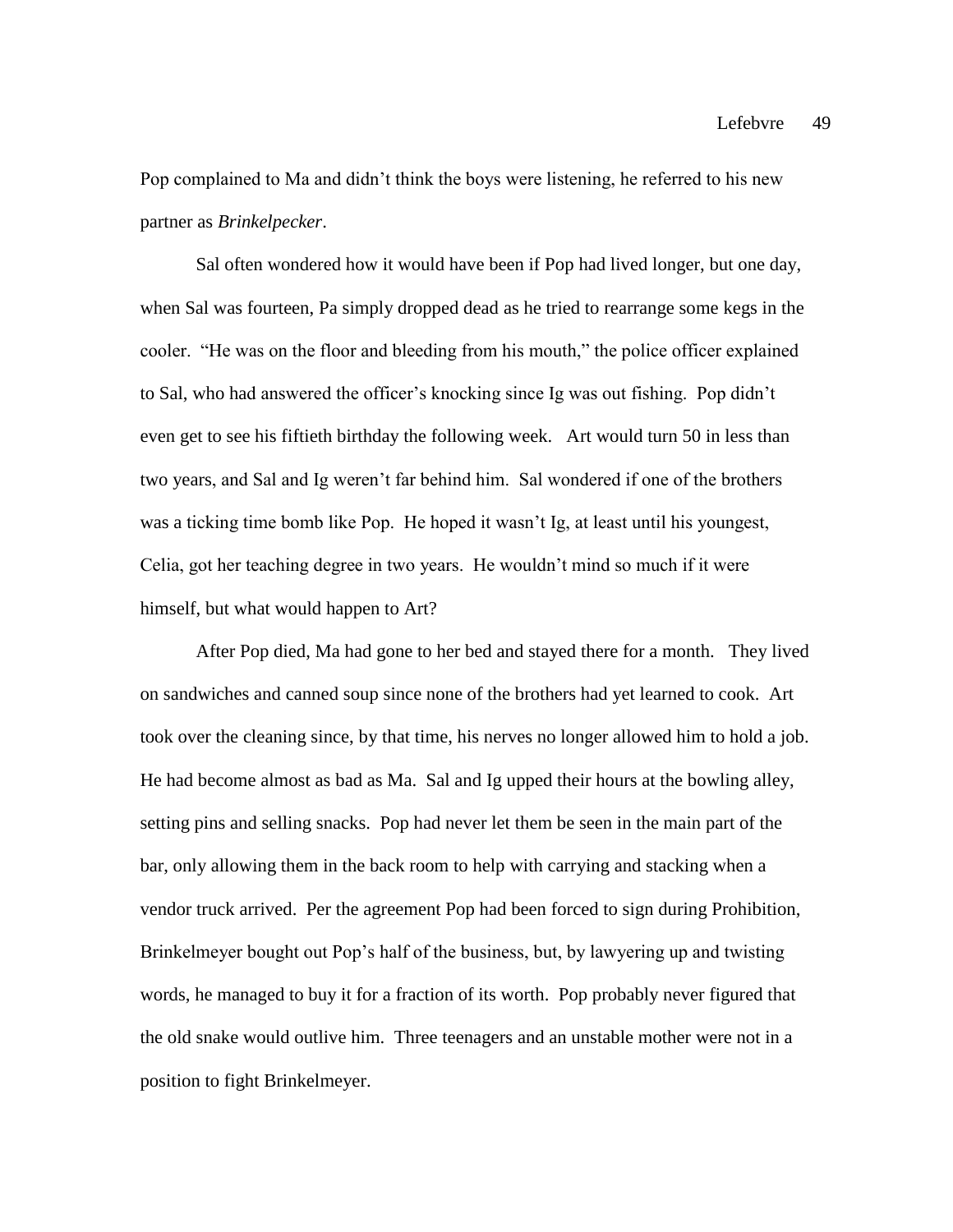Ig took it especially hard. When it came to business, he was most like Pop, even looked like him, and he had planned on running the bar someday. Ig and Sal always thought of the bar as a magical place. They loved to observe the customers from the back room while they unloaded crates or chipped ice for Pop. Sal usually did most of the work then because Ig was too busy eavesdropping, mesmerized, listening to the men's banter and the sounds of shaken and rolled dice. Ig always bragged to Sal about how smooth Pop was, asking the right questions to get stories out of the men, keeping them longer in the bar so they would buy more roasted peanuts, beer, or an extra shot.

Sal tried to shake off the memories as he rose to get ready for work. He was surprised by the sudden depth of loss he felt for Pop's bar. "Damn you, Brinkelpecker!" he muttered. Stubby raised his head and whimpered from where he lay in his box. "Not you, Stubbs," said Sal. "You're a good boy. Let's carry you down to pee." The old dog managed to give one raspy woof. Sal's anger vanished and he stooped to scratch Stubby behind the ears before hoisting him to his chest.

As Stubby did his business, which now took awhile since he hardly had the strength to squeeze out a poop, Sal's mind kept returning to the time of Pop's death. As he looked across the back alley to the Hinnenkamp's backyard, he remembered one Wednesday in May, not long after Pop died, when he had visited that yard, at that time the Lansing's backyard, trying hard to seem mature and capable since everyone, especially Uncle Eddy, kept telling him he now needed to be *the man of the house*. What they didn't add but implied was that Sal had to step up because Art couldn't.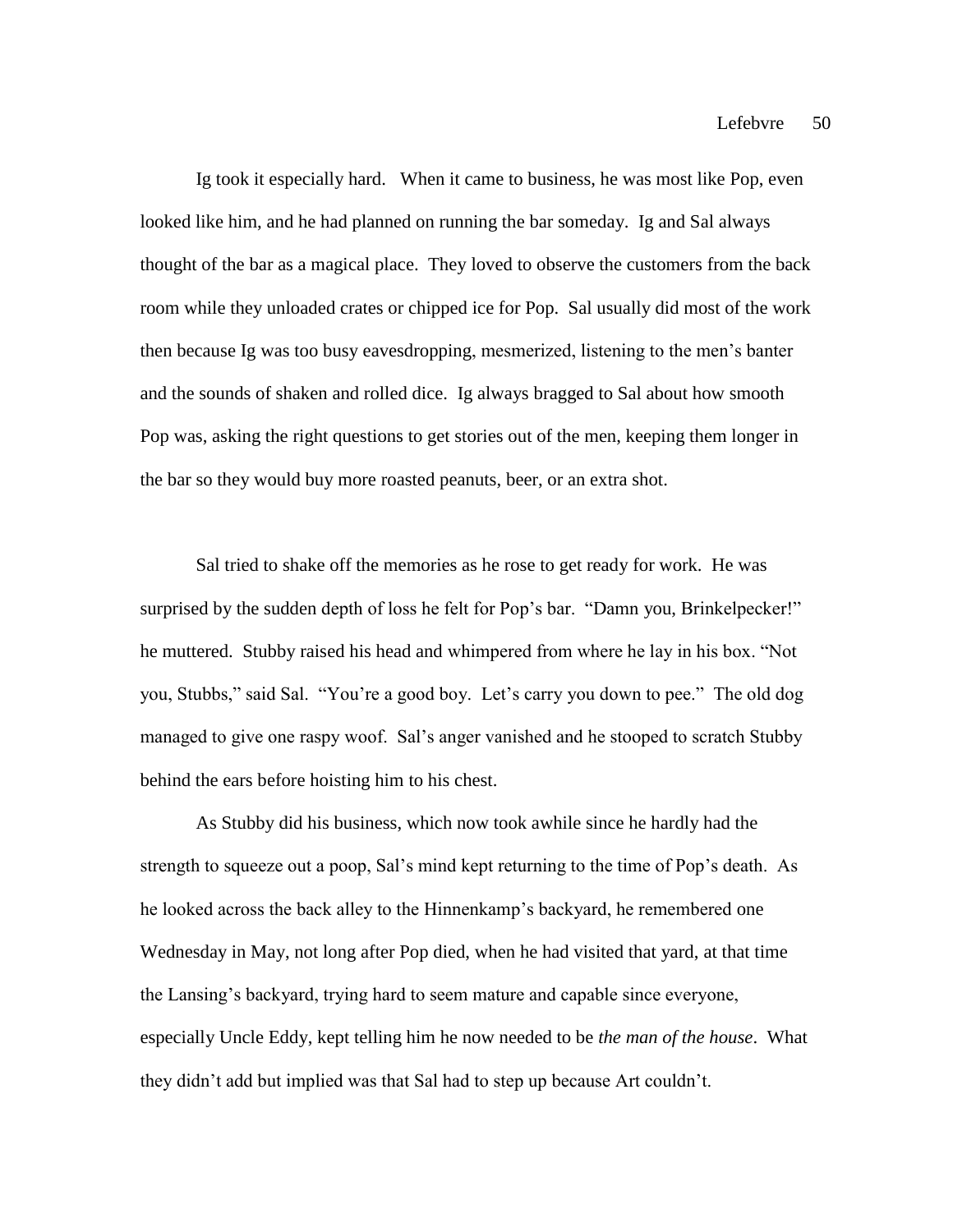The weather had turned unseasonably hot and humid the day he ended up visiting the Lansings. Already sick of school and anticipating summer, Sal had been miserable in classes that day, sticking to his seat by the time he was in history class last period as Mr. Romming droned on and on about the Industrial Revolution. Sal's ears perked up near the end of the hour, however, when Mr. Romming gave his "war update" as he labeled it, where he called attention to the progress or struggles in the war with Japan and Germany. All the boys and some of the girls acted brave and eager to enlist the second they were old enough and Sal tried to look as eager as any of them, but, inside, he hoped the war ended by the time he graduated. He feared battle, a scene he couldn't imagine being part of. Surely he was too chicken to fight in a war. He had a few friends with whom he could maybe enlist, but the truth was that Ig was his best friend. He didn't really feel close to anyone else. Even though Ig was ten months younger, Ma had insisted on putting the boys in the same grade even though Pop thought it was a bad idea. "They need to be independent," he had said.

Ma had switched to German to respond, which she often did for their adult discussions. "Nicht so Bald und es gibt Sicherheit in den Zahlen."

Sal was somewhat fluent in what Pop called *low German*, but Ma was talking fast. He was pretty sure, though, that she had said something about being safer as a group, and, as usual, Pop let her win the argument. Sal and Ig started first grade together. Now as sophomores, Sal was already sixteen, but Ig wouldn't turn sixteen until July. Many classmates believed they were twins.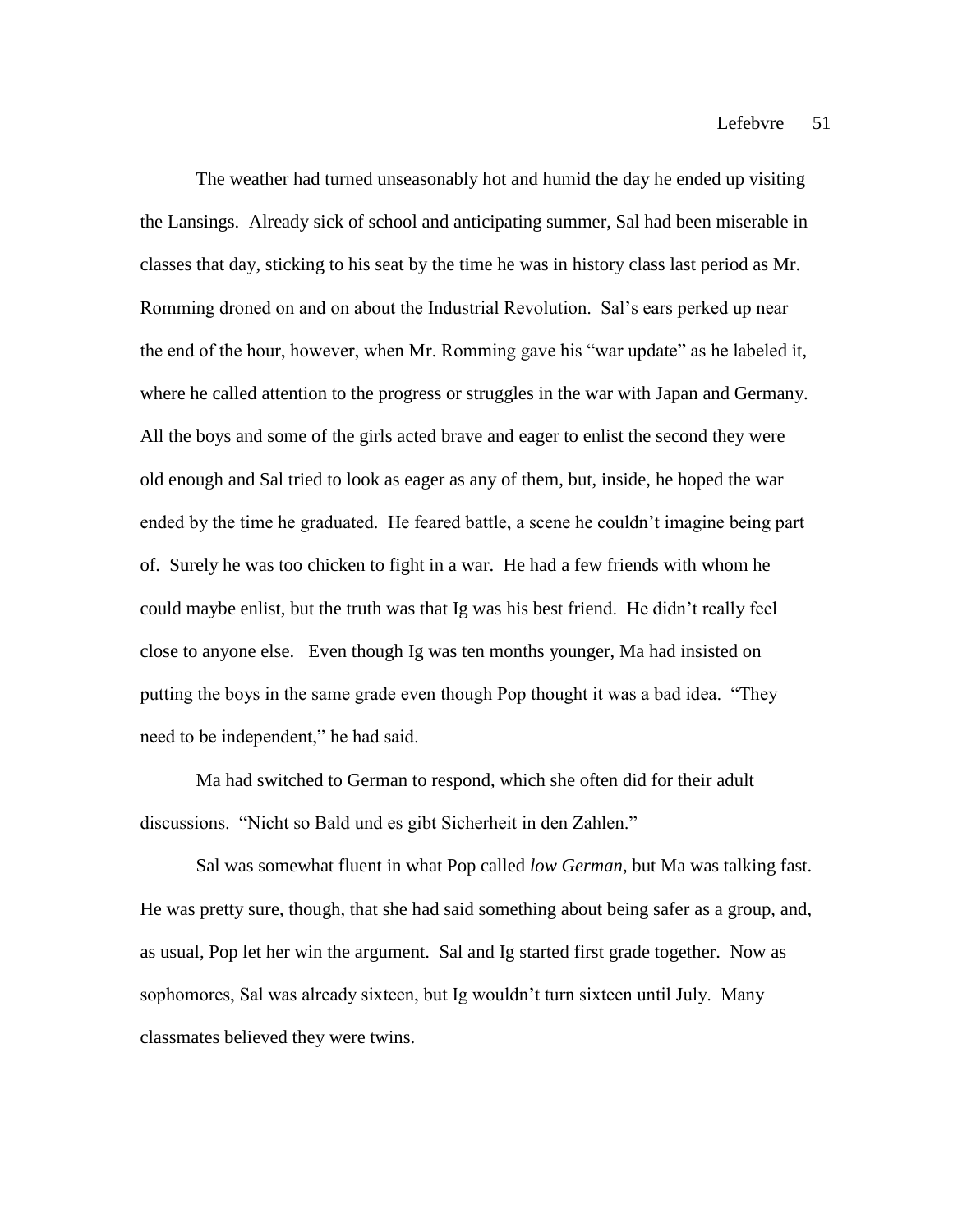Mr. Romming stated confidently that Hitler's army was sure to lose soon. The class whooped and cheered, but everyone grew quiet again when Mr. Romming paused and looked down for a moment. The students had learned early in the school year that this pose meant he was about to name a casualty… someone injured, missing, or dead…someone they knew or at least had heard of. Sal felt tension mounting throughout the room.

Mr. Romming began. "We have sadly lost one of our brave Stockton boys. Charlie Eiden was killed in North Africa." The room was silent as they all looked down in reverence. After a moment Mr. Romming cleared his throat and went on. "Charlie died a hero, fighting for his country, protecting each and every one of us from Hitler's evil and Japan's barbarism. His mom and dad, both good people of our town, have a lot to be proud of." Mr. Romming's speech seemed at an end, but, after hesitating a moment, he walked toward Linda Gruber's desk and stood in front of it.

"I remember Charlie as my student." His voice got shaky. He swallowed. "Just three short years ago, he was in my class. He sat right in this desk."

Linda's eyes grew wide. She looked horrified, like she was sitting on the lap of a ghost. She didn't dare stand up, but she sat upright and wrapped her arms across her chest.

Mr. Romming continued. "These brave boys are just like you. They are you, Tommy Pieders, and you, Pat Rademacher, and you, Sal Schmidt.

Sal felt his cheeks burn as eyes turned to him. Rose Lansing looked at him with a stricken face and put a hand to her heart as if she were looking at his corpse.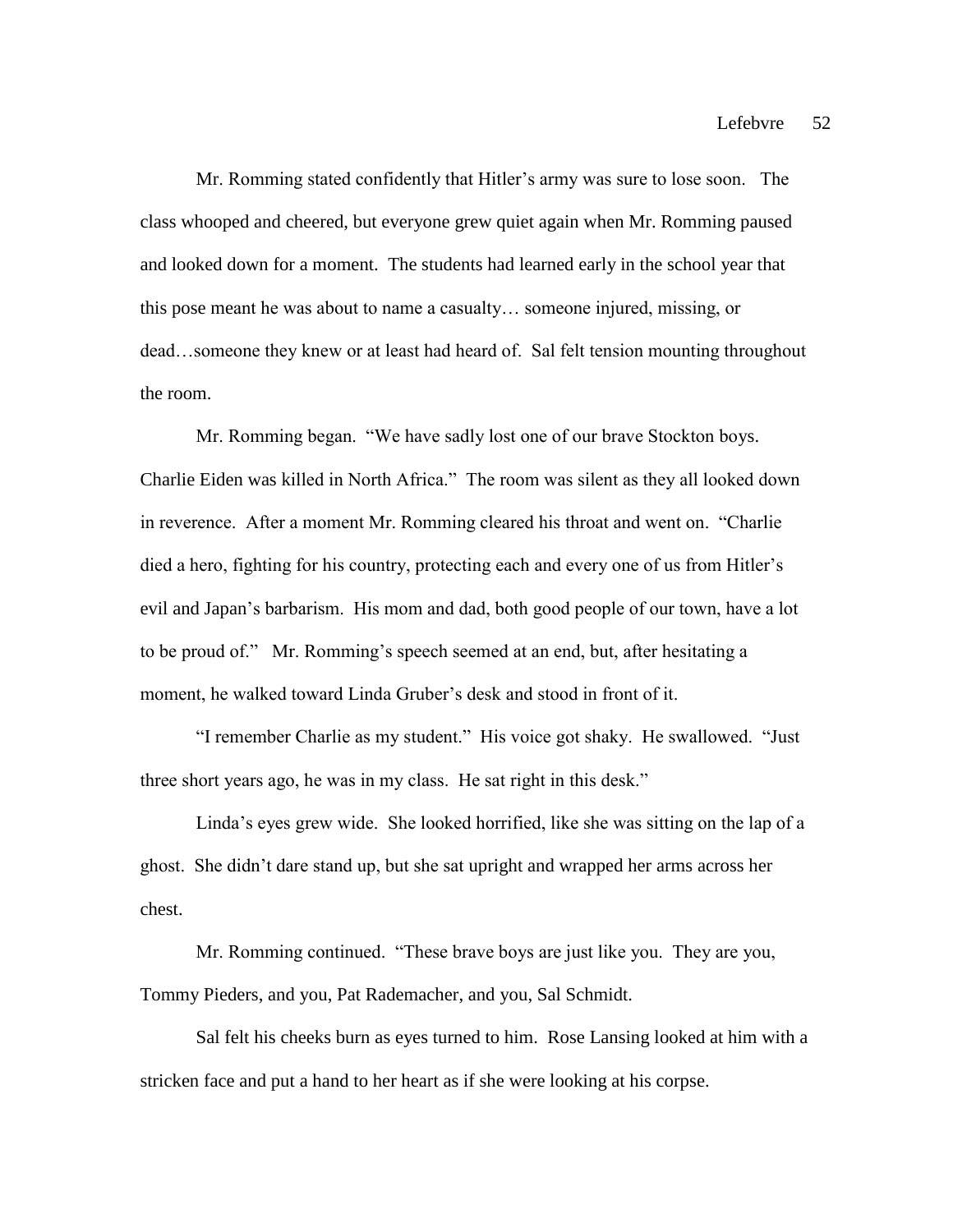Luckily for Sal, who would rather hold a porcupine than be in the spotlight, Mr. Romming was finished with his oration. "Let's think about that in silence the last few minutes of class."

The students barely breathed the humid air, remaining rigid, sweating, while contemplating Mr. Romming's words. When the bell rang, instead of popping up and instantly jabbering, students carefully raised themselves from their seats and slowly picked up their books, slinking towards the door. Sal and others stole quick glances at Mr. Romming as he sat at his desk, lost in thought, staring at his Abraham Lincoln paperweight with his chin resting on his clasped hands.

Mr. Romming's speech hung over Sal for a while, and he became irritated by Ig's chattering and upbeat pace as they walked home. Art no longer went to school because, as Ma said, "The pressure was too much." He had stopped going after the first few weeks of eighth grade. Ma knew that many of the farm kids quit after the eighth grade, and she used this as Art's excuse. Sal had dreaded eighth grade because of the horrors Art had experienced, but when he was finally an eighth grader himself, he never felt the pressure Ma had talked about, except, of course, when he had to give a speech or take part in any performance. Mostly he just quietly did his work and kept his eyes from locking with the teachers'. Hardly anyone noticed him. He got mostly B's and a few A's every year, so he didn't get attention for academic excellence either, which was fine with him. Now in tenth grade, Sal was a bit shocked and maybe flattered that Mr. Romming had used him as an example in his tribute to Charlie Engle. He wasn't used to being an example for anything.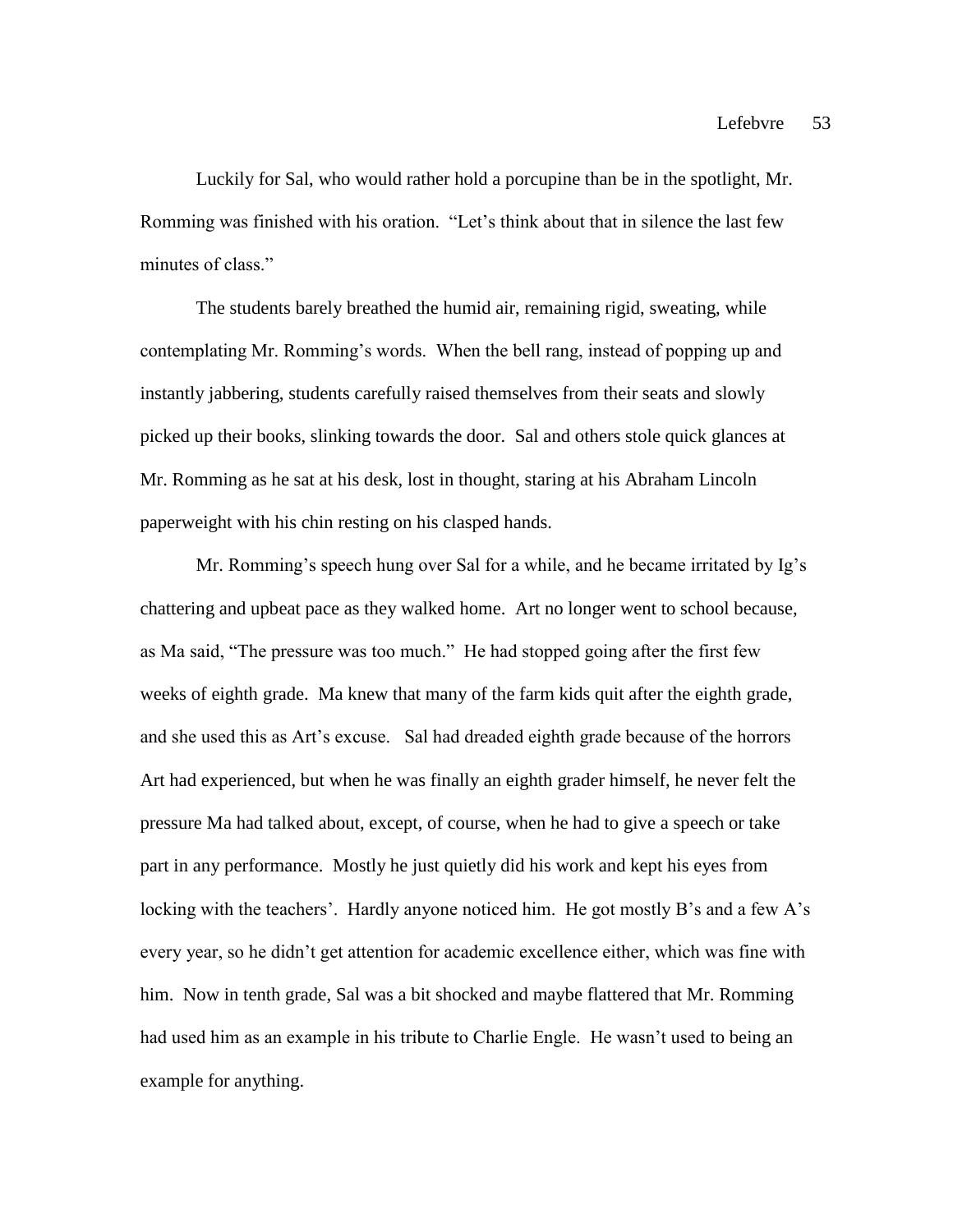For supper that night, Ma served cold sliced bologna in sandwiches with a side dish of raw carrots and green beans from the garden, so that they wouldn't have to turn on the stove. They ate in the living room because, by early evening, the room was usually cooler than the kitchen since it was on the east side of the house. However, even with two electric fans running, the air was stifling. The boys tried to listen to *Buck Rogers* on the radio while they ate, but it was so blasted hot that they couldn't really focus. The show was being interrupted a lot with weather reports anyway. Storms were coming their way. "Thank God," Ig had said and got a whack on the back of the head from Ma's dishrag for using *God* for something other than prayer.

Every window was wide open, but the house stayed damp and stale. The elms that shaded it and usually kept it cool had lost the battle. Ma poured iced tea for her three boys. They held the perspiring glasses to their foreheads and necks between sips. After awhile, Sal noticed that the room was getting quite dark. It must have gotten cloudy.

"I don't like that sky," said Ma, standing by the side screen door. "I better look out front." The front door faced south.

Ma had always been afraid of storms, especially tornados. She had been in one in Missouri when she lived there as a little girl before her parents, immigrants from Germany, had moved to Minnesota to farm land near other relatives. She paced the house whenever the sky looked threatening. However, this spring had been especially stressful for her with Pop gone and after reading about the horrible Midwest tornado outbreak in March that killed over 150 people and injured over a thousand. *The St. Cloud Times* had run personal accounts. One report told of a group of about twenty chickens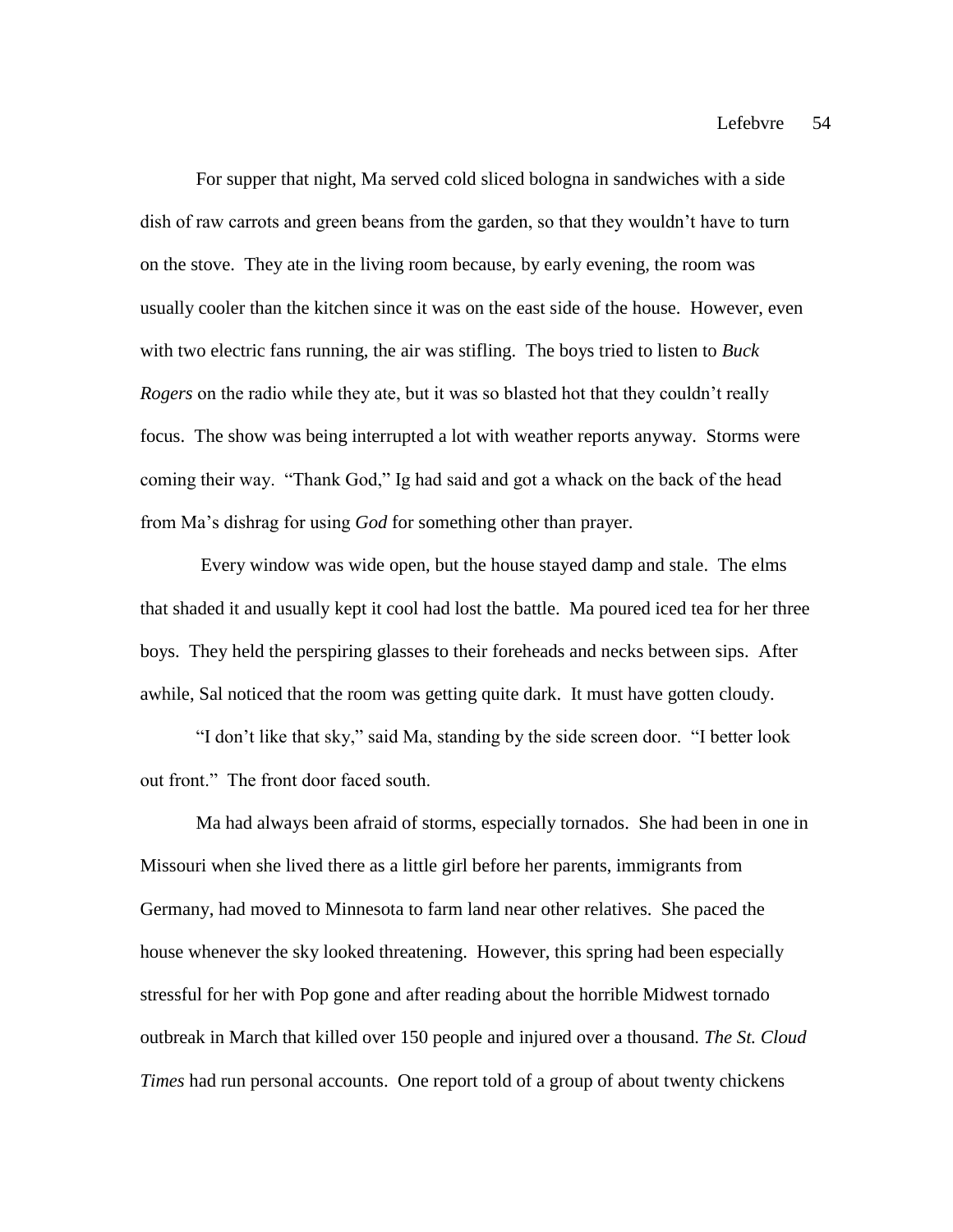cowering on Main Street of one town, their feathers all completely blown off. Ig and Sal had laughed at the image, but Ma hushed them. "If you laugh at others' misfortunes, you'll receive the same."

"But I don't have feathers," Ig had replied with a naughty grin. Luckily Ma didn't hear.

As Sal now watched Ma pacing back and forth between the big bay window and the front door, he wondered why she kept reading the stories over and over when they upset her so much, but maybe it kept her mind off Pop and her own family's problems.

"It's too hot to eat," said Ig, chewing on an ice cube and pushing away a halfeaten sandwich. His black hair was completely damp and curling even more.

Art looked somewhat less sweaty. "You shouldn't waste food, Ig. Think of the soldiers."

"No soldier's gonna know if I toss out half a sandwich."

"You'll know," said Art with a solemn face.

Ig looked like he was about to give a crabby response, but both he and Sal knew better than to upset Art, so he kept quiet. He picked up a carrot and twirled it between his fingers, then used it like a cigarette, blowing out a pretend puff of smoke. Sal joined him.

"Ahhh, nothing like a good smoke after a hearty meal," said Ig as he leaned back and patted his belly.

"Yes sir-eee, my friend," said Sal. "Some pork and beans and tobaccee."

Even Art laughed.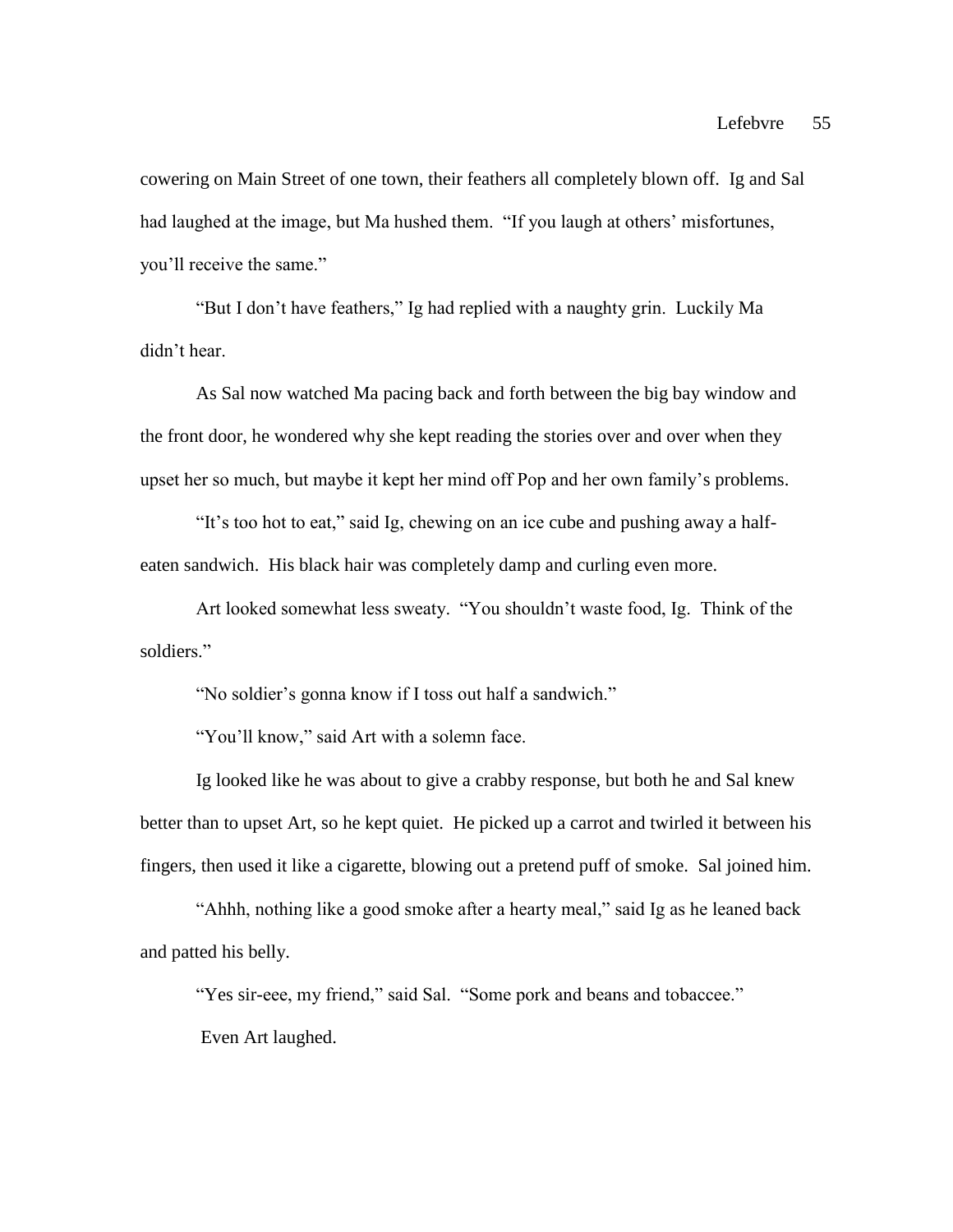They stopped short as Ma hollered from the front door and raced toward them. "Schnell! The clouds are spinning. To the cellar, rausch!"

Art jumped up and headed with Ma toward the cellar door as Sal and Ig ran to look out the front door. The sky was swirling like a witch's brew, greenish gray with orange swirls. The boys looked to each other and without words knew what they were going to do. They had to stay long enough to see it. As Ma yelled to them from the cellar door, beyond frantic now, they stayed put. Suddenly, there it was, a funnel cloud in the sky, maybe five blocks away. It was a little, skinny tornado, shaped like a hag's arthritic finger. They could see it by looking over Mrs. Keel's rooftop across the street.

Ma screamed, "NOW!"

They looked a second longer at the tornado and then ran toward Ma. Down in the dank cellar, they sat in the southwest corner as they all knew to do because of living in a tornado state. They could hear the wind howling, but it was pitch black, even with there being two little windows near the top of the ceiling on the east side of the room.

Art was sitting and rocking, saying Hail Mary's in rapid fashion, eyes closed and arms wrapped around his legs. Ig and Sal kept their eyes at the windows, trying to see anything they could. Sal heard Ma monkeying around with something and wondered what she had brought with her. Then she struck a match. On the floor between them was her wooden crucifix with the golden-colored Jesus on it. Usually it hung in her bedroom. She had opened a sliding piece under Jesus's left arm that revealed a small storage compartment. In it was a little candle. Ma lifted it out as her match burned nearly to her fingertips, and she quickly lit the candle. A softer but bigger glow lit their faces.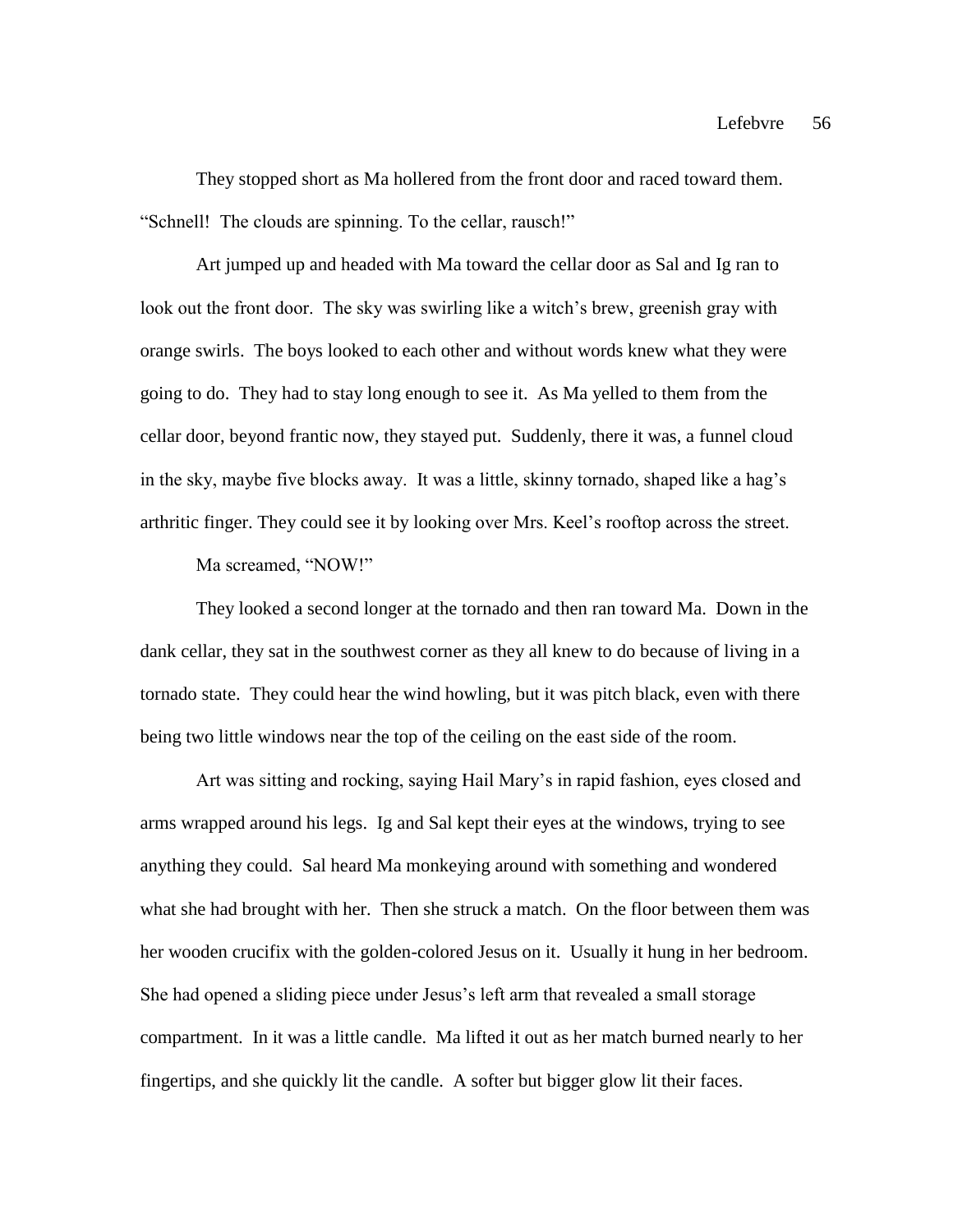"We will be safe," she said and then joined Art in mumbling prayers.

Sal did not feel comforted. The whole thing looked like a scene from *The Mummy's Tomb.* He and Ig had snuck in to see the film at the Stockton Movie House the month before. In it, Boris Karloff played a mourning doctor, trying to bring back his dead wife by giving electric charges to corpses and holding séances with them. Ma and Art did indeed look like they were in séance mode with a twisted crucifix and a candle between them in a dark cellar. Art and Ma's chanted praying added more creepiness. Sal and Ig exchanged glances.

"What the hell?" Ig whispered. "I'm ready to go up and take my chances with the tornado."

Then the wind and noise stopped. They waited for about five minutes, listening. Off in the distance they could hear a couple of sirens. Then, to their surprise, sunshine streamed in through the windows. Ig said, "Ma, should Sal and I go up?"

"Ya, but slow and careful." She and Art followed, all four slowly ascending the rickety stairs.

As if the tornado might still be lurking and suddenly pounce, they tiptoed throughout the house, looking for damage, but they found none. Sal headed to the back door. The yard looked fine except for a few small to medium branches lying on the ground. Even their dilapidated outhouse, which became a storage shed when Pop had installed indoor plumbing a few years before, looked undamaged. Across the alley, however, at the Lansings' place, an elm had tipped over onto the back porch roof. The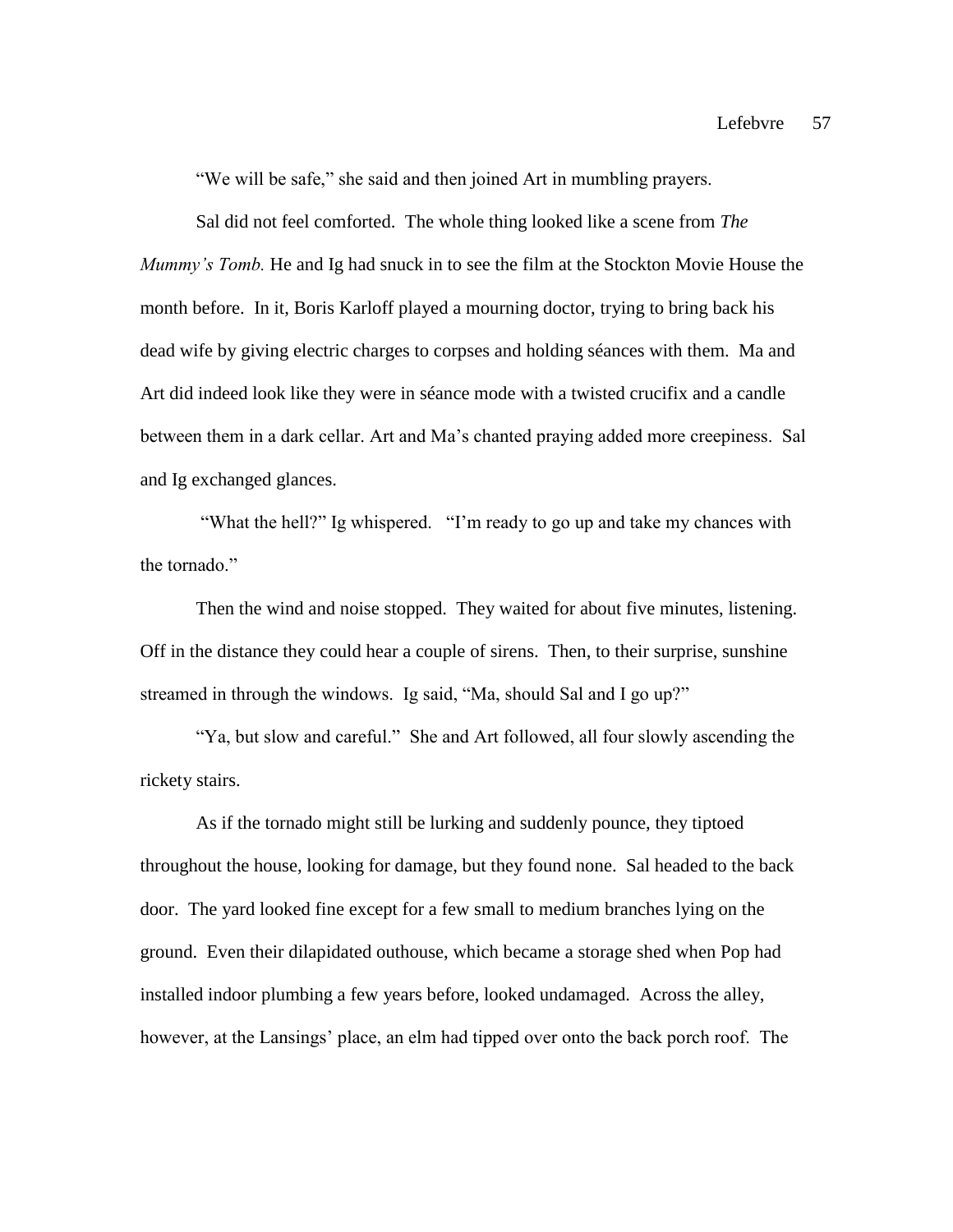roof was partially collapsed. Mr. and Mrs. Lansing and their children, Butch, Pete, and Rose, were staring up at the mess.

"You boys go help," said Ma.

By *boys*, she meant Ig and Sal. Art would stay home.

Feeling a bit shy, but proud to be the men of the family now that Pop was gone, the two brothers headed across the backyard.

"Hey, boys," greeted Mrs. Lansing. "You all okay over there?"

Ig answered. "Yes, ma'am. We thought you might need help."

"That's nice of you. As you can see, the porch got a bit roughed up."

Butch took a couple steps toward them. He was a senior and Pete a junior. Both usually ignored the younger Schmidt boys. However, the excitement made Butch want to talk.

"The tornado never did touch down. Me and dad watched the whole thing fly over. We'd just pulled into the driveway and didn't have time to run into the house." His pupils were still huge from the memory.

"We heard sirens," said Sal.

"Us too. We could hear them heading north of town. Maybe it hit there."

Mr. Lansing called from the top of the ladder. "All right boys, I'm ready for you. I'm going to start cutting and dropping. You boys pile it up by the garage. Rosie, hold my ladder steady."

Rose gripped the ladder tightly. Sal stole small glances at her. He always thought she seemed nice and smiley. She didn't act silly like other girls he knew. She was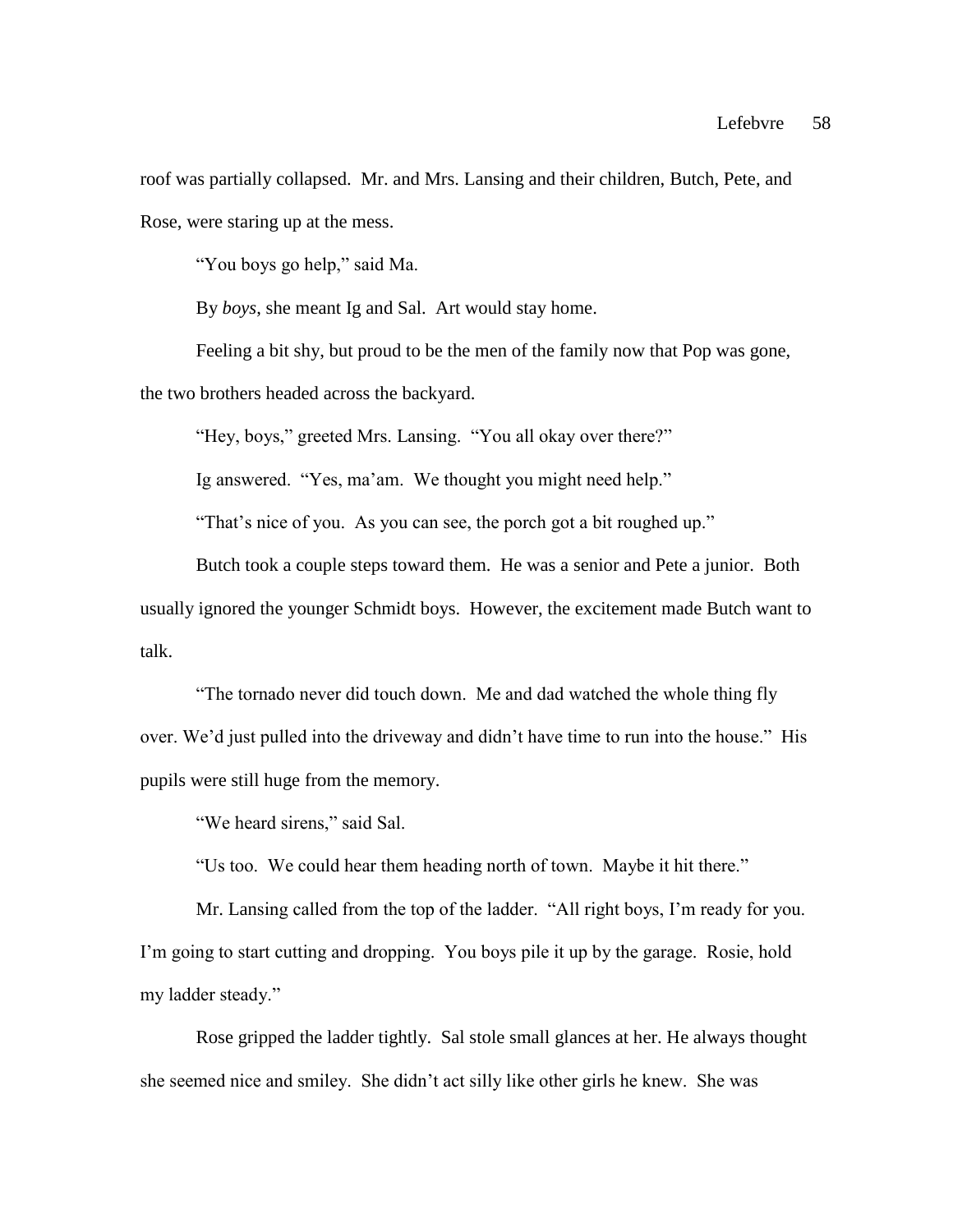thoughtful and asked good questions in class. She had asked Mr. Rommel just that day, before he gave his war update, why the workers in sweat houses didn't just swarm around the boss and demand better wages. Couldn't their large numbers scare him into signing a binding document of some kind? It was a good question. Sometimes her questions got her in trouble with teachers less patient than Mr. Romming. When Mr. Langhauser had finished a tedious lecture on the value of short, clear sentences in essays, Rose raised her hand and asked, "But isn't a longer sentence sometimes nicer to listen to, like you're hearing a winding story?" She had no motive other than honest curiosity, but Mr. Langhauser told her to sit in the hall for being impertinent. Poor Rose had looked mortified. Now, seeing Rose holding the ladder with her pretty face tilted up toward her father, Sal decided to tell her she didn't deserve what Mr. Langhauser had dealt her.

He grabbed a piece of branch from the ground close to where she was standing. "Hi Rose."

"Hi Sal." She smiled and her eyes crinkled.

Before he lost his nerve he said, "Langhauser sure was a jerk to you last Friday."

She seemed surprised and looked directly into his eyes. Hers were shiny blue.

After a moment she said, "It was stupid. I know he hates being questioned. I just didn't think"

"Yes you did. You *did* think. That's exactly what Langhauser doesn't want us to do."

Rose laughed. The sound was bubbly and musical. *Like a bird*, he thought. Sal, smiled back. "You always ask smart questions, Rose."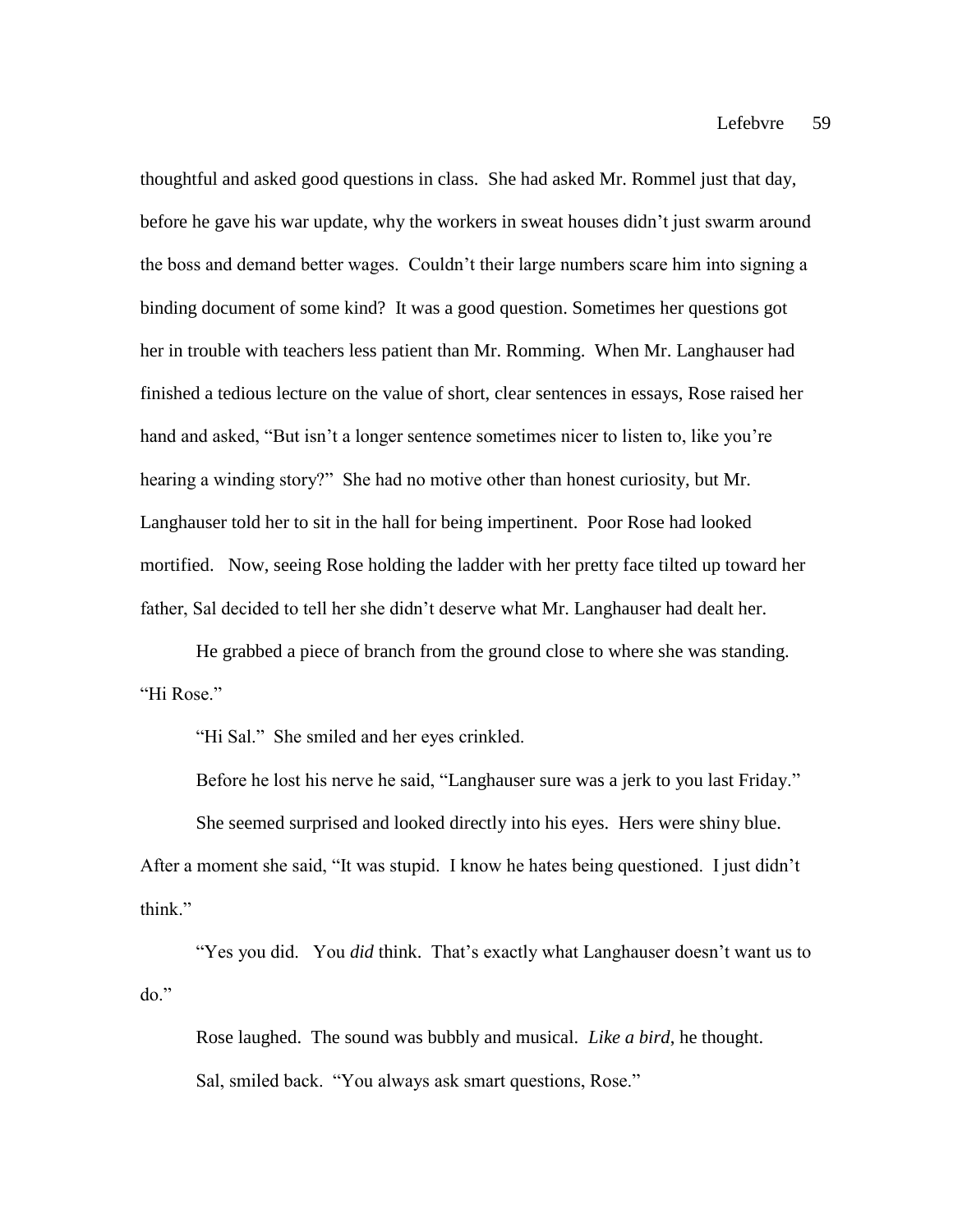She kept smiling, but her cheeks turned pink. "Thanks, Sal," she said, looking at her shoes.

Her dad hollered from the roof. "Here comes Frank and his boys." Frank Thomas, a neighbor to the north of the Lansings had four huge boys. Sal and Ig would be forgotten and wouldn't be the rugged heroes today. Sal was disappointed. He would have liked to look strong in front of Rose. He carried a last armful of branches to the garage. Frank Thomas started up his gas chainsaw and his big brutish boys took over the operation. Rose stood by her mother now, watching. Ig and Sal felt silly standing idle and headed to their yard. Sal stole one last glance at Rose and saw her looking at him with that thoughtful expression of hers. She gave a small wave. He nodded to her, trying to look cool and collected, and turned for home.

That was over thirty years ago, but as Sal looked across the alley to the Lansing backyard, now the Hinnenkamp yard, longing made him feel heavy. He rarely spent time in his own backyard because of the view, especially after Rose and her husband sold their rambler on Molly's Hill and moved into her childhood home. Her parents had retired to a senior apartment in St. Cloud. Sal knew they had practically given Rose the house after it was clear that Bill would never recover much from a massive stroke he suffered at the age of 43. Rose gave up her job at the Stockton Hospital to nurse him full time. She must have also received money from the sale of Bill's insurance agency. Sal supposed that by living frugally and receiving disability and other assistance money for Bill, they could make ends meet. Their two daughters were even able to attend college. Like Art,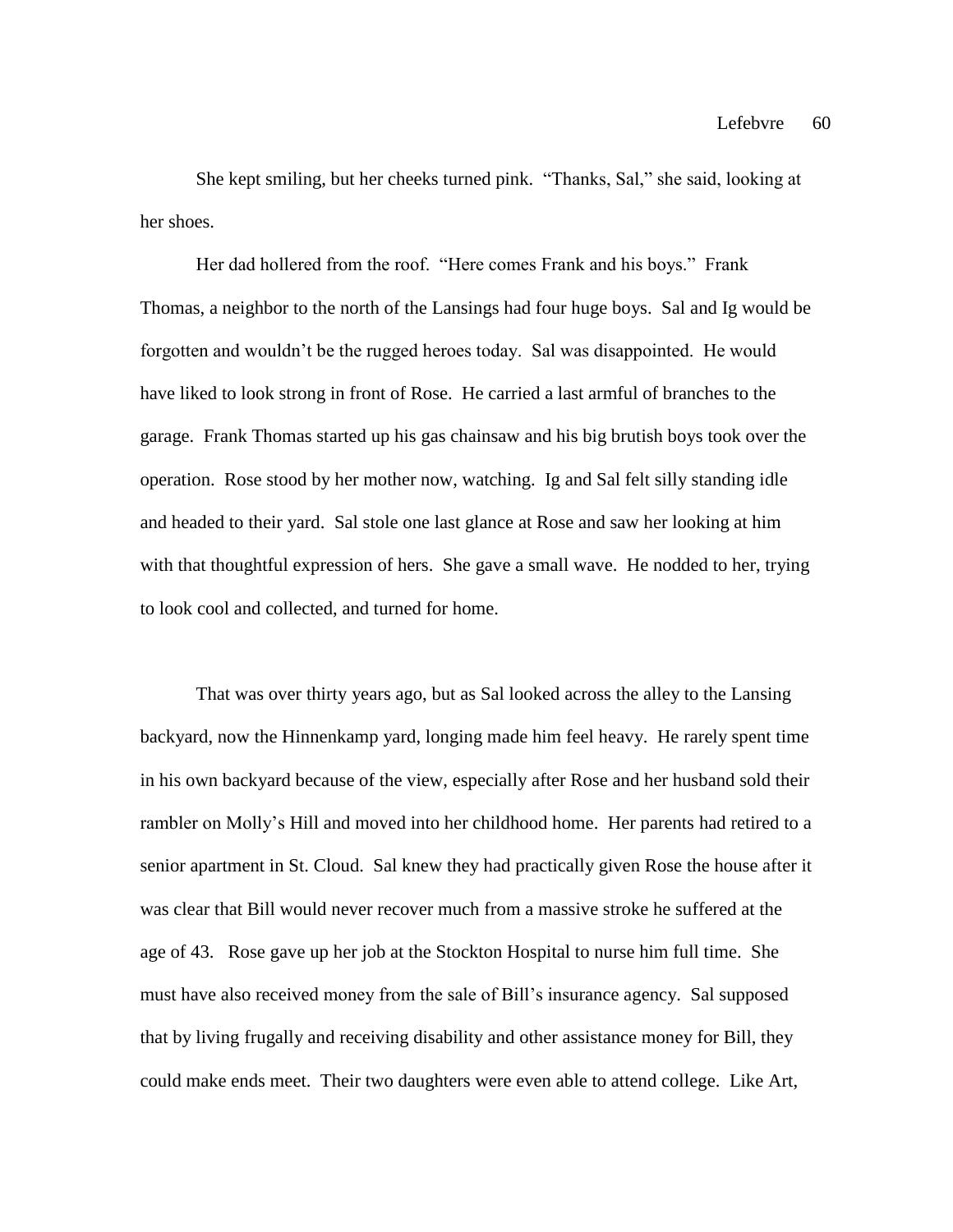Rose kept a huge garden, which often placed her out in her backyard on summer days, weeding or harvesting. She always wore a straw hat with a yellow band. Sometimes Sal couldn't avoid having to acknowledge her when he brought Stubby outside or went to and from his car that he parked by the side curb so the tree in the front yard couldn't drop chestnuts on it. He would give a friendly wave but try to look like he was running late so that they wouldn't have to talk. She would smile and wave back. It was a silent routine.

Sal was brought out of his thoughts when Stubby scratched his shoe and whined. *Time to go in for breakfast and join reality again*, thought Sal. He needed to get a grip. Sifting through memories was exhausting.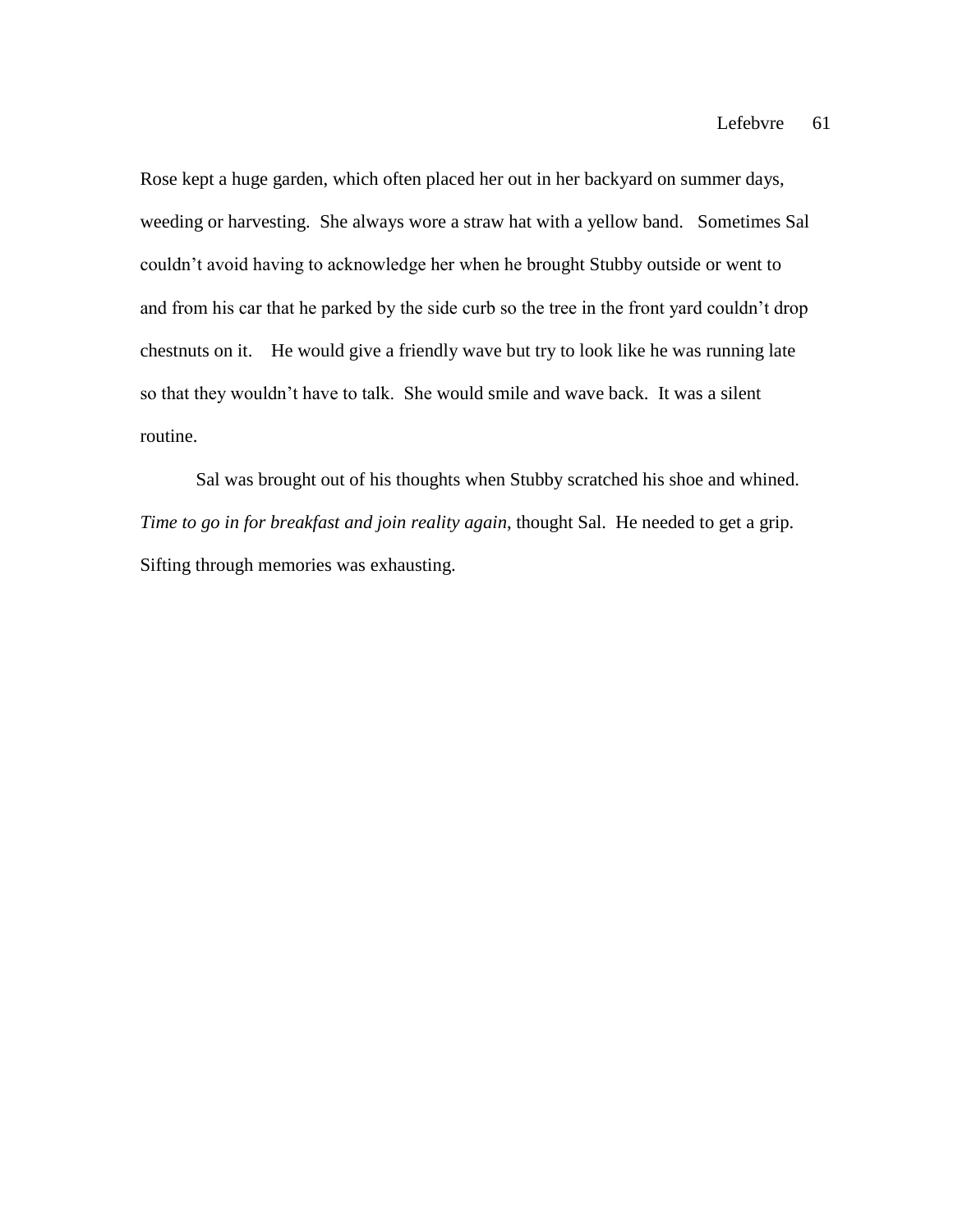## **Chapter 5: 1974**

Sal loved his job. Most people would consider him nuts for feeling so because he almost always worked alone, his only companions being the rumbling motors that kept electricity flowing. He was on the town's maintenance crew, but he was the only crewmember assigned daily to stay at the Stockton Power Plant, which housed the town's electrical substation as well as the garage that held the fire trucks, city vehicles, and equipment of various types. He had worked there since 1950. Maintenance worker in a small town like Stockton meant he was a jack-of-all-trades or, as Ig called him, the plugthe-hole guy. He fixed plumbing, replaced leaking shingles, and oil changed and cranked on the two fire engines and the ensemble of city trucks, keeping everything at the ready and adding plows or mowers as the season dictated. Every day was different, but solo. Sometimes he ate lunch with the road guys, but usually he just stayed alone among the pipes and electrical units and ate tuna or bologna sandwiches and an apple that Art had brown bagged for him. He also took two short breaks each day for drinking coffee from his trusty steel thermos. Although the job offered a decent pension, it did not pay particularly well, about \$9,000 a year, but he didn't need much money. He and Art lived simply in their long-ago-paid-for home. Sal had the same car that he had bought in mint condition from a widow in 1963, a red Chevy 2, which he kept running just fine. His uniforms were supplied by the city. He had managed to put away a healthy sum in savings and he had purchased a basic life insurance policy. Dead or alive, Sal had Art covered.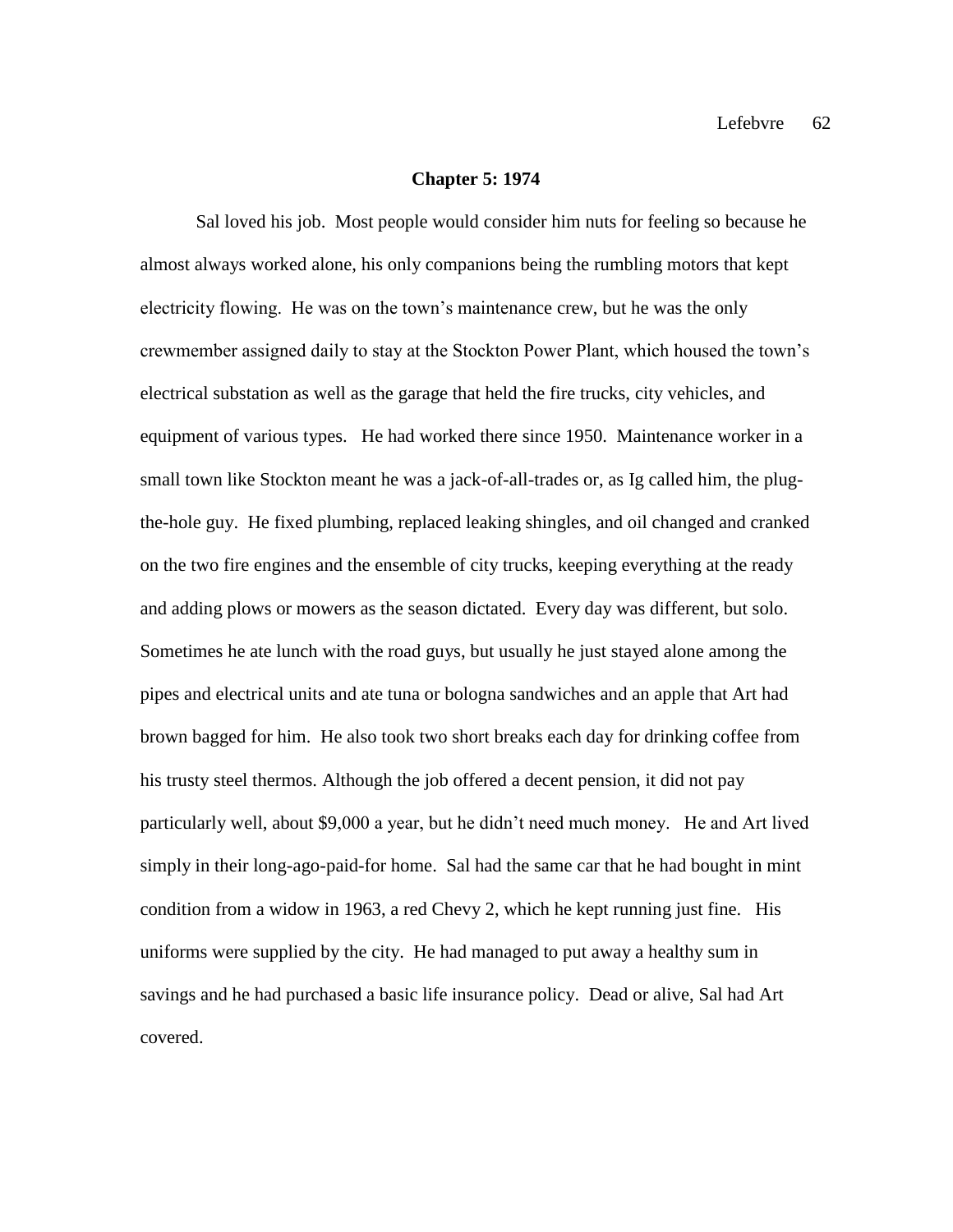He knew that the city workers, especially the two young office ladies, liked him in an out-of-sight-out-of-mind sort of way. Ma had taught him good manners and he didn't get in anyone's way. No one could ever accuse him of that. He could say hello, mention the weather or a happening in town, and then make his exit. He sometimes tried to add a little pizzazz for the office girls. They both wore the same bright red lipstick and had big, toothy laughs. He had heard they never left the dance floor during evenings at the New Munich Ballroom. Sal felt a little naughty when he would smile at them and say, "Well, I guess I'm being paid to work, so I better move my gears. Have a good day, ladies."

"Bye, Sal," they would purr in unison. They reminded him of the Lennon sisters, minus two.

One day when Sal stepped outside the power plant with plans to touch up the paint on the front window trim, he recognized Bonnie's vehicle parked at the curb with the hood open. He could hear, though not see, the kid under the hood, letting fly a few choice words. Steam was spewing from the front of the car with a loud hiss.

Sal walked over and stood, waiting. The kid seemed not to notice, so Sal cleared his throat. The cursing ceased, and, after a pause, the kid came out from under the hood. After considering Sal for a moment with an undecided frown, he said, "Oh. It's you."

"Having some trouble?" asked Sal, trying to sound light and friendly.

"Every damn day. This piece of junk never works. " The kid was holding a rag around one hand.

"Did the steam get you?" asked Sal.

"It's nothin'," said the kid.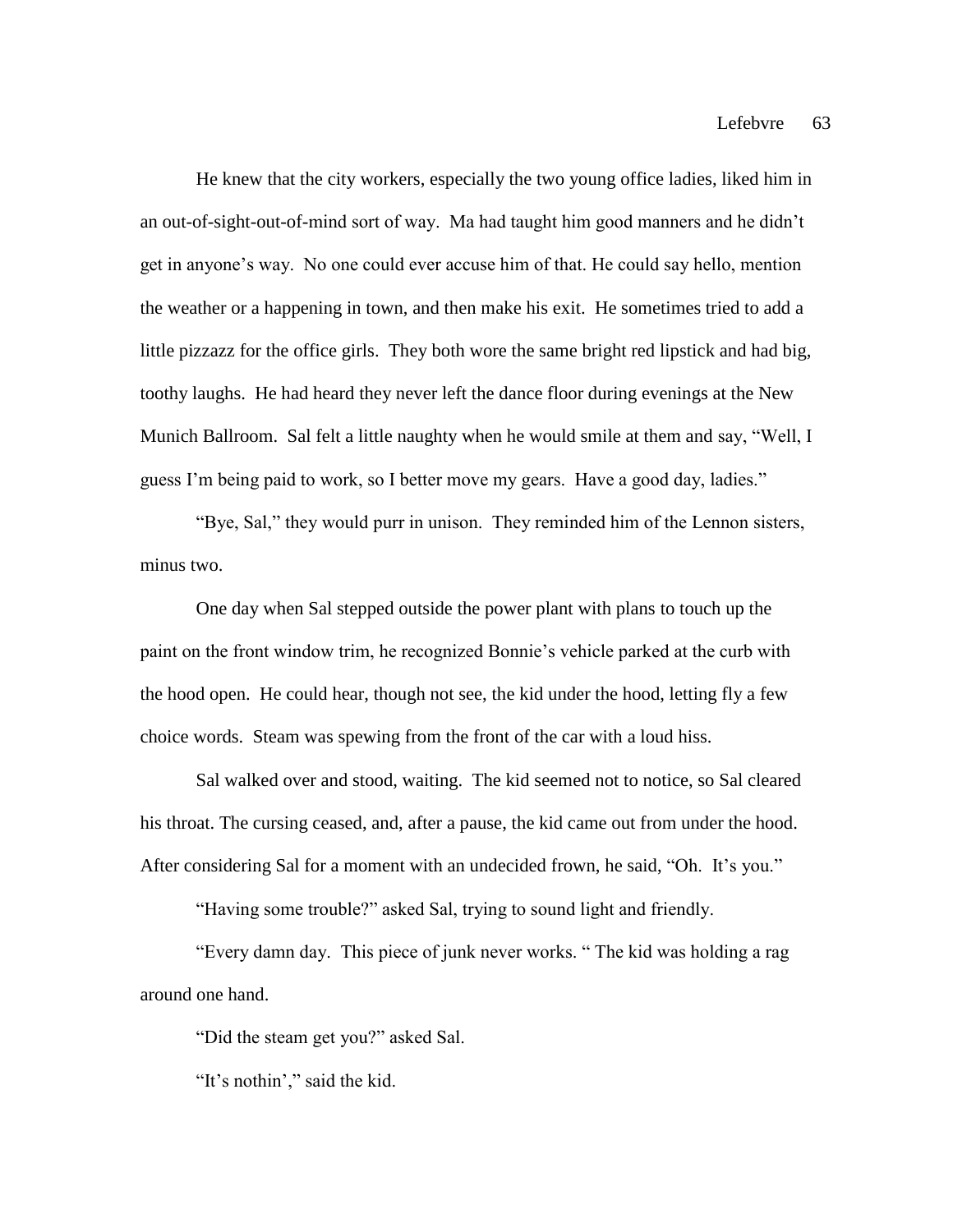"You probably just need to let the car cool down and add water."

"Wow, you think?" His sarcasm was thick.

Sal wanted to smack him. He took a deep breath, pointed to the power plant, and

said, "We can get a can of water inside for the car and you can rinse your hand in there." "In there?"

"This is where I work. Do you think you need a bandage?"

The boy said nothing, just looked at Sal, still measuring him. Sal turned and headed back toward the power plant. At this point he didn't care if the damn kid followed him or not. After a moment he heard footsteps fall in behind him.

"Do you work on the fire trucks? I bet it's kinda cool in there." The kid sounded slightly humble now, younger.

Sal smiled. As a boy he had thought the same thing about the power plant. "Yah, sometimes I have to repair the fire trucks, but mostly it's maintenance. C'mon. You can look around while I get the water. Just don't touch anything, especially dials or levers."

"I won't."

The boy was true to his word. However, he had a million questions. Sal began to respect the kid's brain a bit more. He wanted to know how everything worked and understood when Sal explained.

"My dad can fix anything. He's a plumber. I bet he would take me on as his assistant and teach me if I wanted him to." Sal noted the bravado in the kid's voice. "But I want to fix trucks, cars too, but mostly trucks. I'm the only reason Mom's car runs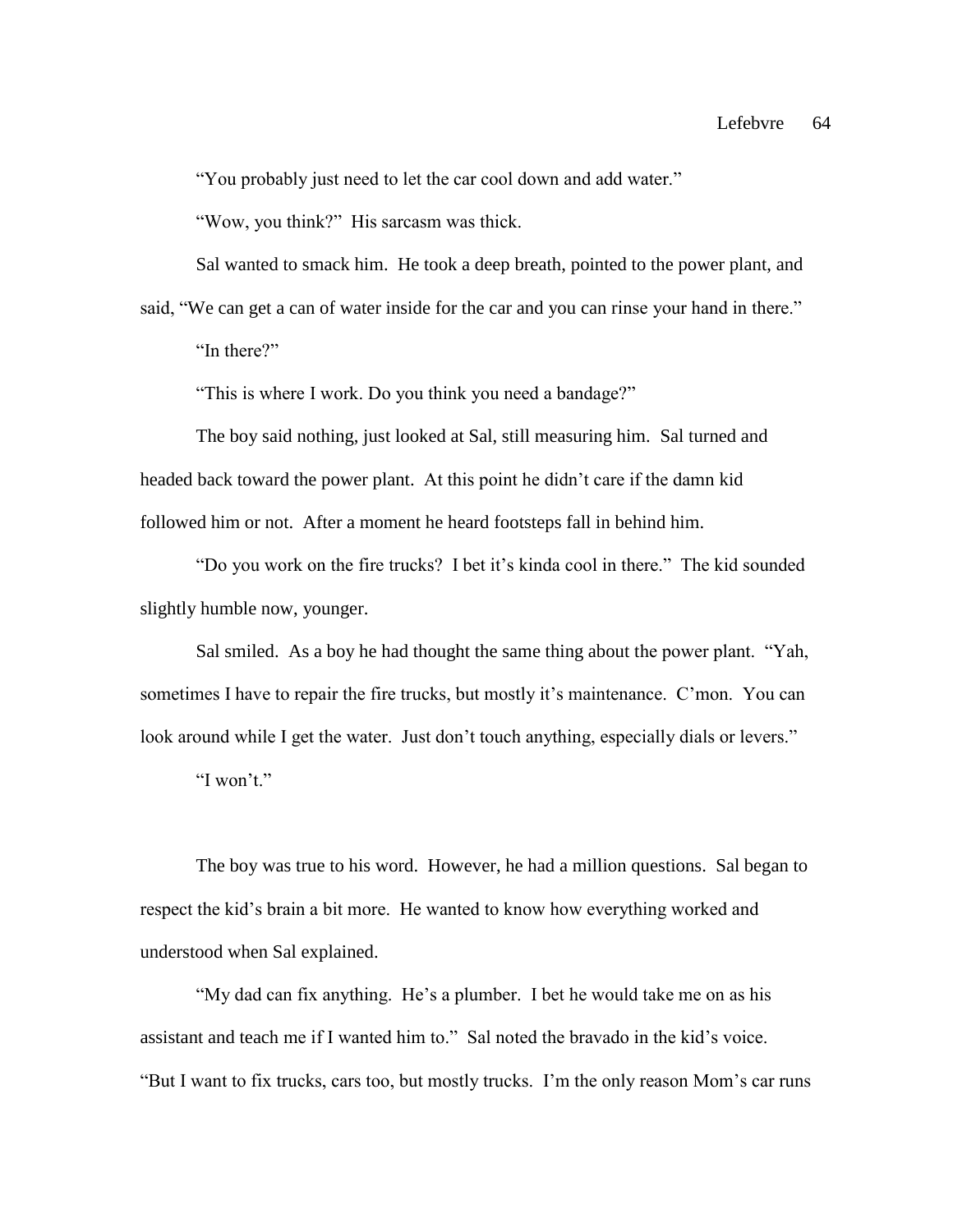at all. It's a piece of crap. I already put in two different carburetors that I got from the junkyard. But the transmission is going to pot and I don't know how to work on that yet.

Sal surprised himself by saying, "If you need help, I'm pretty good at that stuff. I haven't fixed a transmission ever, we hire mechanics here for that, but... two heads... you know the saying."

The kid looked at him with suspicion but didn't comment.

Sal didn't know why on earth he felt the urge to win over the little snot, but he added," I only work until five and never on weekends, unless there's trouble here."

"I'll think about it," said the kid.

After a fifteen-minute tour, Sal suggested that they get the car going. The kid agreed, although reluctantly, and they went outside. The car had cooled enough, and, after they added water to the radiator, it started right up. As the kid pulled away from the curb, he stopped and looked at Sal through his rolled down window.

"Thanks, ahh…"

"Sal."

"Okay, Sal…thanks for the water and the...um…"

"No problem. Where you headed?"

"Just driving around. There's nothin' to do in this town."

"You should try fishing." He waited for the kid to roll his eyes, but instead he looked interested. Sal continued, "We used to fish, my brother and I, at the dam or off of the foot bridge when we were young."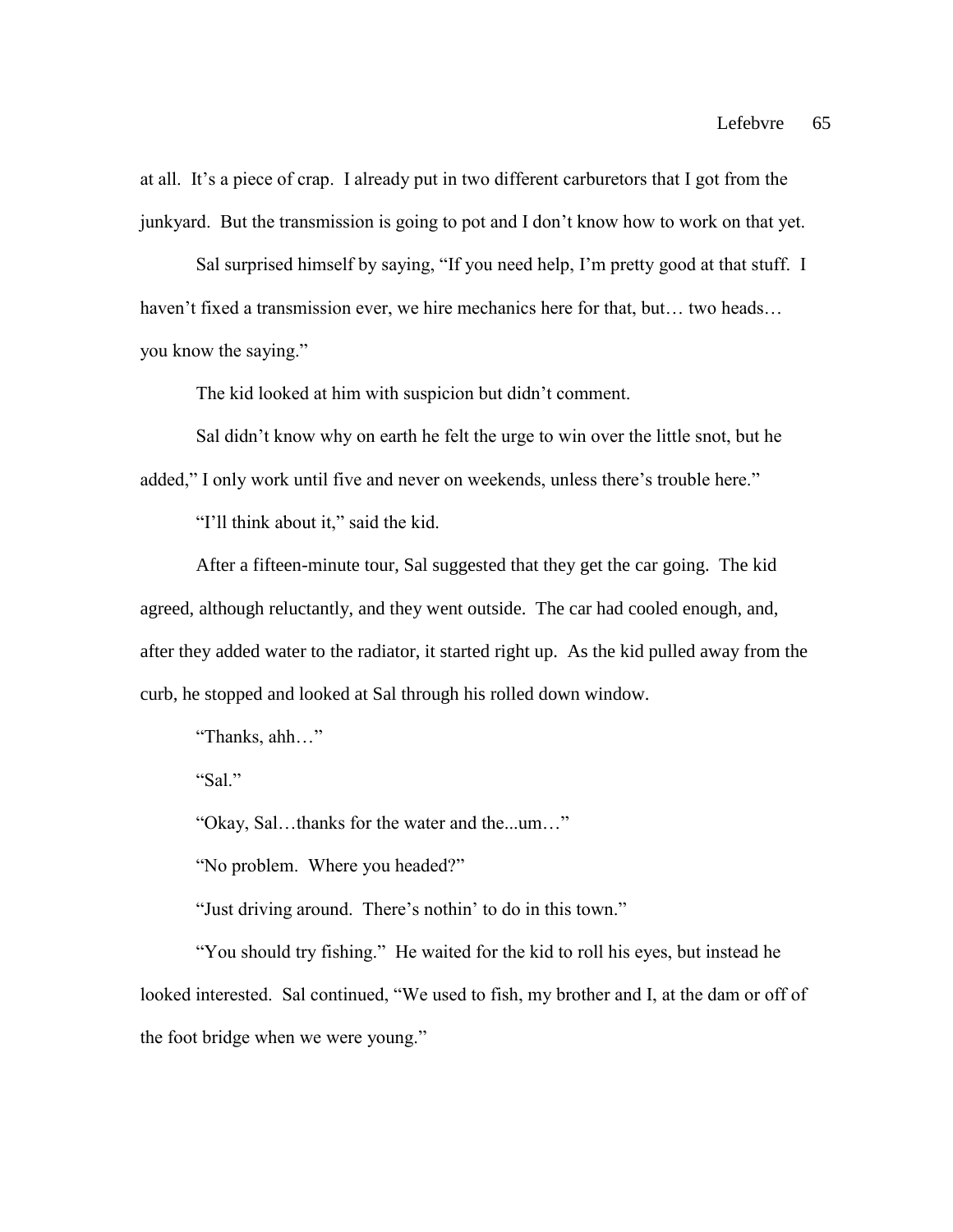"Fascinating," the kid said, sarcasm resurfacing, but he instantly seemed to regret it. "Did you do anything else for fun?" he added in a friendlier tone.

"Well, when no one was looking, usually at night, teenagers around here would swing from a rope that was attached under the footbridge. They'd get a running start on the rocks along the edge of the river, swing out, and land in the water. Everyone knew to tuck the rope up into the concrete beams when they were done so that the cops wouldn't find it."

"Why would the cops care?"

"Back then, before they rebuilt the dam, the water was higher and full of rapids at the bridge. It was pretty dangerous business to be jumping in there. The cops didn't allow it."

"It looks pretty tame now."

"Ya. Nobody jumps there anymore."

The kid seemed to be thinking. Then he suddenly grinned and said, "I never pegged you for a law breaker."

Sal laughed.

With that, the kid pulled off, giving a small salute.

*He's not so bad for a shithead*, thought Sal.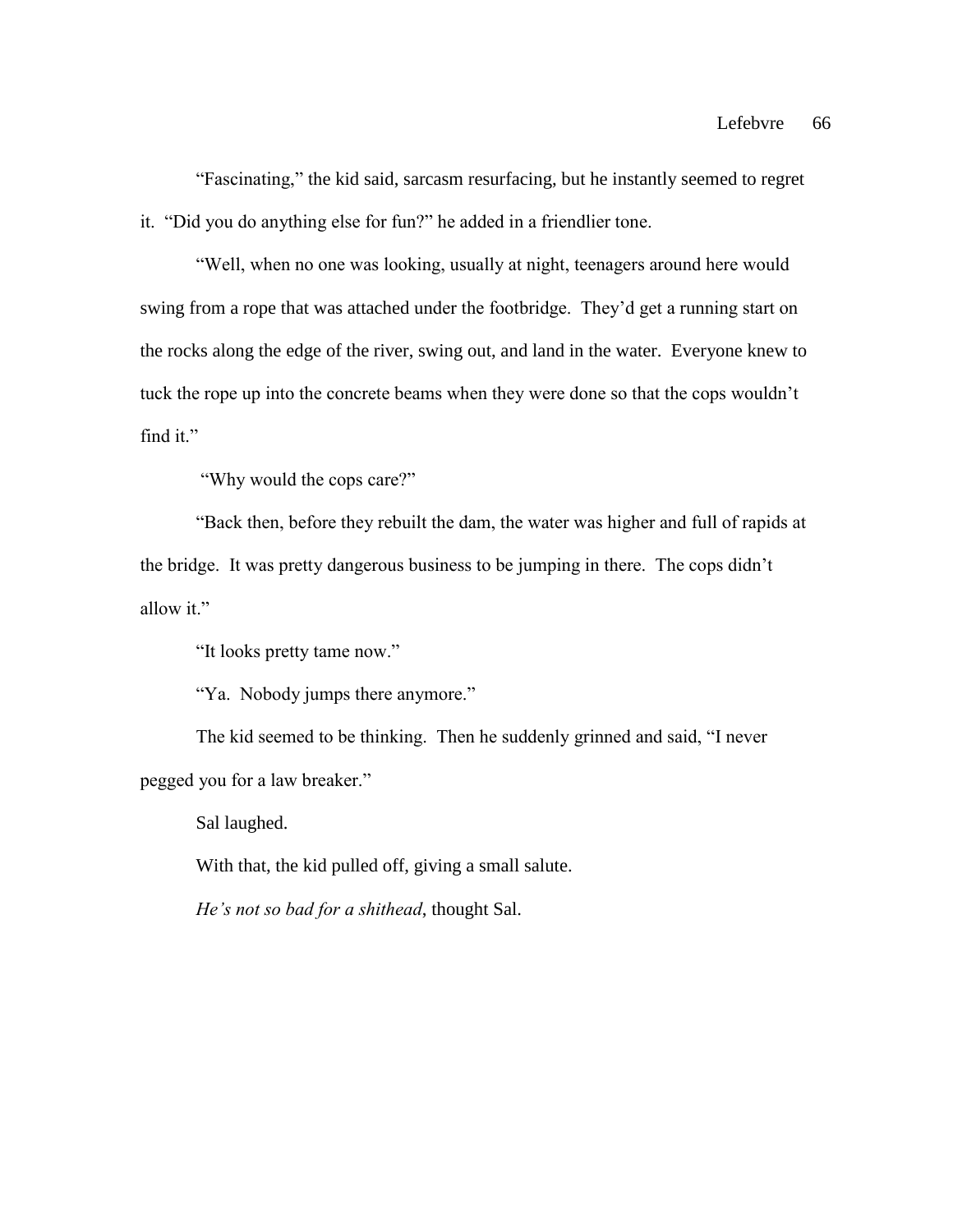## **Chapter 6: 1974**

"I haven't been in this closet since right after Ma died," said Sal as he felt in the dark for the pull string to turn on the bulb.

"What the hell? It still stinks like mothballs," said Ig. He scrunched up his nose and took a step back. "That is the most god-awful smell. I'd rather have moth holes. Remember how she used to put those stink bombs in our sweater drawers? I thought we threw them all away when we packed up her stuff."

"There must have been one that we missed."

"Maybe. But that was decades ago. How can it still stink?"

They looked at the neatly stacked boxes on the floor and on the long shelf above the clothes rod.

"Get ready to sneeze," said Sal.

"I wonder why Bernice doesn't clean in here," said Ig, waving the air to clear dust that had been disturbed and lifted by their opening the door.

Bernice had insisted that her bachelor brothers-in-law did not know how to do a thorough cleaning job, which was true, so she kicked them out of their house one weekend each spring while she cleaned the house to the last crevice.

"She knows to skip Ma's room," said Sal. "It bothers Art when we disturb anything in here. I could tell it bothered him when I said we were going in here today." He shivered. "I don't like it either. It kind of gives me the creeps…still."

Ig nodded solemnly. "I get you there, brother."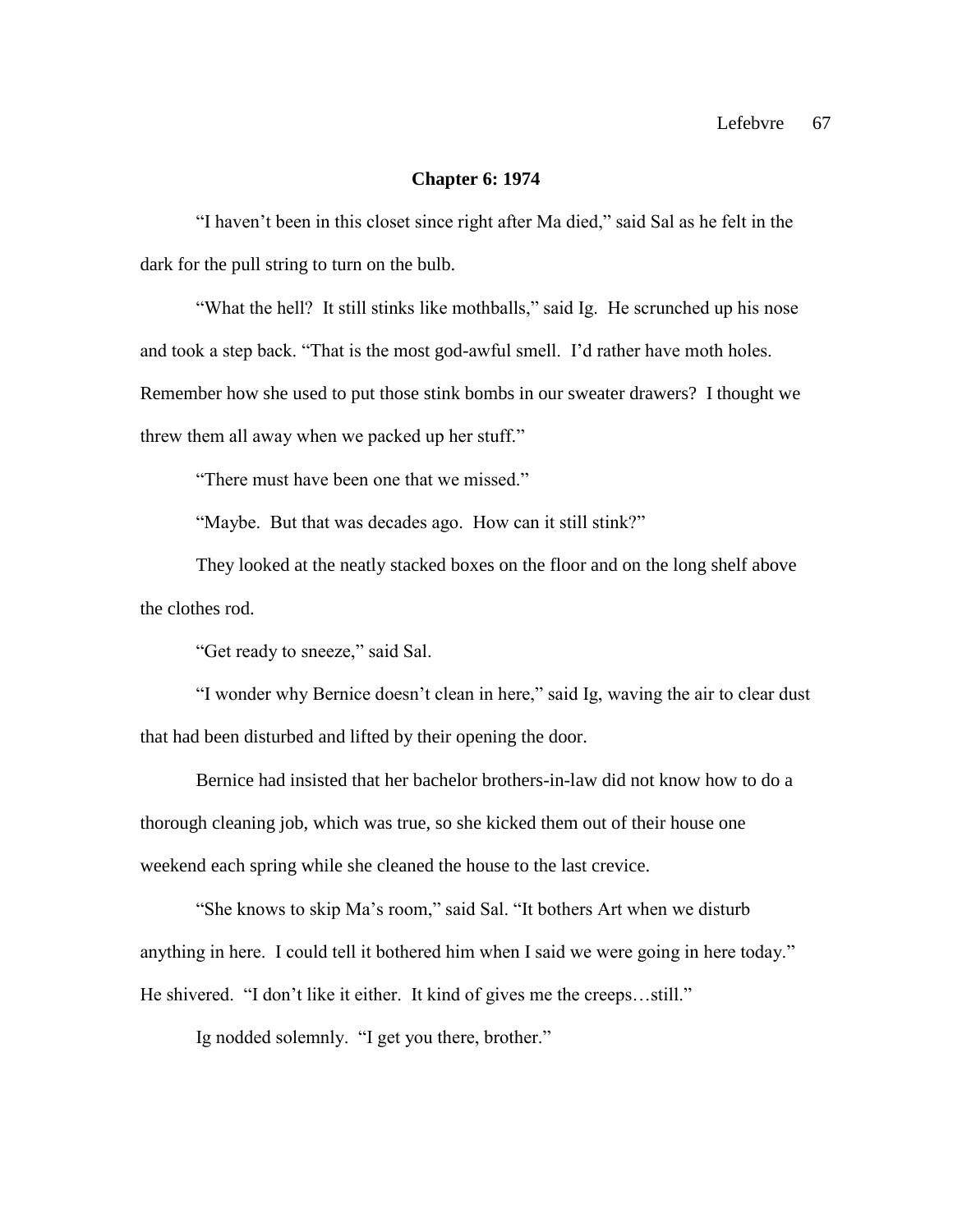The boxes held Ma's things that at the time of her death seemed personal in ways that the brothers were not able to face. Bernice had quickly gone through most of it and packed up Ma's few nice dresses and shoes for the mission drive at St. Mary's. The only clothing item kept was Ma's wedding dress. Bernice thought Celia might want it someday and moved it to their house. Most of Ma's other items were religious in nature…rosaries, prayer books, and small statues. Bernice had packed some into boxes and donated the rest. She boxed other personal items such as pictures, letters, and documents and put them in the closet where they remained untouched for nearly a quarter of a century. Sal had only been in Ma's bedroom once every month or so since she died, usually to dust and sweep a little. Unless there was a specific reason to enter the room, he didn't, and he never opened the closet. He wasn't keen on looking through her personal stuff. It would be like opening a tomb. The thick layer of dust on top of the boxes indeed made the scene crypt-like. Empty hangers still hung on the rod.

"What kind of pictures does Celia need?" asked Sal as he reached for a box that looked like it could hold photographs. It was a sturdy hatbox. Ma's hats had been donated, so the box had to be filled with something else.

"I don't know. It's for Karen, Cousin Lois's daughter. You know, the Hansons out in Colorado? Karen's trying to put together some memory collage for Lois's  $50<sup>th</sup>$ birthday. She's looking for any fun pictures… wedding, Christmas, whatever… from the good ole' days."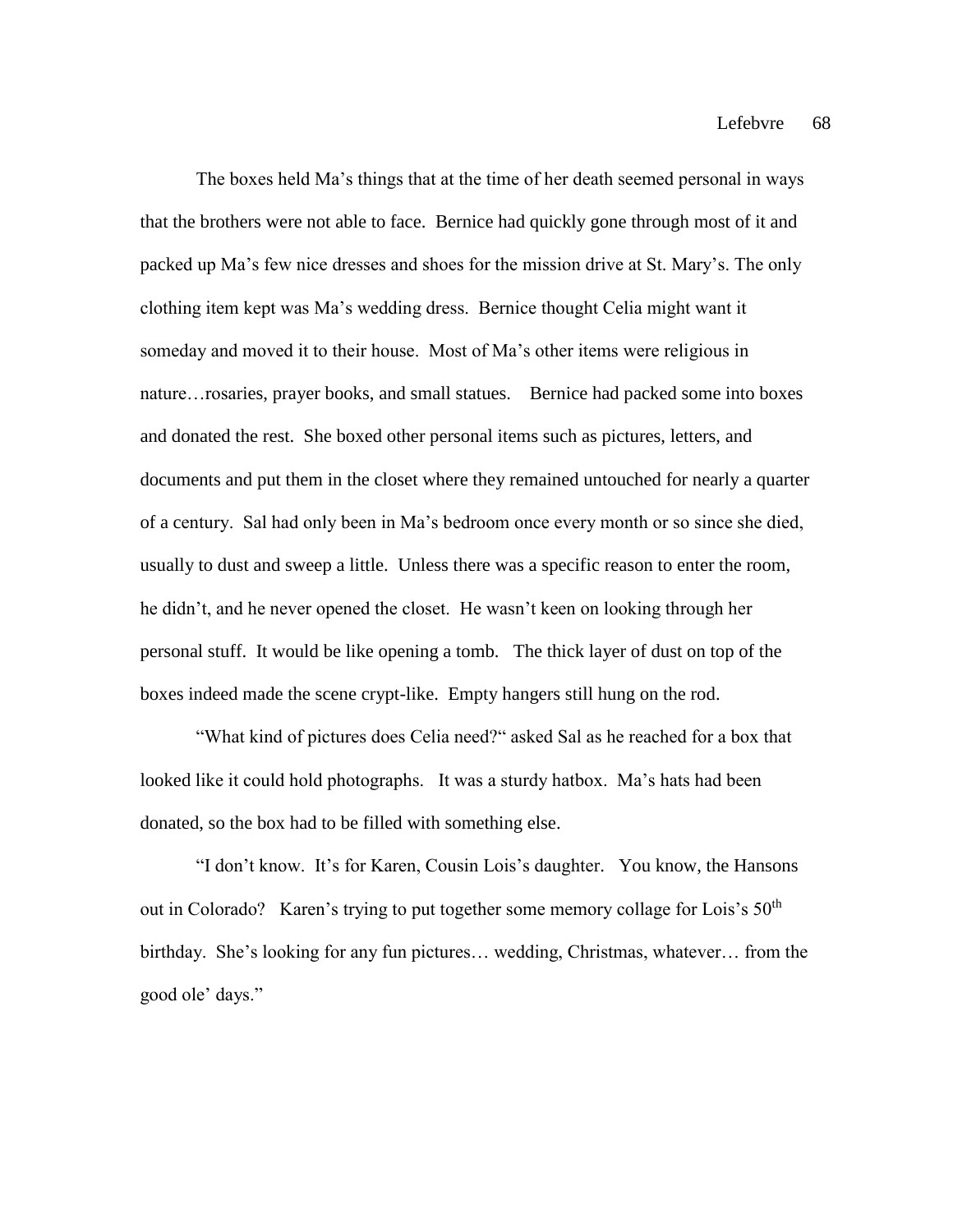Sal wasn't surprised that Karen had called Ig's house. Most of their relatives, if they wanted to contact the brothers at all, went through Ig, Bernice, or their two kids to avoid awkward silences with Sal. He wasn't a conversationalist.

Sal sat on the floor, blew off some of the dust from the box's cover, and removed the lid to peer inside. Ig grabbed a different box and sat next to him. Sal's box held a couple of Catholic missals, one old Baltimore Catechism book, and Ma's statue of the Blessed Virgin Mary appearing to the three children of Fatima. Sal remembered the statue from his childhood. It always made him uneasy. When he was a boy, it sat on a shelf in the hallway. He always looked at the other wall or lowered his eyes as he walked by it. The last thing on earth he'd want was a visit from the Blessed Virgin. It would scare the living crap out of him. The Catholicism he grew up with did not exactly make one feel worthy of a holy visitation.

"No pictures in here, " said Sal.

Ig found old report cards in his box and was getting a chuckle out of them.

"Man, did you stink at penmanship or what! Sister Martha Alice gave you a D. Ha!"

"I still stink," said Sal as he returned the hatbox and took a rectangular box from the shelf. "Hey, look at this one," he said as he showed off the sides, which advertised Kirpatrick's Canned Spaghetti, or K Hash, as Ma had called it. Pop had brought home a free case of it when the boys were still in grade school. He had a buddy who worked for a grocery chain, who would sometimes give him food that hadn't sold and was getting old. The company would let its workers take what they wanted before discarding the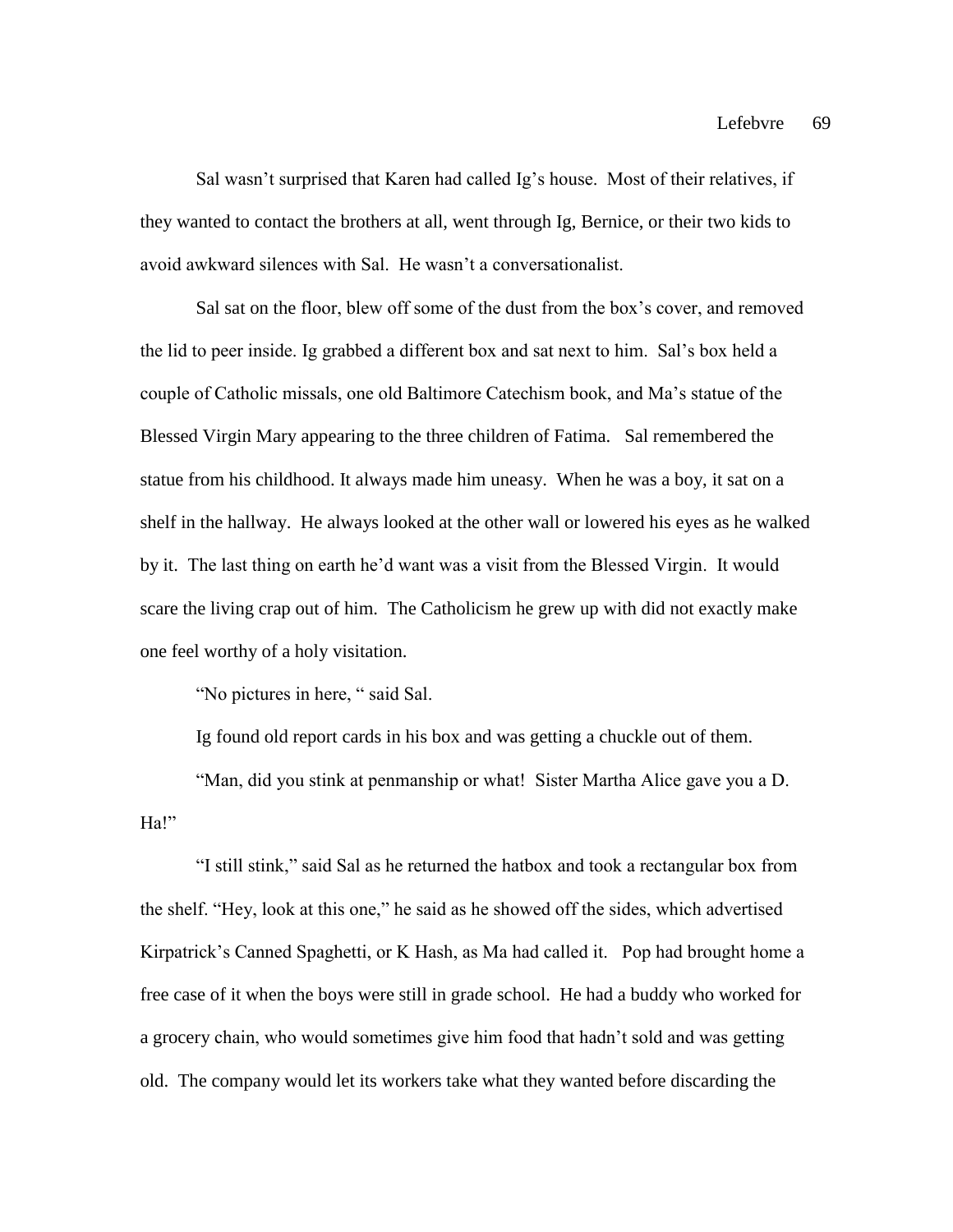rest. The K Spaghetti Pop had received must have had something wrong with it because the contents of each can smelled like a chemistry lab and had a soapy taste.

Ig groaned. "I wonder if they still make that shit."

"I sure as hell hope not! It was awful. Even the dog wouldn't eat it."

They relived the memory of Mike, their golden retriever, refusing to taste it, even though he had once eaten a bucket full of night crawlers, mud and all, when Sal left it out after a fishing venture. Ma had even tried spoon-feeding Mike the coagulated meat and noodles, cooing, "Come on, boy. You'll like this." She had finally given up. "Verruckt hunt," she had said and then did the unthinkable...she threw away food.

By now the brothers were laughing hard. When Ig snorted, they roared. Ig asked if Sal had any beer. When Sal returned to the bedroom with two cans of Schlitz, Ig was back to looking through his box. Sal opened the K Spaghetti box and said, "Bingo." It held photographs and what looked to be a collection of letters. The pictures were haphazardly thrown together and were mostly of the three brothers growing up. Ma and Pop were in a few of them, but mostly just the boys. Sal looked at a couple shots and showed Ig some of the funnier ones. Ig and Sal walking on stilt shoes they had made out of tin cans and twine, Art watching, laughing. Ig and Sal in the apple tree with big dopey grins, dropping apples down to Art who was holding a bushel basket. Most of the pictures showed Ig and Sal doing the action, Ig hamming it up in almost every shot. Art, as always, was the onlooker.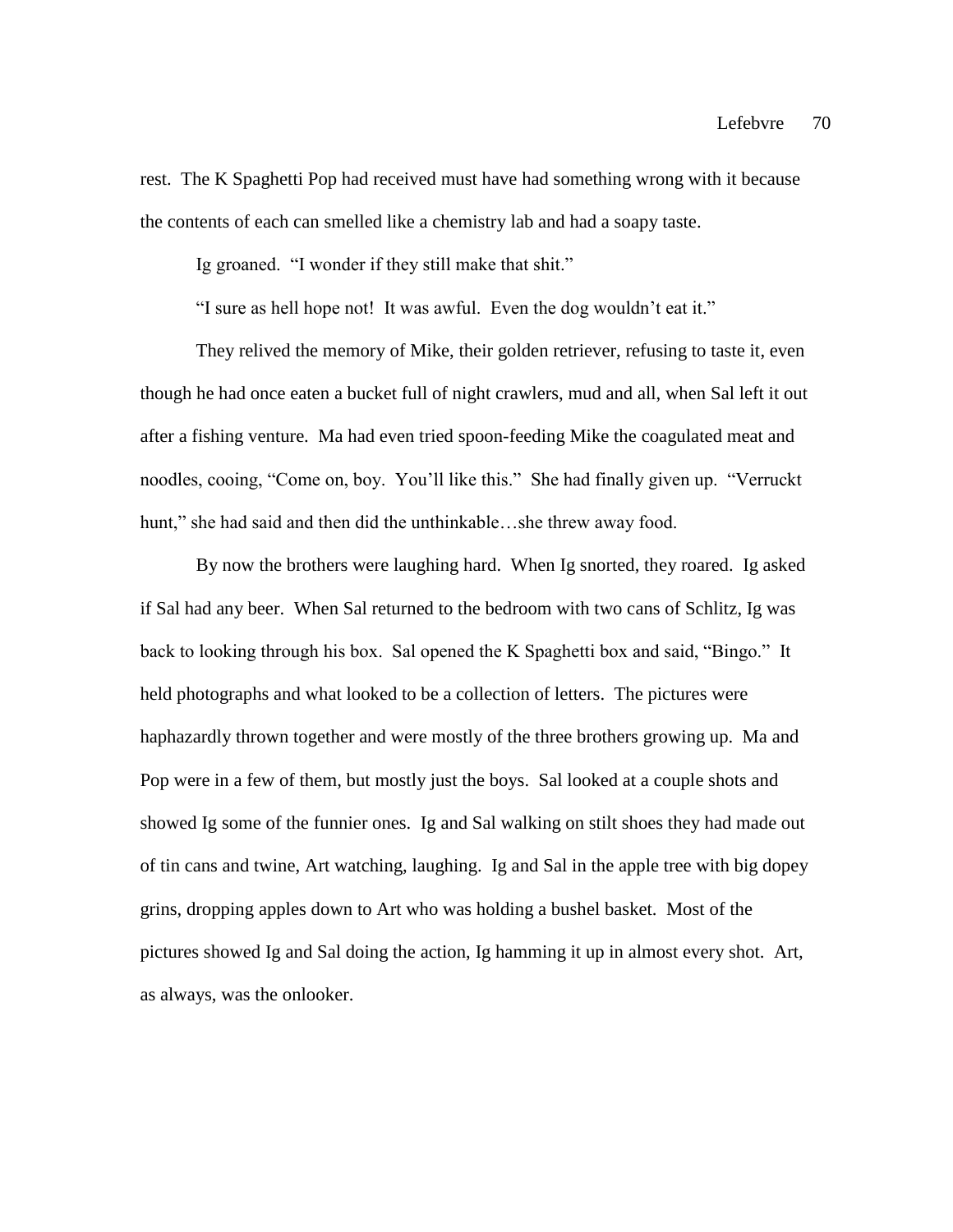"Maybe we should call in Art to look at some of these," said Ig, laughing at a particularly hideous shot of himself in his bathing trunks, his belly spilling over the top of them while he held a hose, shooting water into the air and creating a shower for himself.

"He doesn't like pictures, Ig, unless they're of your kids. You know that. He can't stand to look back earlier than that."

"Ya, you're right. Let him be. He's watching *Gunsmoke*." They could hear muffled sounds of horses and gunshots from the living room.

Ig pulled out a cigar box from inside a Sears Robuck bag he was rifling through. The box had a picture on it of men in  $16<sup>th</sup>$  century Dutch costumes. He began to chuckle again. "Remember when we stole a couple of Pop's cigars and smoked them behind the outhouse?"

"You mean, when *you* stole them."

"You smoked them; didn't you?"

"… and puked my guts out." Sal winced at the memory.

"What were we? About nine and ten? Definitely no older."

"I could tell that Pop knew right away, probably from the smell…but he never said anything."

"That's because he could see how sick and green we looked. I bet he was laughing his ass off inside."

Sal was enjoying memory lane, but, as always, sadness seeped in. Ig read his mind, and he, too, grew quiet.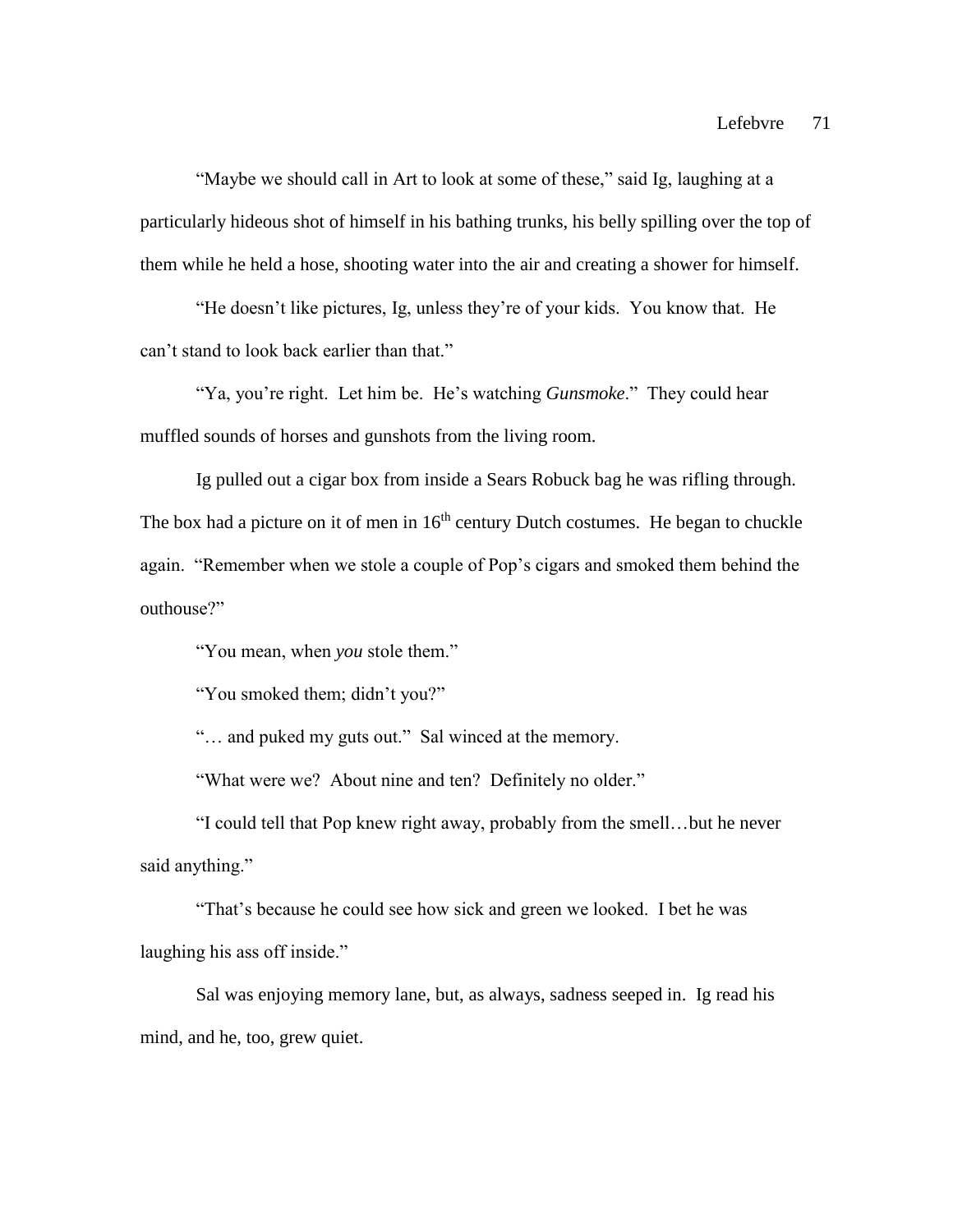After a minute, Sal spoke. "Ig…it wasn't all bad. I mean, you and I had fun, at least before Pop died. Didn't we?"

"Hell ya. We had fun after he died too. Not so much at home after that, but we still got out a little." Ig took up a few more pictures in his hands. He cleared his throat. "Sal, I always wished you'd have moved somewhere. Just got out from under, you know? Sometimes I feel like I got to go and you had to stay."

Sal didn't like where the conversation was going. "Nah…come on, Ig. Don't think like that. Where would I have gone?"

Ig kept his eyes on the contents of his box but said, "I sometimes wonder if you are all right, Sal. With how things turned out."

Sal gave him the answer he needed. "Things are good. I like my job, and you know I was never a social butterfly like you." He smiled. "Let's keep looking or we'll be here all day. I'll grab another box. There's got to be photos of Ma and Pop when they were younger." He stood and grabbed one of the last three boxes. As he turned to sit again, he saw that Ig was holding an envelope in one hand and a piece of stationery in the other, looking pensive.

"What is it?" asked Sal.

Ig hesitated and then said, "A letter. But why would Ma have this one?" He looked nervous. He replaced the letter and held the envelope out to Sal.

The envelope had only "Sal" written on it, but Sal recognized the handwriting even after all these years. His heart started pumping blood fast. It was from Rose. Why would Ma have one of Rose's letters? He had thrown the whole batch of them into the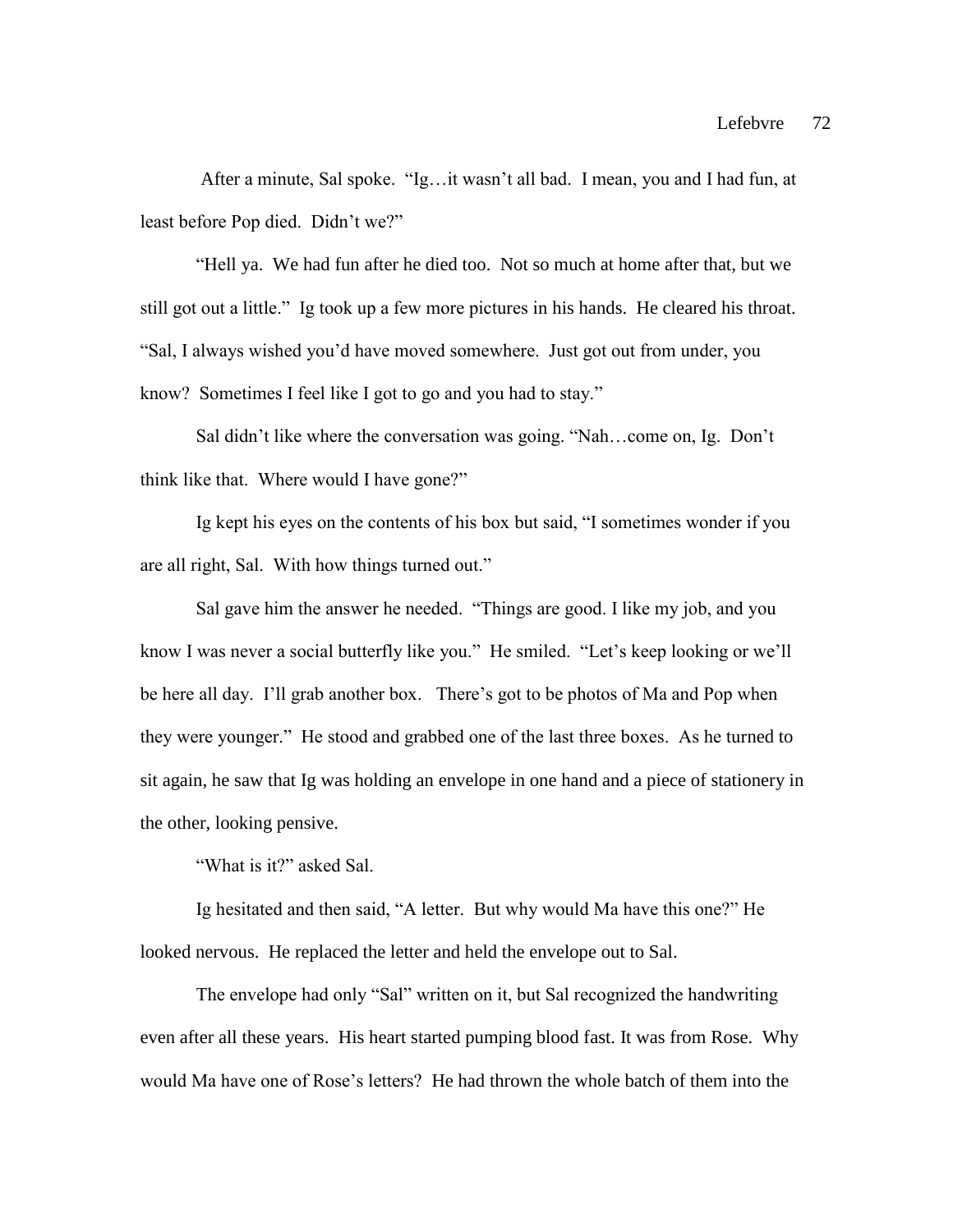Sauk River that summer when everything had fallen apart. He remembered watching the letters float downstream and over the dam, feeling his dreams sail with them.

Sal slipped the letter from its open envelope and discovered a handkerchief folded into a tight square and tucked inside as well. After blinking his eyes a few times, he swallowed hard and began to read what Rose had written.

# *Dear Sal,*

*I was so happy to get your last letter. Your mom gave it to Art to give to me. Art has been so nice about being the postman for us. I think it was sweet of your mom to let me send my letters in her care packages to save on postage. She knows I'm saving every penny for school, but I can afford stamps. I just didn't have the heart to say no to her. She seemed so insistent on helping me.* 

*I'll be done with school in less than one year if I go full time through the summer. I already passed all of the bookwork and am on the floor. I was placed with the meanest nurse for my rounds, but she is so good at everything, so efficient, that I don't care. I'll learn more from her. Once I'm an LPN, maybe your mom will let me buy her postage stamps!* 

*I would send cookies with this, but your mom is such a good baker that you would think mine were awful. That's why I'm sending you this handkerchief instead.*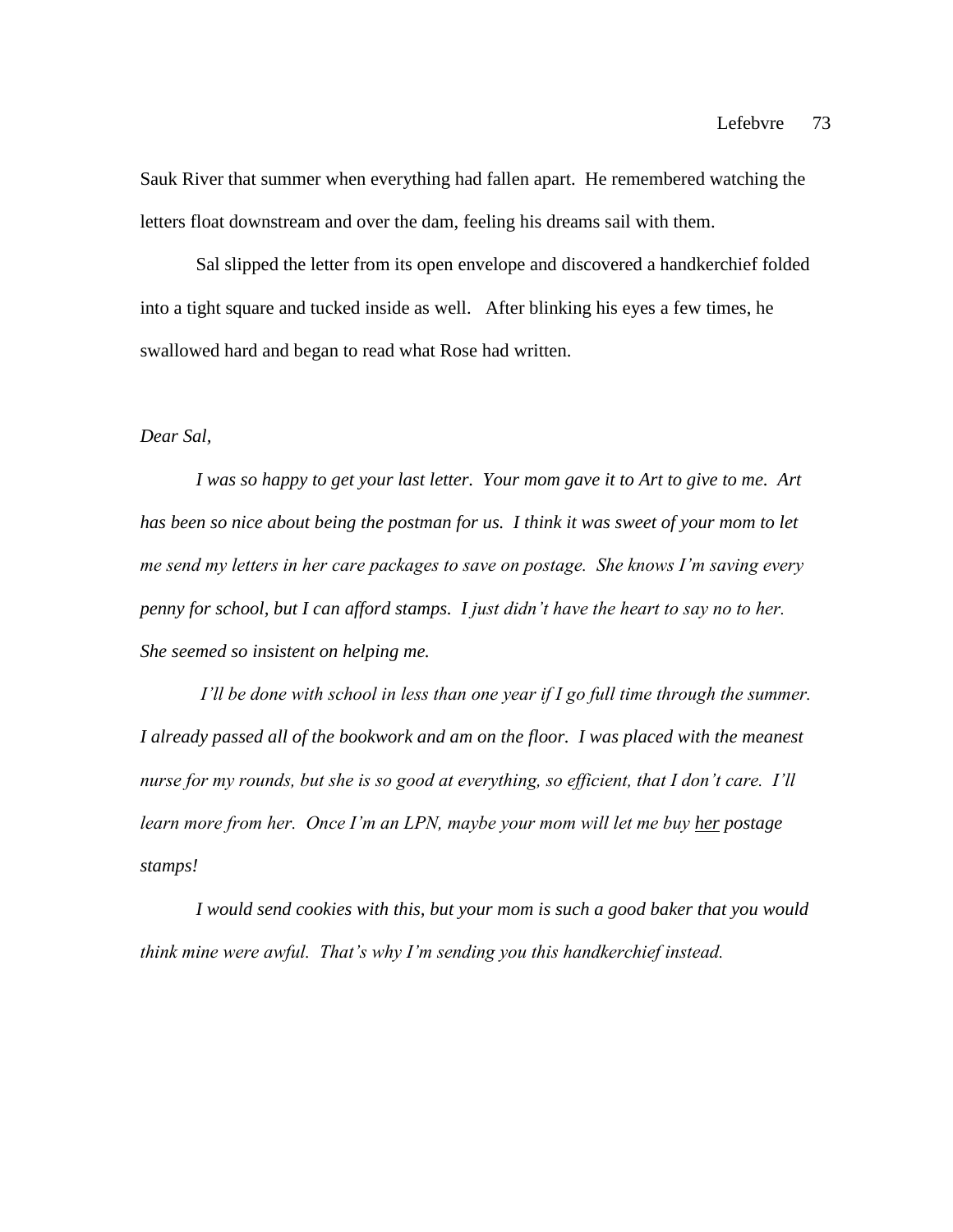Sal looked at the handkerchief. He felt the embroidered letters. SJS. She had embroidered a handkerchief for him. *Why did I never receive it?* He was growing more apprehensive, but he read on.

*Actually, I'm kind of scared to write what I want to say in this letter, but I've been doing a lot of thinking lately with you so far away and me getting close to finishing school. Nurse Stevens (that's my superior's name) always says, "Don't go playing guessing games with patients. Just report the facts precisely and let the doctors make the decisions. We are not playing Florence Nightingale in a Hollywood movie." See what I mean? She's a real hag, but she makes sense.*

*Well, it got me thinking that I've been playing guessing games with some things, and I really don't have the facts. But Sal, you are a difficult patient.*

Sal felt dizzy. The letter seemed to blur, and he squinted his eyes to focus. *Why was this letter in Ma's cigar box...with her own letters*? *Why was this never sent to him? Was it kept by mistake? On purpose? Were there other letters Ma hid from him?* He looked up at Ig, who was watching him with a worried expression.

"You better take a swig or two of that beer," Ig advised. "You don't look so good. "

Sal did so, several gulps before returning to Rose's words.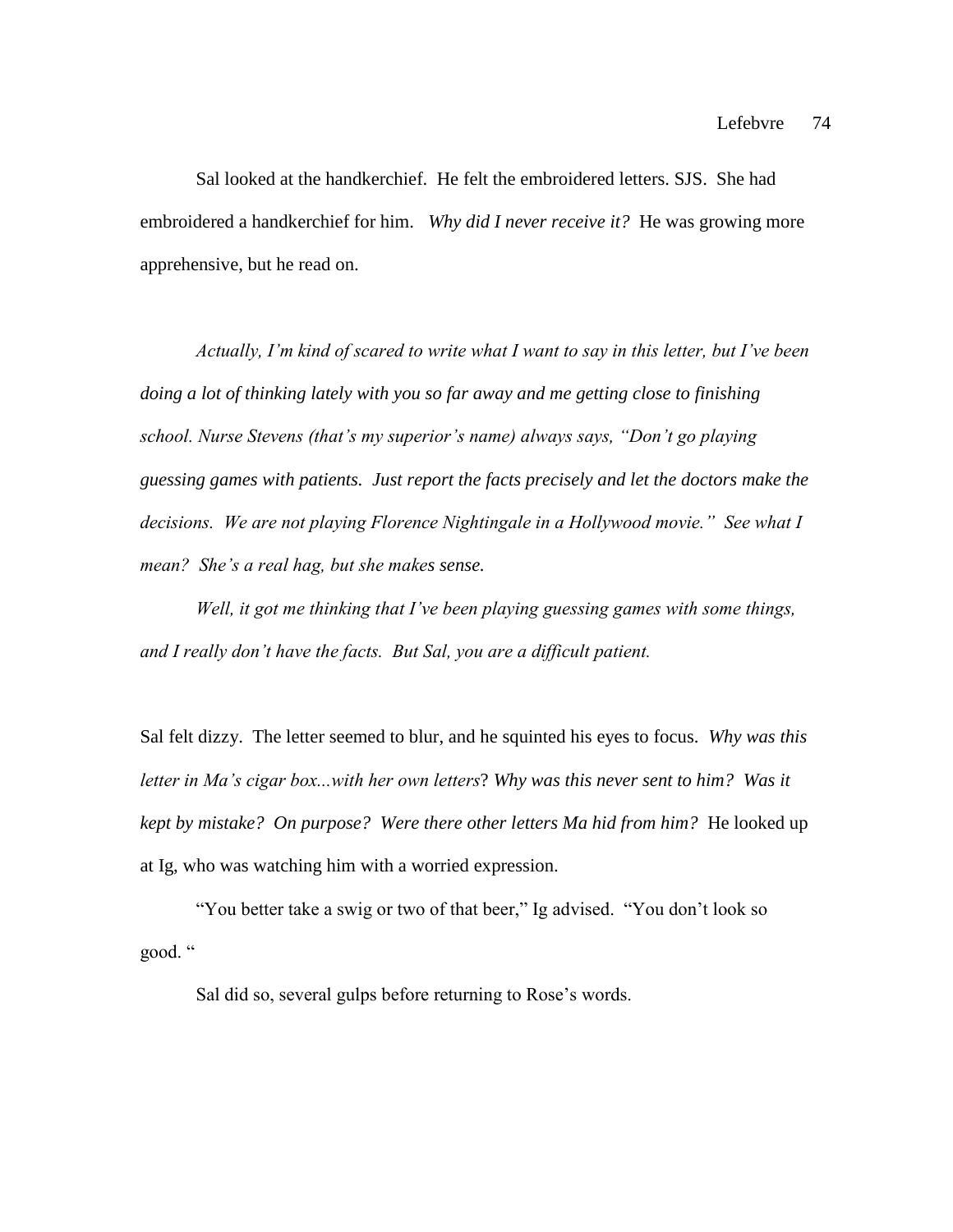*But Sal you are a difficult patient. I love that you are sweet and never brag about yourself, but you really never tell me what's in your heart. What are your dreams? We have gone out together to movies and dances and we have always had a great time. But it has dawned on me that you never say anything. I mean, about us. I feel like we've known each other forever, and maybe to you I'm just part of the scenery of your life, but I have invested my heart, Sal. I can't think of my life without you, and I see us together…always. Since you've been gone, I haven't let myself have a moment of stillness because I instantly cry or feel so blue that I can't breathe right because I miss you so much. But you haven't ever promised me anything. I don't even know if you think of me as your steady. We haven't even kissed other than on the cheek and that one quick kiss under the mistletoe at the Christmas party because everyone was egging you on.* 

*It has occurred to me that I could be living a complete fantasy in my mind. And I need to know the facts. Please write me when you get this. Give me the facts, Sal, whatever they are. I love you so very much, Sal. I need to know if you love me too.* 

*There, I said it. And I'm glad.*

*Love Always,*

*Rose*

Sal sat frozen, beyond shocked. He had written her a letter to ask why she stopped writing to him, but he had never received an answer. His very existence had come to a standstill when first one week, then two, then a month passed and still no letter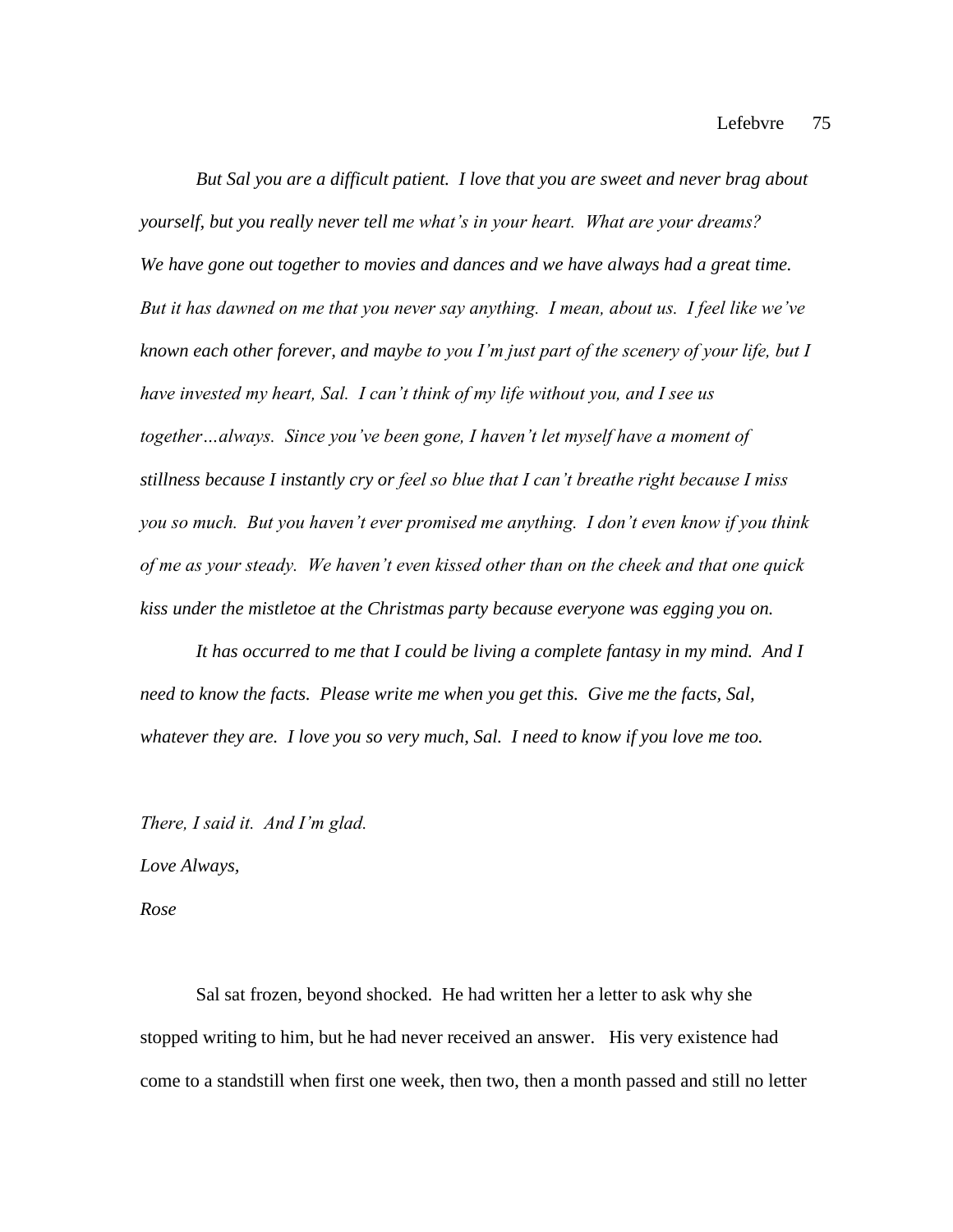from Rose came. He had hoped it was because of a military snafu, the Navy not being able to catch up to his ship, but he was still receiving Ma's letters, so he had to admit it wasn't that. Finally he had written to Ma to ask if she knew anything. Ma didn't answer his question in her letters, and Sal thought her silence on the subject said it all.

*Rose.* When he first saw her after his deployment was over, she stiffly said hello to him. He and Ig were leaving the Red Owl, and she was walking in. She turned red in her cheeks and said, "Hello, Sal. I'm glad you made it home safe and sound." Bill was with her. Bill Hinnenkamp. He said, "Hey Sal," then lightly touched Rose's elbow and guided her to the soda pop display near the front windows. Rose didn't even look back.

Sal checked the date she had written in the upper corner of her letter. August 8, 1947. Then rage began to fill him. He searched through the rest of the cigar box's contents. Only letters from relatives, some in German, plus a couple of funeral cards. He turned the K Spaghetti box upside down and dumped everything. More prayer books, some doilies, the boys' confirmation candles. He grabbed the last two boxes from the closet shelf, dumping them too, not caring where things landed. He used his sleeve to wipe the sweat from his brow, the tears of frustration from his face. Dozens and dozens of funeral cards…great uncles and aunts, church members. Another statue, one of St. Bernadette, he tossed aside. It smashed onto the linoleum, Bernadette's head and raised arm breaking off. He dug through the growing pile, frantically. Then he froze.

There they were. The letters he had sent Ma that always included another letter folded smaller and tucked inside for Rose, letters Ma was supposed to have Art bring across the alley. His hands shaking, Sal picked up each envelope, looking at the postage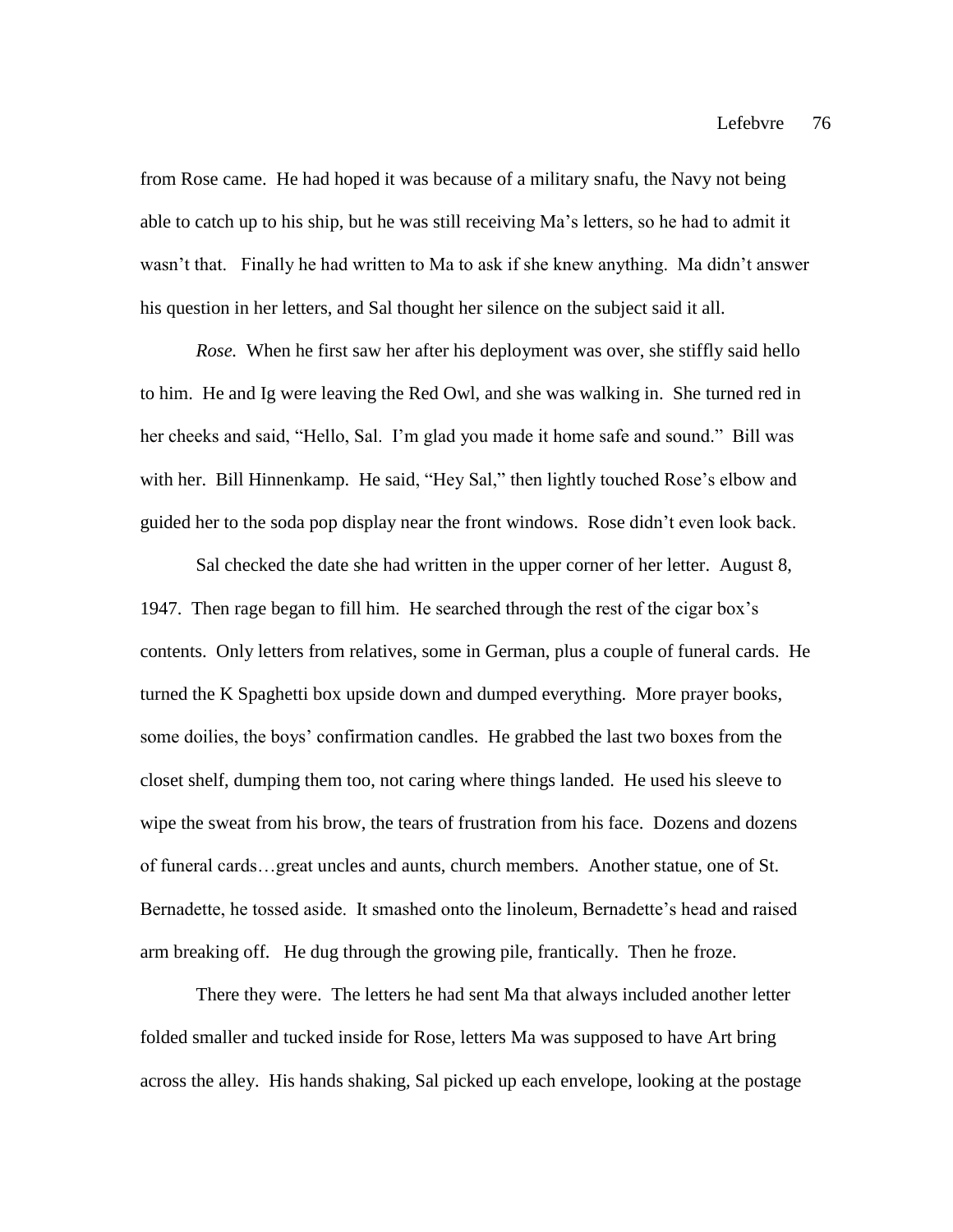marks for the dates until he found the later ones. He turned the envelopes upside down. In the last two, out fell his letters to Rose. "No!" He screamed inside his head. "No!" He raised his arm and swept it violently across the piles of papers and memories, spewing them in all directions. Then he lay on the braided rug aside of the bed, looked up at the ceiling, and cursed his own mother, which he was sure would classify as a mortal sin. But that didn't matter. He was already in hell.

A movement caught Sal's eyes and he realized that Ig was still there, sitting on the floor with his back against the dresser. He must have left the room for a bit because he had retrieved a pint bottle of whiskey and now held it out toward Sal. Sal shook his head to decline. Ig shrugged his shoulders and took a long swig. Then he said, "You don't need to say anything. I'm pretty sure I can guess how you feel."

Sal groaned. "Why would she do it? She liked Rose."

"Of course she did. Who didn't?"

"Then why? Was it an accident?" he said hopefully, but he knew better. He looked around the room at the mess he had made, but he couldn't bring himself to care.

Ig again offered the whiskey bottle. Sal took it and drank two swallows. Ig nodded in approval as if Sal had taken his medicine like a good boy.

Then Ig said, "The way I figure it, she already knew what she was going to do." He looked up to the three-armed light fixture on the ceiling, the same one from which Ma had hanged herself so many years ago. Sal's glance moved there too.

Ig continued. "She had to make sure Art would be cared for."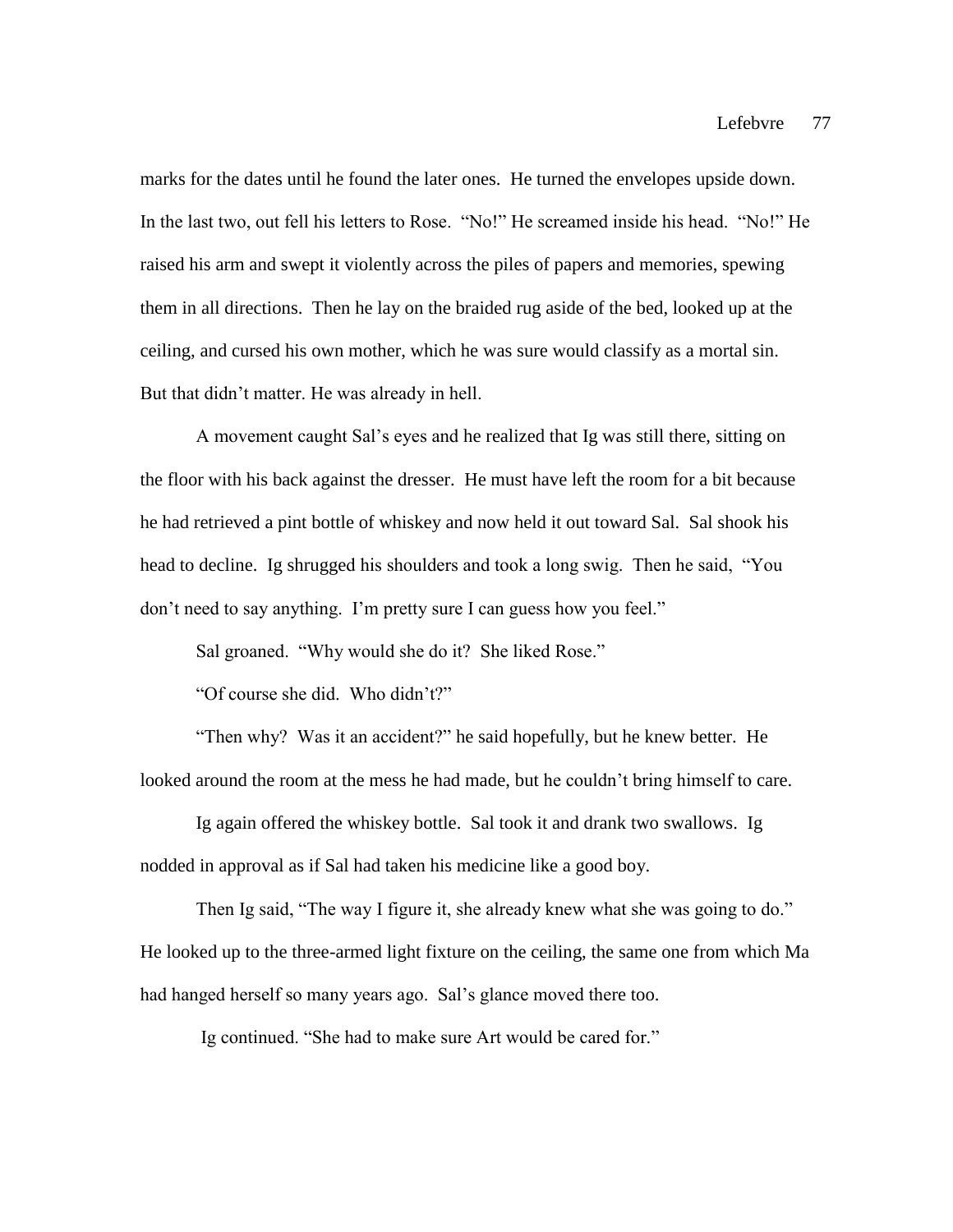Anger again began bubbling up like bile in Sal's throat. "Well that's just great. What about me?" He set down the whiskey bottle hard. It made a loud clank on the linoleum. "I was crazy about Rose. When she stopped writing...." He didn't have words to describe the pain. "I wanted to marry her, Ig, every bit as much as you wanted to marry Bernice."

"You should have told Ma. You should have said it aloud, Sal. As far as I know, you never said one word to any of us about anything certain."

"Don't you dare make this my fault!" Sal felt his hands clenching into fists.

"I'm not. I'm just saying that you made it a little easier for Ma, I think."

"Was I supposed to declare my love from the mountain tops? Be flashy about it like you were with Bernice?"

"Why didn't you just ask Rose why she didn't write? When you got home? If Bernice hadn't written to me, I would have marched right up to her and said, "Hey, Bernice! What in the Sam hell kind of business is this? Give it to me straight, sister!"

"I am not you."

"But you loved her!"

"I am not YOU!" Sal grabbed the whiskey bottle and hurled it at Ig, who leaned to the left to avoid the assault. The bottle hit the metal radiator next to the dresser and broke, big brown glass shards falling onto the linoleum and golden whiskey splashing, some of it landing on Ig's cheek and shoulder. Ig wiped his face with his flannel sleeve.

Sal instantly felt his adrenaline level dropping, replaced with nothing. He became aware of a shadow in the doorway. Art.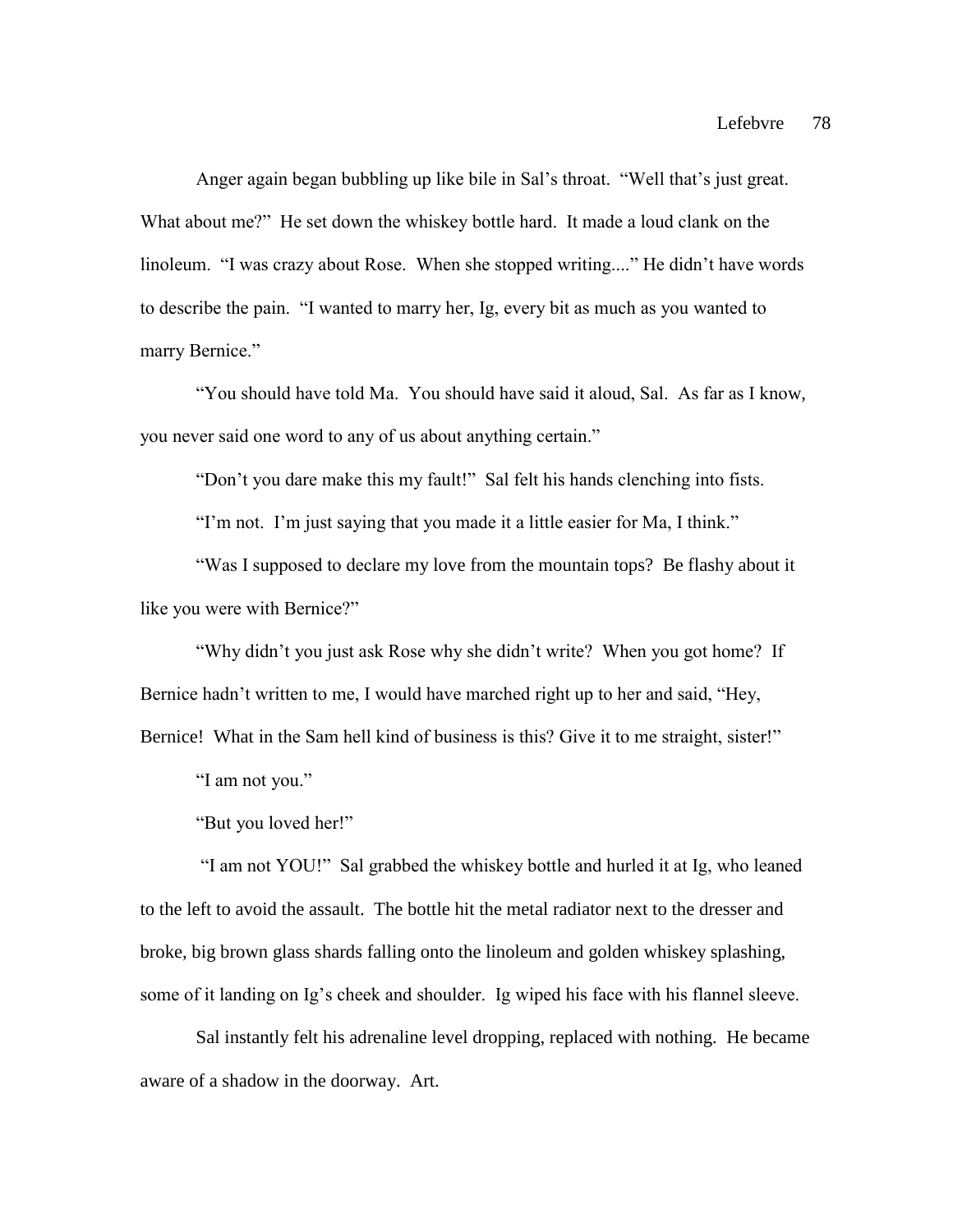Sal made his voice calm. "Hey Art," he said. "*Gunsmoke* done?"

Art scanned the dumped boxes and spewed debris. Then he looked at both of his brothers with wary eyes. "Is something going on?"

"No," said Sal. "I just knocked over a whiskey bottle."

Art looked unconvinced, but said, "I'll get the bucket and mop." He left.

Ig looked at Sal. "You're right," he said in almost a whisper. "You're not me.

You're better. A really good guy...and Ma knew it. "

"If I am," said Sal, "a fat lotta good it's done me."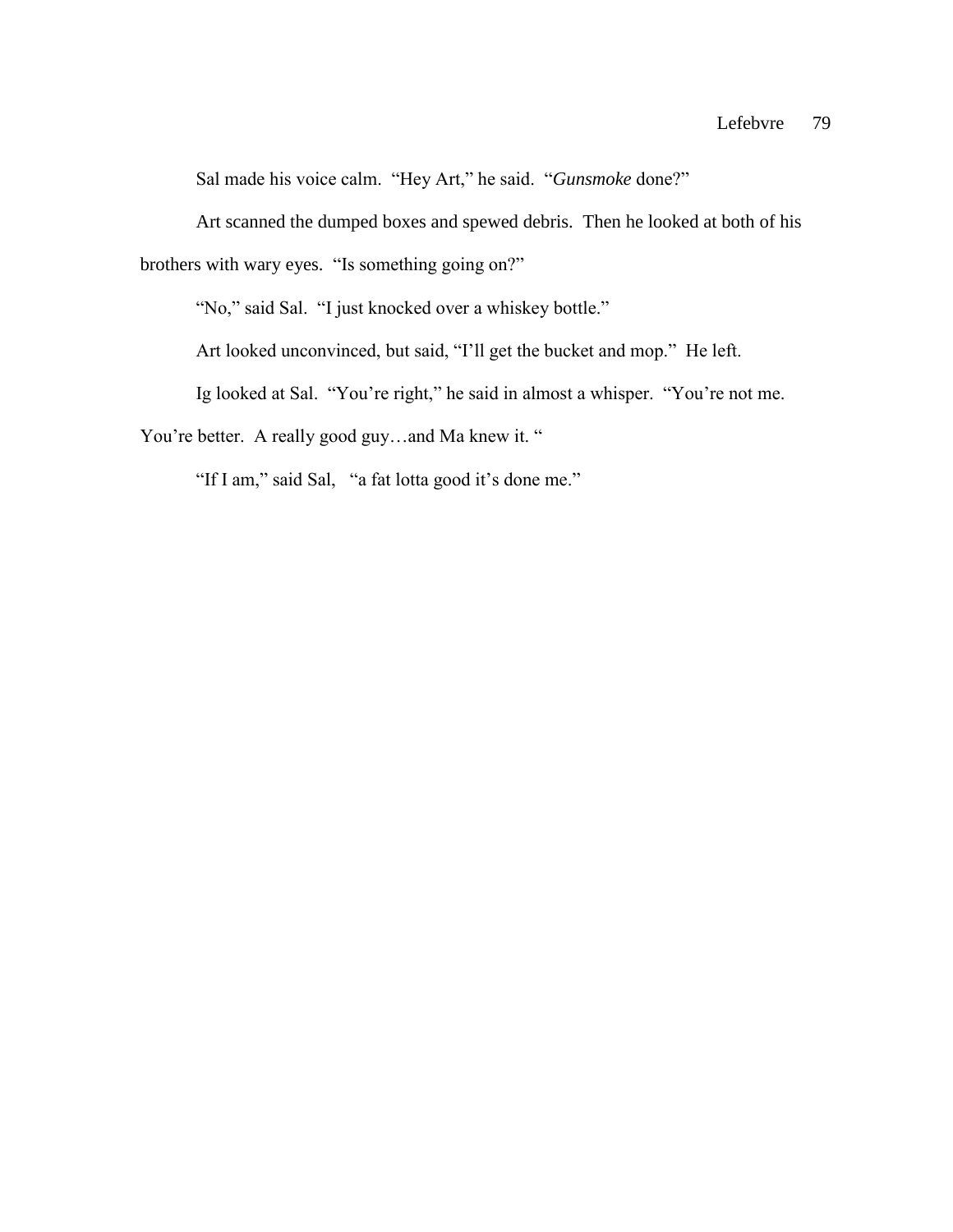## **Chapter 7: 1974**

As Sal lay awake that night, he let himself remember a warm May evening long ago in 1948.

He watched her swinging back and forth. The half moon lit her enough so that he could see her expression. She was lost in thought with her eyes slightly crinkled and her brows in a frown. He had seen that expression many times, in math class as she worked a problem, in the library while she read her favorite mystery novels. She loved mystery movies too and often dragged Sal to them at the Sauk Centre Theater, even though he could take them or leave them. He remembered how he'd muster courage to hold her hand, but she would hardly notice because she was so wrapped up in the plot. However, once their hands were intertwined, she would absentmindedly clench his tightly during suspenseful parts. She stared at the screen while he stole looks at her, just like he was stealing one now.

She must have sensed him because her gaze slowly moved to where he was hidden in the shadow of the lilac bush.

"Sal? Is that you there?"

He froze for a moment, unsure what to do. Then he stepped out into the moonlight with a sheepish grin.

"Sal Schmidt, what are you doing?" she asked. "How long have you been spying?" She sat up straighter, embarrassed to have been observed. She reached up to tuck her hair behind her ears.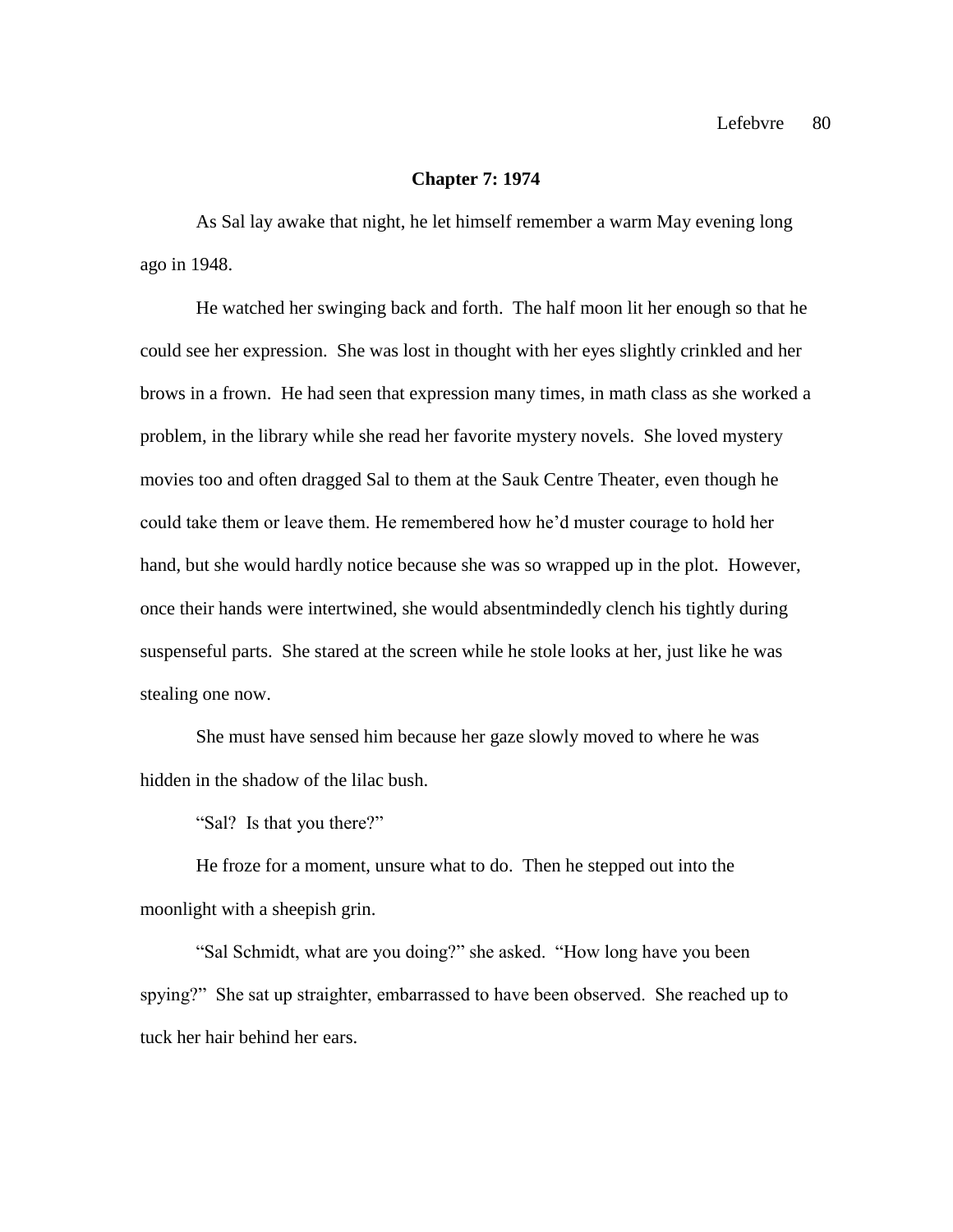"Not long," Sal lied. "I didn't want to disturb you. You looked kind of serious." He knew he was slurring his words.

Her eyes narrowed a bit as she wrinkled her nose. "Have you been drinking?"

"Just a few beers. Maybe I should stop."

"Were you out with Ig?"

"No. Just had a few here." He was having a hard time standing still. His legs and hips wanted to sway.

She looked over to the street. He could see that she was uncomfortable, puzzled.

The beer gave him stupid courage. "Rose, are you really going to marry him tomorrow?" He hated his slurring, but he was glad he said it.

Her eyes widened and she turned to stare at him. He willed himself to keep eye contact. She seemed to be struggling to remain calm.

Then she spoke. "Why are you doing this? Why now?"

The cold tone of her voice threw him. He struggled to form words, then managed to say, "I…I just can't stand to think of it."

She glared at him, getting up and out of the swing to face him square on.

"Suddenly, *tonight,* you can't stand to think of it?" she said, her voice trembling with barely controlled rage.

"I didn't think I had the right to say anything."

"Until now?"

Sal looked to his feet, regretting the scene he had begun.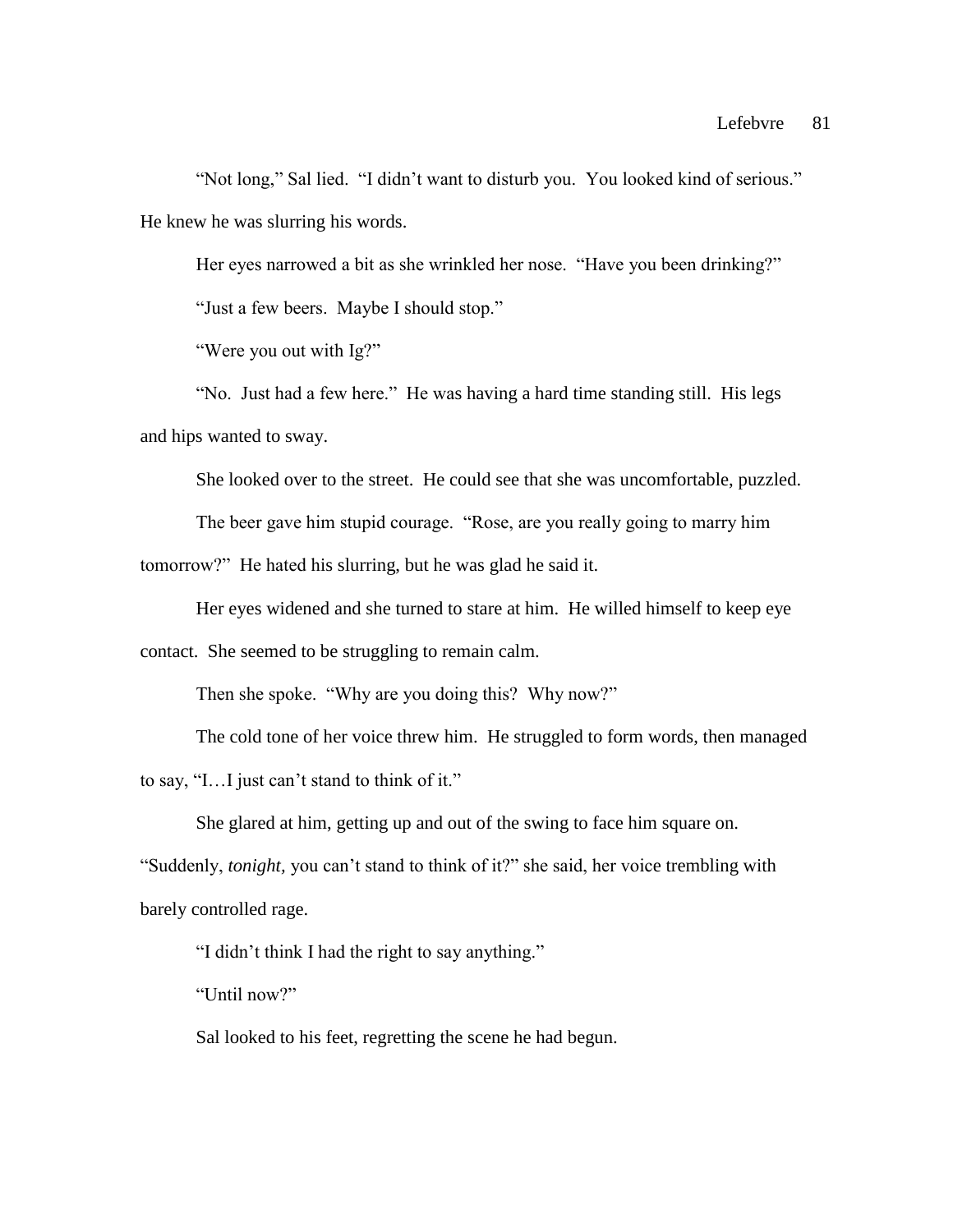She took in a deep breath and let it out slowly. Her voice was a dagger. " You are weak, Sal. The weakest guy I know. "

His world was crumbling.

"And you are too late."

It was over. She turned and marched to the house. Sal watched her rigid back until the screen door slammed shut behind her.

He went home and drank some more. He sipped beer into the night, not bothering to go to bed, afraid of his dreams. His drinking was not in a rush, but rather in a steady line, maybe one or two beers per hour. At two a.m., after the television stations played the National Anthem and went off air for the night, he switched to radio and finally dozed on the couch. He woke again a little after sunup, his stomach churning with dread.

Rose's wedding day.

He picked up drinking again where he had left off.

The bridesmaids arrived first. Through the kitchen window he could hear them laughing and see the curlers in their hair as they carried garment bags up the back steps and into the house. Then Rose's grandparents arrived, followed by the groomsmen. He switched to a pint of whiskey when Bill Hinnenkamp showed up, looking scrubbed and handsome in a gray suit.

The posing for pictures began. The Lansing's backyard had been manicured for the occasion and was decorated with a maypole sporting ribbons and cascading flowers, which made a festive background for the pictures. He took a big gulp of whiskey to numb his nerves as Rose stepped carefully out of the door with her simple dress, short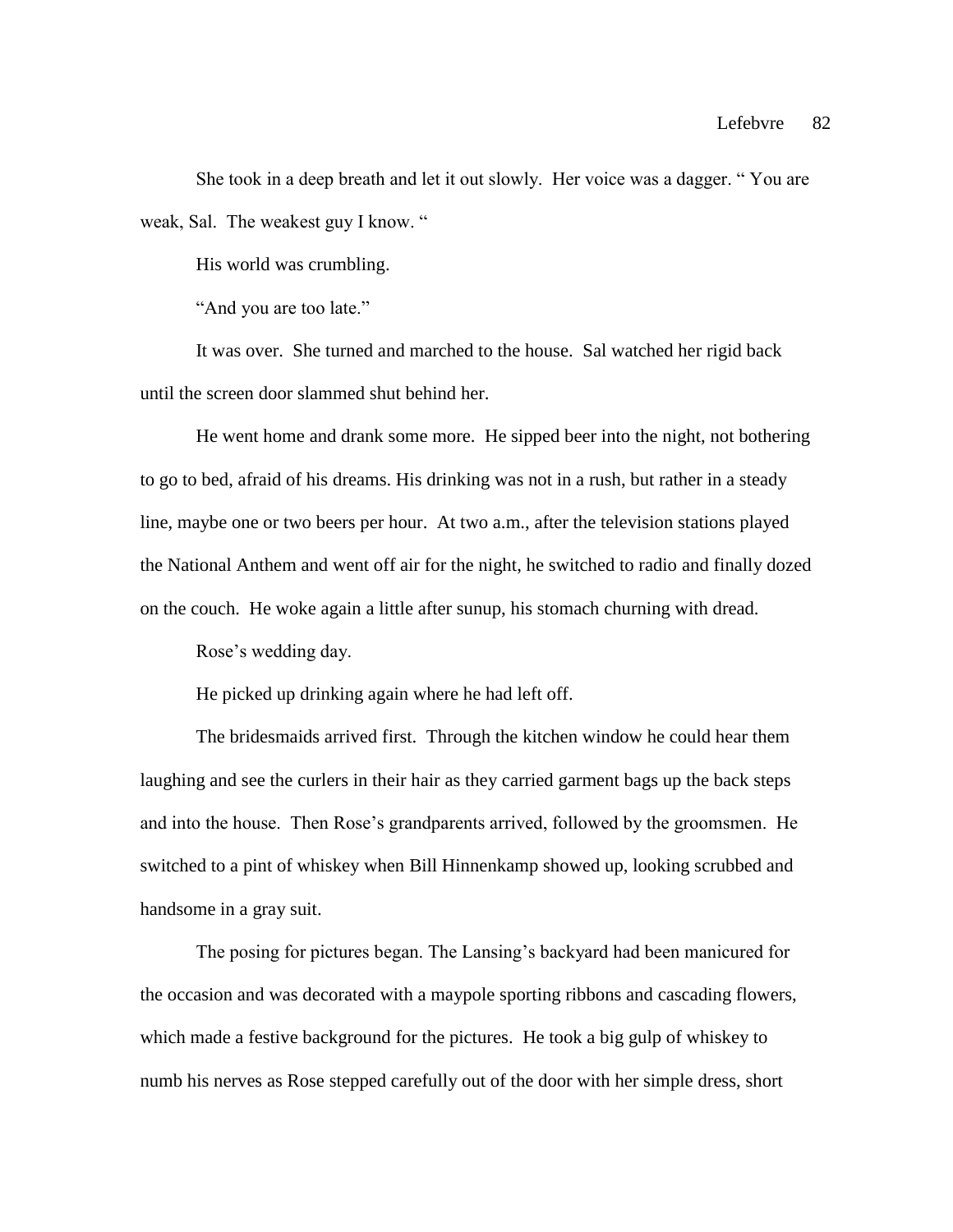sleeved and calf-length, a strand of pearls at her neck and a short veil clipped to her swept up hair. *Her soft, wavy hair*. *Golden brown.* She was smiling. Smiling like she meant it.

Sal watched as more pictures were snapped. Rose and her bridesmaids, who wore dresses similar to Rose's, but blue. Next were Bill and his groomsmen. They had been the cool guys in high school. *Jerks*, thought Sal, *and Bill was the jerkiest of them all*. Sal noticed that Rose's brothers had been demoted to the role of ushers.

The posing continued.

Bill and his parents by the lilac bush. Click.

Rose and her parents. Click.

Rose and Bill with their maid of honor and best man. Click.

Rose and Bill by the elm tree.

Rose and Bill on the swing, where Sal and Rose had spent evenings together, talking about memories, graduation, dreams.

Sal couldn't take anymore. He left the kitchen. Art was in the rocking chair, listening to *The Adventures of Sam Spade*. Sal lay on the couch until his eyes grew heavy and he fell into oblivion.

He wished he could pass out again. Thinking about Ma's betrayal and what Rose must have thought of him, probably still thought of him, kept him awake. Why was falling asleep so hard for him? Even as a boy he would feel envy while listening to the sounds of Ig and Art's heavy slumbering. Sal would toss and turn for hours, trying to shut down his racing brain.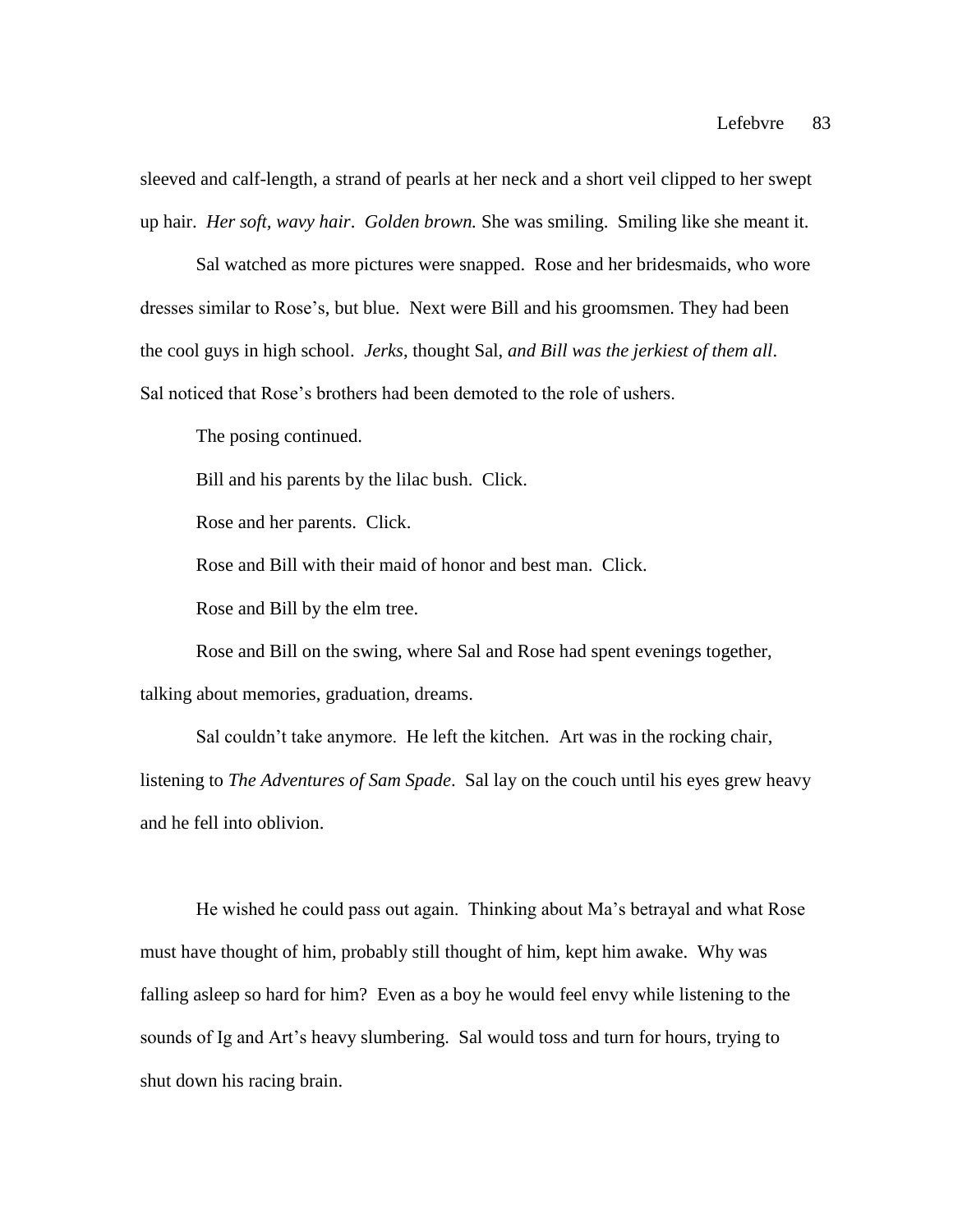By three a.m. Sal gave up altogether and moved downstairs to the kitchen. There he sat at the table, staring at a glass of milk, not wanting it after having poured it. He listened to the house…the ticking pendulum of Ma's clock from the hallway, the running of the old General Electric refrigerator that still worked after thirty-five plus years. He was ten years old when Pop bought it for Ma's birthday. Before that they had used a small icebox for most food needing to be chilled. They had also kept a square hole in the kitchen floor that had a metal bucket suspended under it on a pulley system. They kept eggs, cheese, and milk in the bucket and lowered it to the cellar to keep it cool, raising the bucket as needed. That way Ma didn't have to navigate the rickety cellar steps every time she made a meal.

When Cecil and Corban Rausch pulled up in their truck from their hardware store and began unloading the refrigerator, Pop was so pleased with himself while watching Ma's surprise. She loved her present, and it ran and ran...far outlived her.

When the new fridge made the cellar bucket obsolete, Pop left the hole in the floor, simply covering it with a cutout square of wood and a braided rug. The bucket was still suspended there as well. It had never been removed. Sal knew this because in the bucket was where he put Ma's suicide note in 1947. After that he had never looked at it again. At the time, his anger over what her action did to Art almost drove him to throw the letter in the trash, but the idea seemed sacrilegious. However, he knew he couldn't risk having Art find it. Art was mentioned in it twice, which would have put him over the edge permanently. So Sal hid it in the bucket. As he sat in the kitchen now, the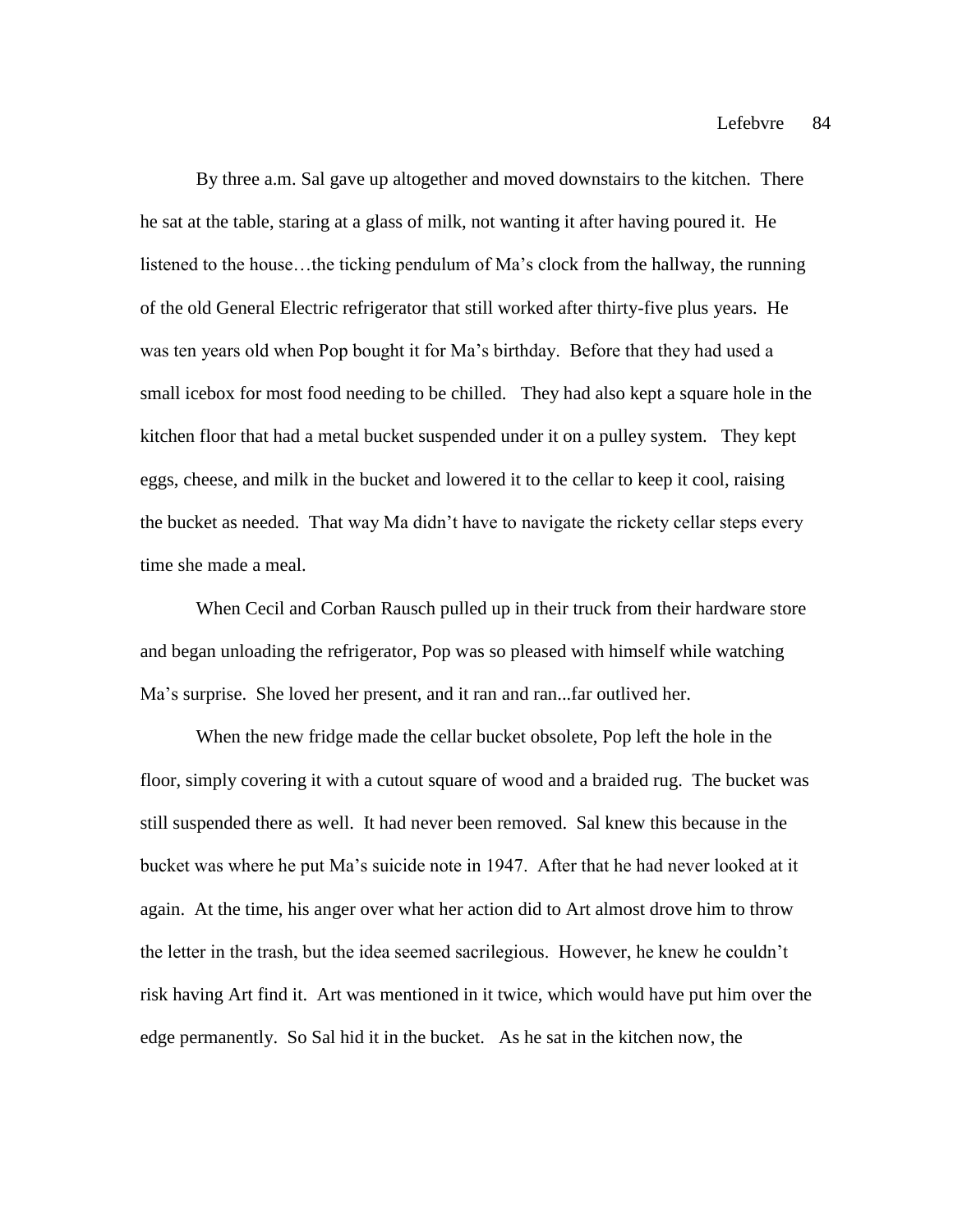compulsion to look at the note overtook him. He knew it would only make him feel worse, but he knew he would look.

The note was folded into a small rectangle and wrapped in a dishrag. Other than it being slightly yellow, it was in good shape. Sal took it to the table, sat down, and unfolded it. He saw that it was in Low German. He had forgotten…or maybe he had never noticed back then within the turmoil.

*[Ich](http://www.dict.cc/deutsch-englisch/Ich.html) [weiß,](http://www.dict.cc/deutsch-englisch/wei%C3%9F.html) [dass](http://www.dict.cc/deutsch-englisch/dass.html) [...D](http://www.dict.cc/deutsch-englisch/....html)ass schlimmer machen f:ur Art. Aber [Ich](http://www.dict.cc/deutsch-englisch/Ich.html) [verkrafte](http://www.dict.cc/deutsch-englisch/verkrafte.html) [es](http://www.dict.cc/deutsch-englisch/es.html) [nicht](http://www.dict.cc/deutsch-englisch/nicht.html) [mehr.](http://www.dict.cc/deutsch-englisch/mehr..html) Bitte, [verwahren](http://www.dict.cc/deutsch-englisch/verwahren.html) seine bruder. Vergeb Art mich (\*needs to be checked yet)*

Ig and Sal had tried to find deeper clues in the letter, comforting meaning hidden within it, but, in both life and death, Ma didn't elaborate. However, her words had new clarity now. Ma had cleared Rose out of the way. With Sal's dreams stopped cold, he could follow Ma's marching orders. She counted on him to be a good soldier.

And it took a soldier's steadiness to get Art through it all. With Ig newly married, it mostly fell to Sal to patch up Art, who cried almost constantly and couldn't eat or sleep. Art never worked after that day. He had only been able to work a few hours here and there anyway, at the feed mill in town, stocking shelves, sweeping, that sort of thing, but after Ma's death, he couldn't even handle that. He slipped into Ma's role…staying at home, cleaning, cooking, and gardening. At first he would attend mass and other events at church, but it wasn't long before no amount of persuading could get him to leave the yard. Sal became Art's connection to and protector from the greater world. No longer did Sal need to contemplate the future. It was set.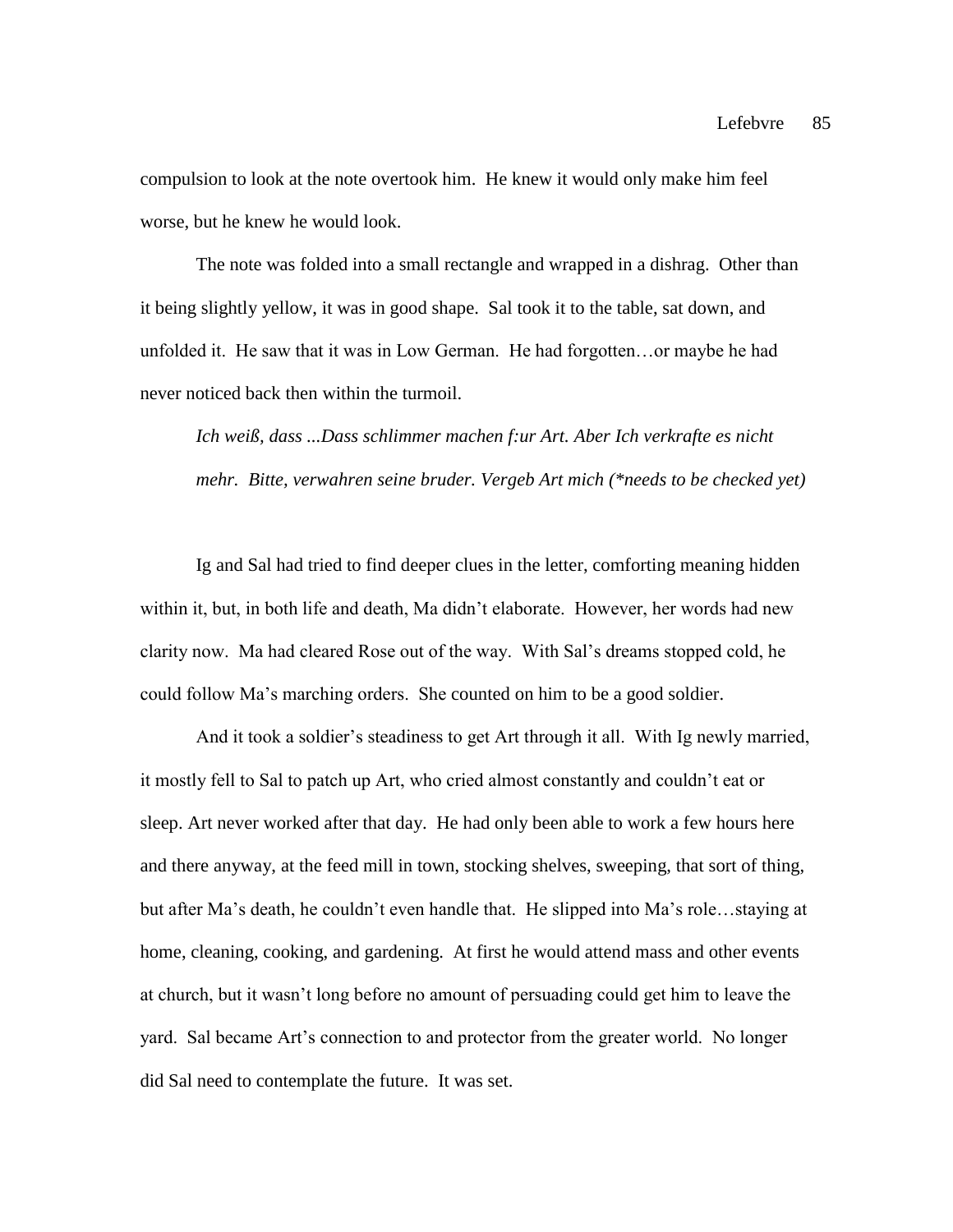However, as the months went on, Art became a skeleton. At first, when Art still allowed Sal to bring him weekly to meet with Father Gebhart, the young priest would assure Art that there was an afterlife and that Ma's illness would excuse her and allow her into paradise. She would not rot in hell because of her suicide as the church still preached in those days. But Art remained skeptical, so the visits didn't help much. Then he began washing his hands again, but this time constantly until they cracked and bled. He prayed hours and hours of rosaries, hunched over on his knees and in tears. When Art would no longer visit Father Gebhart, the priest began stopping by every few days for an hour each time. In a calming voice, he talked on and on about God's love, all the while holding Art's hand. But nothing alleviated Art's pain. His heart was in a constant state of panic for Ma's soul…for his own soul, too. Sal remembered the chill he felt the winter after Ma had been dead two years and Father took him and Ig aside to "discuss their next step." It was more like a leap, and it involved the Willmar State Hospital.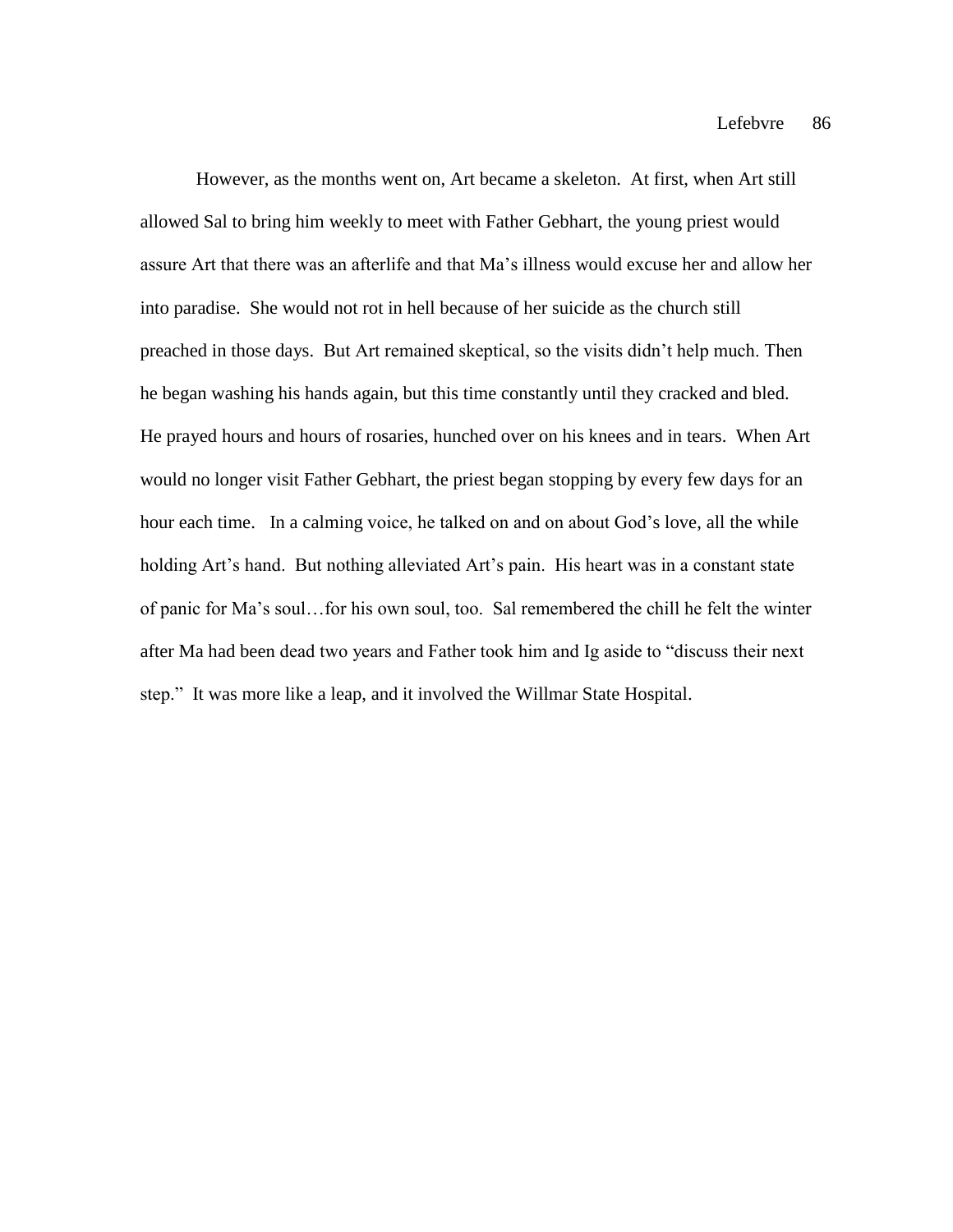#### **Chapter 8: 1950**

From New London onward, Art didn't speak. Sitting in the passenger seat and holding tight to the door handle with his right hand, barely audibly he hummed three cascading notes, hmm, hmm, hmm, over and over, only pausing intermittently to sigh, all the while staring straight ahead. Art hated leaving the house. Riding in a car for an hour was taking intense mental effort. Ig leaned forward from where he sat in the middle of back seat, as usual doing all of the talking. "If Father Gebhart said to go, it's got to be a good place. He must have counseled others to go there, Art. I think you're making the right choice."

Sal kept his eyes on the road and his lips closed. He didn't like this one bit.

Ig continued, "Father has been talking with you for months and months, Art, and things don't seem to be getting better for you. Frankly, we don't know what to do anymore. Ich machst nicht."

Sal knew Ig's use of German was meant to be soothing.

Art went on humming his three notes, but now tears ran down his face and the humming sounded phlegmy. They went on a few more miles until Sal couldn't take it any longer and needed to get out of the car. They were just reaching the outskirts of Willmar, so he pulled over to a gas station parking lot. "I'm thirsty," he said. "I'll get us all Cokes."

Ig gave Sal a frustrated glance while he reached to pat Art's shoulder. Art sniffled, then used his hanky to wipe his nose. "A Coke sounds good," he said.

When Sal returned with the frosty bottles, Ig had the windows rolled down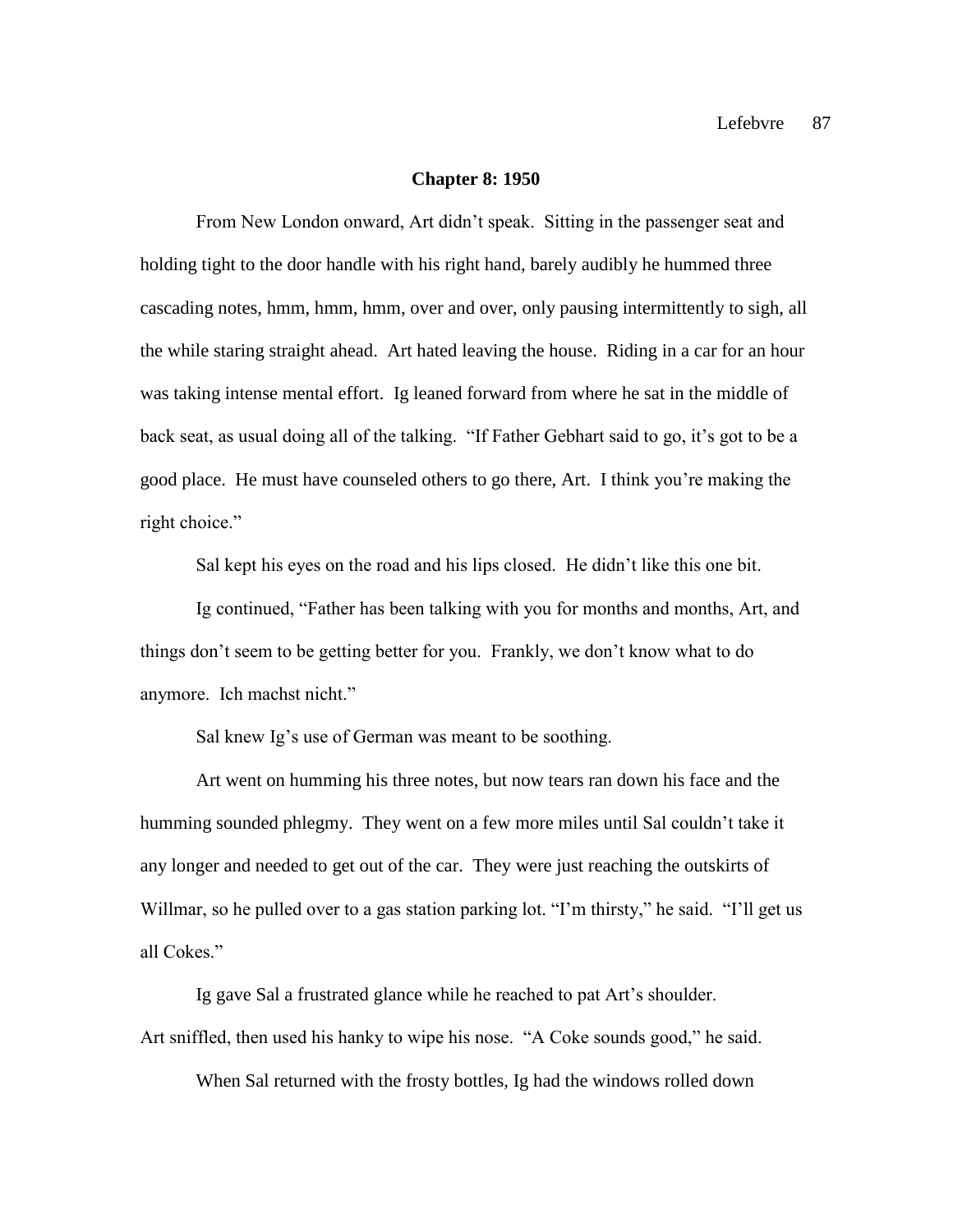although the April day was a cool sixty degrees. They all needed fresh air.

Through the passenger window, Sal handed Art his bottle, the one with the straw. Art couldn't drink directly out of bottles because of his fear of germs. Since he thought he would be burning in Satan's bonfire after his demise, he didn't want to risk catching a vicious bug and facing an earlier-than-necessary arrival at the devil's gate.

"Was it wrapped?" Art asked of the straw.

"No, but I rinsed it," said Sal. "I promise."

Art considered this, looking at the straw, but then he seemed satisfied. He took a long sip. "Ah, nice and cold," he said.

Art stayed in the car, but Ig and Sal stood outside by his door. For a long time, no one said anything.

Finally, risking Ig's wrath, Sal spoke. "You know, Art, I can drive us right back to Stockton. You just say the word, and I'll head for home." He could feel Ig's eyeballs shooting laser beams at him. Sal continued anyway. "Father Gebhart isn't a psychiatrist, you know. He's a good guy, but he doesn't know anymore about this kind of thing than we do." He felt Ig's fat thumb dig into his ribs.

"But," said Ig, trying to keep his voice slow and steady, "he's trying to help, to suggest something to do instead of just sitting around and…festering."

Sal countered. "It's only been two years. People take a long time to deal with loss."

That undid Ig. "*Only* two years?" he barked. "You try living like Art. He's miserable, and you know it." He threw his empty bottle football style into the nearby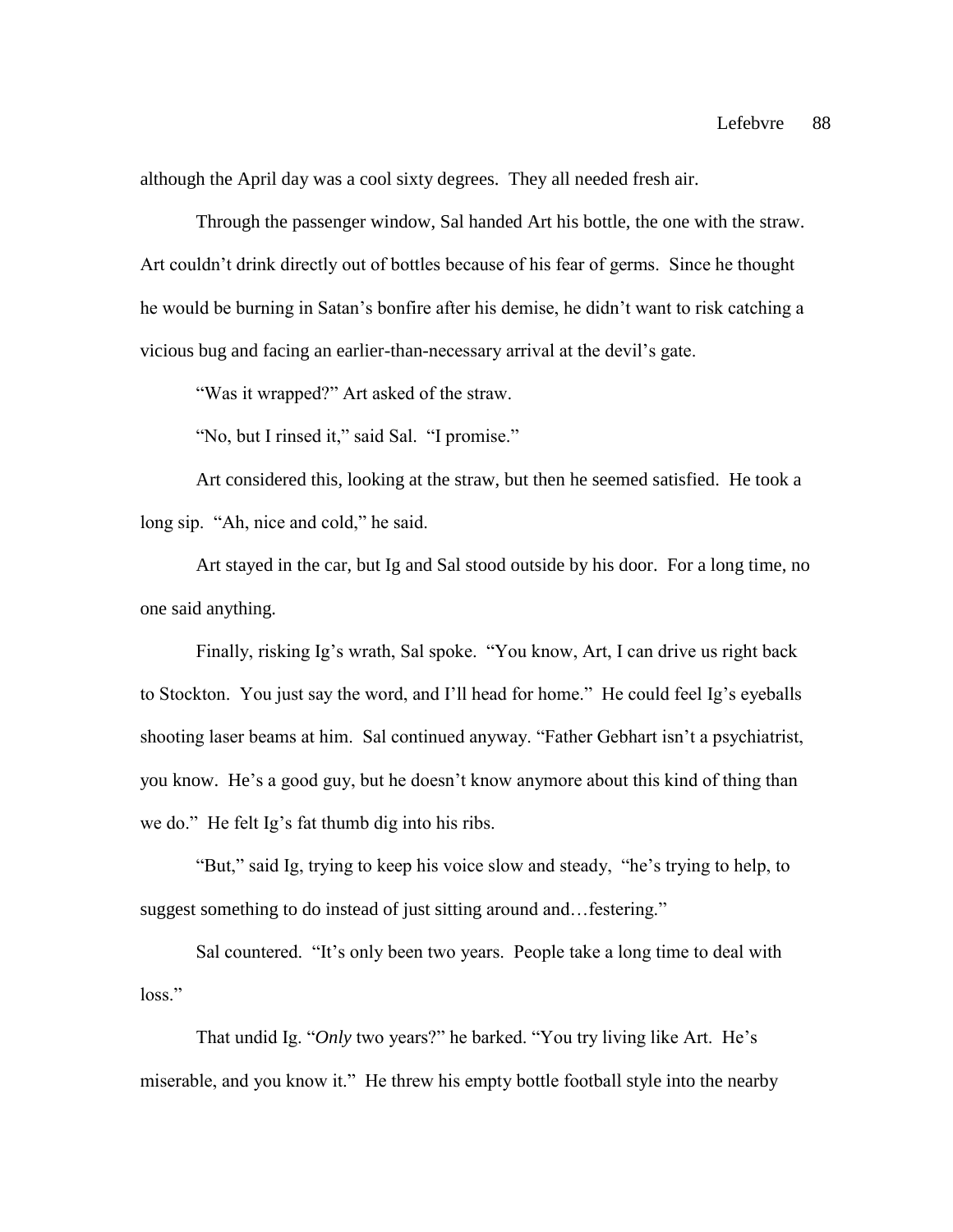garbage can.

"Don't!" It was Art, alarmed. He couldn't take fighting. He never could, but after Ma's suicide he couldn't take loud noises or chaos of any kind. He looked stricken.

"We won't, Art. We won't," said Sal quickly.

"Ya," added Ig. "Ignore us. We're idiots. We're just worried about you."

Now all three became teary. Art held his bottle so tightly that his knuckles turned white. After a moment, he sighed heavily and lowered his head. "I'm just so tired, Sal," he said, his voice flat, like there was no air left in him.

Sal turned away and wiped at his eye with a knuckle. Art was too naive, too good for the world. He would be eaten alive at the State Hospital. But what else could they do?

He turned back to Art. "Then please let me sign for you, or else Ig can. If one of us commits you, then they can't do anything to you unless we say okay. They couldn't talk you into anything without us knowing."

"Talk me into what?" asked Art.

"Like physical stuff…treatments or strong drugs. I want you to only accept rest and talking things out with the specialists, at most taking a tranquilizer or two."

Ig whispered under his breath, "You're scaring him."

Sal went on anyway. "I just want you to be careful. Call us whenever you are unsure about anything and talk it out with us. Okay? Don't worry about any cost. Call us collect so that it's easy." Sal worried that he was about to cry again.

Art nodded and took the last sip of his Coke. "Whatever they do there, it can't be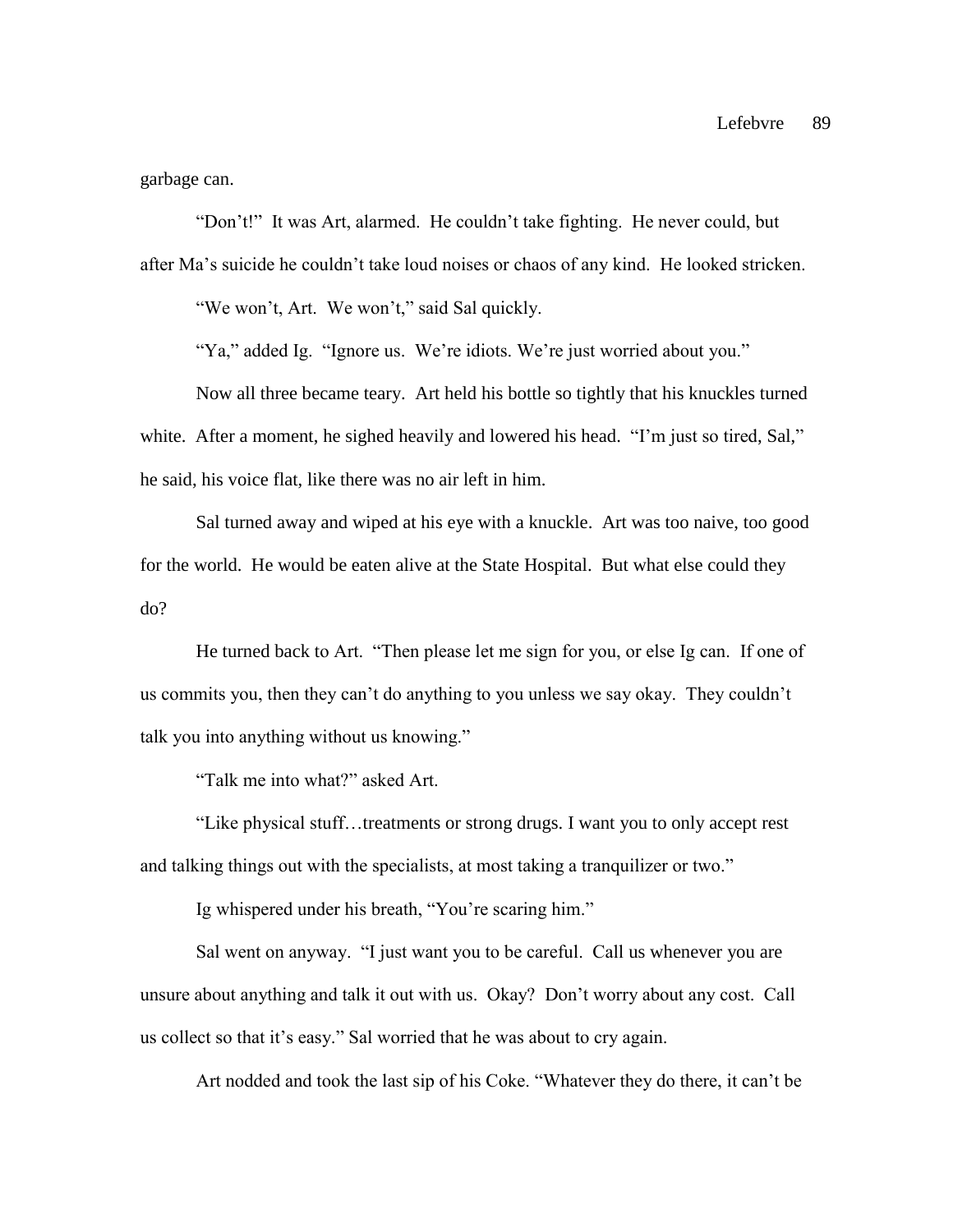worse."

Sal wondered if that were true.

#

When they walked through the front doors of the Willmar State Hospital, Sal was surprised to see several people at the front desk. Ig flashed him raised eyebrows and whispered, "How many loonies are there? I hope we don't recognize anybody." Art stared straight ahead, expressionless, which was the look he most often wore.

At the desk an older man was hugging a younger woman who looked a lot like him. Then a nurse began escorting him toward an adjacent hallway. The woman waved to the man and said, "I'll see you on Sunday, Uncle Joe. I'll bake something for you." The man waved back.

As the young woman turned to leave, there was a sudden commotion at the door as three people entered. Two of them, young and in mud- spattered coveralls, held the arms of an older man who reeked of alcohol and piss and kept shouting, "I've got to bale that goddamn meadow hay!"

One of the younger men said, "It's all right, Dad. We'll get it done."

The receptionist picked up the phone and called someone she referred to as Phil and told him to bring another person. Within seconds, two orderlies entered through the swinging doors located at the back of the room. The receptionist asked a young couple that was ahead of Sal, Ig, and Art to please excuse the interruption and to step back. One of the sons of the shouting man leaned over to sign a thick book that seemed to be the official register. The sons then watched the orderlies firmly but respectfully escort their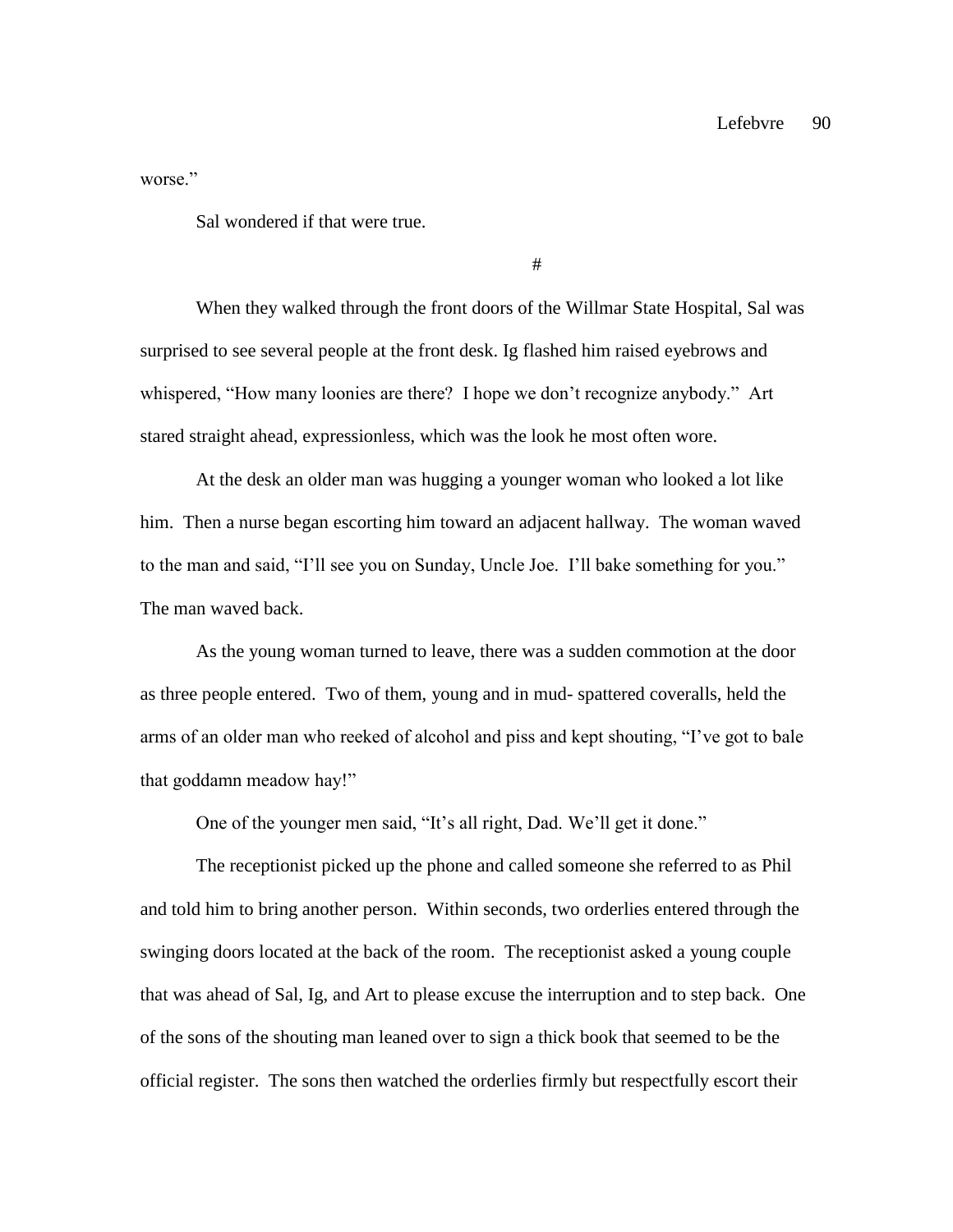father through the double doors from which they had appeared. The son who had signed the registry said to the receptionist, "We'll be back in two weeks. Who knows, maybe it'll stick this time." His tone wasn't very hopeful. With that, the two left. The whole scene took about two minutes. All that remained of them was the scent of sweat and silage.

Now it was the young couple's turn. Art would be after them. Sal began to feel his pulse pick up speed. The woman of the couple seemed to be the prospective patient. She was no more than thirty and was accompanied by a man of about the same age. *The husband*, Sal assumed. The man was speaking softly to her, all the while gripping her upper arm with one hand and wrapping his other arm around her back to hold her steady. She shivered every so often and her shaky legs seemed like they would give way at any moment. Sal noticed a green suitcase that sat upright on the floor to the side of them. He realized Art's suitcase was still in the trunk of the car. He wondered if he should get it now but decided to wait in case Art changed his mind.

The receptionist tried to help the woman. "Mrs. Hastings is it? If you think you could sign here, we can find you a comfortable place to sit down. Mr. Hastings could sit with you awhile before you go in."

The man gave the receptionist a grateful nod. He turned to his wife. "How about it, honey? Do you think you can sign? Or should I do it?"

Sal thought about the huge step the woman must be seeing before her, like she was looking out of the door of a plane, wondering if her parachute would open. He knew that some Willmar patients ended up staying for more than a year, a few for several years,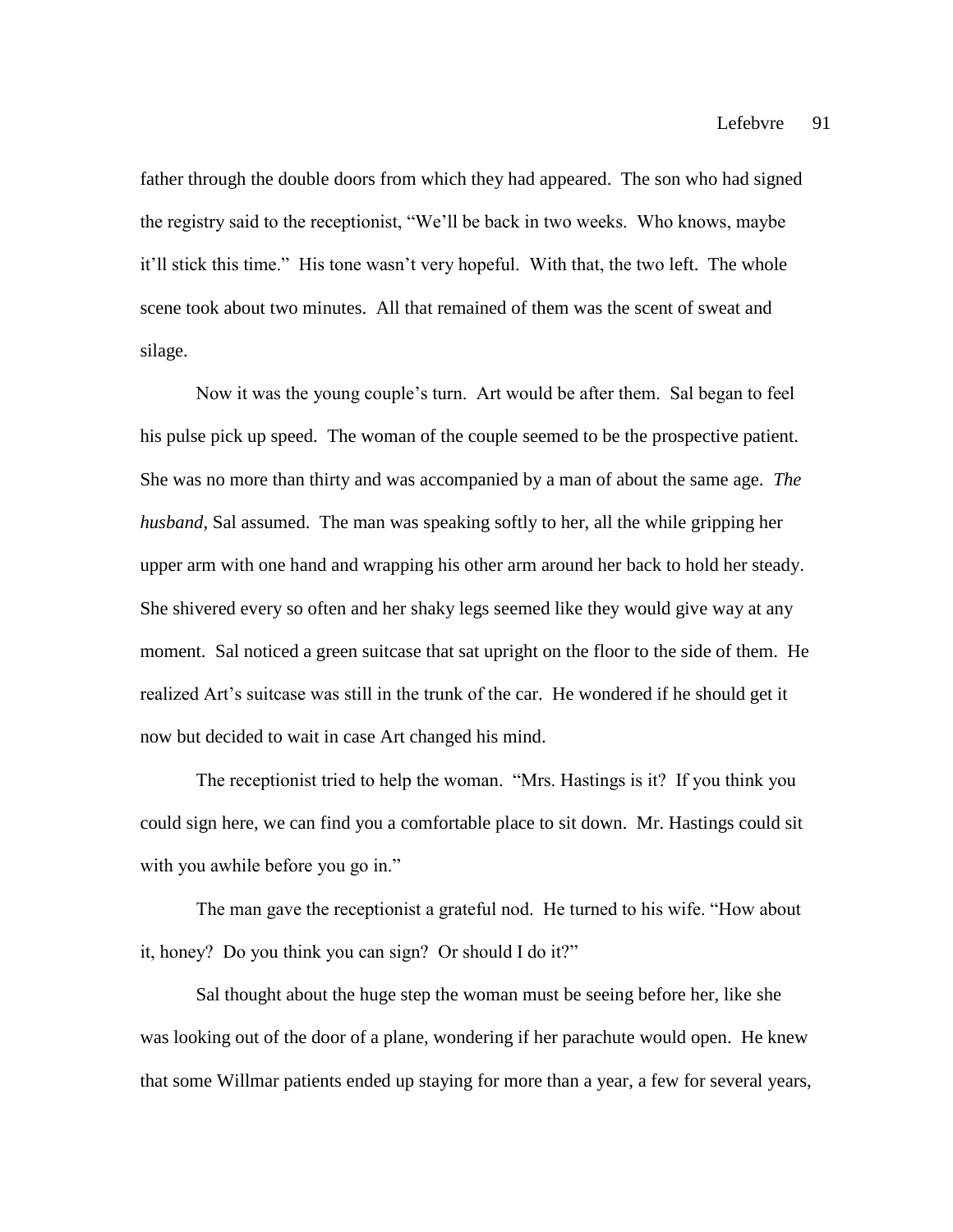Lefebvre 92

maybe more.

The woman picked up the pen with a trembling hand and began to sign her name. After slowly writing her first name, which from Sal's angle looked like Maria or Marcia, she suddenly stopped and said, "Not yet." Then she scratched out her name, turned her body into her husband's arms and broke into sobbing. The receptionist looked at the husband and mouthed more than said, "Do you want to commit her?" Then she said aloud, "Should I get a doctor to talk with you, Mrs. Hastings?"

The man shook his head. "No. Thank you. We'll have a seat awhile and gather ourselves." He led his wife gently to a vinyl couch in the waiting area. It was a tranquil sea-green color. Meanwhile, the receptionist penciled in "changed mind" by Mrs. Hastings's scribbles. Sal could see that the other names on the list were marked one of two ways…inebriate or insane.

*That's it?* he thought. *No other options?* He also noticed that most were marked *V* and a few *C*, which he assumed stood for voluntary or committed. On two consecutive lines he saw signatures with the same last name, Paul Lipsner and Francine Lipsner, both with "inebriate" written by them. *Husband and wife alcoholics*? According to the date and time column, Art was the seventh person registering that day.

Ig was craning his neck to peruse the list as well. "Say, Maam? Do they keep the drunks and the others separate? They're not all together are they?"

The receptionist didn't take kindly to Ig's wording. A bit icily she said, "Our residents who are suffering from the *disease* of alcoholism stay in a different building from our residents suffering from other sorts of breakdowns. Now, you are?"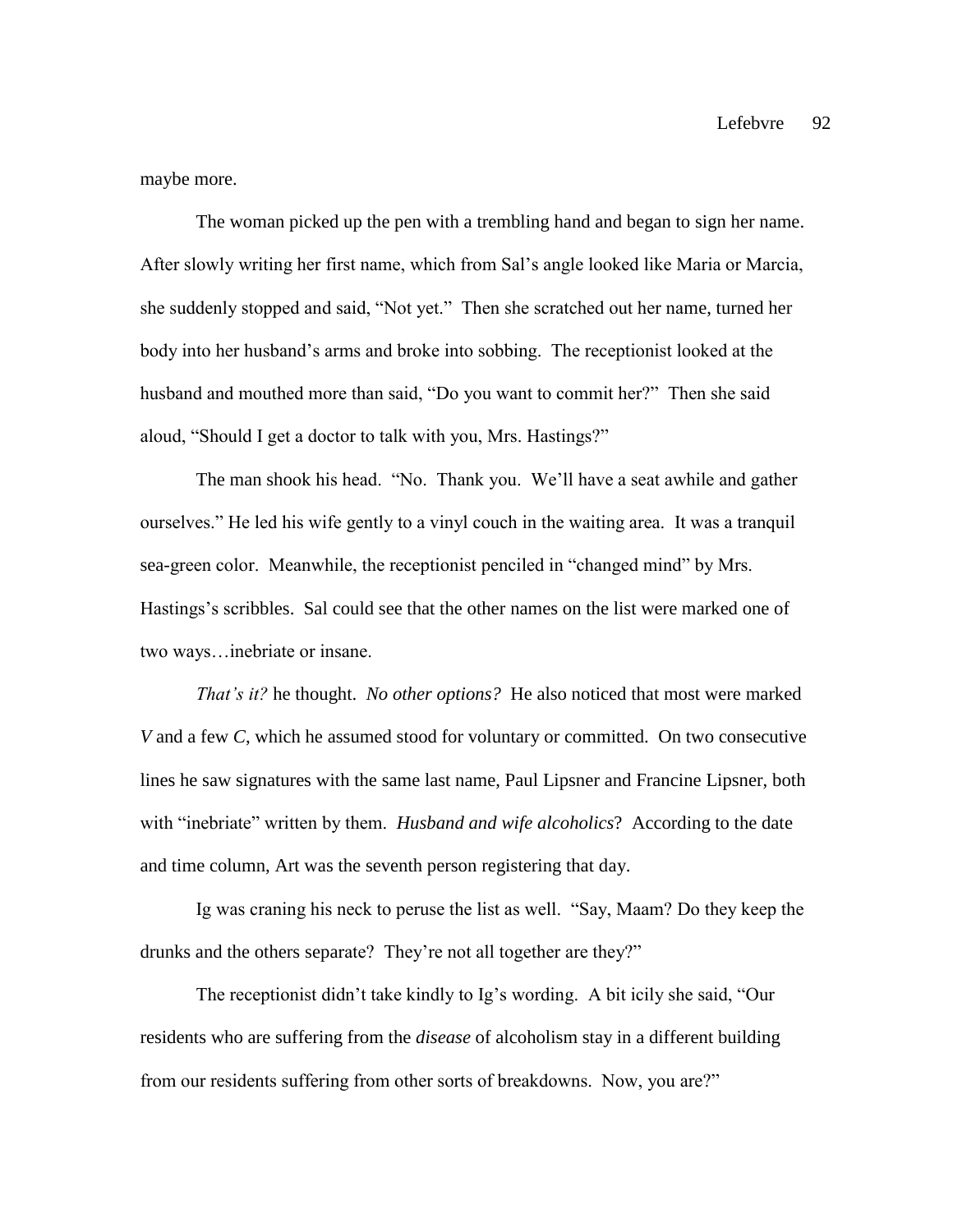"Ig Schmidt. I called about my brother, Art, last week. He'd be registered under his full name, Artemus." He had picked up on her annoyance with him, and he was flashing his humblest smile to soften her up again.

"That's right. I have a note here." She picked up the phone and this time talked to someone named Donald, telling him that Mr. Schmidt had arrived. After hanging up the phone, she said, "I understand this is voluntary?"

"Yes," said Ig, a bit too quickly, probably to keep Sal from speaking first.

It was strike two with the receptionist. She looked at Ig with open disdain. "I'd like Mr. *Artemus* Schmidt to respond. I'm sure he can speak for himself. Which of you two gentleman is Artemus?" This last she said in a gentle manner, looking back and forth from Sal to Art.

Sal was a little taken aback. He thought it was obvious who the patient was. Did he look like he could be needing mental help? He pointed at Art.

"Mr. Schmidt?" she said to Art with a smile.

Art slowly turned his face to her and asked, "Should I sign the book?"

"Only if you want to," she said.

Art blinked several times as if mulling things over. Then he said, "I think I will."

She handed him the pen. Art signed his name carefully in his painstakingly neat penmanship, making sure not to cross the t's like crucifixes but instead put little tepeeshaped marks above them.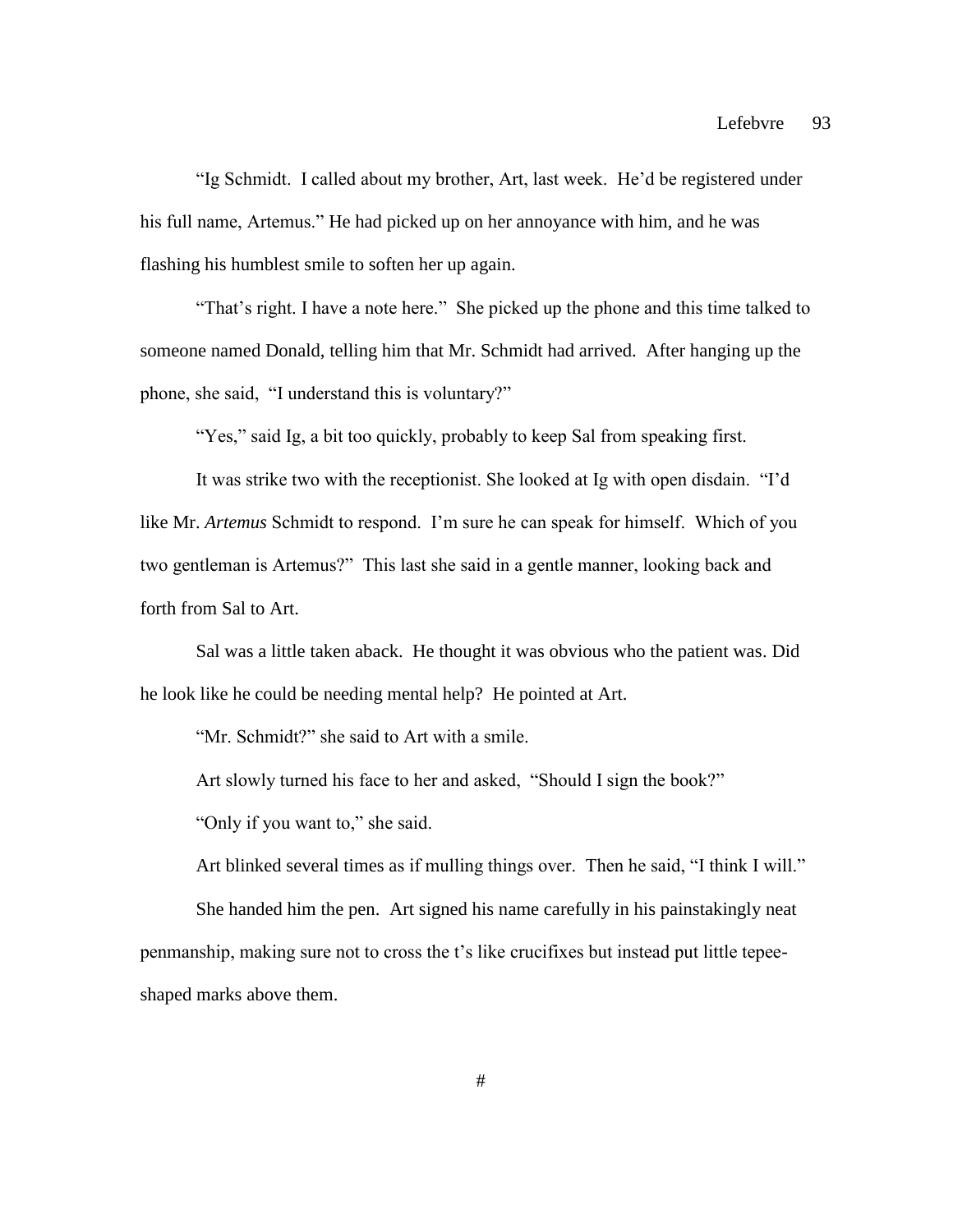"We don't know what happened to him there, Ig."

"Don't say it."

"He's different now. Something's not right."

"He wasn't right *before*, either. You aren't remembering."

It was November 1952, and Art had returned home from Willmar exactly two weeks prior.

"He's…"

"Don't."

"He's a zombie. He barely reacts. It's like he's in slow motion."

"You don't know…and he's been like that, slow to speak, slow to move, since Ma died, maybe always. Certainly since he's been on those tranquilizers."

"It's more so now. Something happened there. I told you that he described something to me that sounds like electroshock. You act like I made it up. Sometimes I even worry that they might have given him…"

"Stop."

"…a lobotomy."

"A lobotomy? You're nuts!"

"Okay, probably not, but we don't know if he's told us everything or if he even remembers."

Ig sighed. Sal could tell he was about to say something uncomfortable.

"What is it, Ig? Spill it."

"Sal, I didn't want to tell you, but you were right."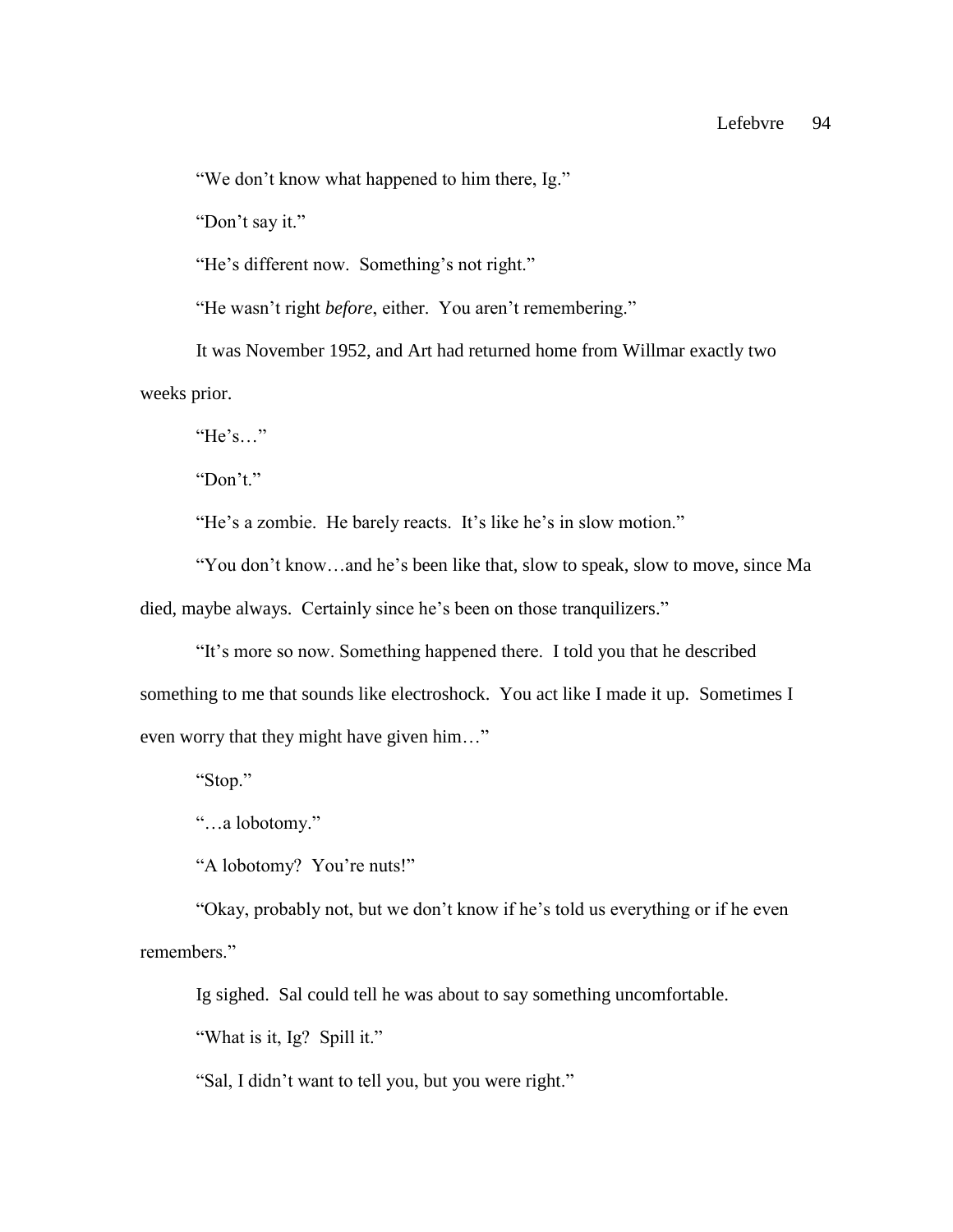"Right about what?"

Ig sighed again. "Electroshock."

Sal froze. *It was true*. A slow anger began to simmer in his chest.

Ig continued. "Now, just cool it, Sal, and hear me out. I asked the doctor, just like you wanted me to when I visited Art that last time. At first the doctor said he couldn't talk about Art's treatment without his permission, but when Art said it was okay, I got the story. If you could see your face right now, you'd know exactly why I didn't tell you."

Ig's words only pissed off Sal more. "You knew this for two months and you waited until *now* to tell me?"

They stared at each other. Ig sat down on a kitchen chair. He rubbed his face with his large, bear-paw hand. Then he said, "The doctor told me that Art had two treatments of electroshock, but only at low doses."

"Oh," said Sal, sarcasm flooding his tone, "only *two* and at *low doses*, so no big deal."

Ig's patience was running thin. His voice now icy, he said, "I don't want to *disappoint* you or anything, but the treatments actually stabilized Art so that the pills could began working well enough. The doctor decided to discontinue treatments."

"Well that's great. Art's so damn stable that he is a blank line." Sal opened a cupboard for no reason and then swung it shut with a thud. "And what about those pills that doctor has had him on forever? Maybe they're what's making him so groggy."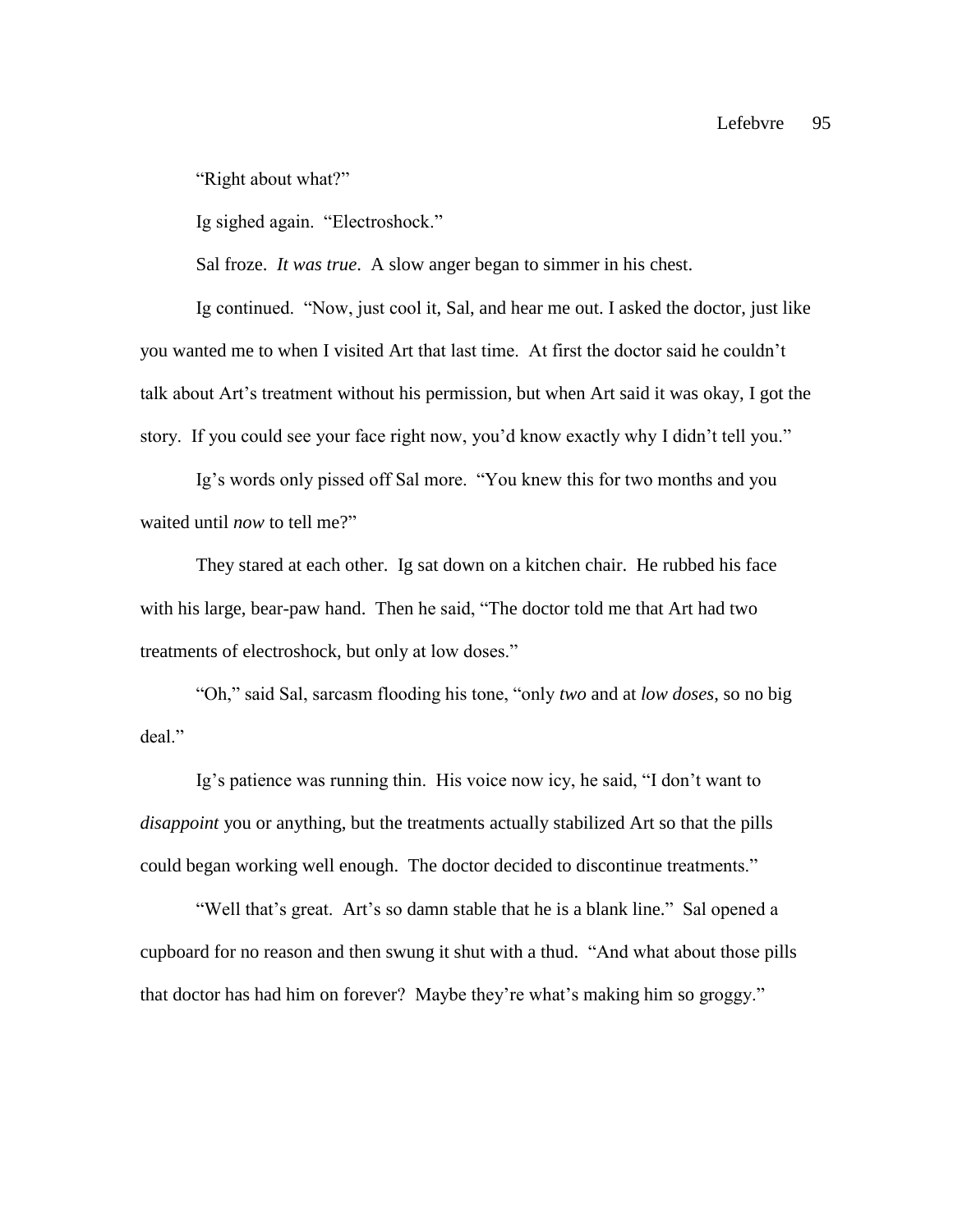"Bernice told me that she knows at least five ladies in town who take the same thing. Margie Frank, who is on every committee and board available, even takes them. She calls them her happy pills."

Sal stared at Ig in disbelief. "Are you kidding me? You think it's that easy? All we have to do is zap him and drug him and we're all good to go!" Sal sat down hard on the chair across the table from Ig and looked at him dead on. "We never should have brought him there."

Ig's eyes turned dark. "You mean *I* shouldn't have brought him. *You* never wanted him to go."

Sal tried not to say it, but he couldn't help himself. "No, I never wanted him to go." He was angry. He had been angry for a long time.

"It's so easy for you to blame me; isn't it?" Ig said through clenched teeth. "You didn't see them. Ma hanging there and Art screaming and trying to lift her up so the rope wasn't tight." He looked off into space. His voice became flat. "You weren't there. You didn't have to get her down, pull the rope out of her skin where it had cut into her neck. Scrape Art off the floor. You think I just went on all fine and dandy? Believe me, there were times I probably needed to be in a nuthouse too. Couldn't sleep. When I did, I kept dreaming that Ma's body was swaying with its back to me. When it swung around to meet me, it wasn't her face. It was Art's."

"I didn't realize…"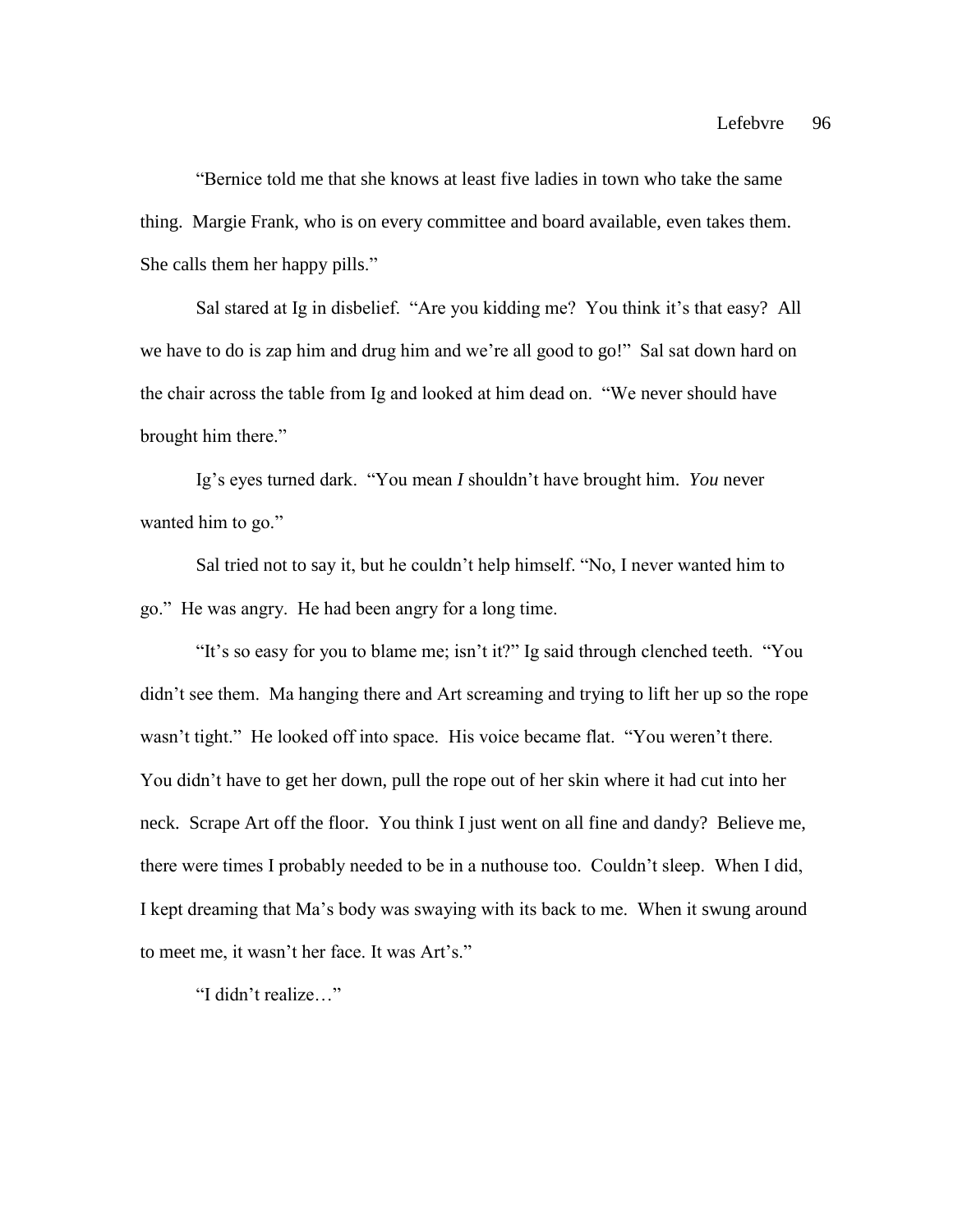"No you didn't. I just wanted to do *something* to keep Art sane enough. I thought anything was better than him doing what Ma did." He lifted his hand and gave his eyebrows a rub. "Sometimes now I'm not so sure."

"What do you mean?"

"It's true that Art's in a fog most of the time, but you're the one that kinda died, Sal. All you do is worry about him. You feel so responsible for Art's happiness that you have given up your own."

"I don't think so."

"You don't do anything, go anywhere. Plus, I think we're the ones who have made Art into a zombie. We never press him to do anything. How do we know he can't take on more, more…"

"Life?"

"I was thinking *activity*, but I think you just nailed it." He took a handful of cashews from the nut bowl on the table and tossed them all into his mouth in one shot. He chewed them vigorously, deep in thought.

Sal felt his anger dissipate, replaced with shame. "I'm sorry, Ig. I'm an asshole."

Ig looked at Sal, his big eyes droopy. They had bags under them lately. "We did

the best we could do without knowing a damn thing. Didn't we? Even if we disagreed?"

Sal felt horrible…and afraid. *If Ig went bonkers, then what?*

"I'm sorry. I never gave you much thought, I mean about finding Ma and all. I guess next to me and Art, you seem so able to handle things."

"Ha! Here's a secret. I'm as lost as you are…and that's pretty damn lost."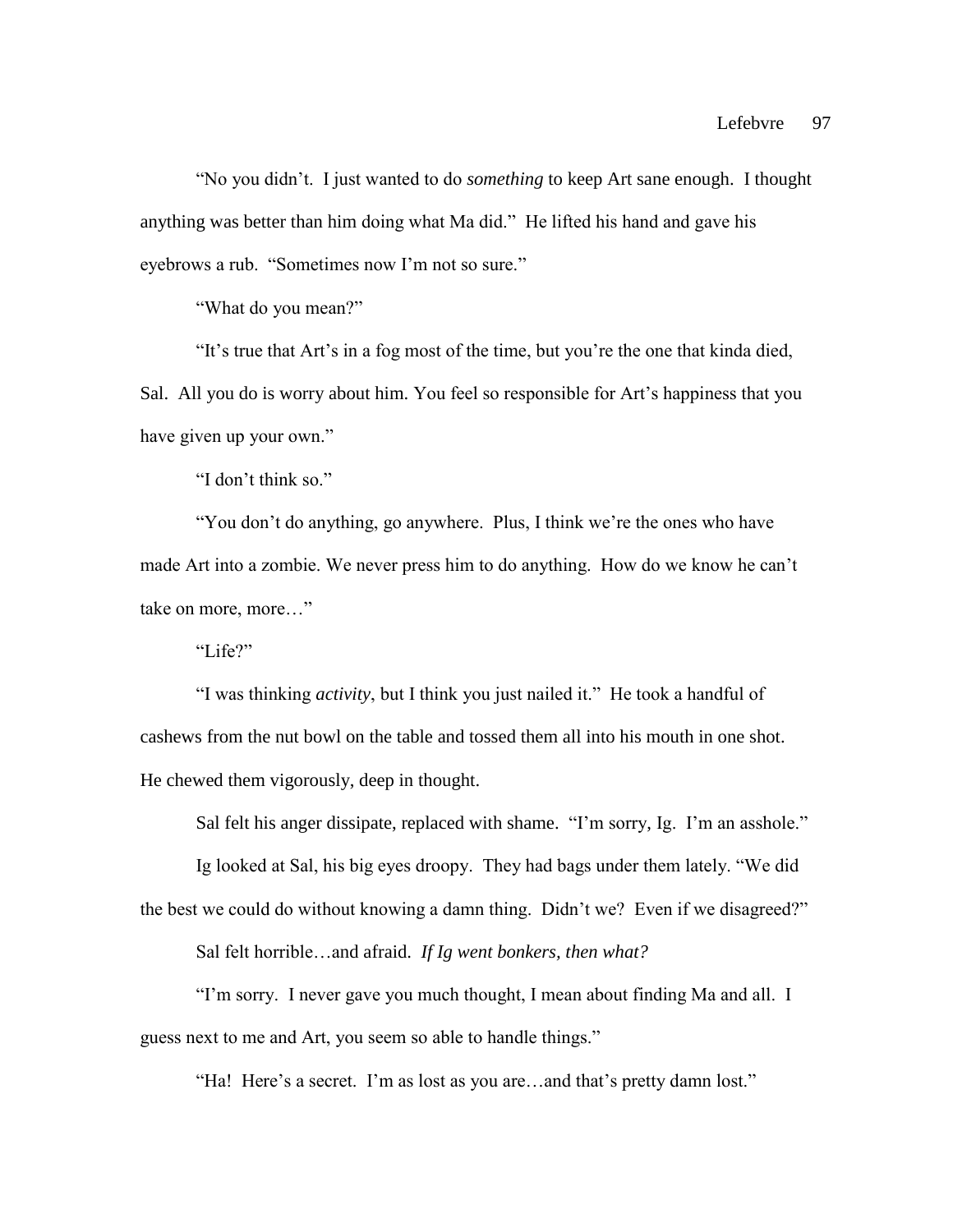### Lefebvre 98

## **Chapter 9: 1974**

On the first of July the police found the kid who had tried to rob the Pump n'

Petro. Skip Heinen called Sal with the news.

"His name is Walt Whitman," said Skip.

"Like the poet?"

"Huh?"

"Never mind. Is he being held somewhere?"

"Ya, St. Cloud," said Skip. "I guess he goes by the name Whitty. He's only nineteen but married with a little kid and another on the way any day now."

"Wow. From around here?"

"No. Parkers Prairie." Parkers Prairie was about forty miles away, which to Stockton's residents was not considered *around here.* A town had to be in Stearns County to be considered local.

"How did you catch him?"

"Well, we didn't actually catch him. His wife called us and said he wanted to turn himself in. I went to fetch him."

Sal heard dogs begin barking on Skip's end. They sounded like yippy little rat terriers or Chihuahuas. The image didn't seem to fit Skip with his cop's uniform and heavy, six-foot-four-inch frame.

"Shut up, you mutts!" yelled Skip without bothering to remove his phone from his jaw area.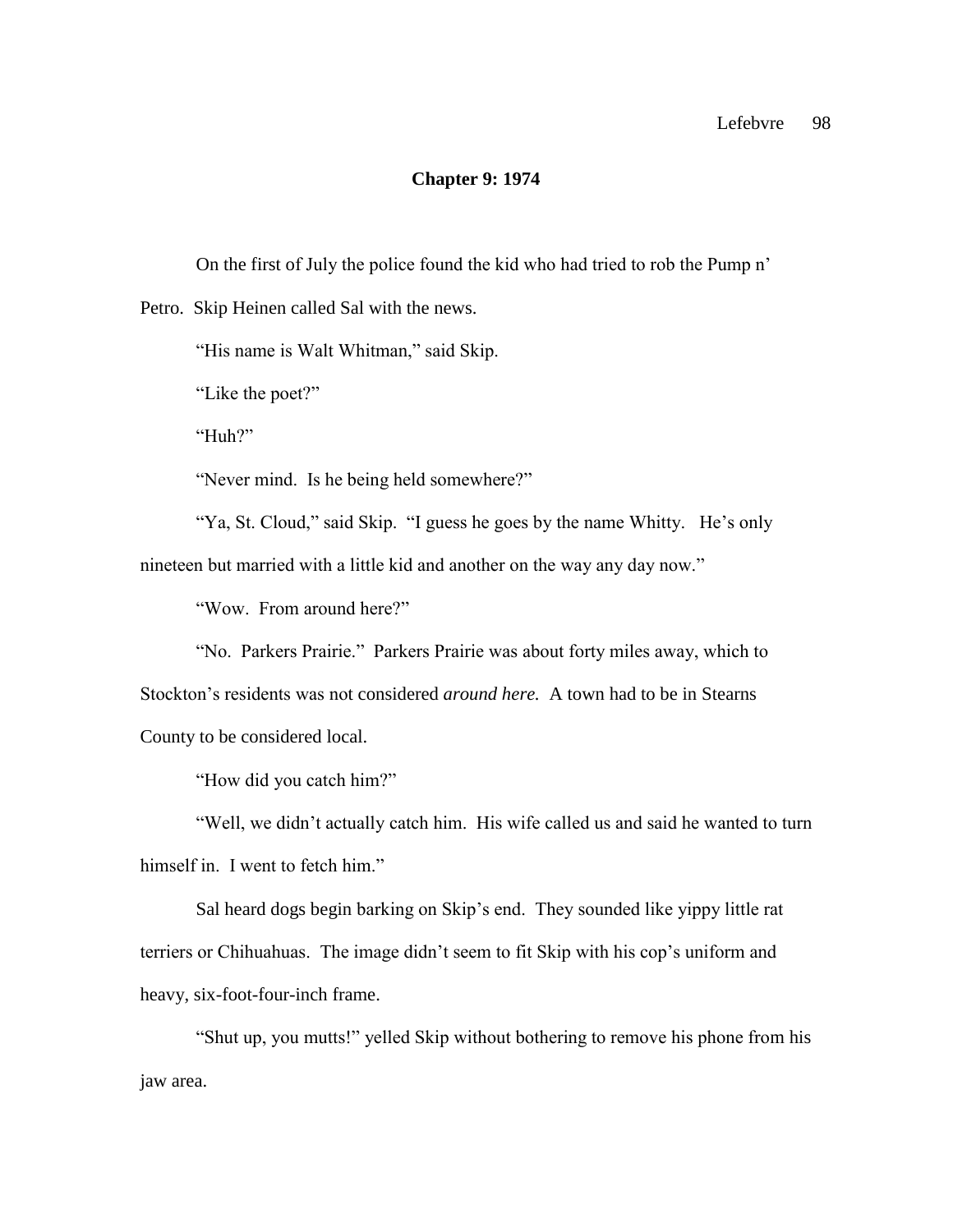Sal winced from the jolt his ear received. He then heard a ruckus, ending with a slamming door and an end to the barking.

"Those damn dogs are pushing their luck," said Skip. "I'm the only one who disciplines them, and I'm never home. They've become royal pains in the ass."

Sal looked to Stubby, lying on his side in his box. He looked dead except for the faint rise and fall of his chest cavity. The vet appointment was in six days, but he and Ig still hadn't come up with a story for Art.

Sal turned his focus back to Skip. "So, this Whitty, he's pleading guilty, huh?"

"That's right," said Skip. "From the looks of it, he's pretty shook up. He and his wife were losing their home because he got let go from his job in Alexandria and he couldn't seem to find another one."

"What's going to happen to them? His family, I mean."

"The wife and little girl are staying with her mother until this can all be worked out. The house is being foreclosed."

"Oh." Sal felt blue, sort of like he had just received bad news about a distant cousin or an old acquaintance.

"We'll need you for the hearing," said Skip.

Sal felt a jolt in his blood pressure. "Hearing? If he pled guilty, why do we have to go to trial?"

"Jacob Lenneman is pressing hard for a tough penalty, claiming damages to his store. He thinks he'll land more insurance money if he can get his sob story on the record."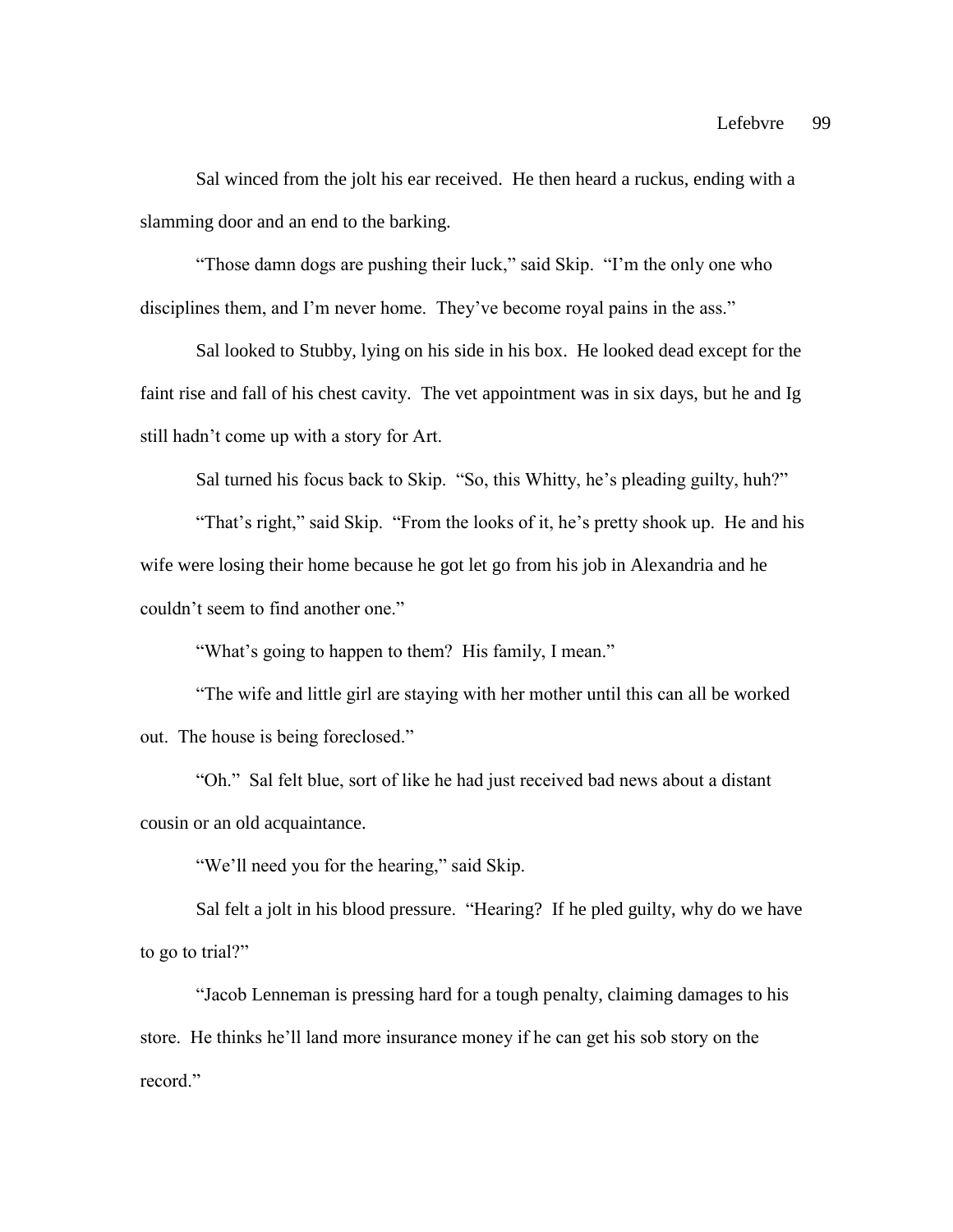"But the kid didn't actually steal anything. Nothing was broken. What exactly does old man Lenneman think was damaged? His ego?" Sal knew he sounded too angry.

"Jacob says he lost business because people thought his store was unsafe."

"Bullshit! It's as busy as ever."

"Well, this is why Jacob is rich and you and I aint. He knows how to *maneuver*.

Anyway, I think you could do some good at the hearing. Bonnie Ranoli, too. Plus, you'll probably have to testify if Lenneman brings a civil suit."

Sal harrumphed.

Skip paused a moment, then went on. "The kid feels terrible. Says he didn't even know how to use a gun. Never held one before. It's his uncle's gun."

"That's probably why I could grab it from him so easy."

"He says he never would have actually shot at anyone. However, that gun *was* loaded. Who knows what could have gone wrong under stress or if he got cornered."

"I get that, but can't they cut him some slack? It sounds like he was just mixed up a bit. He's probably already guilting himself enough."

"That's exactly what Bonnie said."

Sal was surprised. Bonnie had been terrified during the holdup. He wouldn't have expected her to be charitable toward Whitty. His opinion of her inched up a notch.

"Well, she's right. Maybe the two of us can talk to the judge and keep the sentence shorter, maybe head off a civil suit altogether."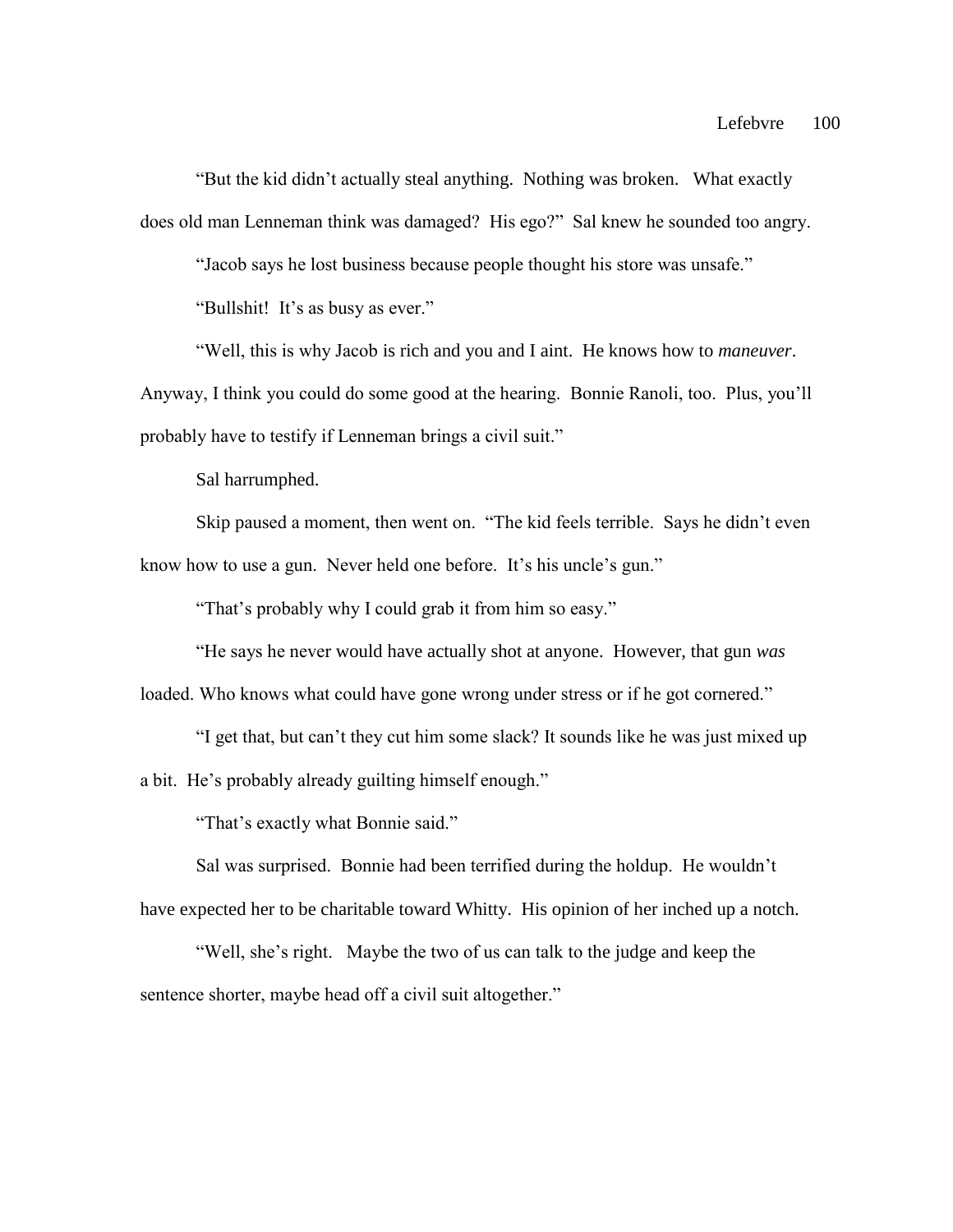"I'll speak up too and suggest some mercy," said Skip. "But at the same time, we can't let people think it's all right to lose their marbles and hold up a convenience store. He'll have to do some time."

"Then he'll *never* get another job."

"And Sal…" Skip hesitated.

"What?"

"This…Whitty…he's talking about you."

"Me? Why?" It couldn't be good.

"He's calling you his hero. He says that your grabbing the gun may have been what saved him from shooting himself. He says that his real plan was to knock off a couple of stores, get a money order, put it in the mail to his wife, and then shoot himself in the woods somewhere. Since you took the gun…"

Sal felt sweat beads forming at his hairline. "Well, I had no idea he wanted to do himself in. He can't pin the hero thing on me."

"It's more than that."

"Jesus!"

"Actually, you got that right."

"What do you mean?"

"Jesus. He gives thanks to Jesus for you. He says you're a regular angel that Jesus sent to save him. He's all religious now and wants to study the Bible and maybe have his family become missionaries in Africa. You know, the whole sinner to saint thing. He seems sincere."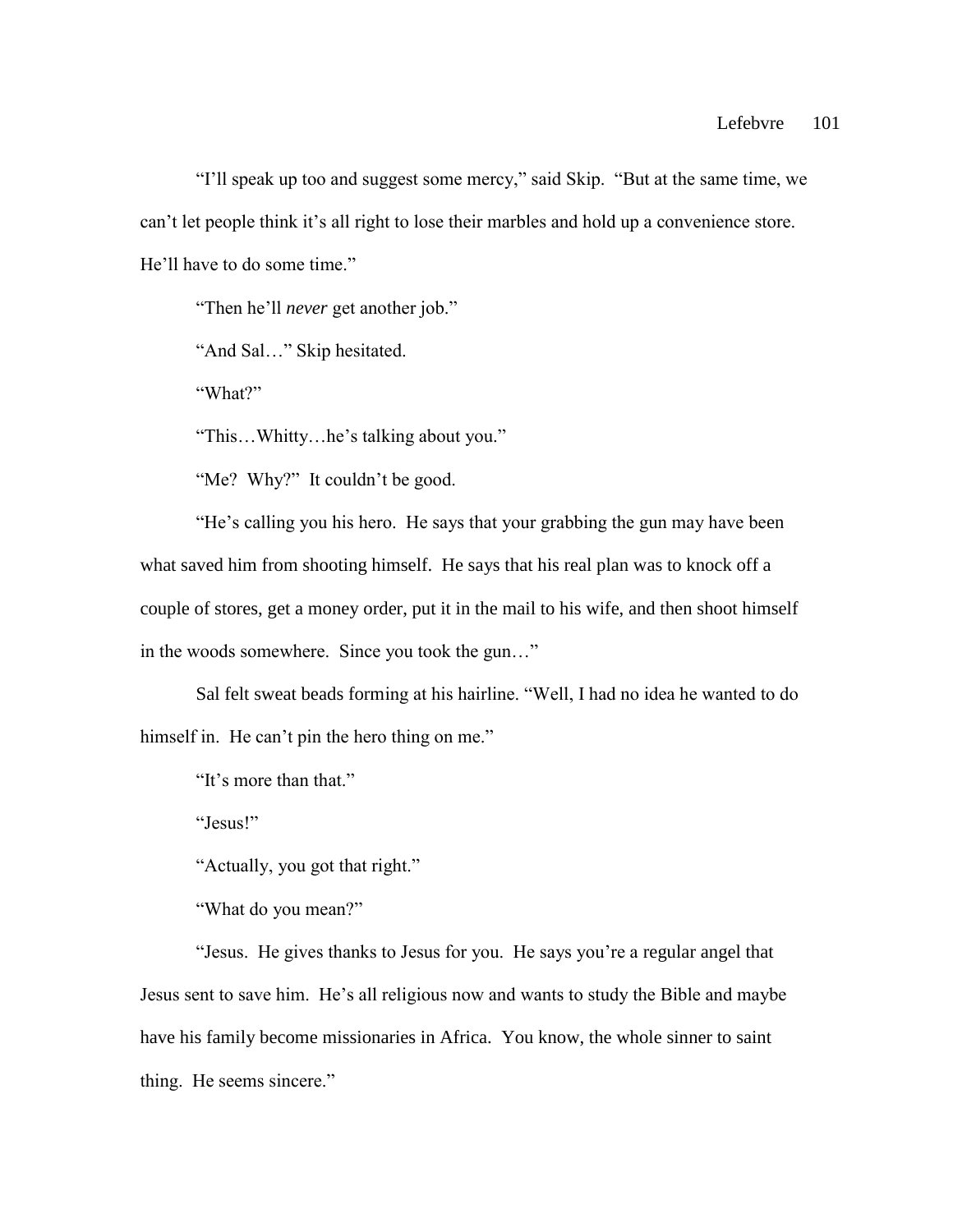"Well, that's not so bad. Is it?"

"Except…" Skip hesitated again.

"Just tell me."

"He's blabbing his tale of salvation to the media. He was on the phone with *The Times* when we picked him up. I'm thinking you're about to get some reporters up your ass again."

#

He was right. That night on WCCO, the story was the first local news story, right after an update on Watergate. However, the station must have just found out about the arrest because the coverage was a short blurb with the anchor saying, "We'll have a follow up tomorrow." Sal knew that meant the telephone ringing and reporters on his doorstep at dawn. He had already made up an excuse to a *St. Cloud Times* reporter who had called right after Skip had. He brought Art and Stubby to Ig's house as a precaution. He felt it best to stay home himself. Wouldn't they track him to Ig's if he were hold up there? Ig rolled his eyes at the whole thing. "I would just give the interviews and get it over with." However, the thought made Sal's stomach roil.

It was six-thirty the next morning when the phone started ringing. Minutes later, Sal heard knocking at the front door. He took the phone off the hook and stayed away from the windows. He had to crawl on his hands and knees under the front bay window in the living room to get to their only bathroom unseen. He needed to pee and could wait no longer. After that, he got himself a bowl of corn flakes, turned on the television with the volume down low, sat in the chair away from the window, and waited them out. As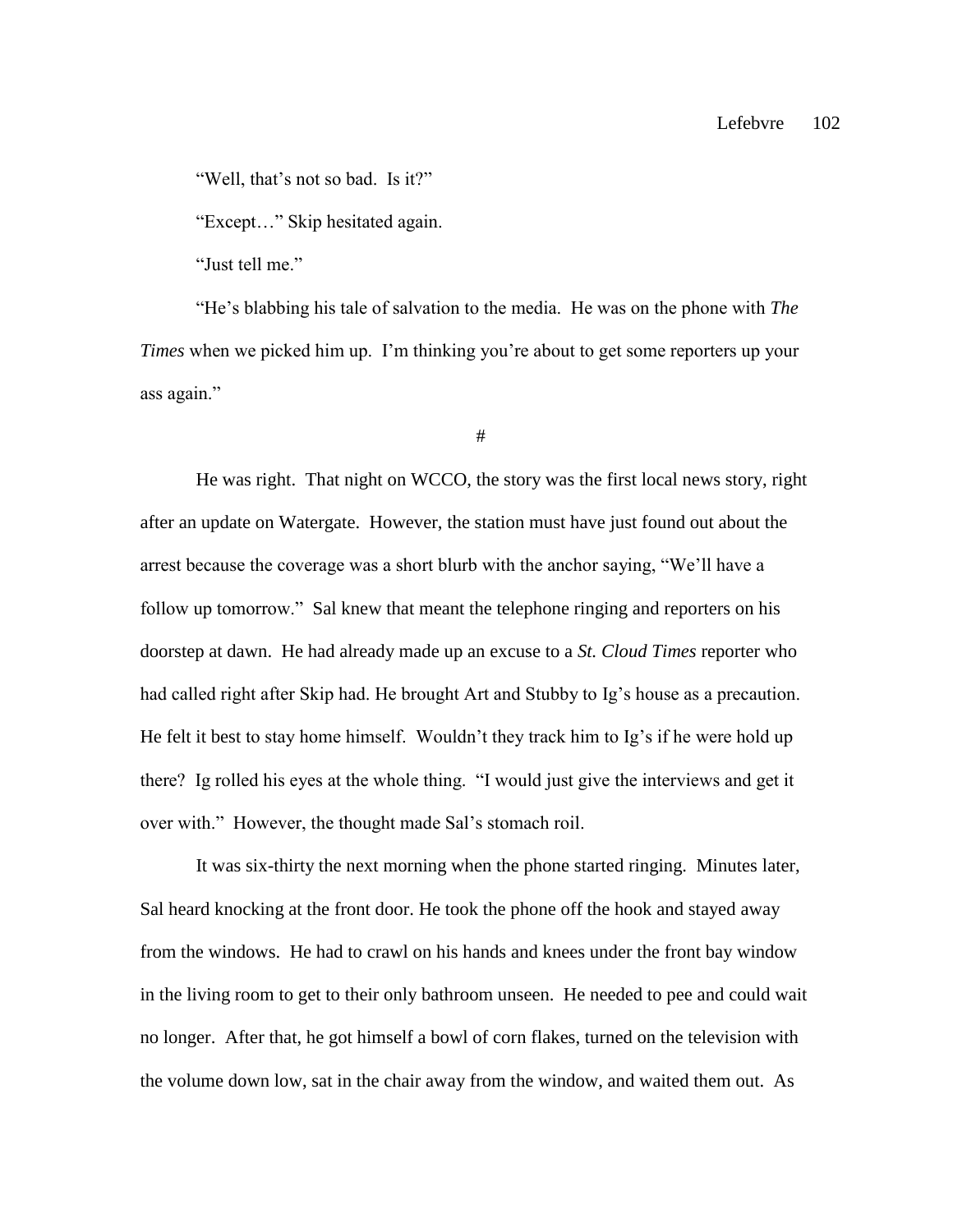eleven o'clock drew near, he stole a peek and saw only two vehicles still there. Sal was restless and needed to escape. He began to devise a way to slip out.

He opened the side door of the house, just enough to squeeze through. If he stayed flat against the siding and moved slowly, he didn't think the reporters would notice him. His plan was to get to the back alley, cut through lawns of neighbors, head east toward the hospital, and take a long walk. Sal sidled inch by inch until he got to the edge of the house and then he whipped around the corner to stand in the grape vines that ran parallel to the house in the backyard. Holding his breath, he waited a moment, listening to see if anyone had seen him. He didn't hear talking or footsteps, only the chirping of birds and the laughter of kids playing a few yards away. He slowly worked his way along the back of the house, darting when shrubs were not available, until he made it to the line of lilac bushes and fencing that separated his family's lot from the lot next door. Now he had to squeeze tight, but he could just fit between the bushes and the fence to sneak to the old outhouse, now used as Art's garden shed. Once behind the outhouse, he'd be home free. He would cut across the Hinnenkamps' yard at an angle that kept him hidden by the outhouse.

However, the branches of the lilacs were not cooperating. As he tried to push them out of the way as he crept, they kept swinging back, scratching his face and tangling his wavy hair into a blinding mop across his eyes. Sal was sorry just then that he preferred his hair a bit long. It was the style anyway, no longer considered sloppy or disrespectful. Even Dick Cavett's hair touched his collar. Sal thought it looked fine, but Ig thought the style impractical and said, "I always mow it down at a number one setting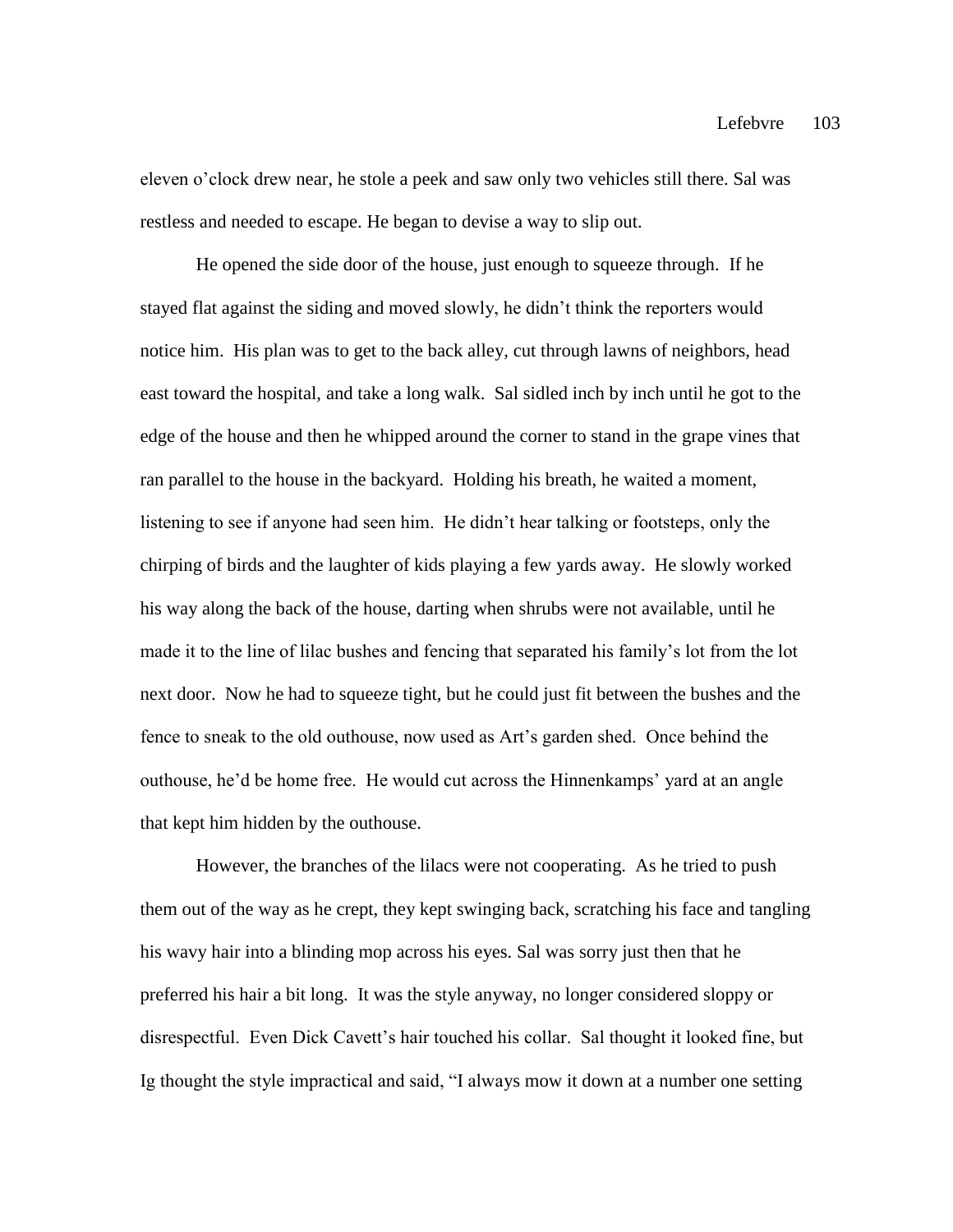on the electric razor. I do Art's at number one, too. That way we don't even have to comb it. When it needs combing, it's time to mow again."

The truth was that Ig's baldness was spreading so fast that soon he wouldn't need to mow at all. Only his dark bushy eyebrows seemed determined to grow as if fertilized. His nose hairs were hardy as well.

"My hair is short compared to almost everyone else," said Sal.

"Yah, but it's always hanging in your eyes. Use some Brylcreem for Christ's sake. Even Tommy said you needed a haircut last time he was home."

"Great…and that's coming from a boy with a ponytail." That shut Ig right up. Ig's son, Tommy, was getting a little too *hippy* at St. Cloud State, and Ig was embarrassed. He was a Navy man through and through. The teenage look of 1974 screamed *undisciplined* to him.

Sal knew his hair was always in his eyes, swept loosely to the side like a curtain. It had become a means of security. When he looked down and the hair swept forward, he found it easier to pretend he didn't see certain acquaintances in the grocery store or at the gas station when he felt disinclined to participate in the expected repartee. He hid behind his hair, and he was not willing to give it up.

Now, groping his way along the fence, he was regretting his choice. By the time he pushed through to the back of the outhouse, he was a sweaty mess with hair sticking to the sides of his face.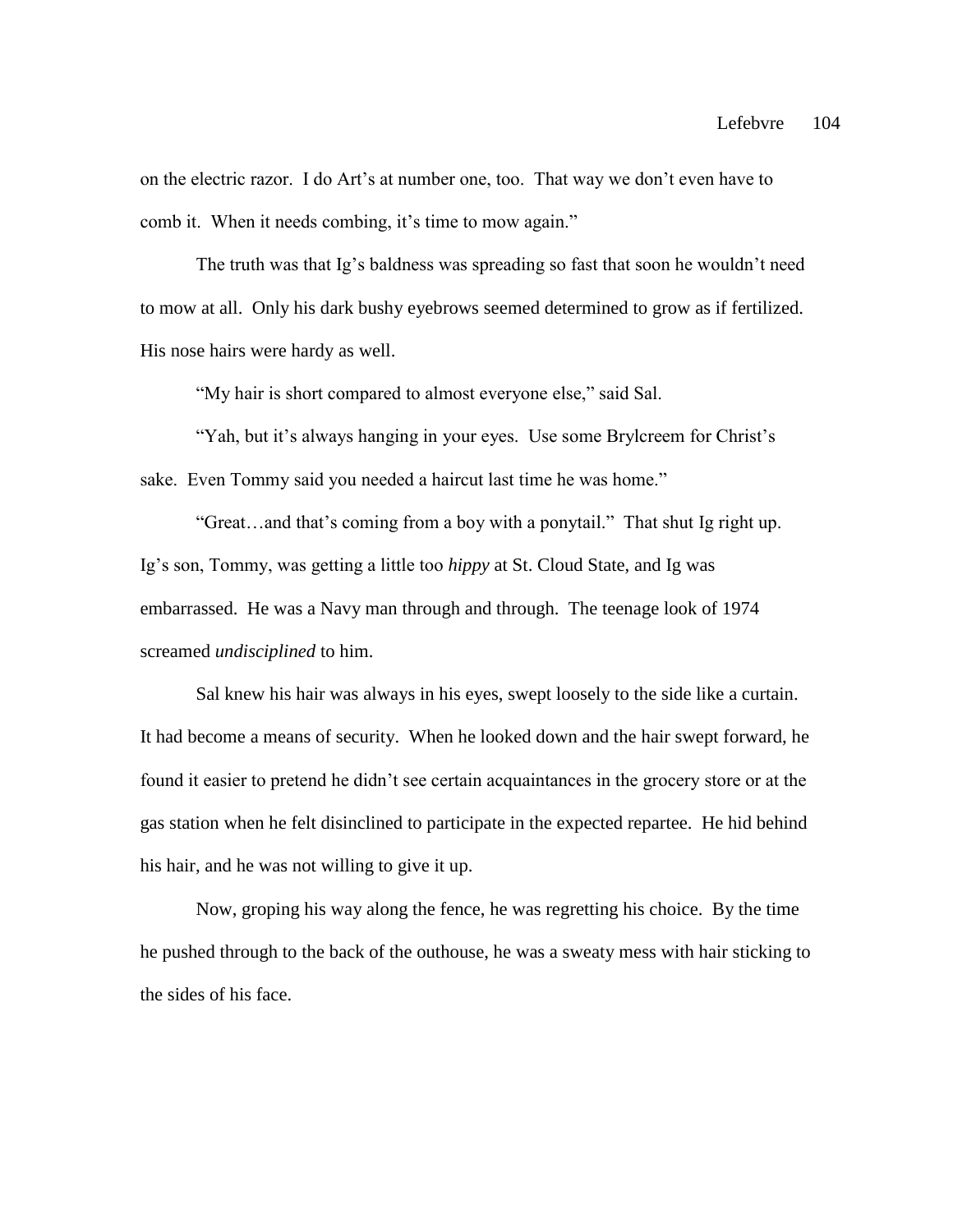Then he saw Rose. She stood in her garden, waist-high in sweet corn, wearing her usual straw hat with the yellow ribbon and leaning on her hoe handle. Her amused expression told him she had observed his escape effort.

She put a finger to her lips as if to say "shhh" and then used the same finger to motion that he should follow her.

Not knowing what else to do, Sal did as she bid him. Rose led him to her back steps and right into her house.

Inside, she let loose giggles, spilling like musical notes, as she removed her hat with one gloved hand and smoothed her hair with the other. Sal had to smile. She was still so beautiful. Wrinkled around her eyes and a touch saggy by her jawline, but beautiful.

"We made it!" she said with a satisfied grin, her eyes squinting wickedly. He liked that she said *we*.

"We did," said Sal, smiling back. "Thanks for the help."

"Those reporters have been harassing you again? Is Art okay?"

"He's with Ig, until things cool down."

"Art's such a sweet man. It's a shame he's forced out of his cocoon."

Sal raised his eyebrows in surprise. She had summed up Art pretty well. "You know him a bit from gardening talks across the alley, I think. He's mentioned your tip for getting rid of potato bugs."

"Yep, I swear by Hamm's Beer. They climb right into the bowl to drown, happily. They probably get a tipsy little kick before they die." She giggled again. Sal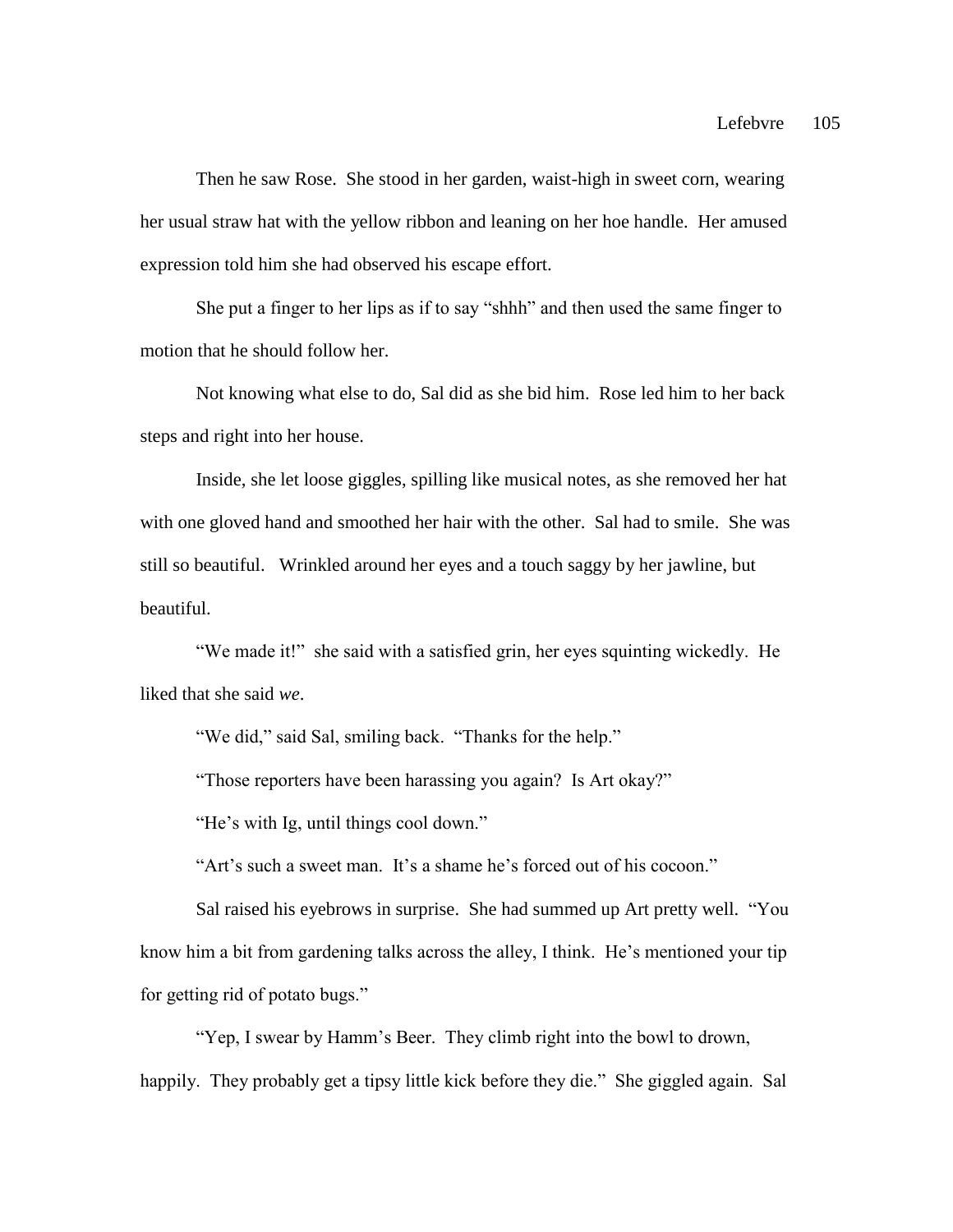smiled. A short silence followed and Sal looked at his feet. He was going to thank her again and head out. He would ask to use her front door so that his escape would be assured.

But then she said, "Since you're trapped, I hope I can keep you here for lunch. It's just Bill and me, and I made a huge tuna salad with radishes and baby cucumbers. You'd be helping me since I'm about to have cucumbers coming out of my ears. I need you to eat some."

"Sal hoped his face didn't look as astonished as he felt. He stood there stupidly, wondering whether or not she was just being hospitable but really hoping he'd say no. However, her demeanor seemed innocent and open. Plus, Sal wasn't able to come up with a plausible excuse. After a moment he nodded yes.

"You sit and look at the paper while I clean up and get Bill. I bet you didn't step outside for your *Times* today, so you haven't seen that they caught that robber of yours. Oh, wait. That's why the sharks are circling your house again, of course."

Sal nodded and then did as he was told. The story was on the front page.

"You know," said Rose, "that was brave what you did…and maybe a little stupid."

Sal's glance flew up to Rose. She was smiling. She had meant to give a teasing compliment. Sal watched her turn and go down a hallway. She was still tiny, no more than 5' 2", a little heavier now at age 46, but trim.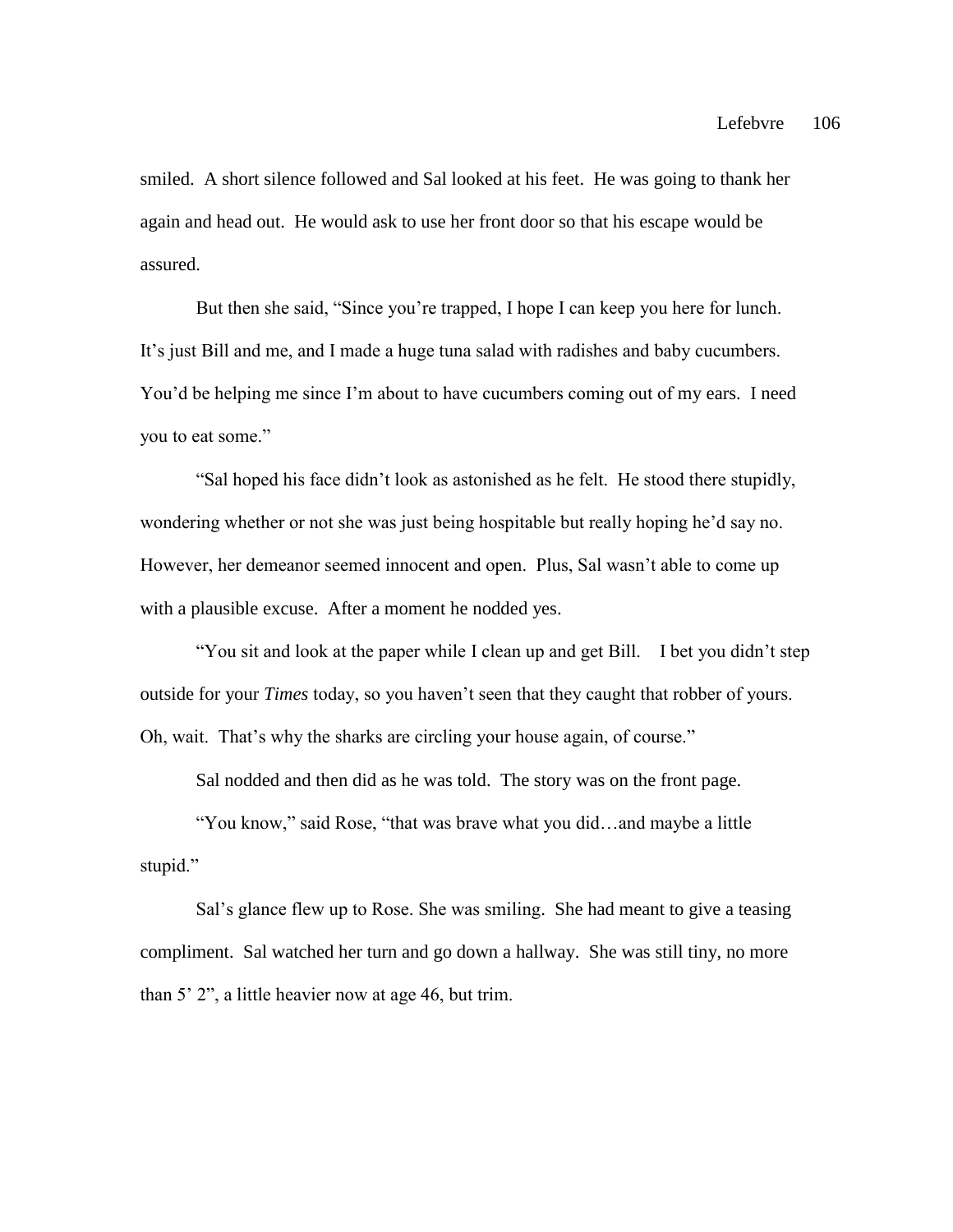The newspaper article had a picture by it of the young man. It was a typical mug shot with an embarrassed, wide-eyed expression. The article said the kid, Walt "Whitty" Whitman, was "reborn with the help of an angel."

"Ya, right," said Sal. He wished Whitty had been reborn without a mouth. He became aware of voices from a nearby room.

"Time to get up now, sleepyhead."

"Is it time, Rosie? Is it time?" The voice, most certainly Bill's, was wobbly and garbled. "Hold me good now."

He had spied on Rose and Bill through the years, peeking out the kitchen window as Rose wheeled Bill to their car that usually was parked under a rickety, freestanding car port at the back alley that Rose had someone haul in. The one-car garage that had been on the property for all of Sal's memory burned to the ground from a mishap with a space heater shortly before Bill's stroke. It had never been rebuilt. Sal sometimes watched as tiny Rose hoisted Bill from wheelchair to car, tucking and belting him into the passenger seat and then folding the wheelchair to fit it into the trunk. Sometimes Sal gloated a little. *Good old playboy Bill. You're not a lady's man anymore.* Ig used to tell Sal about the rumors swirling among the guys at Homer's Bar about Bill's various affairs. Only a complete asshole would cheat on somebody like Rose. He deserved his stroke. *It should have killed him.*

Bill had joined his dad's insurance agency when he and Rose married, and he took full control of the business when his Dad's emphysema became acute. When Bill had his stroke, leaving Rose to care for him, their two girls were only twelve and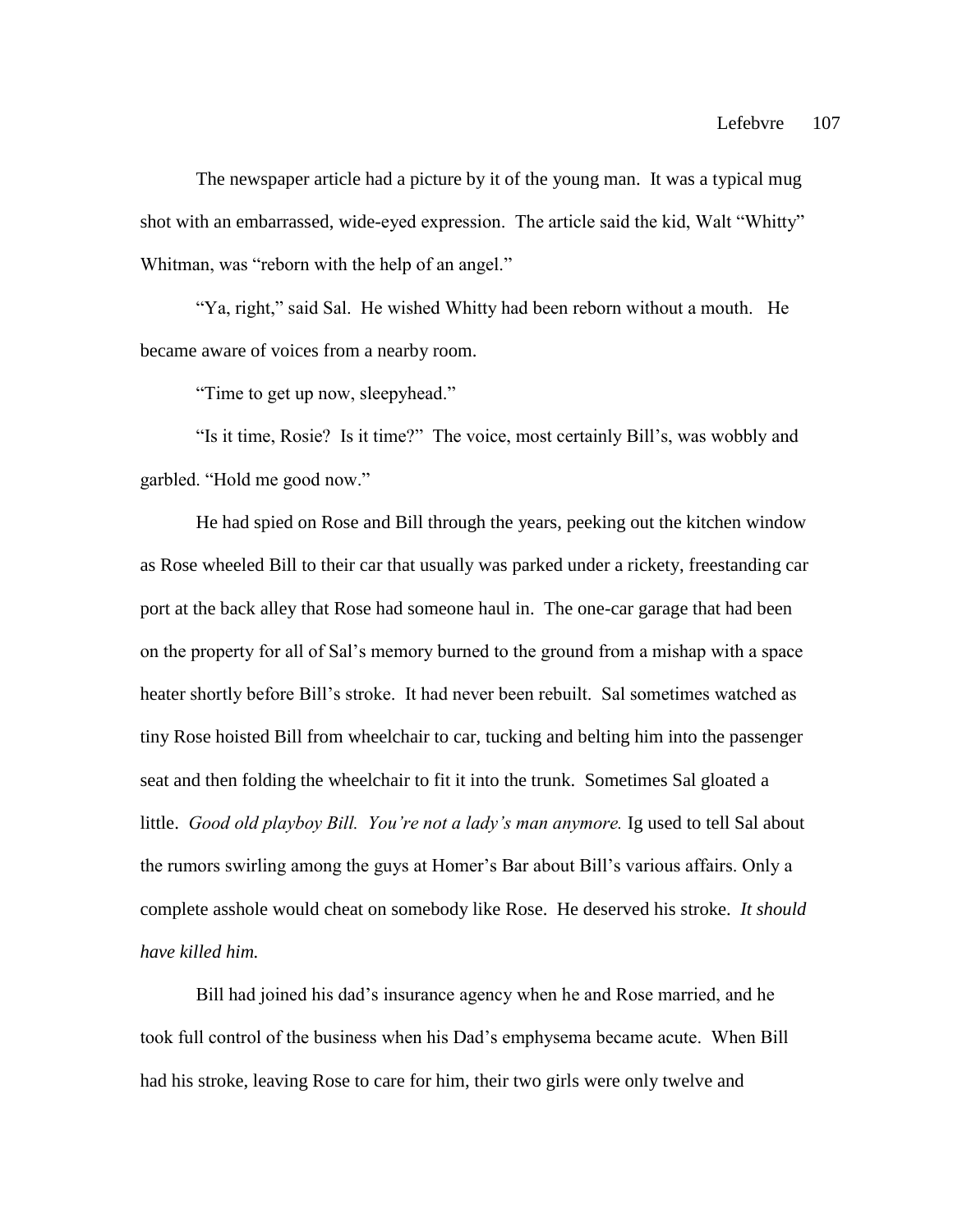fourteen. At the time people whispered about how she should put him in a home and be done with him. But Sal had known that Rose would stick it out.

After Rose moved her family into her childhood home, having bought the house from her parents in what was most likely a compassionate deal, Sal spent guilty moments clandestinely watching them from the same kitchen window that, all his life, had given him a grand view across the alley to Rose's back door. So many times when they were young, Sal had waved at Rose through that window, giving the signal that they should meet at the wooden swing in her backyard. The swing now needed a good whitewash.

Shortly after they moved in, Sal witnessed a scene that only his respect for Rose's dignity kept him from intervening in. A woman, Sal later found out from Ig that she was the wife of the owner of the roller rink in Sauk Centre, showed up drunk at Rose's back doorstep, loudly demanding to see Bill. She was hollering that she didn't believe that Bill had suffered a stroke and that Rose was just trying to keep Bill away from her. Rose had to call the cops and endure neighborhood stares as the officers escorted the woman back to her car. One officer drove her away in it as the other followed in the police car.

Sal snapped out of the memory as he heard Bill and Rose in the hallway. Using his peripheral vision while pretending to read the paper, Sal snuck a look at Bill. The once handsome man sat slumped in his wheelchair. He was long and lean still, but his skinny arms hung loosely from his sleeves like necks of geese. His shoulders stooped and his head seemed to come out of his sternum. Harness straps were the only reason he didn't bend completely over with his face on his knees. Everything about him sagged.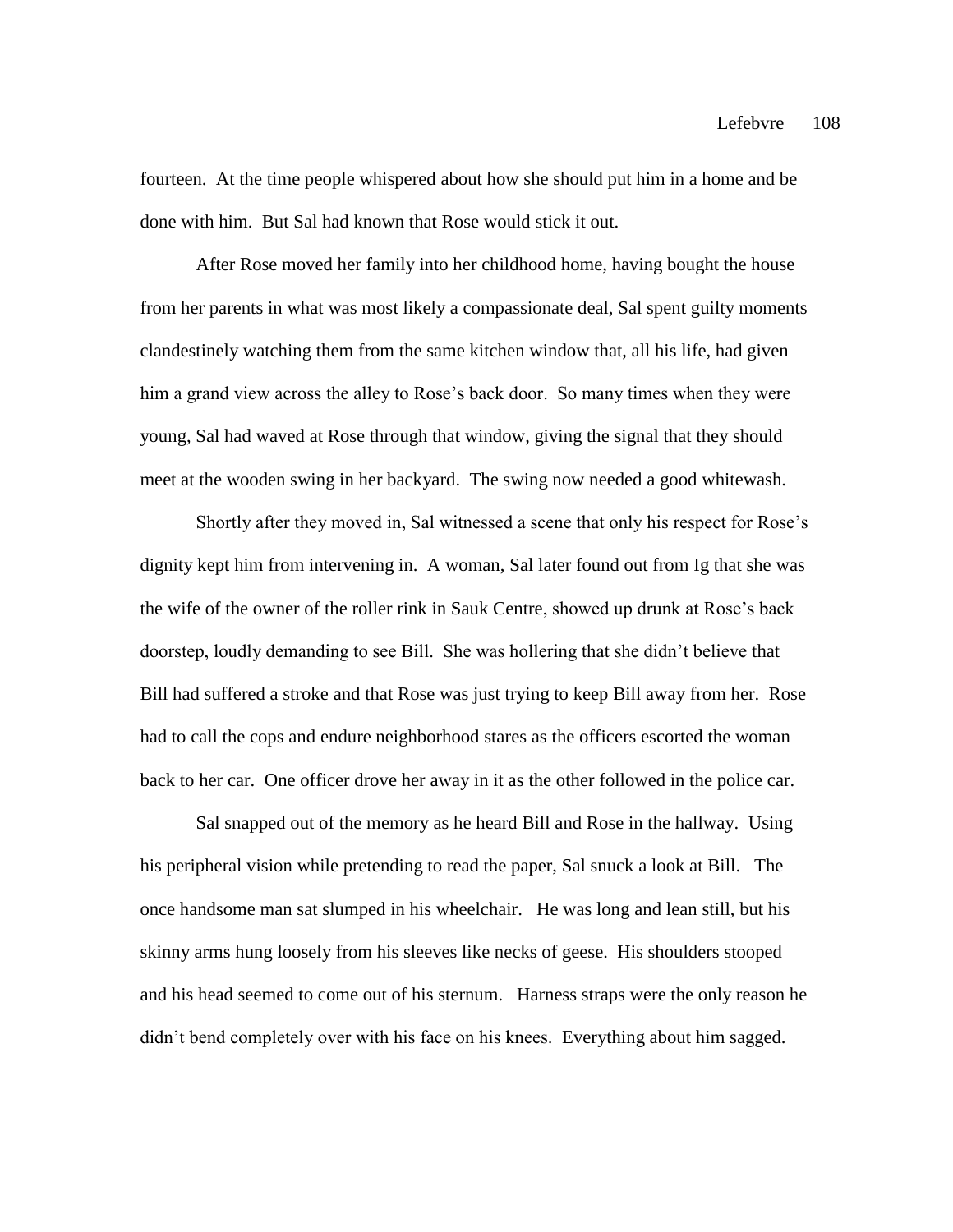Why didn't Rose divorce him all those years ago or at least leave him to someone else's care? No one would have faulted her for tucking him away in a home somewhere to avoid what must be monotonous hard work with all of the physical care that he needed. The town would have sided with her. Sal was sure of it. He wondered if it was worse to have a cheating husband or an invalid. Both meant loneliness. He rarely saw anyone visit the Hinnenkamps. No one feels comfortable hanging around misfortune. Both of Rose's choices, to marry a cheater and then to stay with him, had made her a social leper, and no one deserved it less.

"Here we are," said Rose as they entered the kitchen. "And look, Bill. We have a guest."

Sal could see only the top half of Rose's face as she pushed the big, lounging wheelchair, which barely fit through the doorway, up to the table at a sideways angle. She took a tray that was leaning against the wall and connected it to Bill's wheelchair so that it fit securely over the arm rests, above Bill's legs, which were covered with a lap quilt. Sal noticed that Bill's hair had been combed and that he had been shaved that morning. He smelled faintly of Old Spice.

"Hello! Hello!" said Bill. He had his elbows resting on his tray now with his hands clasped. His head shook as if he had Parkinson's disease. The left side of his face drooped significantly more than the right side, and he leaned to that side a bit. Drool began to pool in the corner of his mouth.

Rose bustled to set the table, refusing Sal's offer to help. "You remember our neighbor, Sal Schmidt," she said. "Don't you, Bill?"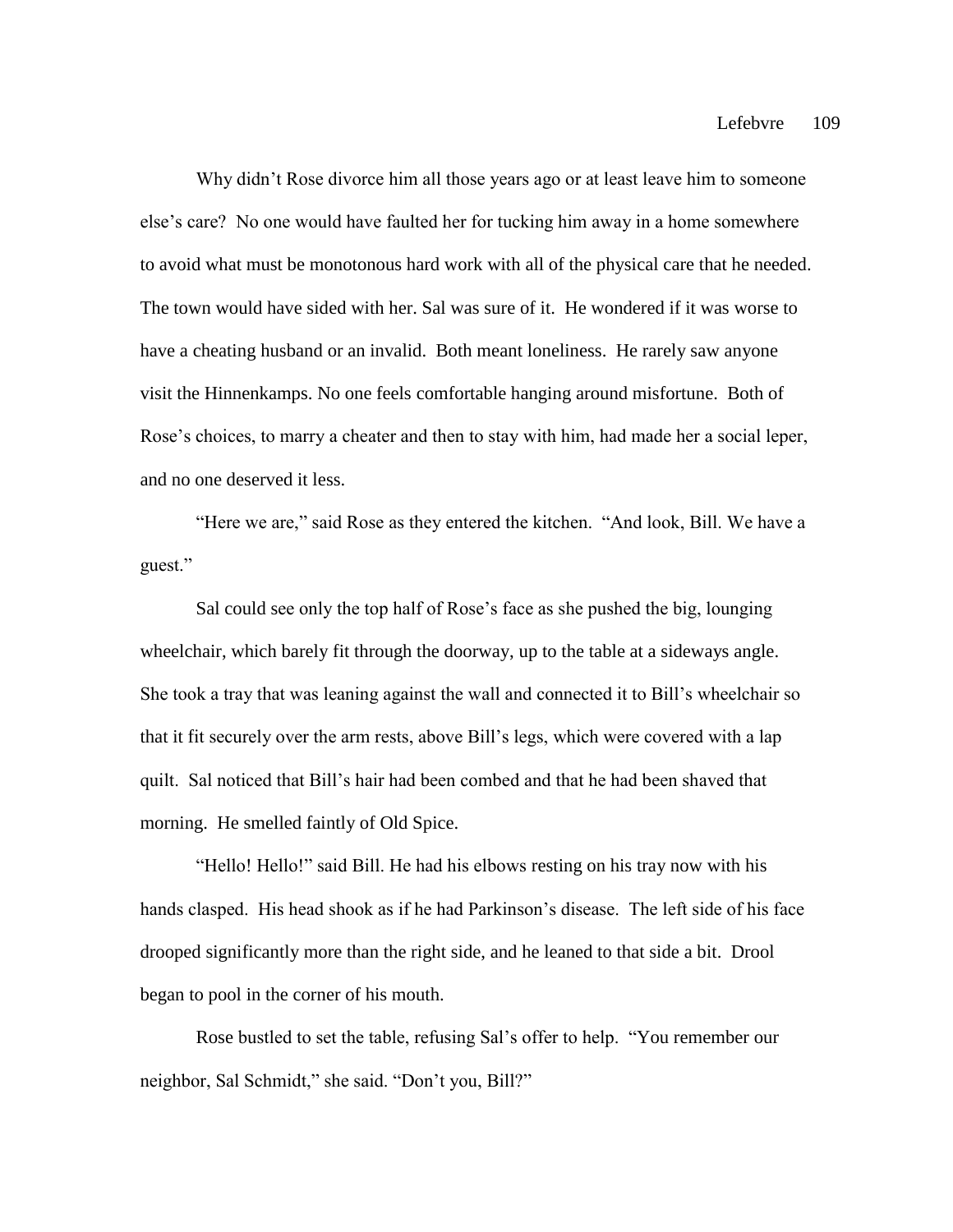Bill's confused eyes revealed that he clearly did not. "Sure, you bet. Sal Shhlick."

"I appreciate your sharing lunch with me, Bill," said Sal, hoping he sounded confident.

"Rosie cooks good, real good," said Bill, his slurred speech creating more drool. He separated his hands, and the left one dropped to the tray. He slipped a bit more to the side.

Without missing a beat, Rose set a salad bowl and a plate of little square sandwiches on the table, then swiftly stepped behind Bill. She managed to slip her arms under his armpits and, in one upward tug, boost him straight again. She took a towel from the counter, rolled it quickly, and used it to prop up Bill's left side. Then she used Bill's bib to dab away his drool. All the while she chatted warmly, telling Sal to scoop himself some salad and asking if he'd like lemonade or ice water. Sal opted for lemonade.

The salad was light and delicious and the sandwiches tasty, but Sal had trouble focusing on his food because he soon became absorbed in Bill's actions. Rose had put a lipped plate, like a toddler would use, onto Bill's tray. She scooped salad onto his plate, making sure to mix extra dressing into it, making it stickier. Then she cut two sandwiches into even smaller, bite-sized pieces for him. She held a deep plastic spoon near his right hand, which he took, and she said to him, "You know I'll help. Just ask if you want me to."

"No, I'm oookay. I've got it, Rosie."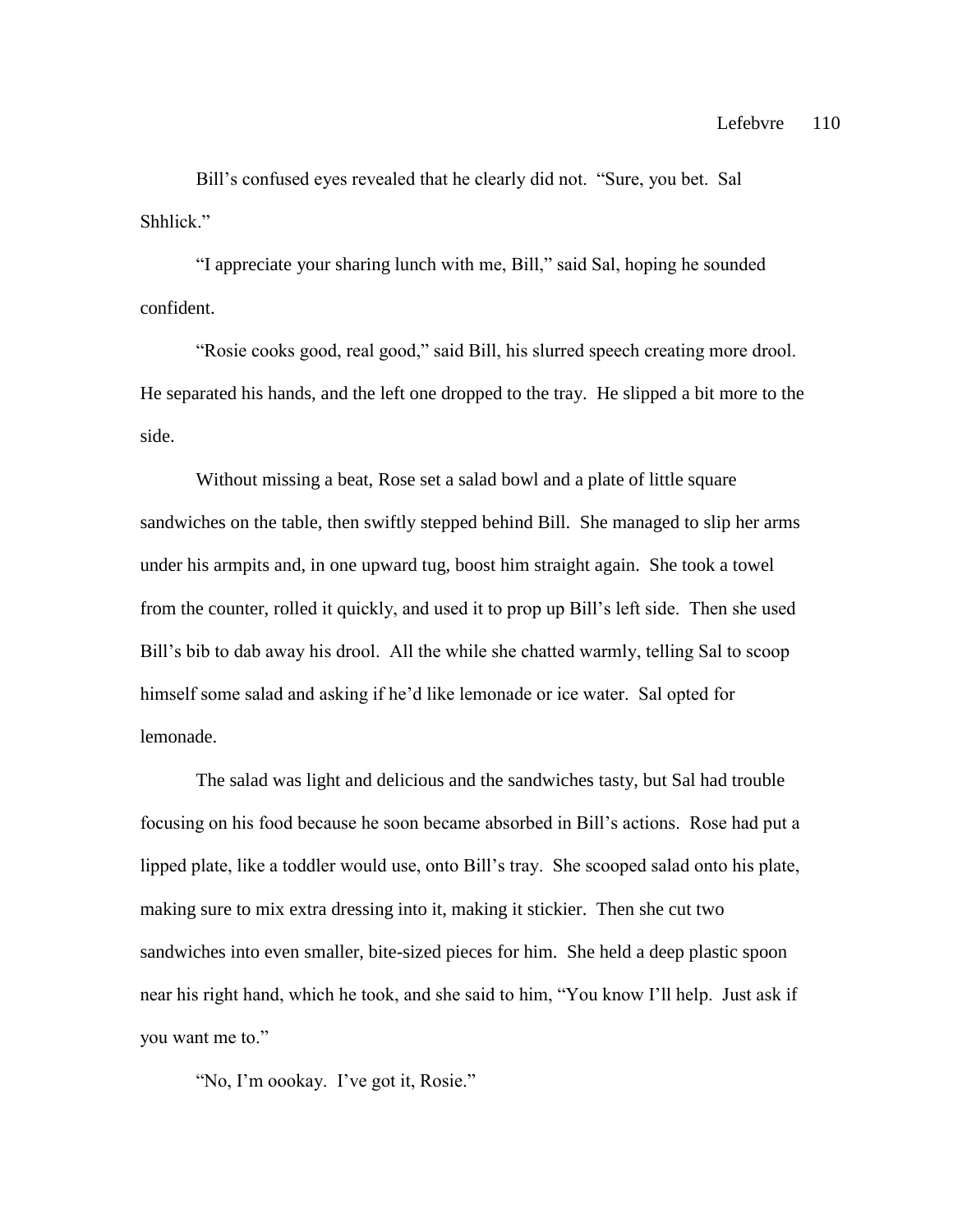He began to scoop. It took a full minute and several attempts for him to maneuver the spoon at the right angle, slide some salad noodles to the lip, and successfully lift the spoon, keeping the food on it. But each time he lifted, he twisted his wrist slightly and the spoon tilted, dropping the salad to his plate. Sal tried not to notice, and Rose kept a sunny conversation going about canning in the old days and how she had become lazy and only froze things now, and she asked about what Art did with his cucumbers and whether or not Sal helped with the produce. Sal kept answering but found himself distracted, especially since every time Bill dropped the salad back to his plate, he said, "Oh dear." But he said it in a long drawn out moan. "Ooooooooh deeeeeeaaaar."

He'd scoop, get a bit on his spoon, begin shaking as he moved it higher toward his mouth, and inevitably drop the food. Some of it missed the plate but hit the tray.

"Oooohhhh deeeearrrr!"

Finally Rose leaned to Sal and whispered, "I hope you don't think I won't help Bill. He just insists on trying awhile first."

Sal nodded. They both looked to Bill, who was just then dropping food again on what must have been a seventh or eighth attempt.

"Ooooohhhhh deeeearrr."

Finally, the next attempt looked hopeful. Bill seemed to have a solid lump safely in the middle of his spoon for a ride to his mouth. Rose and Sal had completely stopped eating, both their faces turned toward Bill in anticipation. His hand trembled mightily, but somehow this particular bit of tuna salad was hanging on. It clung to the spoon all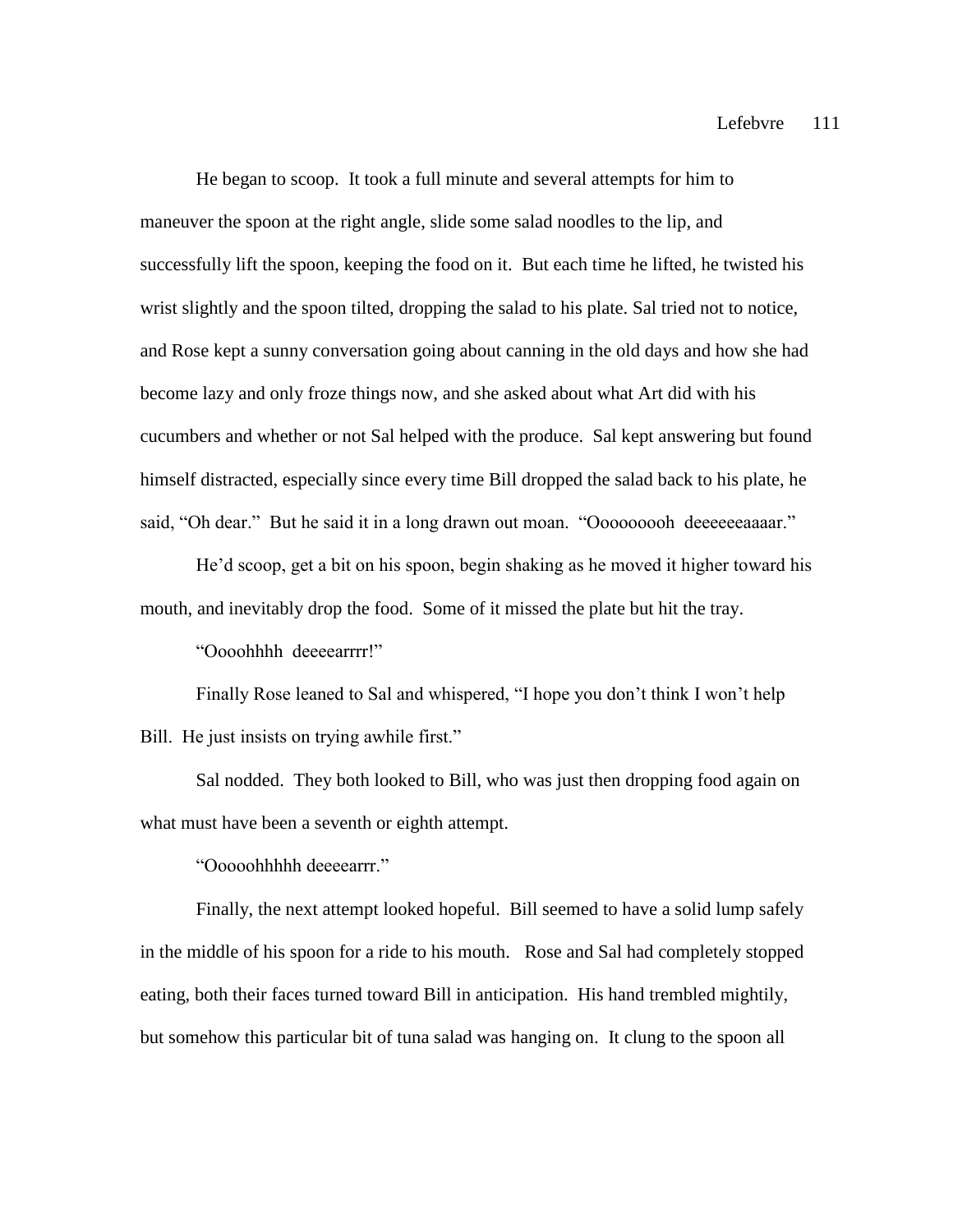the way to Bill's face and was almost home. Bill steadied the spoon for a moment against his chin.

Sal willed the salad to stay put, to get to that mouth. He sensed Rose next to him, leaning toward Bill, hoping against hope for victory. With his hand shaking, Bill slowly and deliberately moved the spoon a little away from his chin and upward, opening his mouth and stretching his lips toward the spoon as it approached.

The tension was a bubble waiting to pop. Bill looked down at the spoon tip, crossing his eyes to focus. It was now at his lower lip. All he had to do was maneuver it over the mound of his lip and flip it into his mouth. Sal and Rose held their breath. Bill rotated the spoon, so close now to gloriously accomplishing his task, but then a sudden tremor in his wrist made him panic. Overcorrecting, he jerked the spoon up and over, causing a catapulting effect and tossing the lump of salad into the air, directly onto Sal's cheek, where it bounced off and landed in the lemonade pitcher.

"Ooooh shit," said Bill.

They looked at each other a moment and then all three burst out laughing. Bill's shoulders shook and he let out a rumbling chuckle. Sal laughed so hard that he had to wipe his eyes with his napkin. It felt good to laugh hard. He hadn't laughed like that in months.

But then he became aware that Bill's laughter had shifted. The sounds had turned to moans and then sobs. Sal stopped short.

Rose jumped to her feet. She leaned down by Bill, her face close. "It's okay, Bill. Salad was a stupid choice, too many chunks. Now let me help for today.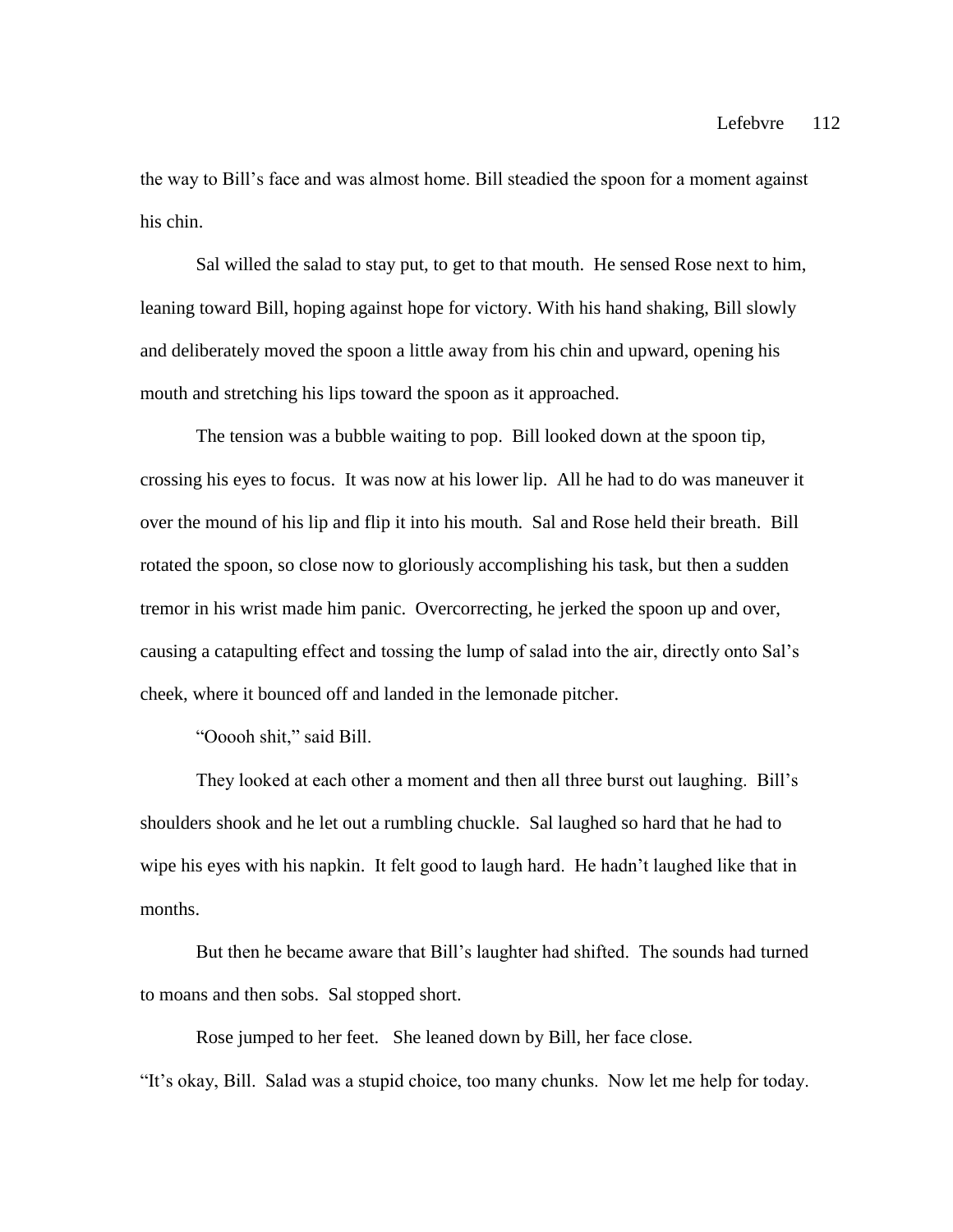Tomorrow it'll work." She used a cloth napkin instead of the bib to wipe his tears and then held it to his nose so that he could blow.

They talked very little and in quiet tones after that until Bill had been fed his lunch. Then Rose washed his face gently with a washcloth and rolled him off to the living room. Sal began clearing the table, listening. It sounded like Rose was lifting Bill into a different chair and then adjusting the television volume. All the while, Bill apologized and Rose comforted him.

"You're toooo good, Rosie, toooo good. I just don't know, Rosie."

"Now Bill. Everything's fine. We're fine. The girls are doing great. You're worrying for nothing."

Sal felt bad for hearing their private words, but he thought it would be rude or even mean if he were gone when Rose returned to the kitchen.

After about five minutes, she came back. Her eyes and nose were slightly red. Sal hated that she looked embarrassed.

"I didn't realize he was having one of his bad days," she said with a sad smile. "He gets emotional. He's okay now, watching *Days of Our Lives*. Can you believe it? It's his favorite show." She noticed the table. "Oh my, you cleaned up. How nice!"

Sal spoke in nearly a whisper. "Bill's right, you know." He couldn't believe he was saying what he was saying, but he couldn't stop himself. "You really are too good, Rose."

"Am I? Her eyes filled with tears. "Maybe I'm just being selfish. He would probably be more at peace if I had just left him like he deserved." She reached for a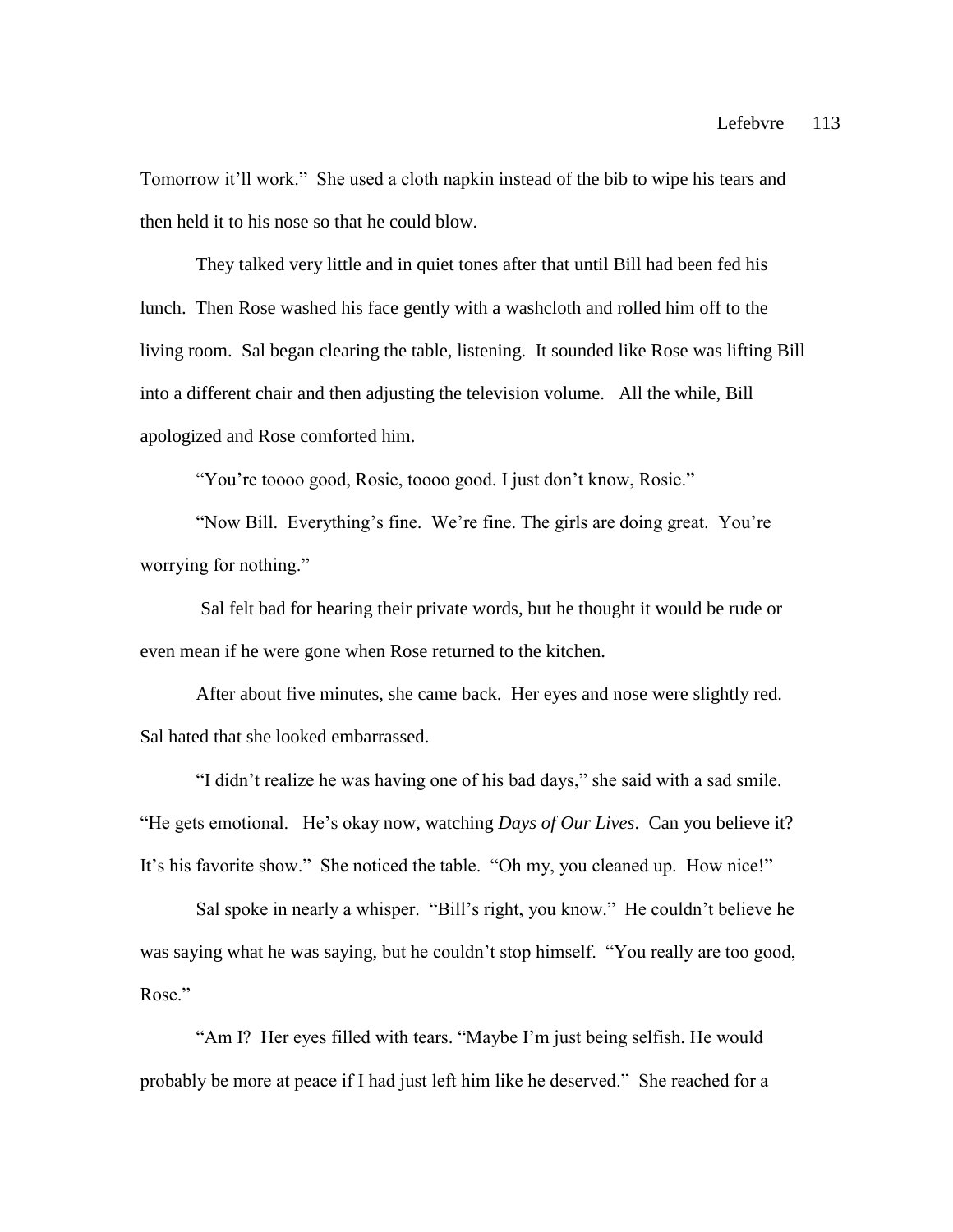napkin and wiped her eyes. "But that's not the Stockton way, is it." She forced a small laugh. "Well, look at that," she suddenly said, pointing to the window in the back door. A white sedan with *The Saint Cloud Times* painted on its side was driving past Rose's house, away from Sal's. "The coast is clear. I don't see a single car besides yours parked by your house unless one is around in front."

Maybe I'm old news already."

"We can only hope." She forced another smile.

It was time to go, but Sal lingered. "I appreciate lunch, Rose, and it was good to have a hideout."

She lowered her eyes and twisted the napkin in her fingers. "The hideout's open anytime you need it." Then she looked directly at him again with her shiny blue eyes and that brave expression he had first fallen in love with in high school. "I hope we don't continue to avoid each other anymore. I think we've become a bit too old for that." She raised her chin a notch.

Sal wanted to stand there, looking at those eyes for an eternity. Eyes that still held pain in them after all this time, maybe some of it because of him.

"Rose?" He needed to tell her. It was right to tell her. "I want you to know something that may or may not be welcomed information. I hope you don't think I'm selfish telling you, but I have to. I want to."

She seemed unsure, her eyes turning a bit anxious now. She tried to use a playful tone. "Will this just be a revisit of the night before my wedding?"

"No, but it might shed some light on how we both acted back then."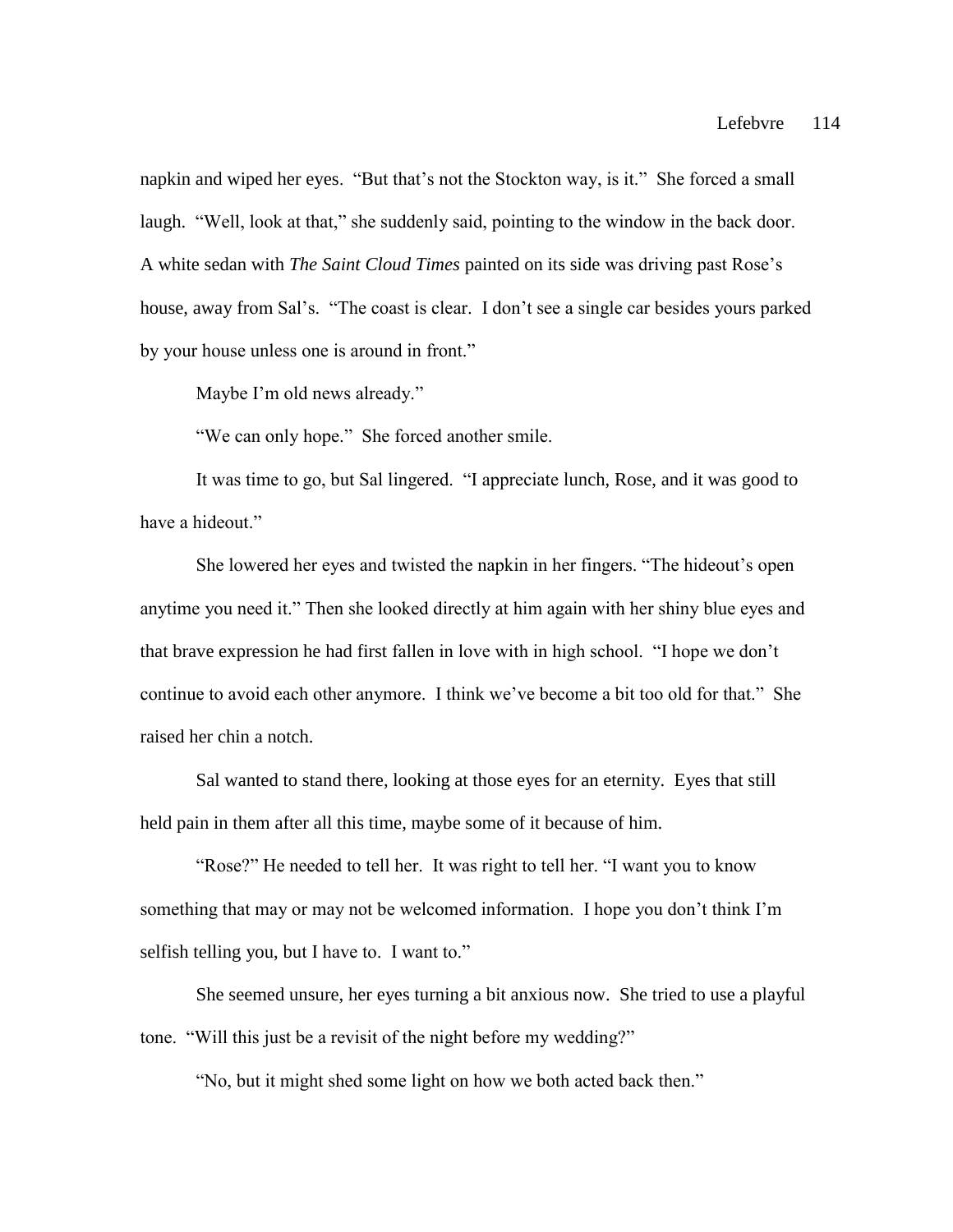Now Rose looked curious. She nodded to encourage him to go on.

Sal took a deep breath and dove in. "A few weeks ago, I found items kept from me amongst Ma's things. Even though they involve you, I didn't think I would actually tell you about them. Plus, it might be presumptuous thinking any of this would still matter to you. But maybe, like you once said, I'm just a weak, weak man and can't stop myself from telling you what I found."

Rose winced at hearing again the words she had hurled at him so long ago. But he smiled to show her he wasn't angry, just making a sad joke at his own expense.

"Go on," she said, listening intently.

There was nothing to do but come out with it.

"Ma kept a letter of yours from me. I found it in her closet. As I read it, I realized it was the most important letter of my life, and my own mother didn't give it to me. After that letter, she also began keeping my letters I wrote to you, at least some of them, instead of giving them to you."

Rose looked confused for a moment, but then, as the truth dawned on her, her eyes grew wide and her mouth opened. Shaky, she reached for a chair and slowly lowered herself into it.

Sal took steps toward her and his words came in a rush. "I can't stand to imagine what you must have thought of me when you received my next letter or two, talking about nothing… the sights I was seeing, the guys in my unit. You probably thought I was avoiding the topic you had bravely put out there. Or maybe Ma didn't even send any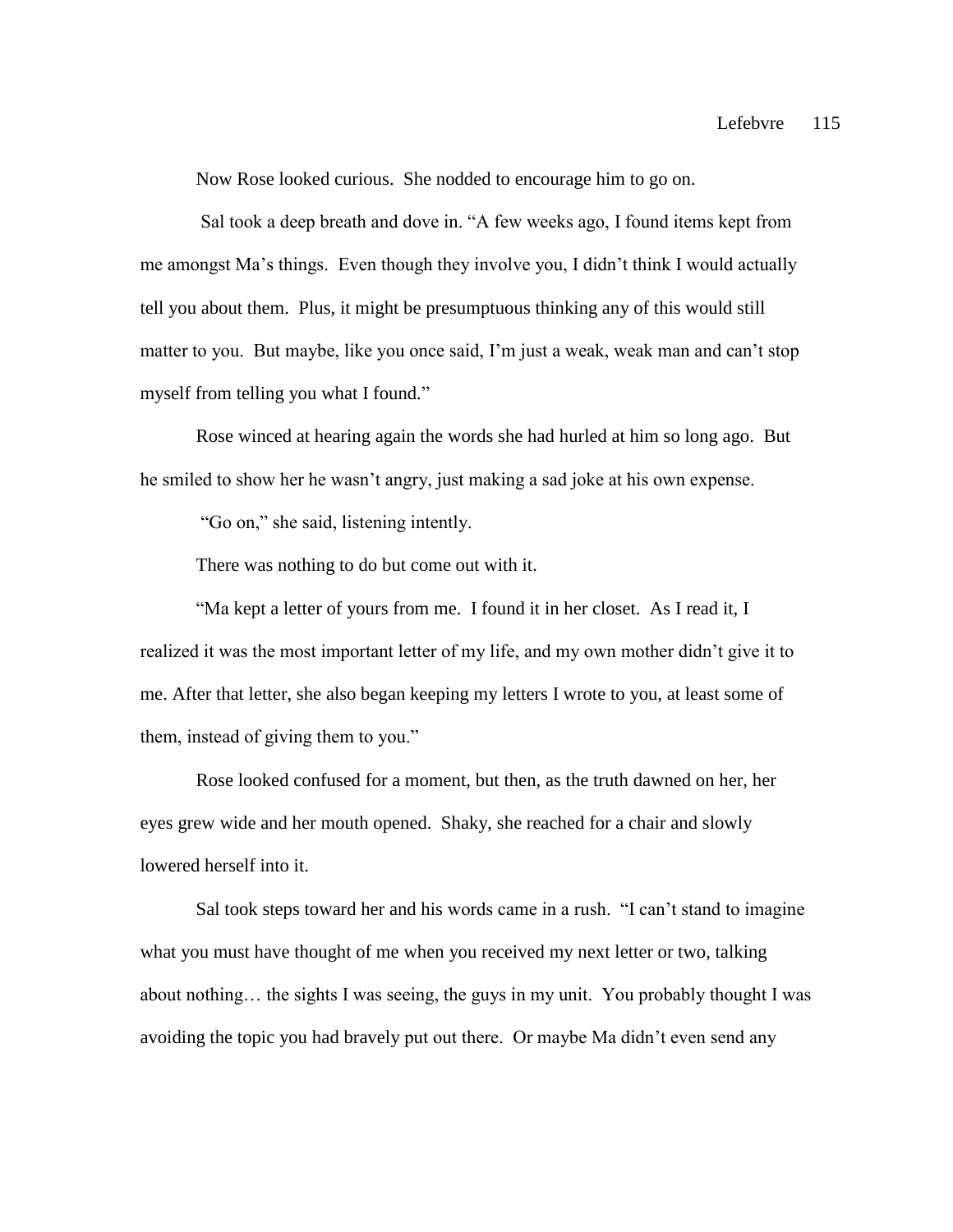letters of mine to you at all after your letter, making you think your letter, and feelings, had been completely rejected by me."

Rose closed her eyes and wrapped her arms around her torso. She said, "I never received another letter from you after I gave that letter to Art for your mom to send to you. I tried to ask Art about it a few times, but he would get really nervous. I don't know how much he knew, but he was aware that I was upset and he wanted to avoid me. Your mom began avoiding me too." She shook her head as if to shut out the memories. Then she opened her eyes again and looked at Sal. "What was I supposed to think?"

"And you gave up on me because you thought I had rejected you but was too chicken to write it. You thought I was just being Sal the coward again, unwilling to face having to turn you down gently. That's what I would have thought if I were you."

Rose was crying now.

Sal went on. "But I wouldn't have turned you down, Rose. I need you to know that. I never thought I was even close to being good enough for you, but I would not have had the power to turn you down. Even in that I would have been too weak to resist you and would have taken what I didn't deserve."

He knelt by Rose, grabbing her hands and looking up into her eyes. "I thought you simply stopped writing me. That you didn't want me. And, of course, I never confronted you." He looked away, ashamed. "Why you ever loved me..."

Rose whispered, "It hurt so much to be rejected. I couldn't just act like your friend when you returned from the Navy. Plus, I'll admit it. I was so angry, so disappointed in you. I felt duped, like I was a big fool."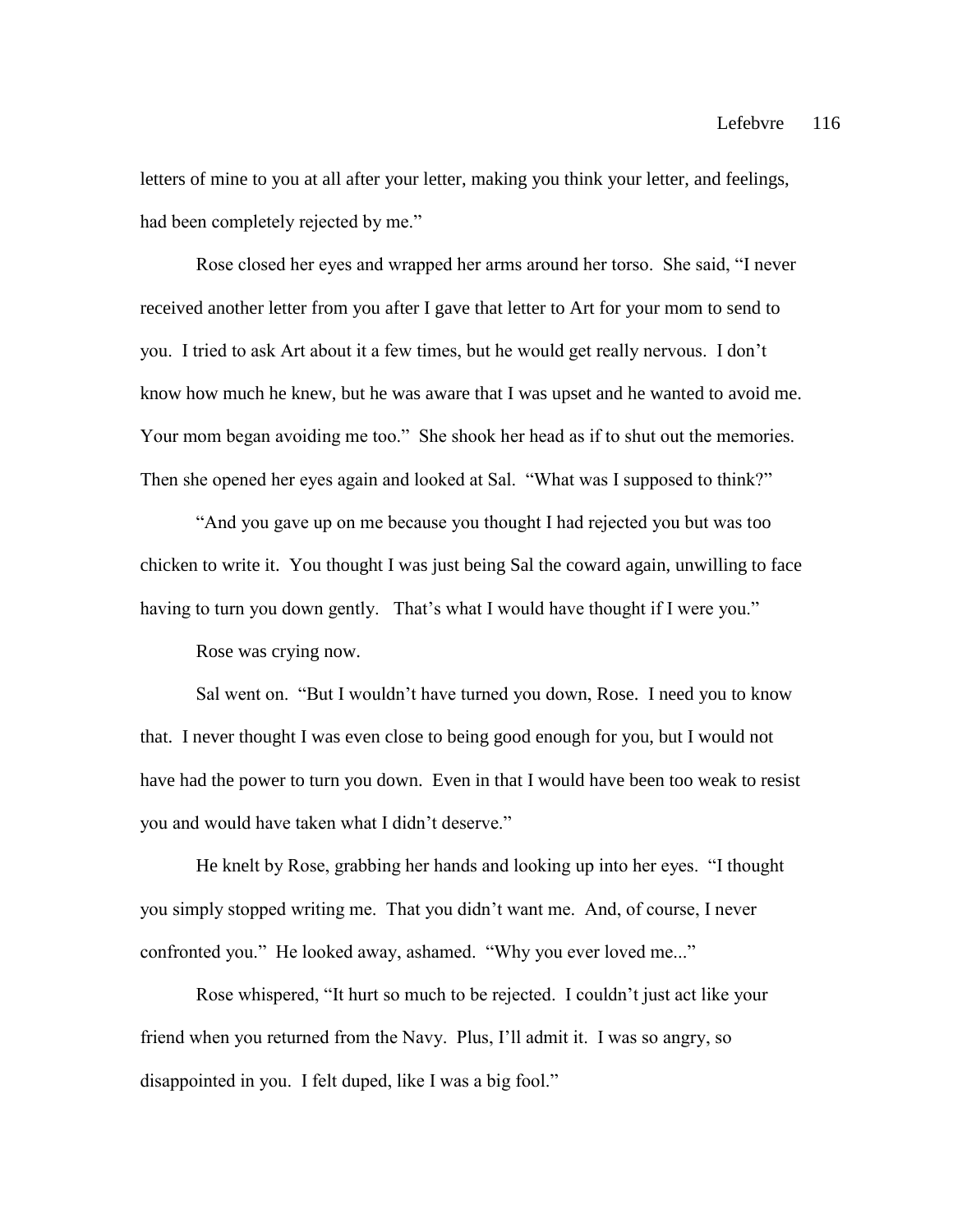"No one should ever make you feel that way. I was always so proud to be seen with you.

Rose reached out a hand and touched Sal's cheek. He put his hand over hers and they looked into each others' sad eyes.

Rose spoke. "Oh Sal, what did I ever do to your mother?"

"Nothing. It had nothing to do with you."

"Then why?"

"It was Art. She needed to keep me with Art after she was gone. She had already planned her grand exit." He heard the bitterness in his voice and stood, turning away from Rose to hide his dark expression. Facing the kitchen counter, he placed both hands on it and lowered his head, trying to gather his composure. He felt like cursing Ma and never stopping.

He hadn't heard Rose stand and walk to him. He started a little as her hand touched his arm. She turned him to her and looked up at him with her tear-stained face. He could see a few gray stands on the top of her head when she leaned forward then and put her cheek on his chest. He wrapped his arms around her.

They stood like that for what seemed a long time…not speaking, just feeling the loss together. Bill's voice brought them to reality.

"Rosie?" his voice was loud and happy as it came from the living room. With effort, Rose pulled her head from Sal's chest and looked up at him. She didn't take her eyes off of Sal's but said, "Yes, Bill?"

"I could use more lemonade."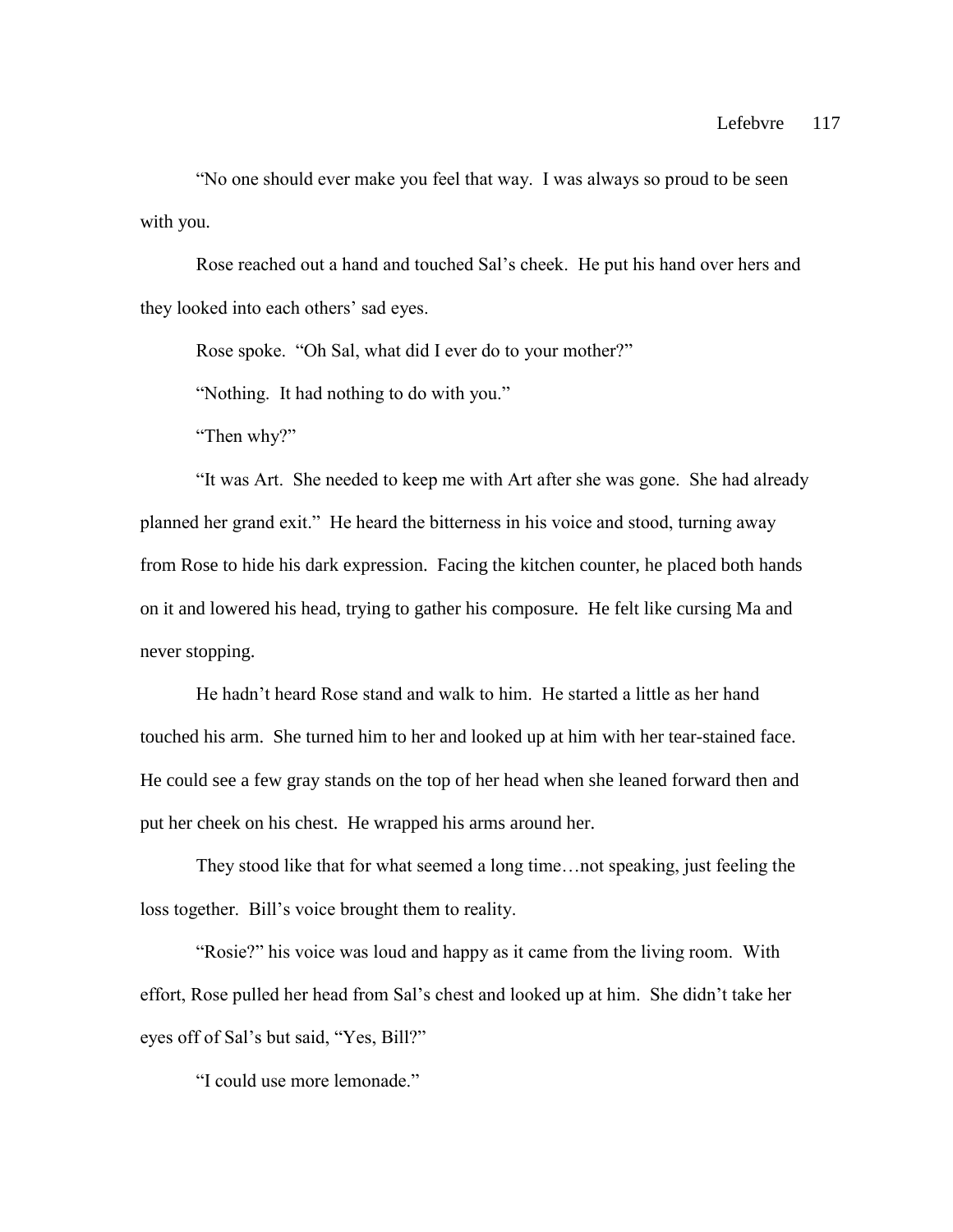"Okay, Bill. I'll get you some."

Sal whispered, "I'll leave."

She nodded and gave him a smile. He knew he was crossing boundaries, but Sal bent down and lightly kissed her forehead. Rose let him. Then they untangled, and Sal, after looking back once more, quietly slipped out the door and headed across Rose's yard towards home.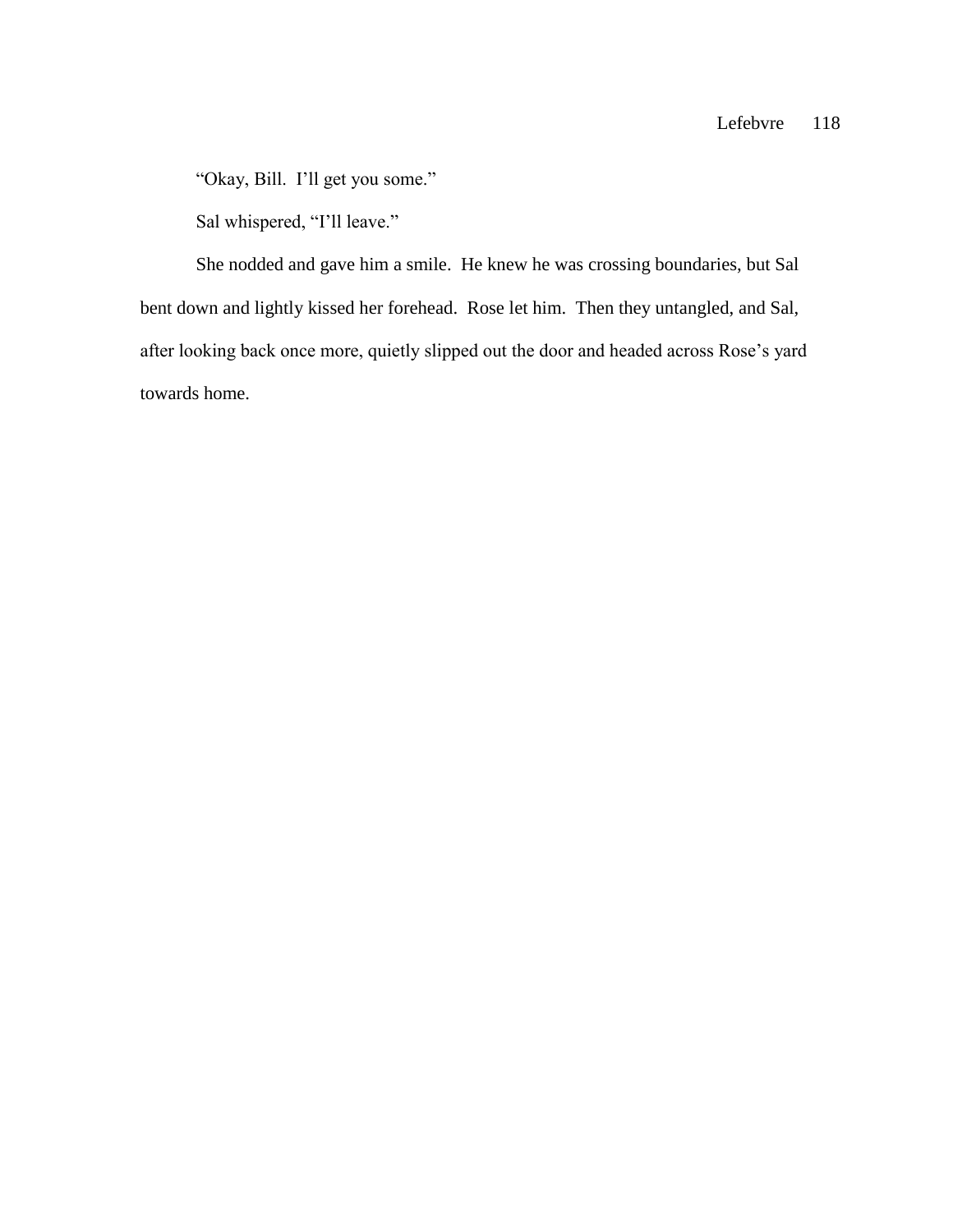## **Chapter 10: 1974**

Sal thought he would be up all night, replaying the scene at Rose's house, but he found that bearing one's soul was exhausting, and he slept like dead wood for more than ten hours. He woke stiff but rested on Sunday to the sound of knocking. When he looked out his open bedroom window, he recognized the car of Don Wenker who usually delivered communion to Art on Sundays. Sal forgot to call him and tell him to go to Ig's instead. He saw Don heading back to his car, so he called to him from the open window.

"Hey, Don. Sorry. Art's at Ig's house."

It took Don a minute to locate the origin of the hollering. "Oh, hi there, Sal. I thought you were the voice of God for a second!"

"Oh no. Give God more credit than that."

"Ha! No problem about Art. I need to see Ig anyway. He owes me five bucks from cards last week." Don set the golden bowl of hosts on the roof of his car, took a hanky from his pocket, and wiped his brow before retrieving the bowl again and climbing into his vehicle. That was what made Sal aware that he, too, was sweating. The humidity of the day was thick.

Sal realized that he had forgotten to check for reporters before yelling, but there didn't seem to be any today. Better news must have happened elsewhere. Feeling suddenly free, even giddy, he shut the window and pulled the curtains to keep out the damp and the sunlight. He would get dressed and pick up some rolls from the Red Owl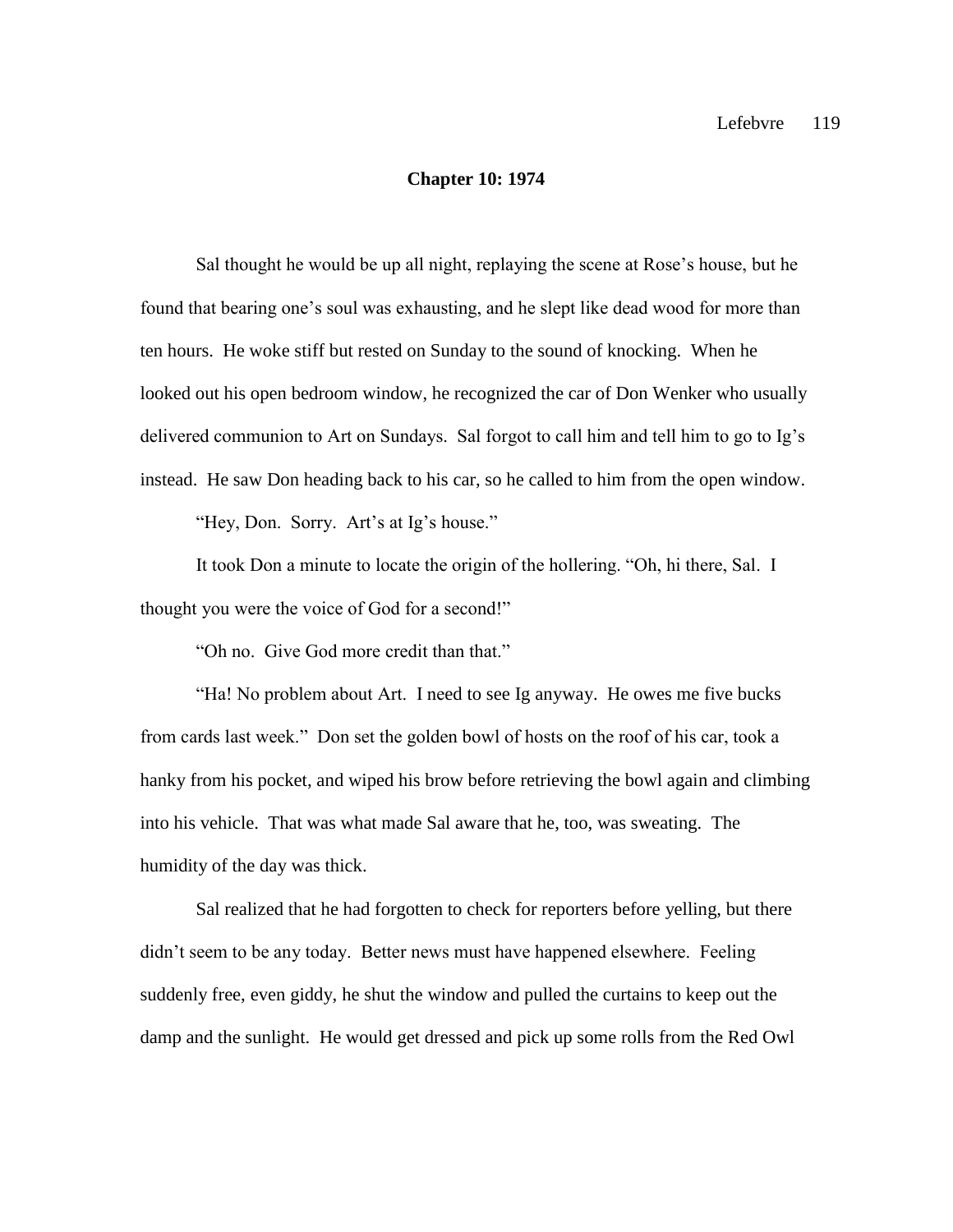to share with Ig, Bernice, and Art. The Stockton Bakery wasn't open on Sundays, but Red Owl was until noon. The store sold day olds from the bakery for half price.

Red Owl was especially busy that morning. People were buying snacks and ice for a day at one of the several lakes north of town. All of the rolls were gone. *Great. The one day I sleep in, I am punished for it*, thought Sal. He reached for a box of Hostess powdered doughnuts instead. He also grabbed a jug of orange juice because powdered doughnuts didn't taste right without it. As he approached the checkout, he saw Bonnie and Jaspar. He quickly got in line in the other row and busied himself with looking at a battery display so he could turn his back on them. He made himself small and avoided movement. Soon he became aware that Bonnie was having some kind of problem with her payment, and he cautiously turned his head around to see.

"What would you like to do then?" the clerk, a teenage girl with a bored look, was asking.

"Mom, I'll put back the crackers and chocolate," said Jaspar. "Then you'll have enough to cover the rest." His cheeks were red and he was trying to speak in a tone he thought only his mother could hear. He glanced at the clerk, uncomfortable.

"But I said I'd bring stuff for s'mores. I can't just bring marshmallows."

"God, Mom, who cares?"

Bonnie opened her billfold and pulled out some pieces of paper. They were food stamps. Jaspar was nearly purple now. He stuffed the chocolate bars and crackers into the grocery bag filled with other items, not waiting for the bag boy to do it. Then he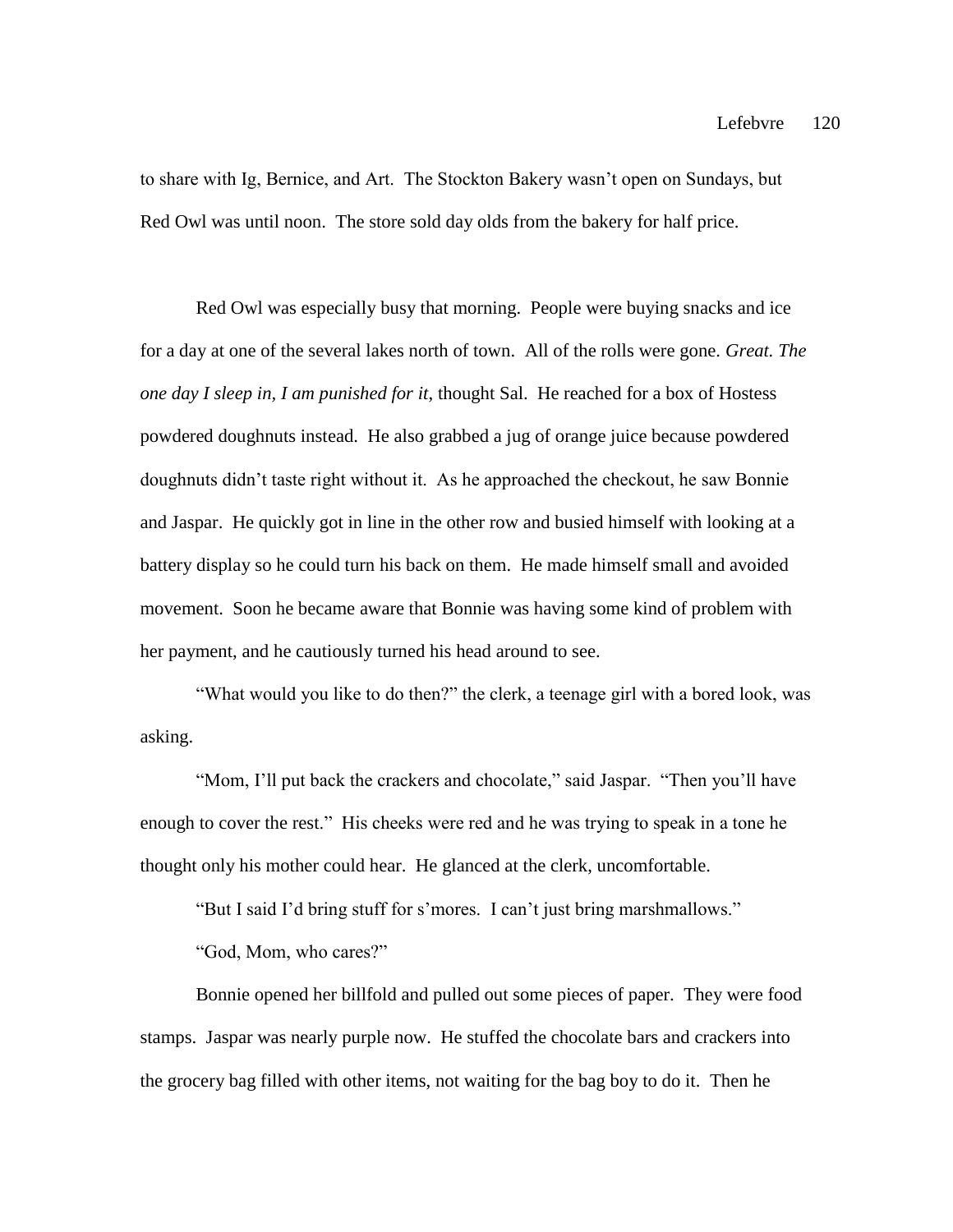grabbed the bag and a sixpack of soda bottles they were also purchasing, and bee-lined it for the door.

"That should do it," said Bonnie, handing two stamps to the clerk. Sal could hear tightness in her voice.

As Sal stepped up to the counter in his row, he watched Bonnie grab a bag of ice from the cooler and head for the door. He heard the customer that had been behind her say loudly to the clerk, "I'm glad you and I could buy her some candy bars with our tax money. After all, that's why I'm busting my ass every day."

The comment was lost on the clerk, whose expression didn't change one iota. However, Bonnie looked back before exiting, her face pained. Sal wanted to punch the man. He wished he could say something, but he didn't know what. He paid for his items and left the store.

In the parking lot, he saw Bonnie standing by the back of her car. Jaspar was sitting on the cement parking stop, smoking a cigarette. Bonnie was trying to reason with him as she loaded the ice, soda, and chocolate bars into a cooler in the trunk.

"I didn't know I wouldn't have enough."

"Can't you do simple addition? You *promised*." With that Jaspar stood up, dropped his cigarette to the concrete, and smooshed it violently with his sneaker.

"It was just this one time. I needed the s'mores." She closed the trunk.

Jaspar walked to the passenger side. "Why? Because *Leeeerooooy* wants smore's? So you have to jump for him like a dog?"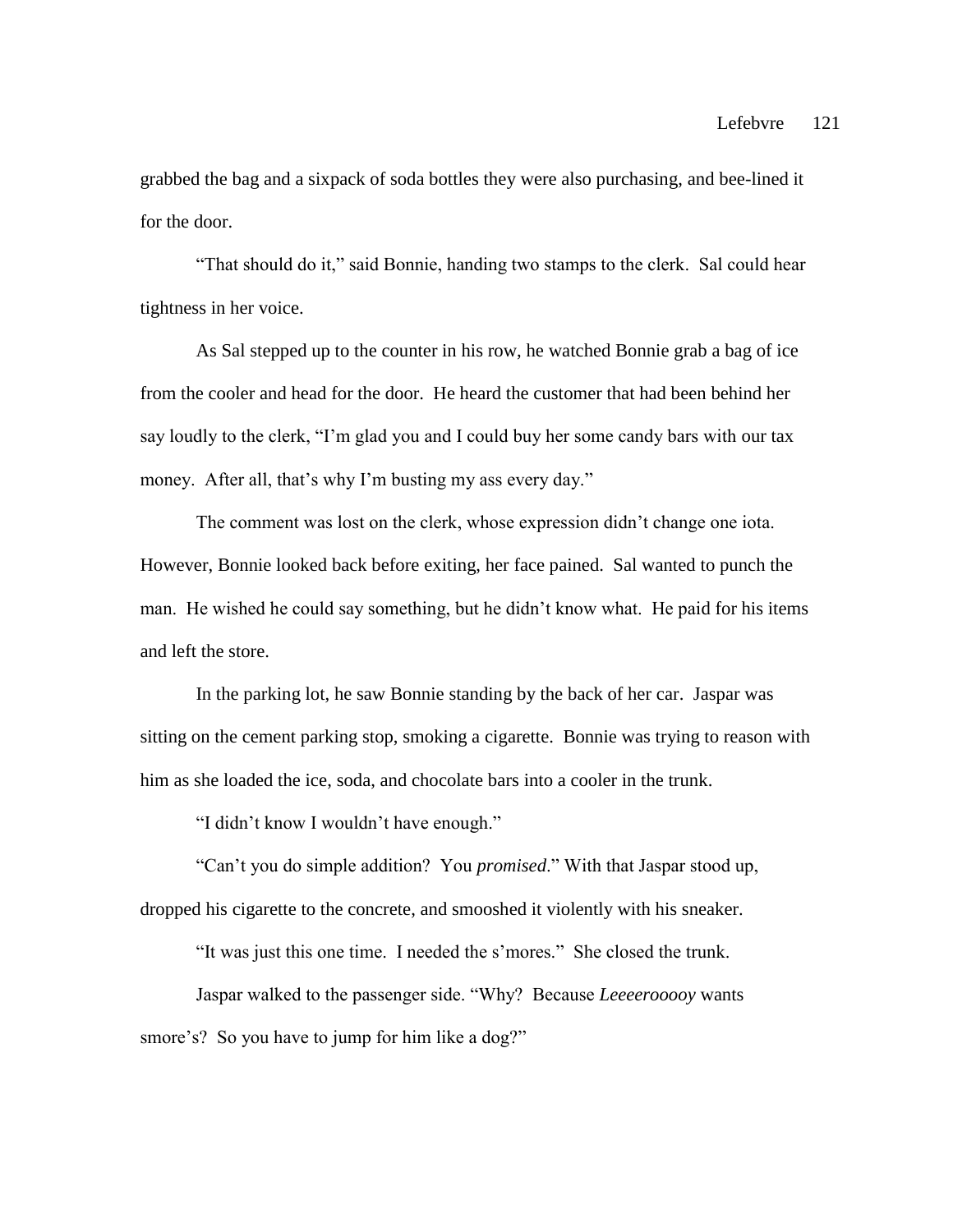Sal sidled up to his car, hoping they were too caught up in their argument to notice him.

Bonnie sighed. "No. I need them because I promised to bring them."

Jaspar's eyes narrowed as he talked at his mother across the roof of the car. "So *that* promise matters, but not the promise you made to me to *never* use food stamps when I am with you. That cashier is in my grade. She's a major bitch, and she will tell everyone."

"Do you think I like using food stamps?" said Bonnie, her voice gaining volume. "Don't you think I cringe every time I use them?" She reached through the open window on her side to open the door, using the inside handle.

*Great,* thought Sal. *Now that hunk of tin has a busted door handle too.*

Jaspar turned his back on Bonnie and began walking away from the car in Sal's direction. Sal quickly bent over, trying to look like he wasn't listening but was only trying to open his car door. He didn't think Jaspar saw him.

Bonnie yelled after him. "Fine, walk home. Don't think I'll buy you any more cigarettes. You can ask your dad for the money. Maybe if he paid your child support I wouldn't have to use food stamps!"

Jaspar whipped around and faced her. With venom he said, "Better hurry and get those s'mores to Leroy. I heard he likes marshmallows with his cheap sex."

Sal watched Bonnie's face crumble. Pure adrenaline made him drop his bag of donuts to the concrete and take three strides to Jaspar. He grabbed the boy at the nape of his neck with a one-handed grip, making him yelp from surprise and possibly pain. Sal's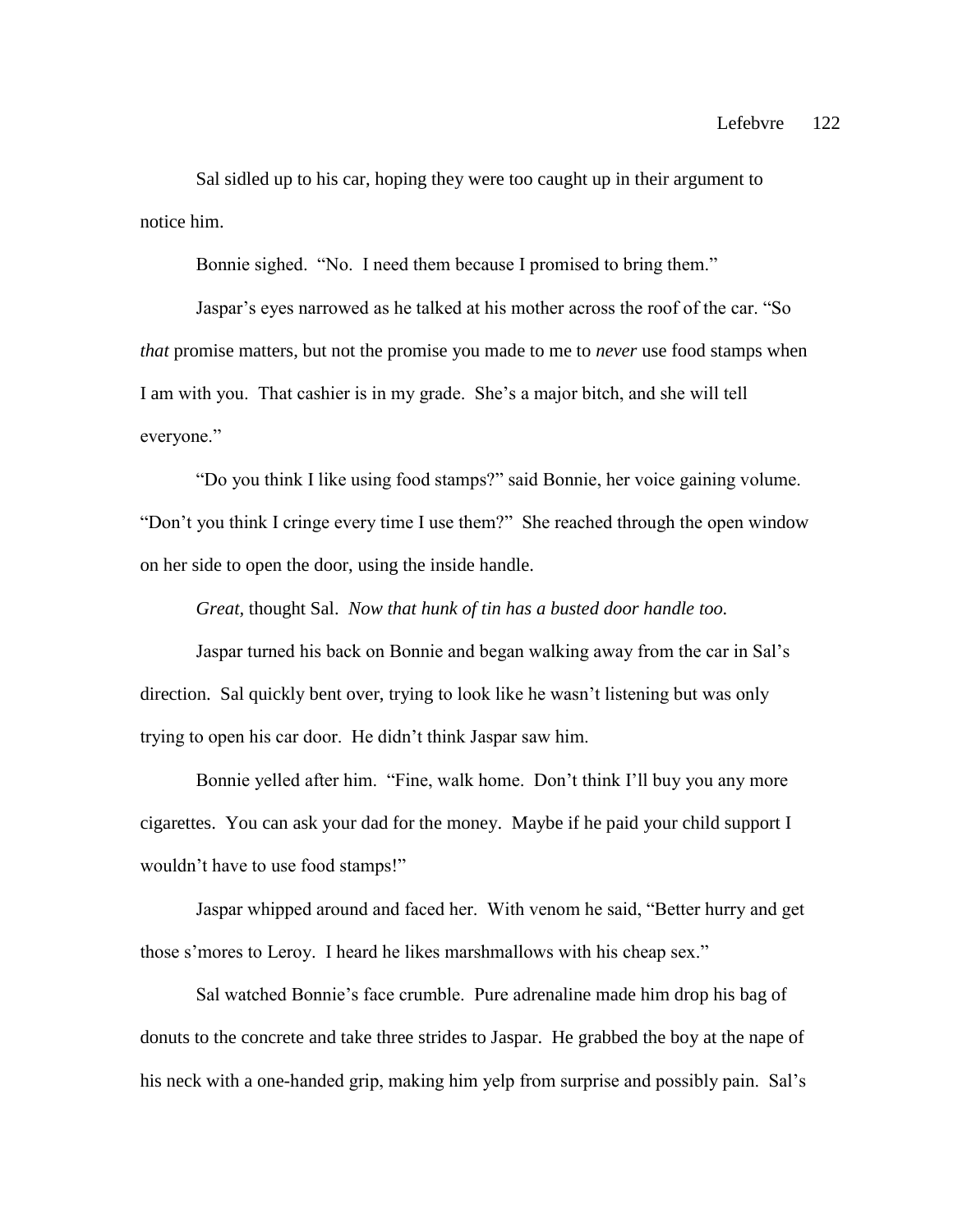momentum made it easy to walk the boy like a puppet, propelling him right up to where Bonnie stood.

Still gripping Jaspar's neck, Sal said with deadly clarity, "This is your mother. And you WILL apologize, no matter what you think she has done, you conceited little shit!"

Bonnie's mouth gaped open and her eyes bugged out. Some of Jaspar's senses were coming back to him and he began to wiggle, trying to get out of Sal's hold, but Sal was invincible. He squeezed tighter and yelled, "I mean NOW!"

Jaspar's struggling ceased. He said rigidly, "I'm sorry."

Bonnie wilted. "It's okay, honey. I know it wasn't fair to embarrass you. You can let go of him, Sal."

Sal turned the kid's body in order to get face to face with him. "Your mother is too soft on you because she knows you've had it rough." He still held the kid by the neck. "And you repay her by being a jerk. You need to shape up." He released his grip. Sal thought the kid might haul off and punch him, but instead he turned and walked away from them, down the street, not looking back.

Bonnie opened her mouth to yell after him, but Sal put a hand on her shoulder to stop her. He had to reach upwards to do so, and he looked to see that she was wearing chunky platform sandals. They were worn but had shiny sequins on them.

"Let him walk," said Sal. He needs to be mad awhile before he'll begin to think straight."

"But…"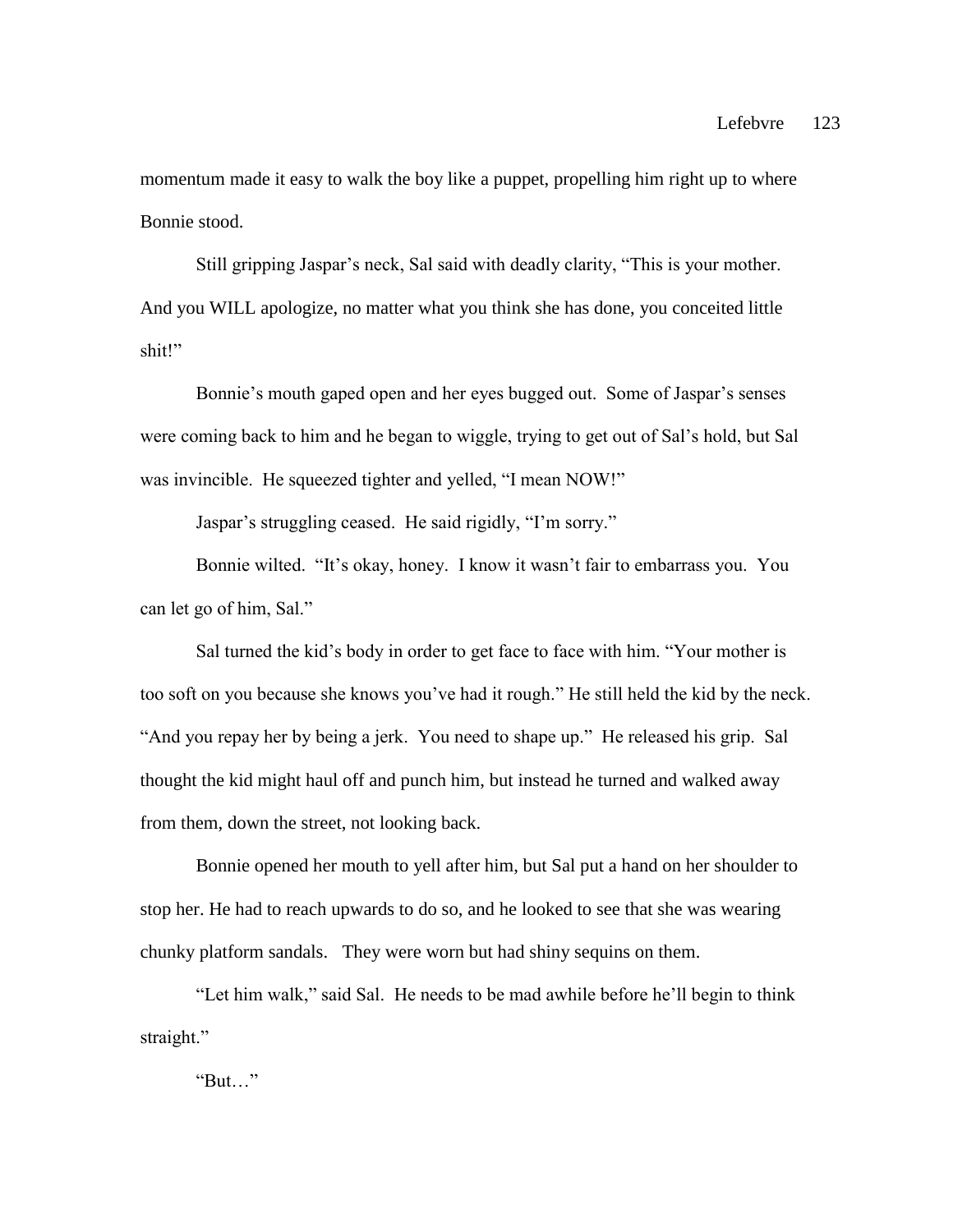"Bonnie, it's okay for him to be told off once in awhile. He won't break."

Bonnie wiped her eyes with the sleeve of her yellow beach robe, leaving black smudges on it. "I just don't know what to do with him. He can hardly stand to be in the house with me. He's only with me now because I said I'd buy him cigarettes if he came with."

"No kid that age likes to be with his parent."

"He gets so mad when I go out with someone and imagines all kinds of bad behavior on my part. But I can't just sit alone every single day. I'd die. And the only humans who want anything to do with me are of the male variety."

Sal was at a loss for words. He was the last person on earth who should counsel anyone about navigating human relations.

Bonnie sensed his discomfort. She forced a smile. "Thanks, Sal. Maybe he'll listen to you. He sure as hell won't listen to me." She began to get into the car but then turned to face Sal with a troubled frown. "You know, he's right about Leroy and the rest. I only attract guys who order me around and are out for one thing. It's always been like that. I don't even like them."

"Then don't let them boss you," said Sal.

"But then they dump me…and I'm alone again."

"Bonnie, I've known those types of guys. They don't leave because of *you*. They leave because that's what they *do*. From day one they already know that they will not be staying around. Nothing you can do will change it."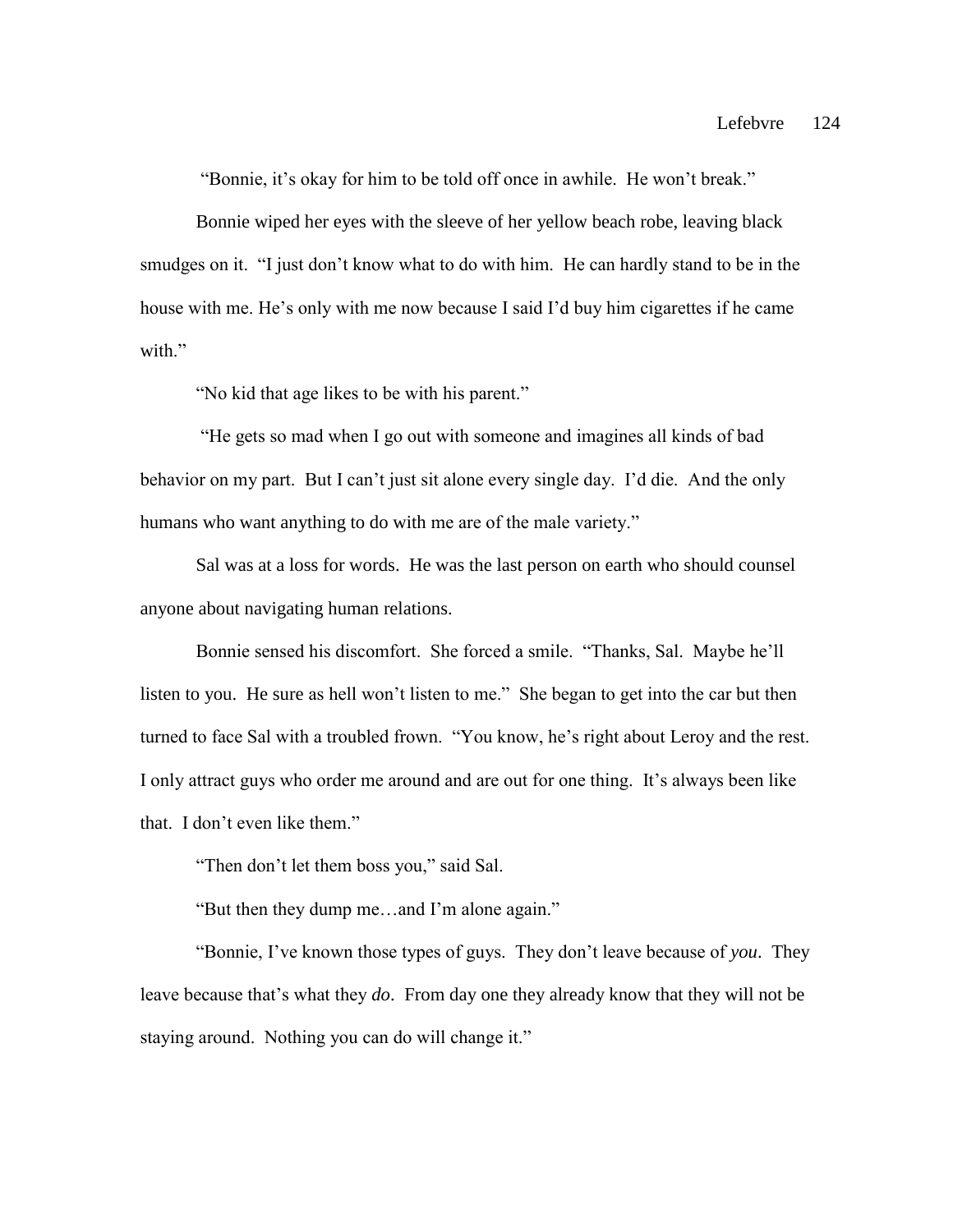Bonnie looked off to the road where Jaspar was now a speck midway down First Street. "Do you think that was true with my dad?"

"Your dad?"

"He left for good when I was eight years old, but he had been disappearing on and off before that. Mom and I would be so good to him when he came home, but it was never enough."

"That's just it, Bonnie. It was always already never going to be enough."

Bonnie looked at him as if he were giving her the antidote for a fatal disease. "Oh Sal, I want that to be true no matter how much it hurts to think of my dad that way. He was so handsome and funny."

"But not loyal, and we can't choose our parents." Sal thought of Ma.

Bonnie looked at him with clear eyes, no flirtation evident. "You know, Sal, if you weren't so old, I would want you to like me."

*How old did she think he was? Was that supposed to be a complement?*

"But I realize I'm only 31 and you're, you're…"

"Ancient."

They both laughed.

Sal said, "But there are younger Sals around, guys way better than me. It's just that you are kind of hooked on trying to keep the other type of guy. You've got to break your habit first. Beginning with your dad, I think."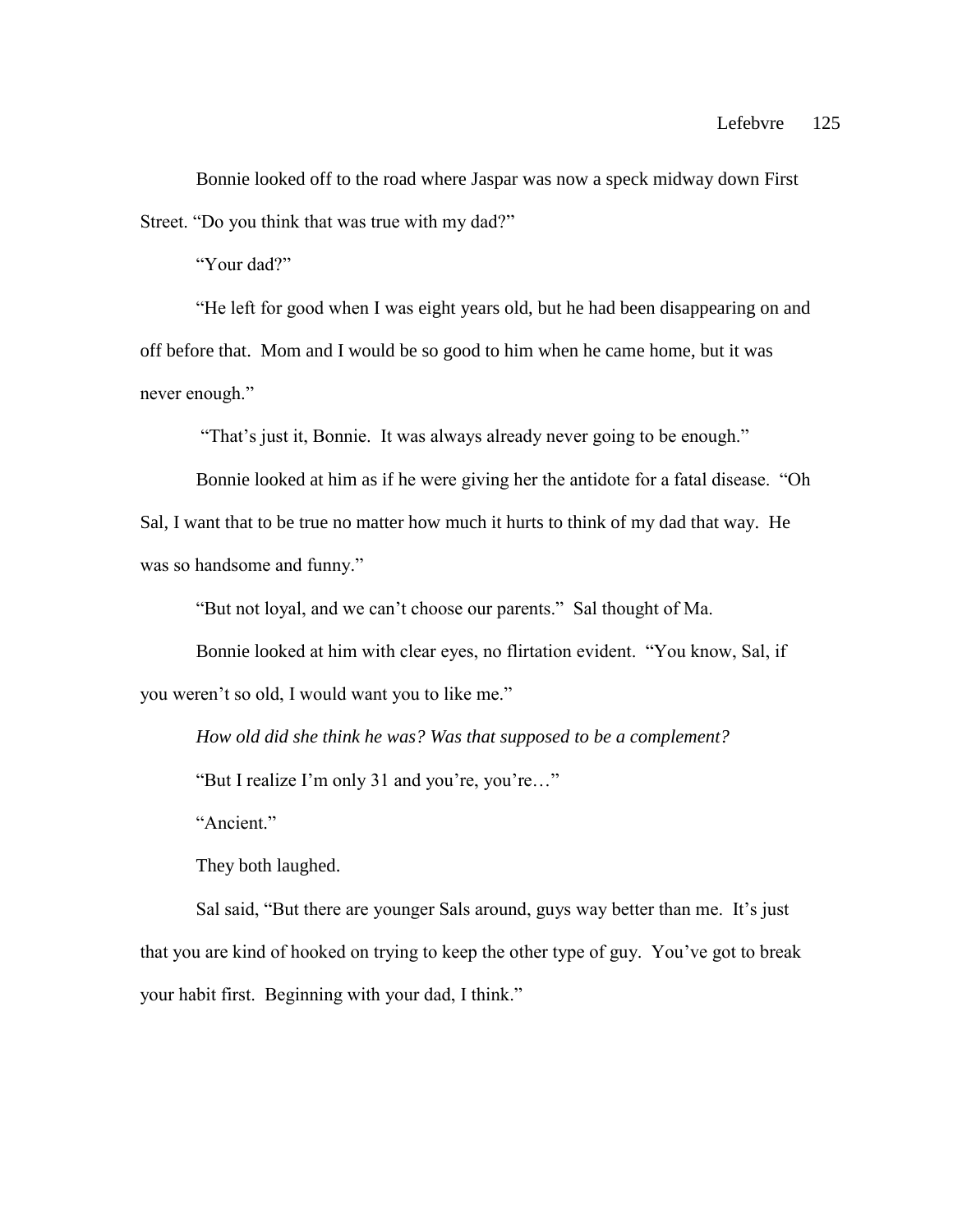Bonnie's eyes began to fill again. She reached down and wrapped her arms around Sal, and he could feel her exhaustion in the hug. He patted her back and then helped her get into her seat, closing the door when she was settled.

He gave her what he hoped was a supportive smile. "I'll stop by tomorrow evening and fix that door latch for you. I once had to do that job in an old 1942 Ford Super DeLuxe, so yours should be a breeze. How about 7:00?"

Bonnie smiled. "You are the nicest guy on earth."

Sal laughed, embarrassed. "No, not even close. You just haven't noticed the boring throngs of us everywhere."

It wasn't until he was driving towards Ig's house that he did the math for Bonnie's age. If she was only 31, she must have had Jaspar when she was 14 or 15. *Could that be possible?* It was possible, but thinking about it made him sad. He was glad he had offered to fix the door handle.

#

Sal expected Jaspar to be anywhere but home when he stopped by Bonnie's house the next evening, but there he was, sitting on the back steps and smoking a cigarette as Sal pulled to the curb by the yellow giraffe, which now wore a pirate's eye patch, probably compliments of Jaspar. Maybe the kid was waiting for the door to get fixed before taking the car out on the town. Bonnie was already in the alley, standing by the car with a tray that held a pitcher of a bright red concoction and three glasses.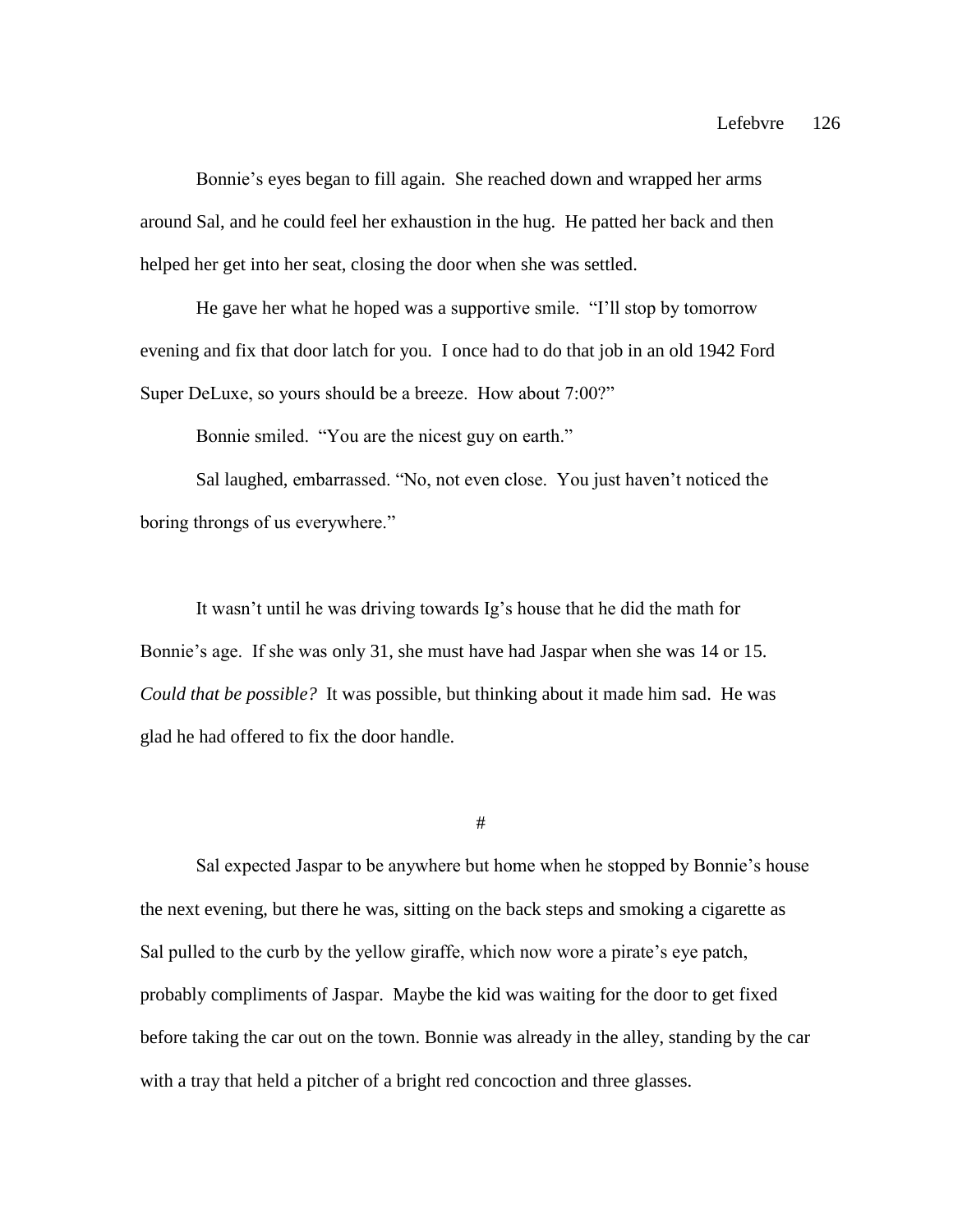*She's wishful thinking. I doubt we'll need three glasses*, thought Sal*.*

She set the tray onto a dilapidated card table that had seen one too many rainstorms, and she began waving like mad to Sal.

"Yoohoo! Back here, Sal! I knew you'd come, so I made Kool-Aid slush!"

"I see that. Thanks. I'll just grab my toolbox."

"I hope you don't mind that I put just a teensy splash of rum in it. You'll love it. It's a poor gal's daiquiri!"

It only took Sal half an hour to fix the door handle. The whole while Jaspar sat on the back steps, chain-smoking. When Sal was finished with his work, he put his tools in his car. He saw that Bonnie had a charcoal grill going up near the house and wondered if he had delayed their dinner.

Bonnie said, "I can't thank you enough, Sal. Please sit with us a bit and have a slushy. Plus, since I decided not to go to the lake yesterday, I have the makings for s'mores. She looked into Sal's eyes after saying this, hoping that he caught what she said about skipping her date.

*So Leroy lost out. Good*, thought Sal. He gave Bonnie a smile of approval.

As Bonnie roasted marshmallows over the grill, Sal lined up graham crackers and pieces of chocolate bars. Out of the corner of his eye, he noticed Jaspar slinking over to them.

In his friendliest tone, Sal said, "Just in time for the best dessert ever invented."

Jaspar didn't meet Sal's eyes, but he said, "No. That would be pumpkin pie. But s'mores are good too."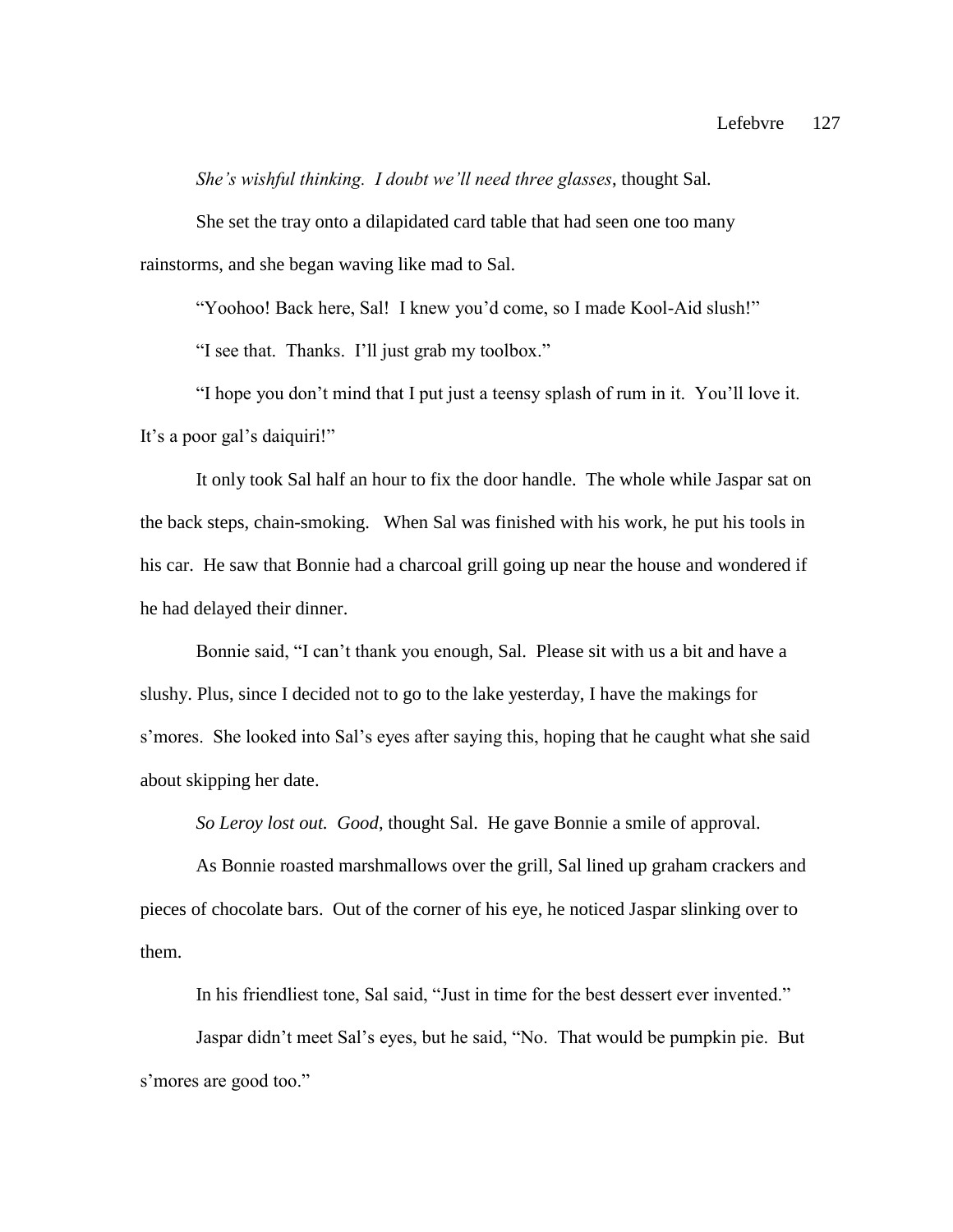Sal held up a cracker with a piece of chocolate bar on it for Bonnie to scrape on a roasted marshmallow. Then he gave the first s'more of the evening to Jaspar, who took it and mumbled, "Thanks."

Jaspar said no more as he ate three s'mores, but he stayed. When Sal rose to leave, Jaspar said he was going to see if any of his friends were down at the softball fields. There were games going on down there. Bonnie didn't object.

As Sal and Jaspar headed across the yard to go to their cars, Jaspar abruptly said, "I've been trying to be nicer."

"I've noticed," said Sal. "Thanks."

Jaspar stopped and looked directly at Sal for the first time that evening. "I thought I better shape up a bit in the time I have left with her. My dad put in an offer on some property outside of Rapid City. He said the house on it is a dump, but it has a pole barn that he could run an electrical business out of."

"You mean that you'll be moving out there soon?"

"That's my plan."

"Does your mom know?"

"Not yet. It all needs to be finalized."

Sal thought a minute. Then he said, "I think she'll be sad."

Jaspar looked down at the grass. "You kidding? She'll be glad to get rid of me."

"I think you're wrong, so break it to her gently."

Jaspar looked back at Sal. He seemed to be weighing Sal's words, but he said nothing. Then he headed to his car. Sal wondered, *How did I get tangled up in this?* He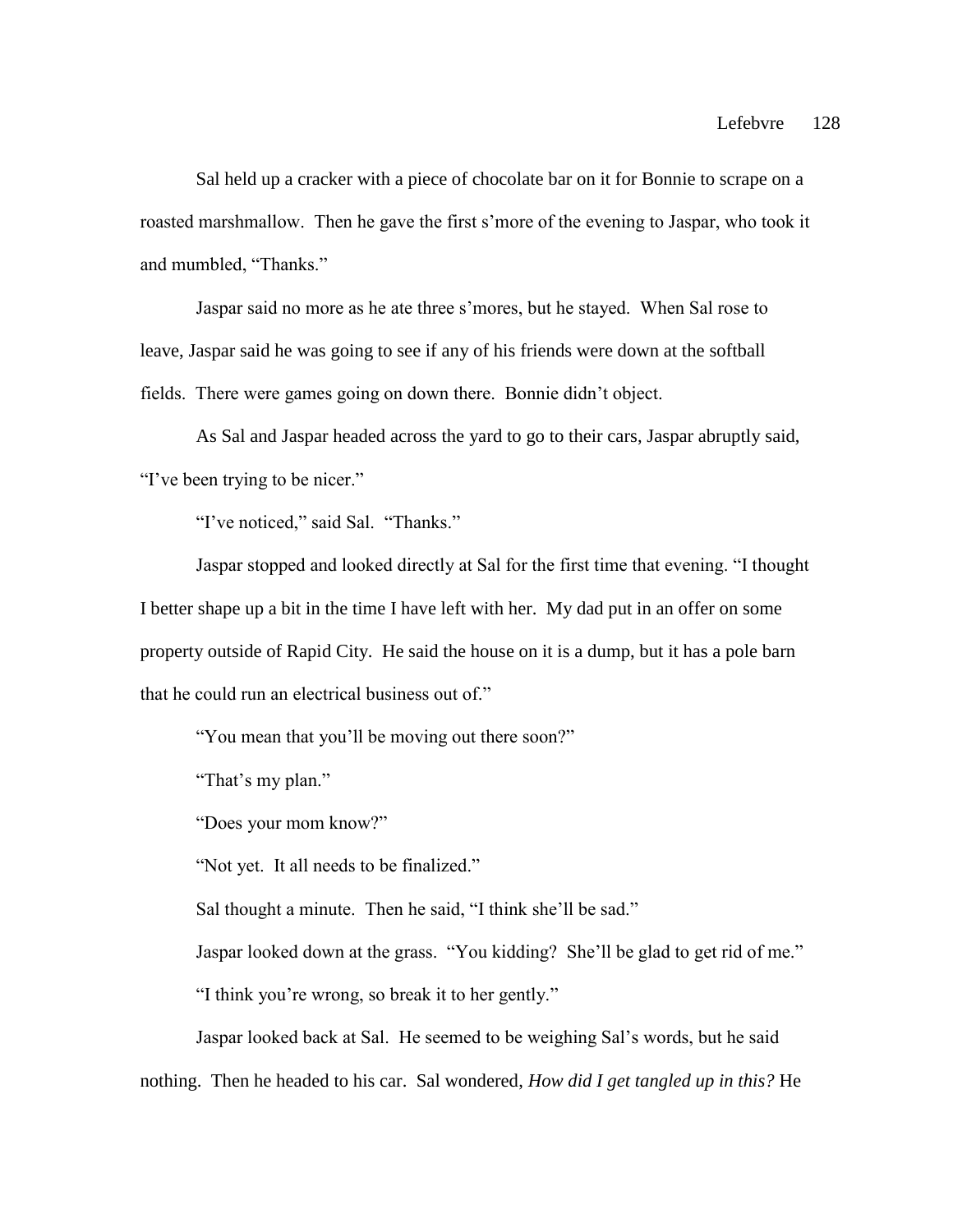knew he would have to be the one to comfort Bonnie when she was, once again, dumped by a male.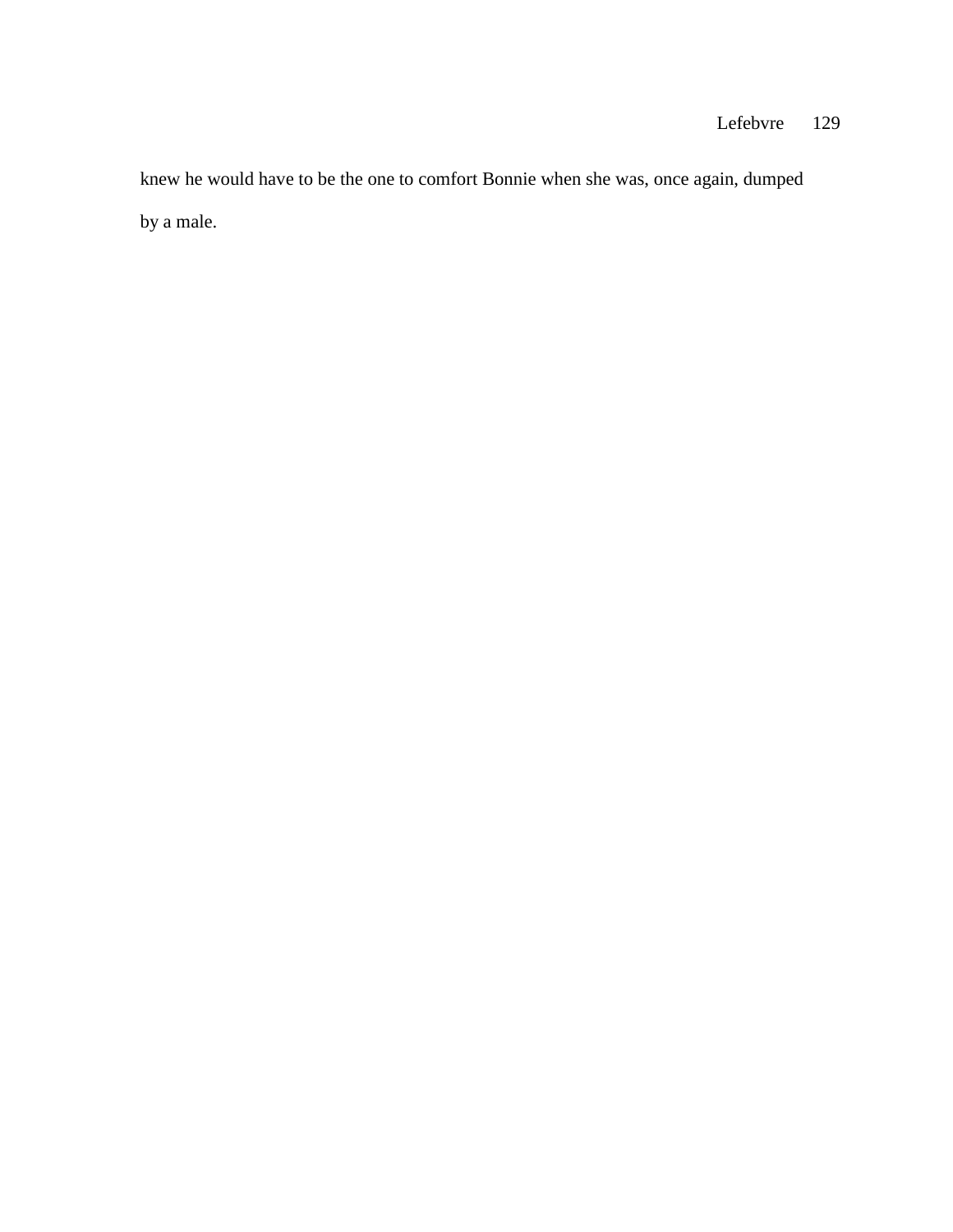## **Chapter 11: 1974**

After telling Rose about the letter, Sal only saw a few glimpses of her bringing garbage out to the can by the alley or getting her mail from her box by the street. He assumed that the persistent rainy weather since the day of their lunch had kept her out of the garden. Plus, one of the Stockton's road guys broke his ankle, so Sal was working some overtime. He hoped she didn't think he was still avoiding her like he had for twenty-five years.

The extra hours Sal was working made him feel his age. Early one Saturday, when he finally had a whole day off and was lying on the couch, not quite sleeping, he heard a knock on the side door. He opened one eye to take in the dim sunlight shining through Ma's lace curtains. He saw Art fidgeting in the doorway, not wanting to wake him but certainly not wanting to go to the door. When Sal wasn't home, no door knockings were answered. If Ig stopped by, he didn't knock. He just walked in.

"I've got it, Art." Sal slowly sat up as he heard another knock. Rubbing his eyes, he headed for the kitchen and froze when he saw who was at the door. At first he thought it was Rose, but Rose as she used to be when she was young. The beautiful young woman smiled, Rose's smile, but her hair was almost black and her eyes, though also blue, were darker.

"Hi Mr. Schmidt. Remember me?" she said.

Still shaking the cobwebs from his brain, Sal managed, "Why, yes. It's Dee Dee. Is that right?"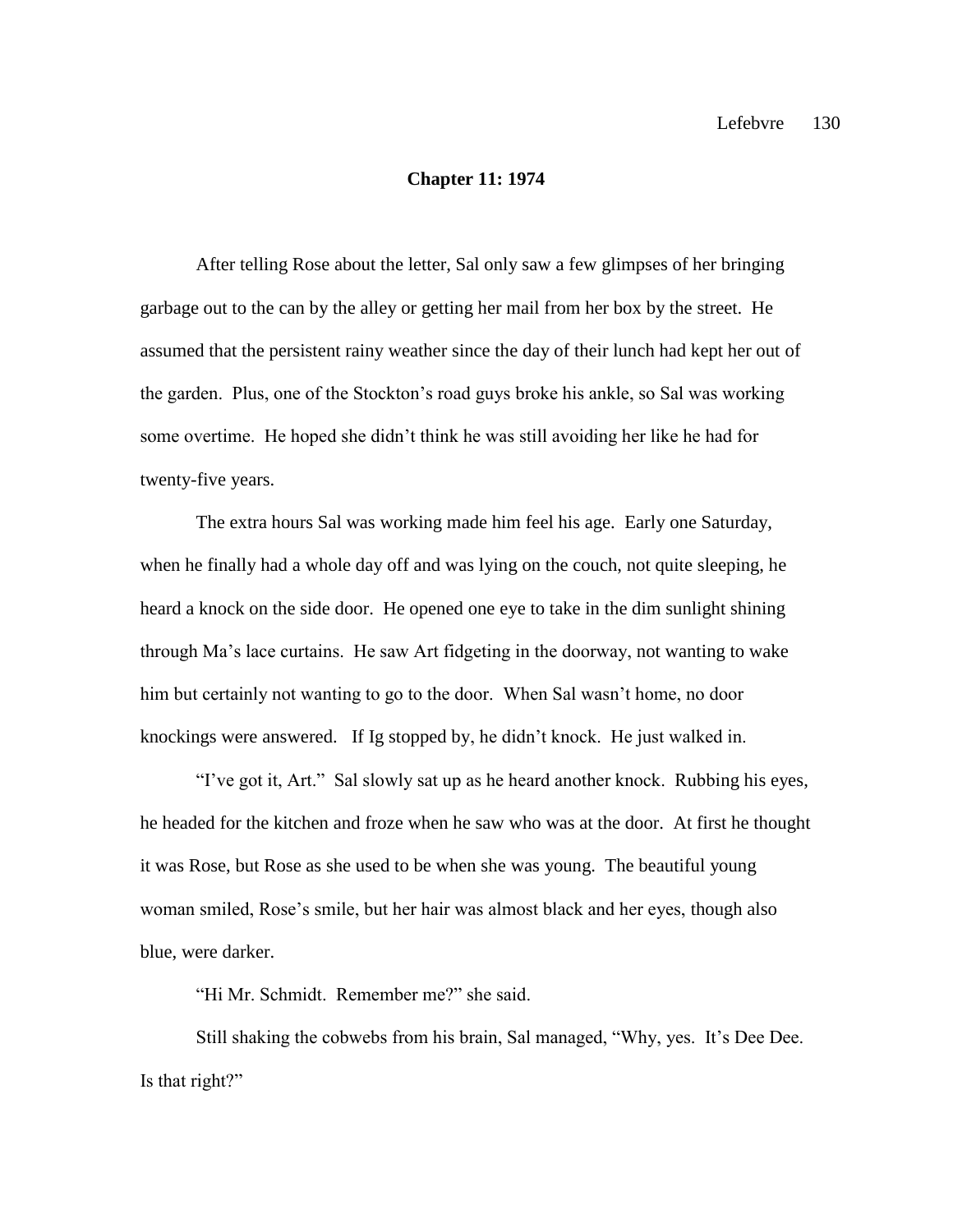"Yes, very good." She clapped her hands and laughed musically, like bubbling water. "I don't think we've seen each other up close for years."

"It sure has been awhile. Are you back from college?" He realized she was still standing on the other side of the screen. He swung open the door. "Please, step in." He used his other hand to smooth down his hair, realizing he must look like a slob. He tucked in the back of his shirt.

"I've been out of college a year," she said as she stepped through the door. "I'm a nurse at the St. Cloud Hospital. You're thinking of Kim."

"Yes, that's right." He paused. "Is everything okay at your house?" He tried to imagine what she could want.

"Well, it's been a bit crazy… moving Dad to the nursing home this week and all. I mean, Mom feels so bad and wants his room to have *everything* he likes."

*Nursing home*? Sal wasn't sure he heard right. "Did your dad have a turn for the worse?" he asked.

"Oh, I guess I thought you knew. He's had these mini strokes for about a year, but last week he had a pretty bad one and can't even stand now." She looked out the door to her house and her eyes turned sad. Then she looked back to Sal and gave a brave smile, the same smile he had seen Rose give countless times.

He realized he had been staring earnestly at Dee Dee's face when she cleared her throat a little to snap him out of his daydream. He could feel his face burn as she looked at him with a bit of confusion. Then she continued. "We're telling Dad that the move is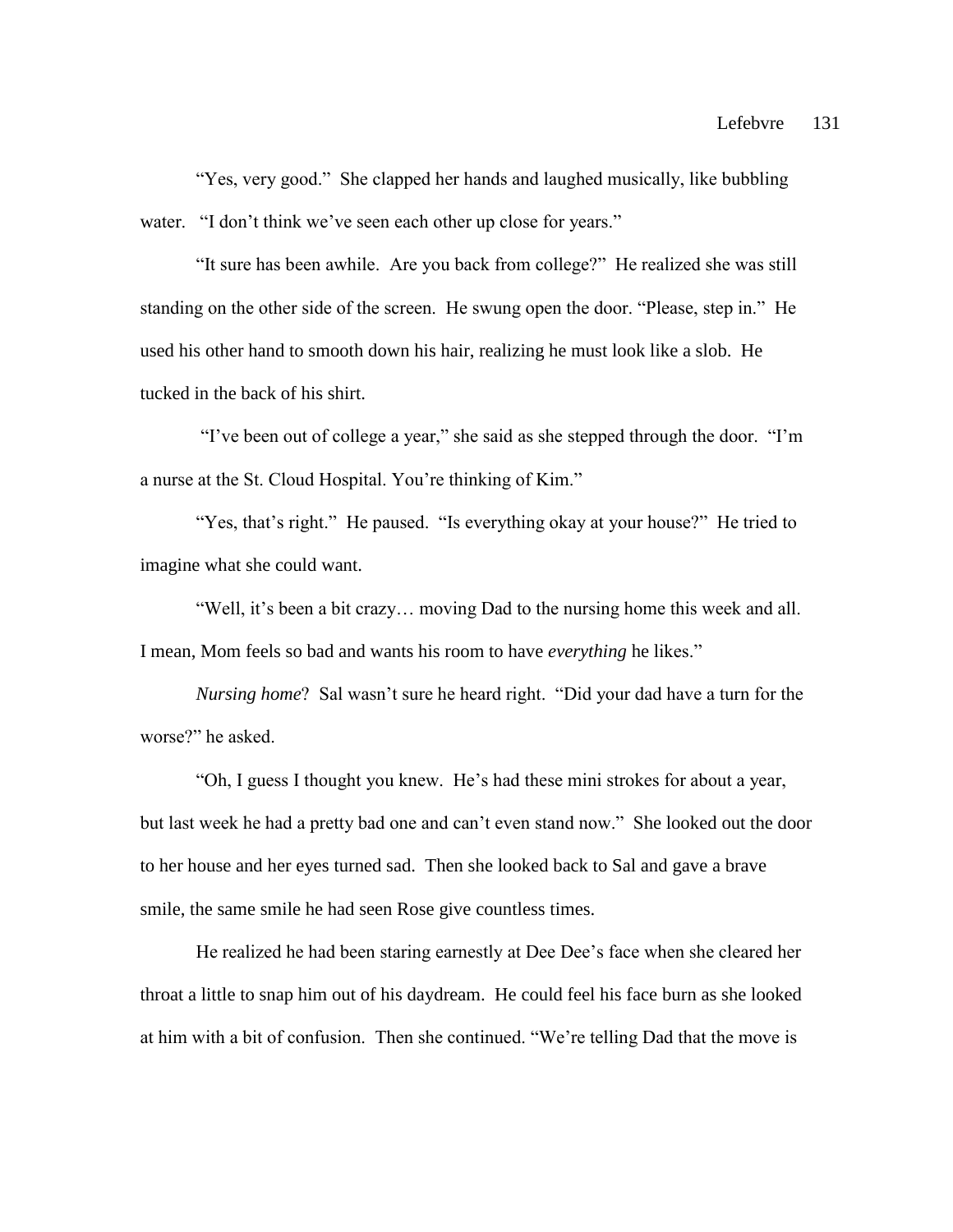temporary until physical therapy can get him up to snuff, but realistically…" her eyes clouded. "We're not sure he even understands much anymore."

Sal wondered if Rose's girls knew about what a schmuck their father had been. He expected not. Although gossip flowed like beer in Stockton, people were careful to keep it behind the backs of those being discussed. And most likely Rose would never have told her girls anything to upset them. Sal remembered driving by their other house through the years sometimes when he helped out with the road crew. It was a brick rambler in a newer part of town. One time he saw Bill playing with the girls in the yard when they were young, probably in grade school. Bill was letting them spray him with the hose as he feigned outrage, both girls giggling uncontrollably. He also remembered orange cones set up on the side street by their house and seeing Bill in the passenger seat of the car that Rose still drove, practicing parallel parking with Dee Dee. His stroke had come about that time, before Dee Dee ever got her license. Sal had heard that she was the one who found her dad collapsed on the floor when she had returned from school. Rose was at work. Dee Dee had called the ambulance and then ridden with Bill to the hospital.

No, he could see in Dee Dee's eyes that she only felt love for her father. He was surprised and ashamed that a sudden jealousy washed over him, and he tried to shake it off.

A voice came from the doorway. "Is Rose okay?" Sal whipped his head around to see Art. His brother had actually come out of hiding to ask his question. Art looked distressed.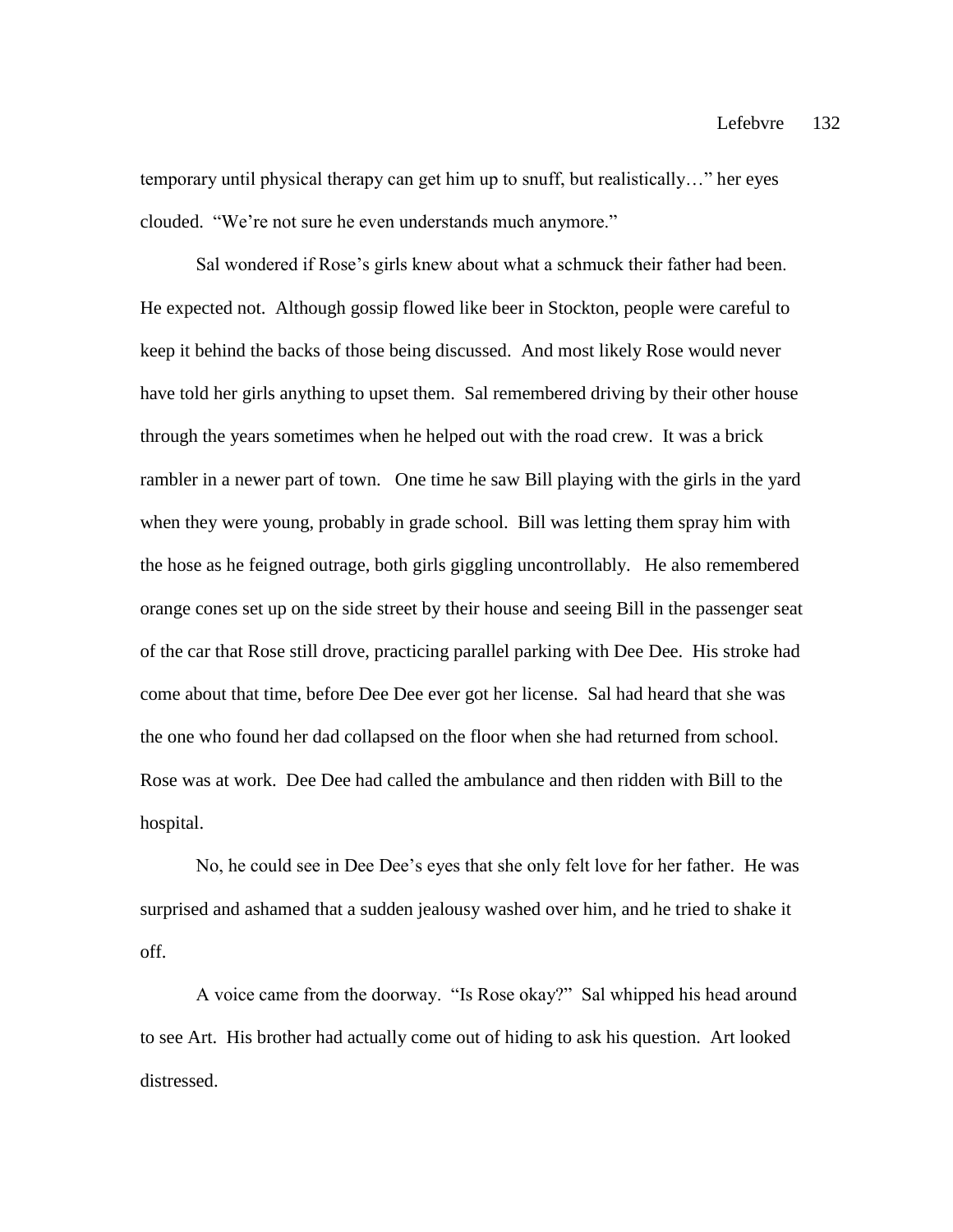"Oh, yes. Mom is fine. Thank you." Sal looked back to Dee Dee and saw that she was surprised as well. Surely she had seen Art in the yard from time to time but most likely had never spoken with him. Rose must have told the girls about Art's preference for hermit living.

"We have a couple of items we need to bring to Dad's room at Pine Cove. The room is small, but we'd like to bring a rocking chair and a dresser… his TV…you know, to make it more homelike. I borrowed a friend's pickup, but Mom's back is pretty sore. She waited too long to have him moved. I was wondering…"

Sal jumped in. "I would be glad to help. Do you need more people? I could call my brother, Ig." He saw her look to Art, so he quickly added, "Art's health would probably not allow him to come along."

"No, I think I'd like to help," said Art. His voice was firm.

Sal was genuinely shocked. "Art, are you sure?"

"I'd like to help Rose."

It was decided.

The three of them set out across the lawn toward Rose's house. Sal could see she was expecting him, but she was a bit flushed. Then she smiled wide when she saw Art, and she stepped forward to hold the door for all three of them.

"How nice," she said softly, looking gratefully into Art's eyes.

Shyly, Art smiled back at her. "What are friends for?" he said.

Rose laughed. "I guess they are for doing unpleasant tasks. I can't believe I pulled a muscle in my back, after lifting Bill for years with absolutely no trouble."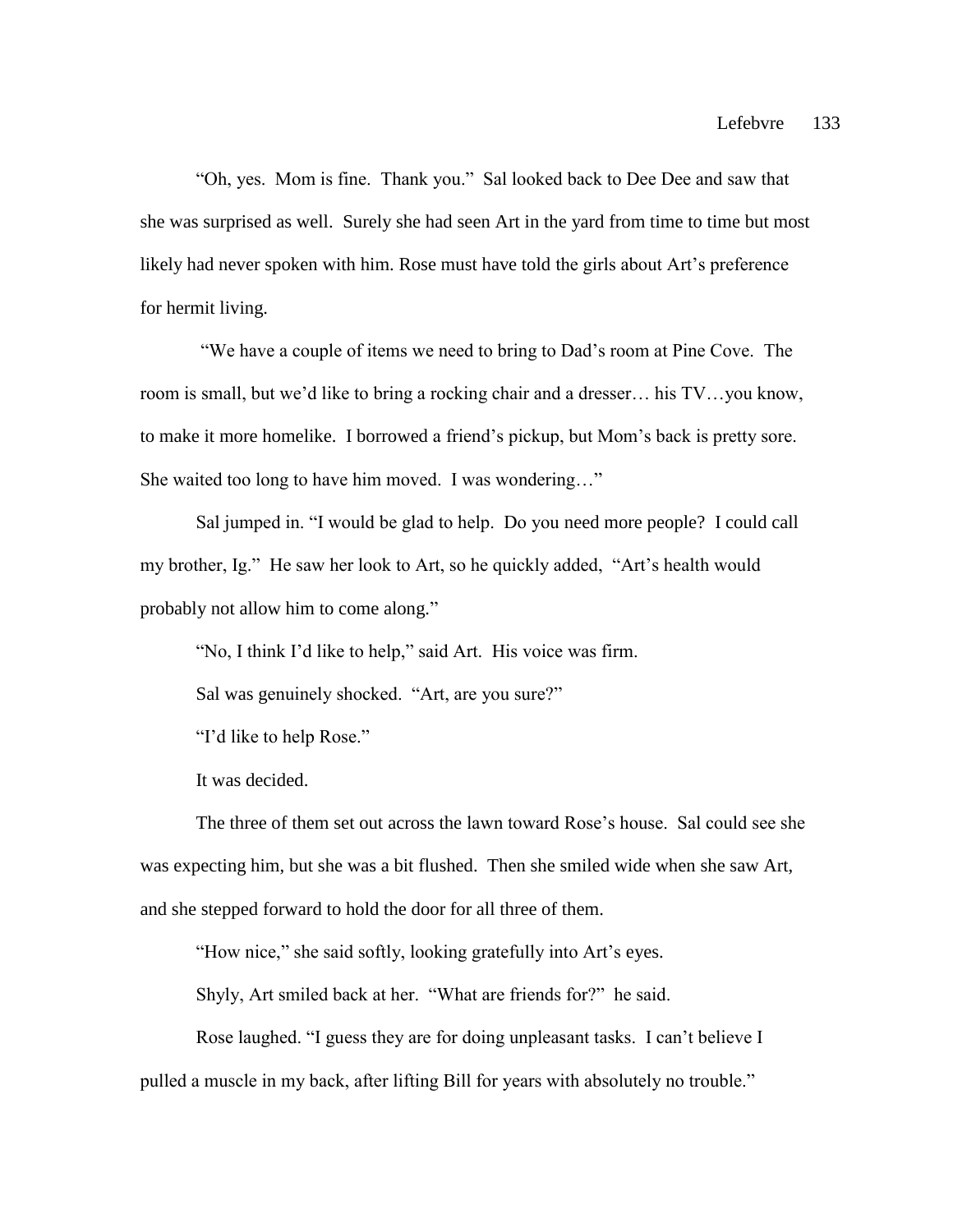"He used to be able to help more, Mom," said Dee Dee.

"Follow me," said Rose. "The dresser is in Kim's room." She was avoiding Sal's eyes while he tried to decipher her expression, to see how she had processed the news of the letter. To see if it mattered to her as much as it did to him.

For not doing any physical labor or exercise except gardening for most of his life, Art was amazingly strong. The brothers lifted the dresser easily, even though it was made of oak. Rose had offered to take the drawers out first, but Sal and Art declined after a test lift with the drawers in. The rocking chair and TV were even easier, and they had them loaded in the back of the pickup in no time, both feeling a bit impressive.

"I can ride in the back to hospital and help you lift them there," offered Sal. He knew better than to offer Art's help. Art was amazing him today, but he would never venture to a nursing home. All those germs and illnesses.

Rose said, "Thanks, but I've already got a custodian and an orderly lined up to assist us. Your work here is done. I really do appreciate it so, so much." On an impulse she leaned over and grabbed a hand of each brother. "You really are good guys."

Art nodded and said, "Any time." It was such an un-Art-like thing to say, that Sal had to chuckle. Rose looked at him and they smiled at each other. Their eyes lingered a moment longer.

Dee Dee broke the moment. "It's almost 10:00, Mom. They're expecting us."

Sal said, "Let's get out of the way, Art." The brothers stepped out the door and walked back to the house. They turned around when Dee Dee tooted the horn and Rose called out a last thank you through the open window.